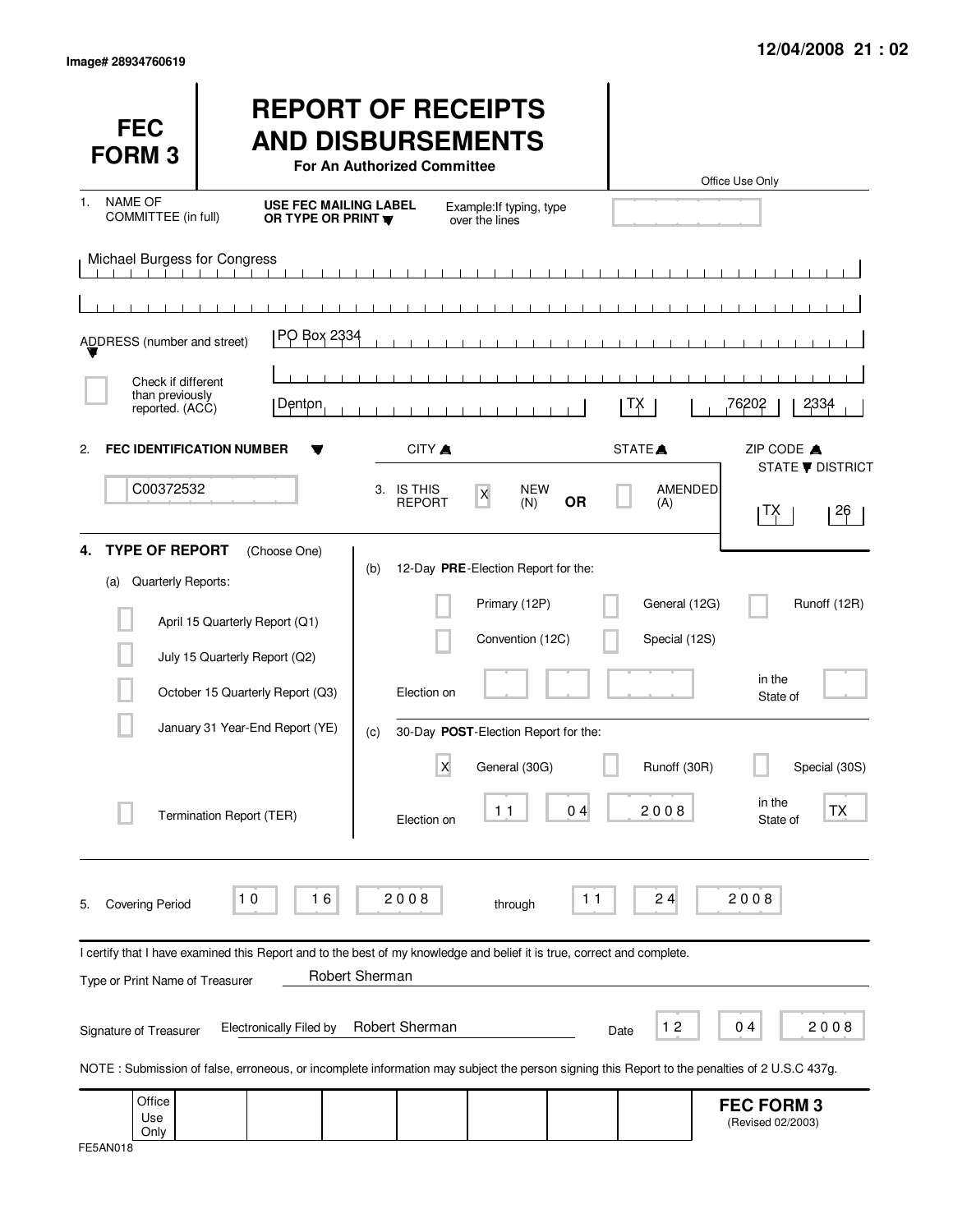|    |     | lmage# 28934760620                                                                                     | <b>SUMMARY PAGE</b>                                             |                                                                  |
|----|-----|--------------------------------------------------------------------------------------------------------|-----------------------------------------------------------------|------------------------------------------------------------------|
|    |     | FEC Form 3<br>(Revised 02/2003)                                                                        | of Receipts and Disbursements                                   | Page 2                                                           |
|    |     | Write or Type Committee Name                                                                           |                                                                 |                                                                  |
|    |     | Michael Burgess for Congress                                                                           |                                                                 |                                                                  |
|    |     | Report Covering the Period:<br>From:                                                                   | $Y$ $Y$ $Y$<br>$D^{\prime}$ , $D$<br>M<br>M<br>16<br>2008<br>10 | $^{\circ}$ D<br>D<br>Y Y<br>М<br>M<br>24<br>2,0,0,8<br>11<br>To: |
|    |     |                                                                                                        | <b>COLUMN A</b><br><b>This Period</b>                           | <b>COLUMN B</b><br><b>Election Cycle-to-Date</b>                 |
| 6. |     | Net Contributions (other than loans)                                                                   |                                                                 |                                                                  |
|    | (a) | <b>Total Contributions</b><br>(other than loans) (from Line $11(e)$ )                                  | 84836.00                                                        | 1036123.10                                                       |
|    | (b) | <b>Total Contribution Refunds</b>                                                                      | 0.00                                                            | 3700.00                                                          |
|    | (c) | Net Contributions (other than loans)<br>(subtract Line $6(b)$ from Line $6(a)$ )                       | 84836.00                                                        | 1032423.10                                                       |
| 7. |     | Net Operating Expenditures                                                                             |                                                                 |                                                                  |
|    |     | (a) Total Operating Expenditures                                                                       | 57967.53                                                        | 852135.75                                                        |
|    | (b) | Total Offsets to Operating<br>Expenditures (from Line 14)                                              | 761.92                                                          | 9074.94                                                          |
|    | (c) | Net Operating Expenditures<br>(subtract Line $7(b)$ from Line $7(a)$ )                                 | 57205.61                                                        | 843060.81                                                        |
| 8. |     | Cash on Hand at Close of<br>Reporting Period (from Line 27)                                            | 58161.35                                                        |                                                                  |
| 9. |     | Debts and Obligations Owed TO<br>the Committee (Itemize all on<br>Schedule C and/or Schedule D)        | 0.00                                                            |                                                                  |
|    |     | 10. Debts and Obligations Owed<br>BY<br>the Committee (Itemize all on<br>Schedule C and/or Schedule D) | 33251.08                                                        |                                                                  |

## **For further information contact:**

Federal Election Commission 999 E Street, NW Washington, DC 20463 Toll Free 800-424-9530 Local 202-694-1100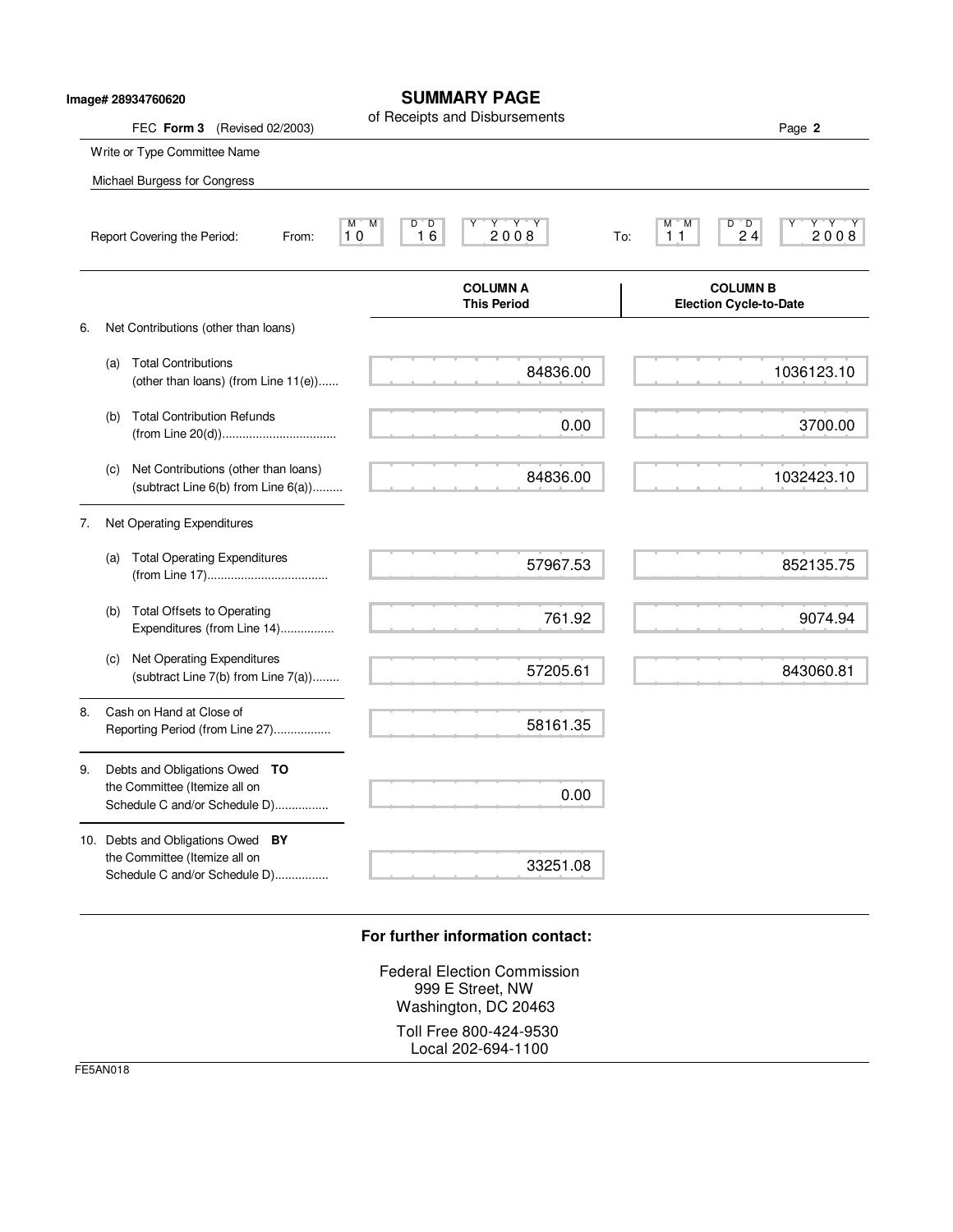| lmage# 28934760621                                                                | <b>POST-ELECTION DETAILED</b><br><b>SUMMARY PAGE</b>                                                                                      | 3/79                                                                                       |
|-----------------------------------------------------------------------------------|-------------------------------------------------------------------------------------------------------------------------------------------|--------------------------------------------------------------------------------------------|
| FEC Form 3 (Revised 07/05)                                                        | Report of Receipts and Disbursements                                                                                                      | Page 5                                                                                     |
|                                                                                   | . If the candidate participated in the general election, use this form for the 30-day Post-General report.                                |                                                                                            |
| election year (due on January 31).                                                | . If the candidate did NOT participate in the general election, use this form for the Year-end report covering through December 31 of the |                                                                                            |
| Page) for the last report filed by a candidate during the current election cycle. | This form is used in lieu of filling out Line Numbers 6 through 7 on Page 2 (Summary Page) and Pages 3 and 4 (the Detailed Summary        |                                                                                            |
| Write or Type Committee Name                                                      |                                                                                                                                           |                                                                                            |
| Michael Burgess for Congress                                                      |                                                                                                                                           |                                                                                            |
| Report Covering the Period:<br>From:                                              | $Y'$ $Y'$ $Y$<br>$M$ <sup>U</sup><br>$\overline{D}$<br>M<br>$D$ <sup>-</sup><br>16<br>2008<br>10                                          | $Y^+ - Y^+$<br>$\overline{D}$<br>$\overline{Y}$<br>М<br>M<br>D<br>24<br>1.1<br>2008<br>To: |
| <b>I. RECEIPTS</b>                                                                |                                                                                                                                           |                                                                                            |
| <b>COLUMN A</b><br><b>Total this Period</b>                                       | <b>COLUMN B</b><br><b>Election Cycle Total as of</b>                                                                                      | <b>COLUMN C</b><br><b>Total for</b>                                                        |
|                                                                                   | м<br>M<br>2008<br>04<br>11<br>(date of general election)                                                                                  | М<br>M<br>D<br>D<br>0 <sub>5</sub><br>2008<br>11<br>(date after general election)          |
| 11. CONTRIBUTIONS                                                                 |                                                                                                                                           | through                                                                                    |
| (other than loans) FROM:<br>(a) Individuals/Persons Other than                    |                                                                                                                                           | М<br>М<br>D<br>D<br>Y<br>Y                                                                 |
| <b>Political Committees</b><br>Itemized (Use Schedule A)<br>(i)                   |                                                                                                                                           | 24<br>2008<br>11<br>(last day of reporting period)                                         |
|                                                                                   |                                                                                                                                           |                                                                                            |
| 29275.00                                                                          | 308638.48                                                                                                                                 | 0.00                                                                                       |
| Unitemized<br>(ii)                                                                |                                                                                                                                           |                                                                                            |
| 5311.00                                                                           | 31567.00                                                                                                                                  | 0.00                                                                                       |
| (iii) Total of contributions from individuals                                     |                                                                                                                                           |                                                                                            |
| 34586.00                                                                          | 340205.48                                                                                                                                 | 0.00                                                                                       |
| (b) Political Party Committees                                                    |                                                                                                                                           |                                                                                            |
| 0.00                                                                              | 294.00                                                                                                                                    | 0.00                                                                                       |
| <b>Other Political Committees</b><br>(C)                                          |                                                                                                                                           |                                                                                            |
| 50250.00                                                                          | 695623.62                                                                                                                                 | 1500.00                                                                                    |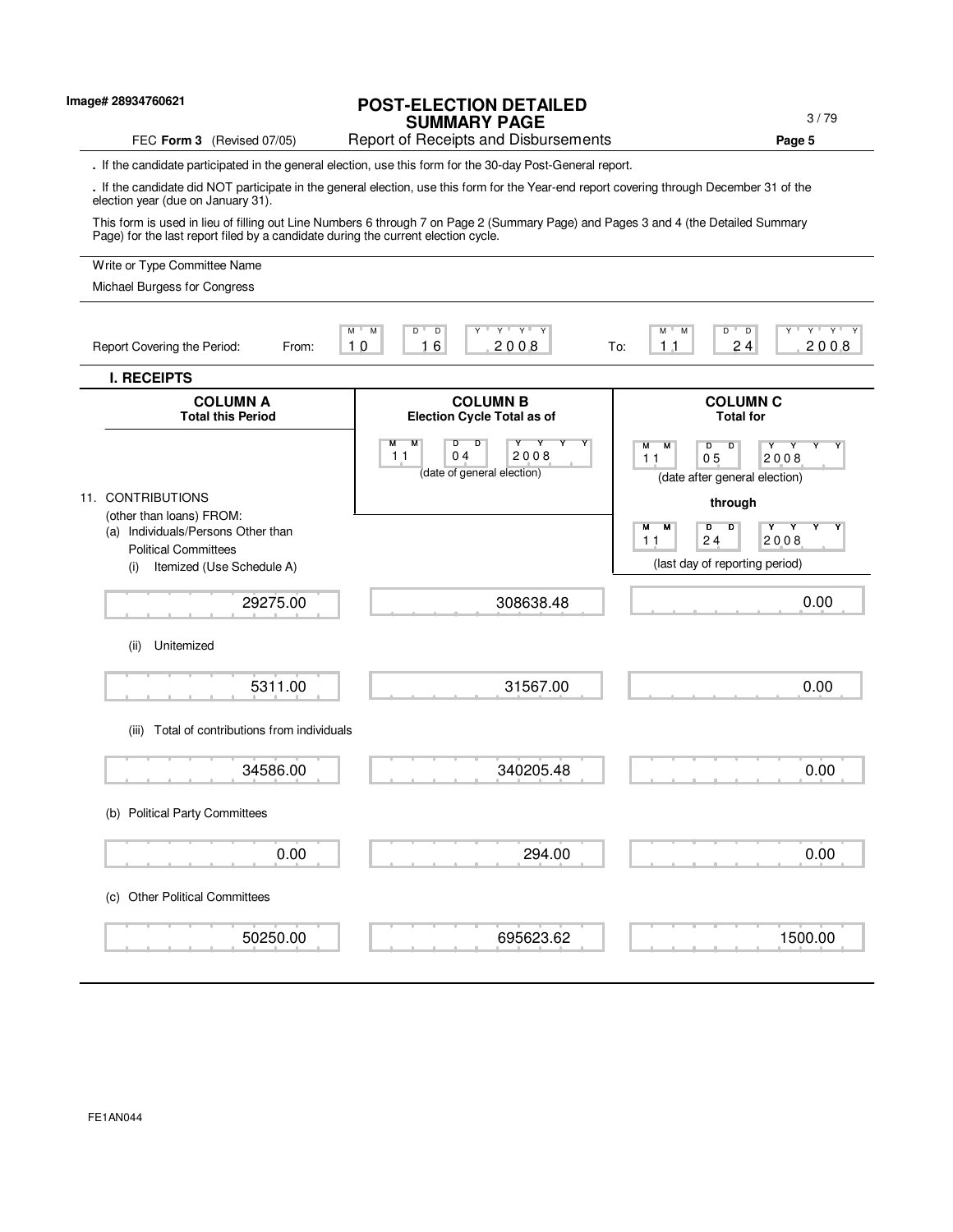|     | Image# 28934760622<br>FECForm 3<br>(Revised 1/01)                               | <b>POST-ELECTION DETAILED</b><br><b>SUMMARY PAGE</b><br><b>Report of Receipts and Disbursements</b>      | 4/79<br>Page 6                                                                                                                       |
|-----|---------------------------------------------------------------------------------|----------------------------------------------------------------------------------------------------------|--------------------------------------------------------------------------------------------------------------------------------------|
|     | <b>COLUMN A</b><br><b>Total this Period</b>                                     | <b>COLUMN B</b><br>Election Cycle Total as of *<br>(date of general Election)<br>(* See page 5 for date) | <b>COLUMN C</b><br>Total for * (date after general election)<br>Through * (last day of reporting period)<br>(* See page 5 for dates) |
| (d) | The Candidate                                                                   |                                                                                                          |                                                                                                                                      |
|     | 0.00                                                                            | 0.00                                                                                                     | 0.00                                                                                                                                 |
| (e) | TOTAL CONTRIBUTIONS (other than loans) (add Lines 11(a)(iii), (b), (c) and (d)) |                                                                                                          |                                                                                                                                      |
|     | 84836.00                                                                        | 1036123.10                                                                                               | 1500.00                                                                                                                              |
|     | 12. TRANSFERS FROM OTHER AUTHORIZED COMMITTEES                                  |                                                                                                          |                                                                                                                                      |
|     | 0.00                                                                            | 0.00                                                                                                     | 0.00                                                                                                                                 |
|     | 13. LOANS:<br>(a) Made or Guaranteed by the Candidate                           |                                                                                                          |                                                                                                                                      |
|     | 0.00                                                                            | 0.00                                                                                                     | 0.00                                                                                                                                 |
|     | (b). All Other Loans                                                            |                                                                                                          |                                                                                                                                      |
|     | 0.00                                                                            | 0.00                                                                                                     | 0.00                                                                                                                                 |
|     | (c). TOTAL LOANS (add Lines 13(a) and (b))                                      |                                                                                                          |                                                                                                                                      |
|     | 0.00                                                                            | 0.00                                                                                                     | 0.00                                                                                                                                 |
|     | 14. OFFSETS TO OPERATING EXPENDITURES (refunds, rebates, etc)                   |                                                                                                          |                                                                                                                                      |
|     | 761.92                                                                          | 9074.94                                                                                                  | 580.92                                                                                                                               |
|     | 15. OTHER RECEIPTS (Dividends, Interest, etc)                                   |                                                                                                          |                                                                                                                                      |
|     | 0.00                                                                            | 1849.39                                                                                                  | 0.00                                                                                                                                 |
|     | 16. TOTAL RECEIPTS (add 11(e), 12, 13(c), 14 and 15)                            |                                                                                                          |                                                                                                                                      |
|     | 85597.92                                                                        | 1047047.43                                                                                               | 2080.92                                                                                                                              |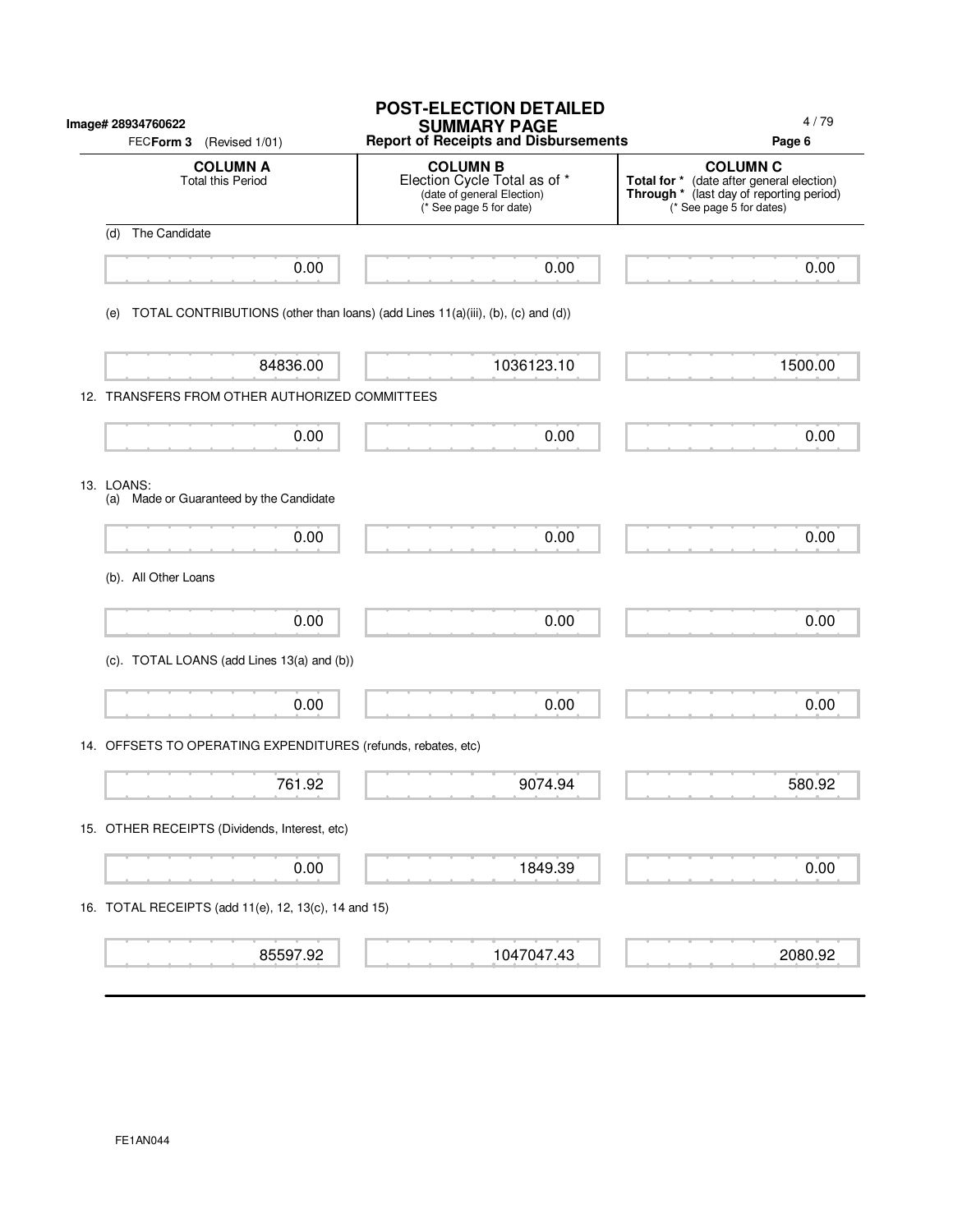| Image# 28934760623                                                    | <b>POST ELECTION DETAILED</b><br><b>SUMMARY PAGE</b>                                                     | 5/79                                                                                                                                      |
|-----------------------------------------------------------------------|----------------------------------------------------------------------------------------------------------|-------------------------------------------------------------------------------------------------------------------------------------------|
| FEC Form 3 (Revised 1/01)                                             | Report of Receipts and Disbursements                                                                     | Page 7                                                                                                                                    |
| Write or Type Committe Name                                           |                                                                                                          |                                                                                                                                           |
| Michael Burgess for Congress                                          |                                                                                                          |                                                                                                                                           |
| Report the covering period<br>From:                                   | 2008<br>$1\overline{6}$<br>$10^{\circ}$                                                                  | $\overline{24}^{\circ}$<br>20008<br>11<br>To:                                                                                             |
| <b>II. DISBURSEMENTS</b>                                              |                                                                                                          |                                                                                                                                           |
| <b>COLUMN A</b><br><b>Total this period</b>                           | <b>COLUMN B</b><br>Election Cycle Total as of *<br>(date of general election)<br>(* See page 5 for date) | <b>COLUMN C</b><br>Total for *<br>(date after general election)<br>Through *<br>(last day of reporting period)<br>(* See page 5 for date) |
| 17. OPERATING EXPENDITURES                                            |                                                                                                          |                                                                                                                                           |
| 57967.53                                                              | 852135.75                                                                                                | 23419.13                                                                                                                                  |
| 18. TRANSFER TO OTHER AUTHORIZED COMMITTIES                           |                                                                                                          |                                                                                                                                           |
| 0.00                                                                  | 0.00                                                                                                     | 0.00                                                                                                                                      |
| 19. LOAN PAYMENTS<br>(a) Of Loans Made or Guaranteed by the Candidate |                                                                                                          |                                                                                                                                           |
| 0.00                                                                  | 0.00                                                                                                     | 0.00                                                                                                                                      |
| (b) Of All Other Loans                                                |                                                                                                          |                                                                                                                                           |
| 0.00                                                                  | 0.00                                                                                                     | 0.00                                                                                                                                      |
| (c) TOTAL LOAN REPAYMENTS (add Lines 19(a) and 19(b))                 |                                                                                                          |                                                                                                                                           |
| 0.00                                                                  | 0.00                                                                                                     | 0.00                                                                                                                                      |
| 20. REFUNDS OF CONTRIBUTIONS TO:                                      |                                                                                                          |                                                                                                                                           |
| (a) Individuals/Persons Other Than Political Committees               |                                                                                                          |                                                                                                                                           |
| 0.00                                                                  | 1200.00                                                                                                  | 0.00                                                                                                                                      |
| (b) Political Party Committees                                        |                                                                                                          |                                                                                                                                           |
| 0.00                                                                  | 0.00                                                                                                     | 0.00                                                                                                                                      |
|                                                                       |                                                                                                          |                                                                                                                                           |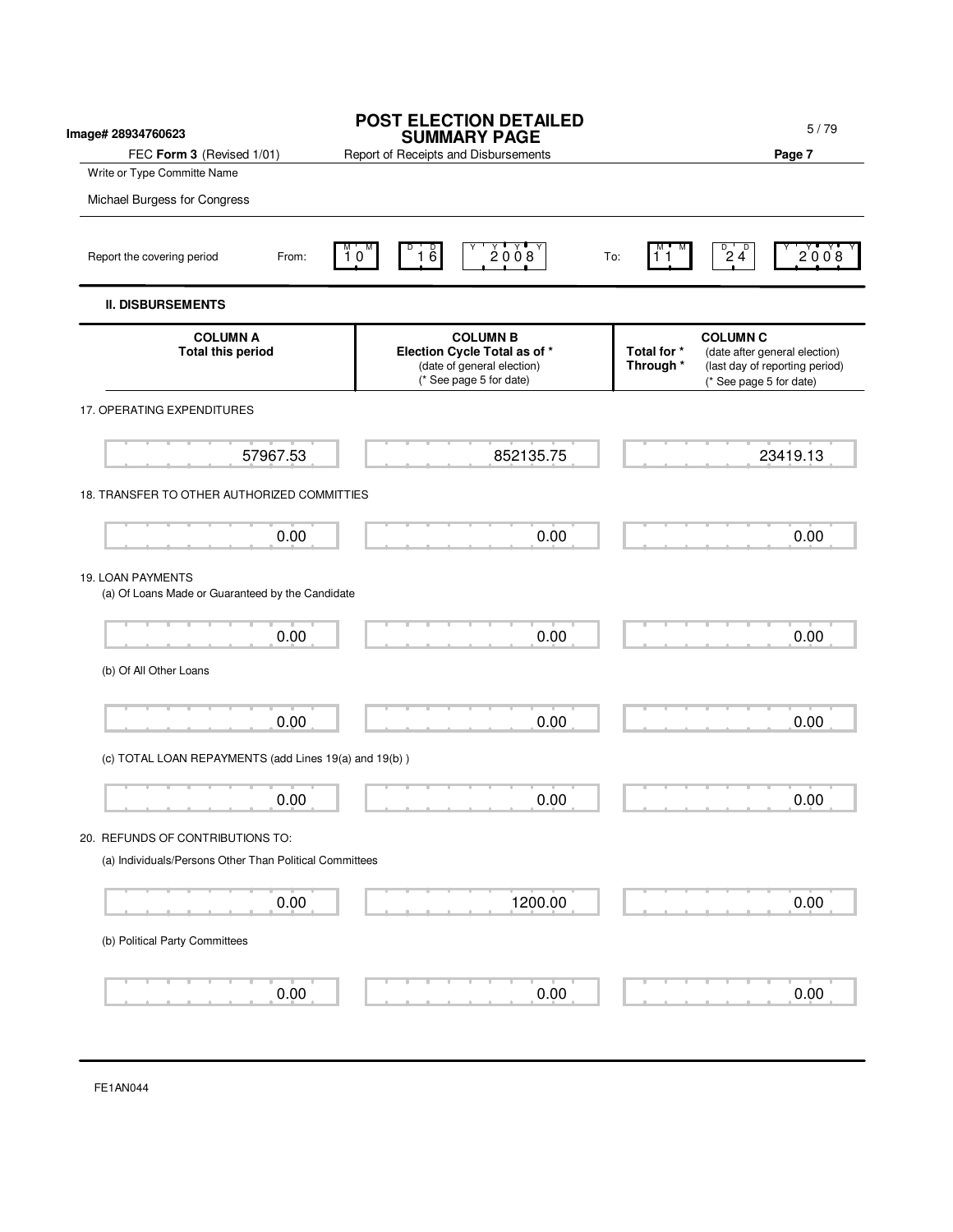| Image# 28934760624                                                       | <b>POST ELECTION DETAILED</b><br><b>SUMMARY PAGE</b>                                                                                                                         |  | 6/79                                                                                                                    |
|--------------------------------------------------------------------------|------------------------------------------------------------------------------------------------------------------------------------------------------------------------------|--|-------------------------------------------------------------------------------------------------------------------------|
| FEC Form 3 (Revised 1/01)<br><b>COLUMN A</b><br><b>Total this period</b> | Report of Receipts and Disbursements<br><b>COLUMN B</b><br>Election Cycle Total as of *<br>Total for *<br>(date of general election)<br>Through *<br>(* See page 5 for date) |  | Page 8<br><b>COLUMN C</b><br>(date after general election)<br>(last day of reporting period)<br>(* See page 5 for date) |
| (c) Other political committees (such as PACs)                            |                                                                                                                                                                              |  |                                                                                                                         |
| 0.00                                                                     | 2500.00                                                                                                                                                                      |  | 0.00                                                                                                                    |
| (d) TOTAL CONTRIBUTION REFUNDS (See Lines 20(a), (b) and (c))            |                                                                                                                                                                              |  |                                                                                                                         |
| 0.00                                                                     | 3700.00                                                                                                                                                                      |  | 0.00                                                                                                                    |
| OTHER DISBURSEMENTS<br>21.                                               |                                                                                                                                                                              |  |                                                                                                                         |
| 47000.00                                                                 | 179800.00                                                                                                                                                                    |  | 2000.00                                                                                                                 |
| TOTAL DISBURSEMENTS (add lines 17, 18, 19(c), 20(d), and 21)<br>22.      |                                                                                                                                                                              |  |                                                                                                                         |
| 104967.53                                                                | 1035635.75                                                                                                                                                                   |  | 25419.13                                                                                                                |
| 84836.00                                                                 | (Note: Substitute in lieu of Line #6 of Summary Page for this report only; subtract line 20(d) from Line 11(e))<br>1032423.10                                                |  | 1500.00                                                                                                                 |
|                                                                          |                                                                                                                                                                              |  |                                                                                                                         |
| <b>IV. NET OPERATING EXPENDITURES</b>                                    |                                                                                                                                                                              |  |                                                                                                                         |
|                                                                          | (Note: Substitute in lieu of Line #7 of Summary Page for this report only; subtract line 14 from Line 17)                                                                    |  |                                                                                                                         |
|                                                                          |                                                                                                                                                                              |  |                                                                                                                         |
| 57205.61                                                                 | 843060.81                                                                                                                                                                    |  | 22838.21                                                                                                                |
| <b>V. CASH SUMMARY</b>                                                   |                                                                                                                                                                              |  |                                                                                                                         |
|                                                                          |                                                                                                                                                                              |  | 77530.96                                                                                                                |
|                                                                          |                                                                                                                                                                              |  | 85597.92                                                                                                                |
|                                                                          |                                                                                                                                                                              |  | 163128.88                                                                                                               |
| 23.<br>24.<br>25.<br>26.                                                 |                                                                                                                                                                              |  | 104967.53                                                                                                               |

FE1AN044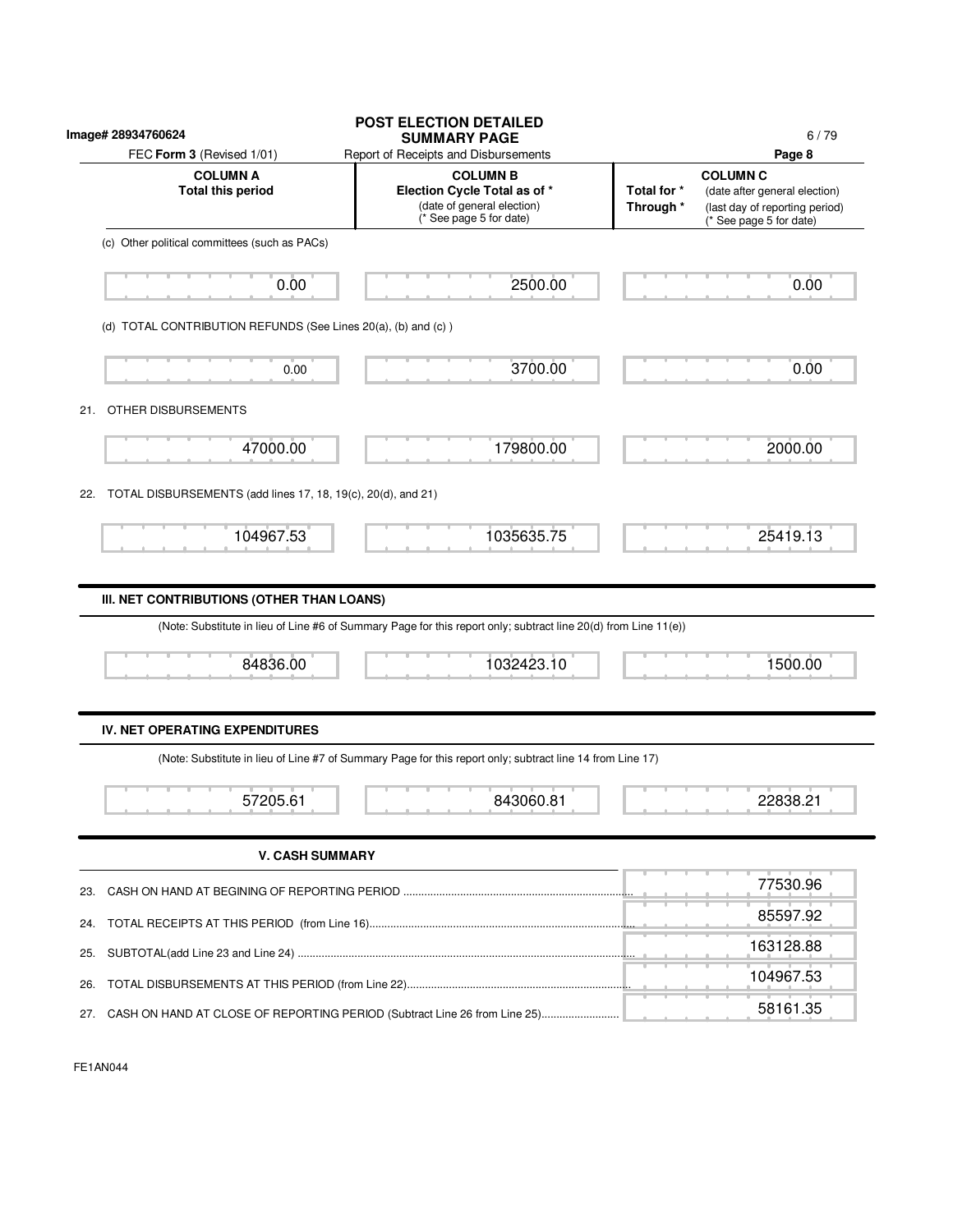| <b>ITEMIZED RECEIPTS</b>                                                                                          | <b>SCHEDULE A (FEC Form 3)</b>                                                                           |                                              | Use separate schedule(s)<br>for each category of the<br><b>Detailed Summary Page</b> | PAGE 7/79<br>FOR LINE NUMBER:<br>(check only one)<br>X<br>11 <sub>b</sub><br>11a<br>11 <sub>c</sub><br>11d<br>12<br>13 <sub>b</sub><br>13a<br>14<br>15<br>Any information copied from such Reports and Statements may not be sold or used by any person for the purpose of soliciting contributions |
|-------------------------------------------------------------------------------------------------------------------|----------------------------------------------------------------------------------------------------------|----------------------------------------------|--------------------------------------------------------------------------------------|-----------------------------------------------------------------------------------------------------------------------------------------------------------------------------------------------------------------------------------------------------------------------------------------------------|
|                                                                                                                   | NAME OF COMMITTEE (In Full)<br>Michael Burgess for Congress                                              |                                              |                                                                                      | or for commercial purposes, other than using the name and address of any political committee to solicit contributions from such committee.                                                                                                                                                          |
| Mary Denny<br>А.<br>City<br>Aubrey<br>federal political committee.<br>Name of Employer<br>State of Texas Dist. 63 | Full Name (Last, First, Middle Initial)<br>Mailing Address 8684 Fm 2153<br>FEC ID number of contributing | <b>State</b><br><b>TX</b><br>C<br>Occupation | Zip Code<br>76227-3029                                                               | Date of Receipt<br>$M$ $M$ /<br>$D$ $D$ $I$<br>Y<br>Y Y Y Y<br>16<br>2008<br>10<br>Transaction ID: A-C10625<br>Amount of Each Receipt this Period<br>250.00                                                                                                                                         |
| Receipt For:<br>Primary<br>Other (specify) $\blacktriangledown$                                                   | 2008<br>X General                                                                                        |                                              | State Representative<br>Election Cycle-to-Date<br>v<br>250.00                        | Limit Increased Due to Opponent's<br>Spending (2 U.S.C. 441a(i)/441a-1)                                                                                                                                                                                                                             |
| Thomas W. Brown<br>В.                                                                                             | Full Name (Last, First, Middle Initial)<br>Mailing Address 112 W Mossy Cup Street                        |                                              |                                                                                      | Date of Receipt<br>$M$ $M$ /<br>D<br>$\overline{\phantom{0}}$ D<br>$Y + Y + Y$<br>17<br>2008<br>10                                                                                                                                                                                                  |
| City                                                                                                              |                                                                                                          | State                                        | Zip Code                                                                             | Transaction ID: A-C10618                                                                                                                                                                                                                                                                            |
| San Antonio                                                                                                       |                                                                                                          | TX                                           | 78231-1229                                                                           | Amount of Each Receipt this Period                                                                                                                                                                                                                                                                  |
| federal political committee.                                                                                      | FEC ID number of contributing                                                                            | C                                            |                                                                                      | 125.00                                                                                                                                                                                                                                                                                              |
| Name of Employer<br>University of North Texas<br>Receipt For:<br>Primary<br>Other (specify) $\blacktriangledown$  | 2008<br>X General                                                                                        | Occupation                                   | Program Manager<br>Election Cycle-to-Date<br>▼<br>225.00                             | Limit Increased Due to Opponent's<br>Spending (2 U.S.C. 441a(i)/441a-1)                                                                                                                                                                                                                             |
| C.<br><b>Reby Cary</b>                                                                                            | Full Name (Last, First, Middle Initial)                                                                  |                                              |                                                                                      | Date of Receipt                                                                                                                                                                                                                                                                                     |
| <b>Mailing Address</b>                                                                                            | 1804 Bunch Drive                                                                                         |                                              |                                                                                      | $M$ $M$<br>$D$ $D$ $I$<br>y y y y y<br>10<br>2008<br>17                                                                                                                                                                                                                                             |
| City                                                                                                              |                                                                                                          | State                                        | Zip Code                                                                             | Transaction ID: A-C10605                                                                                                                                                                                                                                                                            |
| Fort Worth<br>federal political committee.                                                                        | FEC ID number of contributing                                                                            | ТX<br>C                                      | 76112-7704                                                                           | Amount of Each Receipt this Period<br>50.00                                                                                                                                                                                                                                                         |
| Name of Employer<br>Retired                                                                                       |                                                                                                          | Occupation<br>Retired                        |                                                                                      | Limit Increased Due to Opponent's<br>Spending (2 U.S.C. 441a(i)/441a-1)                                                                                                                                                                                                                             |
| Receipt For:<br>Primary<br>Other (specify) $\blacktriangledown$                                                   | 2008<br>X General                                                                                        |                                              | Election Cycle-to-Date<br>▼<br>300.00                                                |                                                                                                                                                                                                                                                                                                     |
|                                                                                                                   |                                                                                                          |                                              |                                                                                      | 425.00                                                                                                                                                                                                                                                                                              |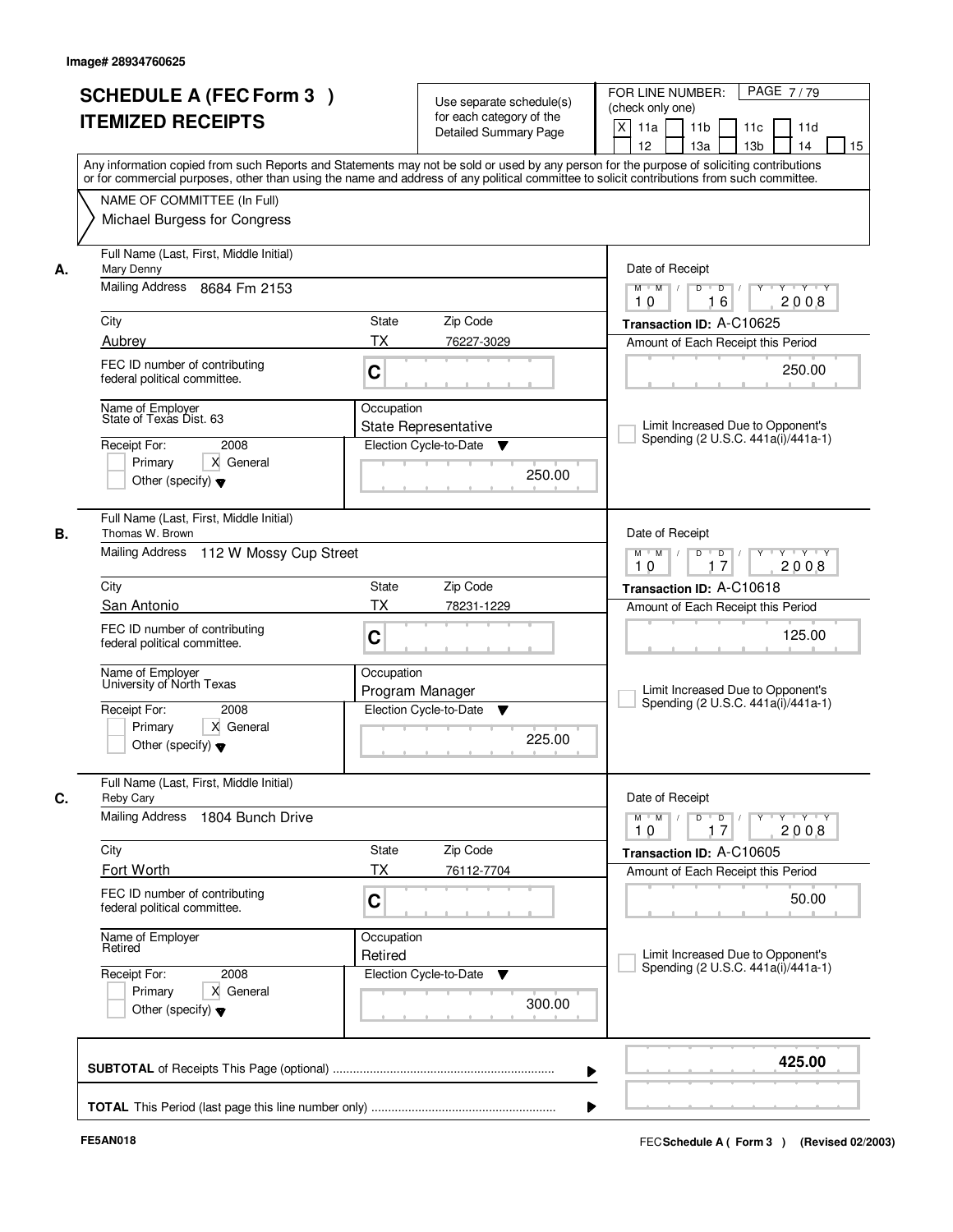| <b>SCHEDULE A (FEC Form 3)</b><br><b>ITEMIZED RECEIPTS</b>                                                              | Use separate schedule(s)<br>for each category of the<br>Detailed Summary Page<br>Any information copied from such Reports and Statements may not be sold or used by any person for the purpose of soliciting contributions | PAGE 8/79<br>FOR LINE NUMBER:<br>(check only one)<br>X<br>11 <sub>b</sub><br>11a<br>11c<br>11d<br>12<br>13a<br>13 <sub>b</sub><br>14<br>15 |
|-------------------------------------------------------------------------------------------------------------------------|----------------------------------------------------------------------------------------------------------------------------------------------------------------------------------------------------------------------------|--------------------------------------------------------------------------------------------------------------------------------------------|
| NAME OF COMMITTEE (In Full)<br>Michael Burgess for Congress                                                             | or for commercial purposes, other than using the name and address of any political committee to solicit contributions from such committee.                                                                                 |                                                                                                                                            |
| Full Name (Last, First, Middle Initial)<br>Polly Diebel<br>А.<br>Mailing Address 3113 Triple Crown Court                |                                                                                                                                                                                                                            | Date of Receipt<br>$Y$ $Y$ $Y$<br>$M$ $M$ /<br>$D$ <sup>U</sup><br>D<br>Y<br>$\sqrt{ }$                                                    |
| City                                                                                                                    | State<br>Zip Code                                                                                                                                                                                                          | 17<br>2008<br>10<br>Transaction ID: A-C10653                                                                                               |
| Denton                                                                                                                  | <b>TX</b><br>76210                                                                                                                                                                                                         | Amount of Each Receipt this Period                                                                                                         |
| FEC ID number of contributing<br>federal political committee.                                                           | C                                                                                                                                                                                                                          | 500.00                                                                                                                                     |
| Name of Employer<br>Homemaker<br>2008<br>Receipt For:<br>Primary<br>X General<br>Other (specify) $\blacktriangledown$   | Occupation<br>Homemaker<br>Election Cycle-to-Date<br>▼<br>500.00                                                                                                                                                           | Limit Increased Due to Opponent's<br>Spending (2 U.S.C. 441a(i)/441a-1)                                                                    |
| Full Name (Last, First, Middle Initial)<br><b>Richard Ensweiler</b><br>В.<br>Mailing Address<br>7205 Water S Edge Drive |                                                                                                                                                                                                                            | Date of Receipt<br>Y Y Y Y<br>$M$ $M$ /<br>D<br>$\Box$                                                                                     |
|                                                                                                                         |                                                                                                                                                                                                                            | 17<br>2008<br>10                                                                                                                           |
| City                                                                                                                    | <b>State</b><br>Zip Code                                                                                                                                                                                                   | Transaction ID: A-C10576                                                                                                                   |
| The Colony                                                                                                              | <b>TX</b><br>75056-3459                                                                                                                                                                                                    | Amount of Each Receipt this Period                                                                                                         |
| FEC ID number of contributing<br>federal political committee.                                                           | C                                                                                                                                                                                                                          | 250.00                                                                                                                                     |
| Name of Employer<br>Texas Credit Union League                                                                           | Occupation<br>President                                                                                                                                                                                                    | Limit Increased Due to Opponent's<br>Spending (2 U.S.C. 441a(i)/441a-1)                                                                    |
| Receipt For:<br>2008<br>Primary<br>X General<br>Other (specify) $\blacktriangledown$                                    | Election Cycle-to-Date<br>▼<br>250.00                                                                                                                                                                                      |                                                                                                                                            |
| Full Name (Last, First, Middle Initial)<br>C.<br>B. J. McCombs                                                          |                                                                                                                                                                                                                            | Date of Receipt                                                                                                                            |
| <b>Mailing Address</b><br>755 E Mulberry Avenue<br>Suite 600                                                            |                                                                                                                                                                                                                            | $M = M$<br>$D$ $D$ $I$<br>y y y y y y<br>10<br>2008<br>17                                                                                  |
| City<br><b>San Antonio</b>                                                                                              | State<br>Zip Code<br>ТX<br>78212-6013                                                                                                                                                                                      | Transaction ID: A-C10619<br>Amount of Each Receipt this Period                                                                             |
| FEC ID number of contributing<br>federal political committee.                                                           | C                                                                                                                                                                                                                          | 500.00                                                                                                                                     |
| Name of Employer<br>Red McCombs Automotive                                                                              | Occupation<br>Owner                                                                                                                                                                                                        | Limit Increased Due to Opponent's                                                                                                          |
| Receipt For:<br>2008<br>Primary<br>X General<br>Other (specify) $\blacktriangledown$                                    | Election Cycle-to-Date<br>v<br>500.00                                                                                                                                                                                      | Spending (2 U.S.C. 441a(i)/441a-1)                                                                                                         |
|                                                                                                                         |                                                                                                                                                                                                                            | 1250.00                                                                                                                                    |
|                                                                                                                         |                                                                                                                                                                                                                            |                                                                                                                                            |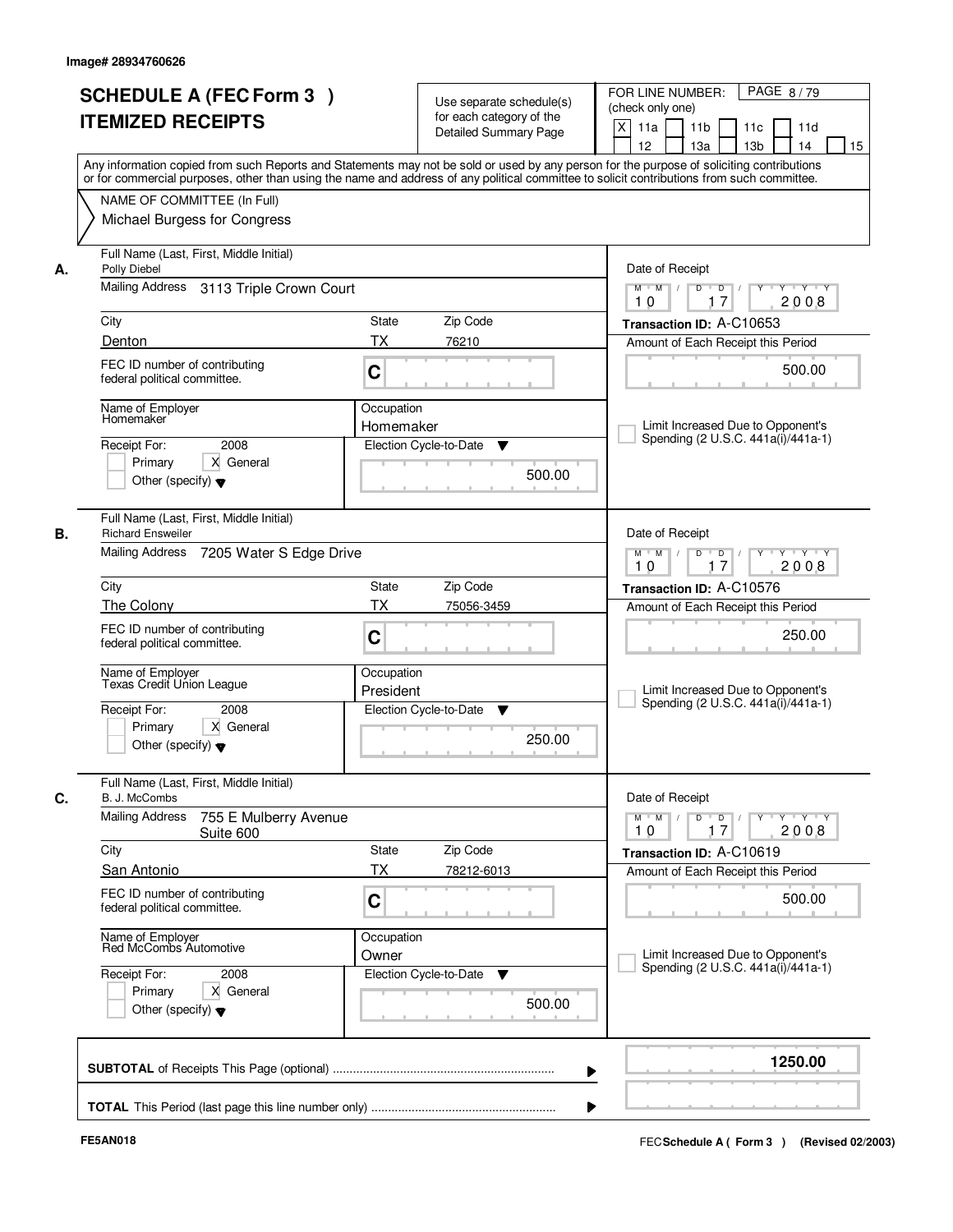|    | <b>SCHEDULE A (FEC Form 3)</b><br><b>ITEMIZED RECEIPTS</b><br>Any information copied from such Reports and Statements may not be sold or used by any person for the purpose of soliciting contributions<br>or for commercial purposes, other than using the name and address of any political committee to solicit contributions from such committee. |                        | Use separate schedule(s)<br>for each category of the<br>Detailed Summary Page | PAGE 9/79<br>FOR LINE NUMBER:<br>(check only one)<br>$\times$<br>11 <sub>b</sub><br>11a<br>11c<br>11d<br>12<br>13a<br>13 <sub>b</sub><br>15<br>14 |
|----|-------------------------------------------------------------------------------------------------------------------------------------------------------------------------------------------------------------------------------------------------------------------------------------------------------------------------------------------------------|------------------------|-------------------------------------------------------------------------------|---------------------------------------------------------------------------------------------------------------------------------------------------|
|    | NAME OF COMMITTEE (In Full)<br>Michael Burgess for Congress                                                                                                                                                                                                                                                                                           |                        |                                                                               |                                                                                                                                                   |
| А. | Full Name (Last, First, Middle Initial)<br>Arthur Riklin<br><b>Mailing Address</b><br>122 Laburnum                                                                                                                                                                                                                                                    |                        |                                                                               | Date of Receipt<br>$Y + Y + Y$<br>$D$ $D$ $I$<br>$Y^+$<br>$M$ $M$ /<br>2008<br>10<br>17                                                           |
|    | City                                                                                                                                                                                                                                                                                                                                                  | State                  | Zip Code                                                                      | Transaction ID: A-C10540                                                                                                                          |
|    | San Antonio                                                                                                                                                                                                                                                                                                                                           | <b>TX</b>              | 78209                                                                         | Amount of Each Receipt this Period                                                                                                                |
|    | FEC ID number of contributing<br>federal political committee.                                                                                                                                                                                                                                                                                         | C                      |                                                                               | 250.00                                                                                                                                            |
|    | Name of Employer<br>Retired<br>2008<br>Receipt For:<br>X General<br>Primary<br>Other (specify) $\blacktriangledown$                                                                                                                                                                                                                                   | Occupation<br>Retired  | Election Cycle-to-Date<br>▼<br>250.00                                         | Limit Increased Due to Opponent's<br>Spending (2 U.S.C. 441a(i)/441a-1)                                                                           |
| В. | Full Name (Last, First, Middle Initial)<br>Robert Bondy, Jr.<br>Mailing Address 1006 Lake Point Circle                                                                                                                                                                                                                                                |                        |                                                                               | Date of Receipt<br>$M$ $M$ /<br>D<br>$\overline{D}$ $\overline{I}$<br>Y<br>Y Y Y Y<br>20<br>2008<br>10                                            |
|    | City                                                                                                                                                                                                                                                                                                                                                  | State                  | Zip Code                                                                      |                                                                                                                                                   |
|    | Mckinney                                                                                                                                                                                                                                                                                                                                              | <b>TX</b>              | 75070-5164                                                                    | Transaction ID: A-C10613<br>Amount of Each Receipt this Period                                                                                    |
|    | FEC ID number of contributing<br>federal political committee.                                                                                                                                                                                                                                                                                         | C                      |                                                                               | 25.00                                                                                                                                             |
|    | Name of Employer<br>Retired                                                                                                                                                                                                                                                                                                                           | Occupation<br>Retired  |                                                                               | Limit Increased Due to Opponent's<br>Spending (2 U.S.C. 441a(i)/441a-1)                                                                           |
|    | Receipt For:<br>2008<br>Primary<br>X General<br>Other (specify) $\blacktriangledown$                                                                                                                                                                                                                                                                  |                        | Election Cycle-to-Date<br>v<br>625.00                                         |                                                                                                                                                   |
| С. | Full Name (Last, First, Middle Initial)<br><b>Bill Deberry</b>                                                                                                                                                                                                                                                                                        |                        |                                                                               | Date of Receipt                                                                                                                                   |
|    | Mailing Address<br>2025 W University Drive                                                                                                                                                                                                                                                                                                            |                        |                                                                               | $M$ $M$ /<br>D<br>$\overline{D}$ /<br>Y Y Y Y<br>2008<br>10<br>21                                                                                 |
|    | City                                                                                                                                                                                                                                                                                                                                                  | State                  | Zip Code                                                                      | Transaction ID: A-C10603                                                                                                                          |
|    | Denton<br>FEC ID number of contributing<br>federal political committee.                                                                                                                                                                                                                                                                               | ТX<br>C                | 76201-0643                                                                    | Amount of Each Receipt this Period<br>500.00                                                                                                      |
|    | Name of Employer<br>Deberry Funeral Home                                                                                                                                                                                                                                                                                                              | Occupation<br>Director |                                                                               | Limit Increased Due to Opponent's                                                                                                                 |
|    | Receipt For:<br>2008<br>Primary<br>X General<br>Other (specify) $\blacktriangledown$                                                                                                                                                                                                                                                                  |                        | Election Cycle-to-Date<br>v<br>500.00                                         | Spending (2 U.S.C. 441a(i)/441a-1)                                                                                                                |
|    |                                                                                                                                                                                                                                                                                                                                                       |                        |                                                                               | 775.00                                                                                                                                            |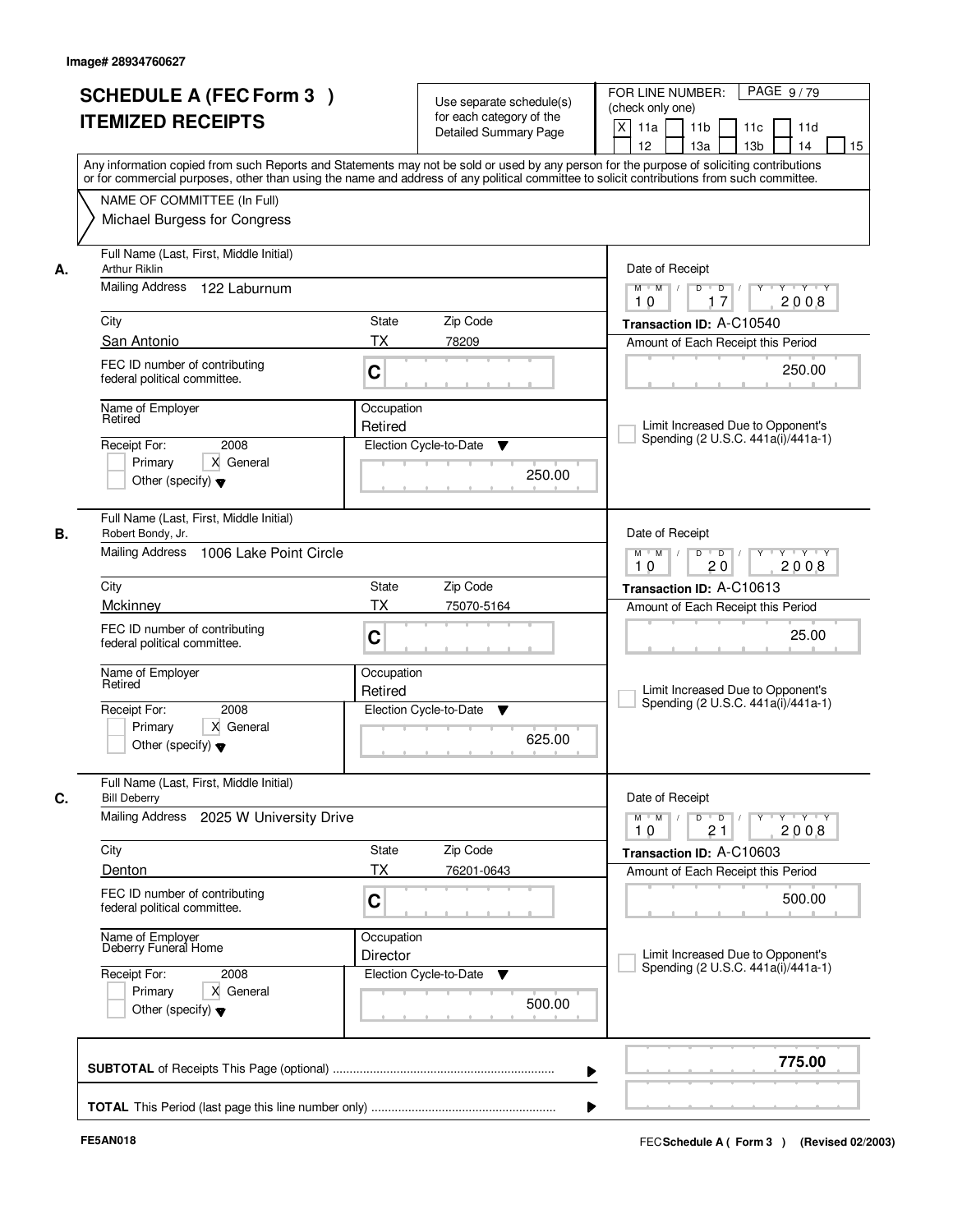|    | <b>SCHEDULE A (FEC Form 3)</b><br><b>ITEMIZED RECEIPTS</b>                                               | Use separate schedule(s)<br>for each category of the<br>Detailed Summary Page<br>Any information copied from such Reports and Statements may not be sold or used by any person for the purpose of soliciting contributions | PAGE 10/79<br>FOR LINE NUMBER:<br>(check only one)<br>X<br>11 <sub>b</sub><br>11a<br>11c<br>11d<br>12<br>13a<br>13 <sub>b</sub><br>14<br>15 |
|----|----------------------------------------------------------------------------------------------------------|----------------------------------------------------------------------------------------------------------------------------------------------------------------------------------------------------------------------------|---------------------------------------------------------------------------------------------------------------------------------------------|
|    | NAME OF COMMITTEE (In Full)<br>Michael Burgess for Congress                                              | or for commercial purposes, other than using the name and address of any political committee to solicit contributions from such committee.                                                                                 |                                                                                                                                             |
| А. | Full Name (Last, First, Middle Initial)<br>Wallace E. Downey<br>Mailing Address<br>1000 Thornridge Court |                                                                                                                                                                                                                            | Date of Receipt<br>$M$ $M$ /<br>$D$ $D$<br>Y<br>$Y - Y - Y$                                                                                 |
|    |                                                                                                          |                                                                                                                                                                                                                            | 21<br>2008<br>10                                                                                                                            |
|    | City                                                                                                     | State<br>Zip Code                                                                                                                                                                                                          | Transaction ID: A-C10637                                                                                                                    |
|    | Argyle                                                                                                   | <b>TX</b><br>76226-2532                                                                                                                                                                                                    | Amount of Each Receipt this Period                                                                                                          |
|    | FEC ID number of contributing<br>federal political committee.                                            | C                                                                                                                                                                                                                          | 500.00                                                                                                                                      |
|    | Name of Employer<br>Downey Publishing<br>2008<br>Receipt For:<br>Primary<br>X General                    | Occupation<br><b>Chief Executive Officer</b><br>Election Cycle-to-Date<br>v                                                                                                                                                | Limit Increased Due to Opponent's<br>Spending (2 U.S.C. 441a(i)/441a-1)                                                                     |
|    | Other (specify) $\blacktriangledown$                                                                     | 3000.00                                                                                                                                                                                                                    |                                                                                                                                             |
|    | Full Name (Last, First, Middle Initial)                                                                  |                                                                                                                                                                                                                            |                                                                                                                                             |
| В. | Joseph Funk<br><b>Mailing Address</b><br>6623 Royal Crest Drive                                          |                                                                                                                                                                                                                            | Date of Receipt<br>$M$ $M$ /<br>D<br>$\overline{D}$<br>$Y + Y + Y$<br>21<br>2008<br>10                                                      |
|    | City                                                                                                     | State<br>Zip Code                                                                                                                                                                                                          | Transaction ID: A-C10585                                                                                                                    |
|    | Dallas                                                                                                   | <b>TX</b><br>75230-3507                                                                                                                                                                                                    | Amount of Each Receipt this Period                                                                                                          |
|    | FEC ID number of contributing<br>federal political committee.                                            | C                                                                                                                                                                                                                          | 200.00                                                                                                                                      |
|    | Name of Employer<br>Joseph Funk Construction                                                             | Occupation<br>Owner                                                                                                                                                                                                        | Limit Increased Due to Opponent's<br>Spending (2 U.S.C. 441a(i)/441a-1)                                                                     |
|    | Receipt For:<br>2008<br>Primary<br>X General<br>Other (specify) $\blacktriangledown$                     | Election Cycle-to-Date<br>▼<br>400.00                                                                                                                                                                                      |                                                                                                                                             |
| C. | Full Name (Last, First, Middle Initial)<br>Rufus Green                                                   |                                                                                                                                                                                                                            | Date of Receipt                                                                                                                             |
|    | <b>Mailing Address</b><br>2 Riva Ridge                                                                   |                                                                                                                                                                                                                            | $M = M$<br>$D$ $D$ $/$<br>y ry ry y ry<br>10<br>21<br>2008                                                                                  |
|    | City                                                                                                     | Zip Code<br>State                                                                                                                                                                                                          | Transaction ID: A-C10614                                                                                                                    |
|    | Frisco                                                                                                   | ТX<br>75034-5937                                                                                                                                                                                                           | Amount of Each Receipt this Period                                                                                                          |
|    | FEC ID number of contributing<br>federal political committee.                                            | C                                                                                                                                                                                                                          | 100.00                                                                                                                                      |
|    | Name of Employer<br>Self-Employed                                                                        | Occupation<br>Physician                                                                                                                                                                                                    | Limit Increased Due to Opponent's<br>Spending (2 U.S.C. 441a(i)/441a-1)                                                                     |
|    | Receipt For:<br>2008<br>X General<br>Primary<br>Other (specify) $\blacktriangledown$                     | Election Cycle-to-Date<br>v<br>700.00                                                                                                                                                                                      |                                                                                                                                             |
|    |                                                                                                          |                                                                                                                                                                                                                            | 800.00                                                                                                                                      |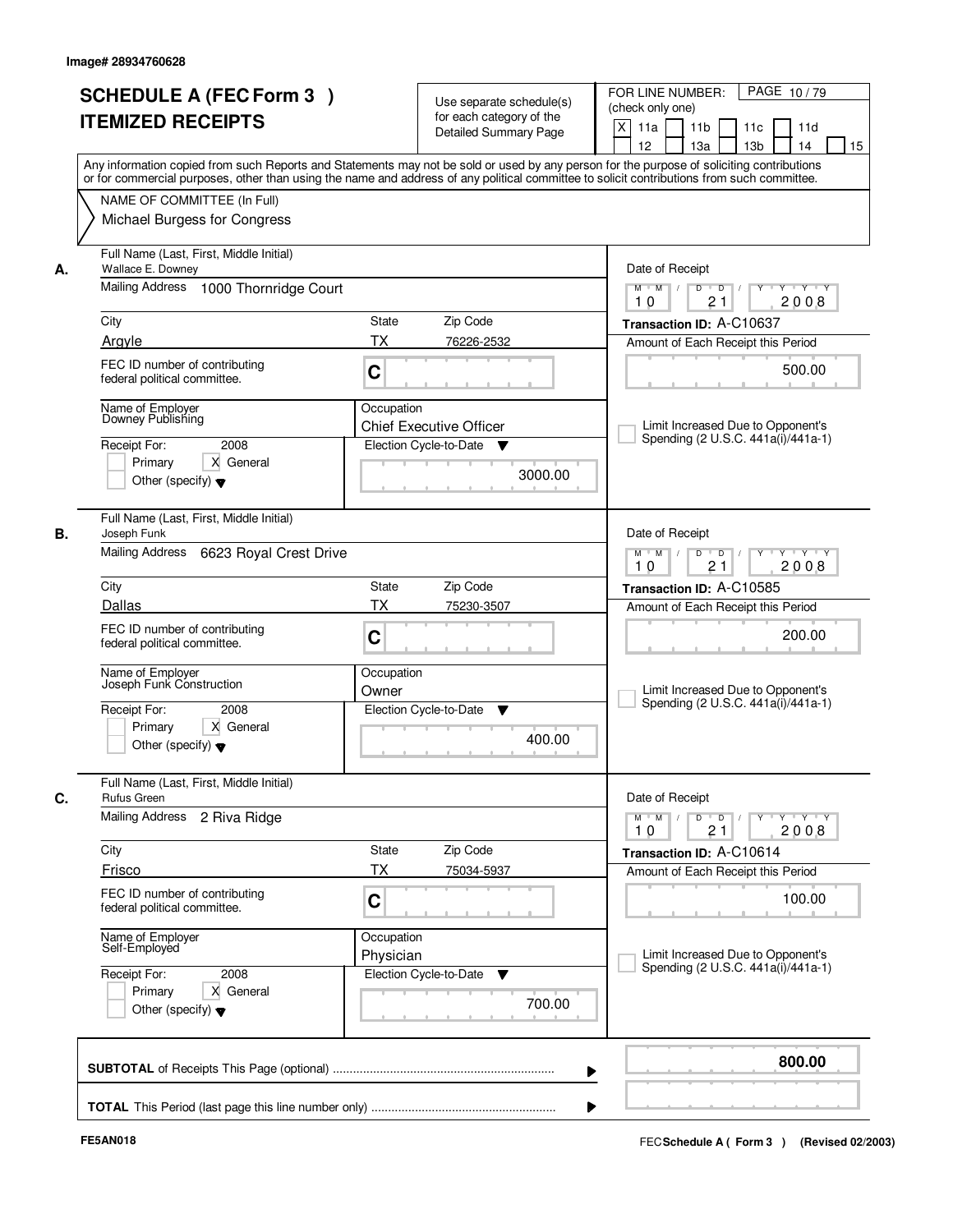| PAGE 11/79<br>FOR LINE NUMBER:<br>Use separate schedule(s)<br>(check only one)<br>for each category of the<br>$\boldsymbol{\mathsf{X}}$<br>11a<br>11 <sub>b</sub><br>11c<br>11d<br><b>Detailed Summary Page</b><br>12<br>13a<br>13 <sub>b</sub><br>14<br>Any information copied from such Reports and Statements may not be sold or used by any person for the purpose of soliciting contributions<br>or for commercial purposes, other than using the name and address of any political committee to solicit contributions from such committee.<br>Date of Receipt<br><b>TY TY</b><br>$M$ $M$ /<br>D<br>$\overline{D}$<br>Y<br>2008<br>21<br>10<br>Zip Code<br>Transaction ID: A-C10636<br>76226-3931<br>Amount of Each Receipt this Period<br>100.00<br>Limit Increased Due to Opponent's |
|---------------------------------------------------------------------------------------------------------------------------------------------------------------------------------------------------------------------------------------------------------------------------------------------------------------------------------------------------------------------------------------------------------------------------------------------------------------------------------------------------------------------------------------------------------------------------------------------------------------------------------------------------------------------------------------------------------------------------------------------------------------------------------------------|
|                                                                                                                                                                                                                                                                                                                                                                                                                                                                                                                                                                                                                                                                                                                                                                                             |
|                                                                                                                                                                                                                                                                                                                                                                                                                                                                                                                                                                                                                                                                                                                                                                                             |
|                                                                                                                                                                                                                                                                                                                                                                                                                                                                                                                                                                                                                                                                                                                                                                                             |
|                                                                                                                                                                                                                                                                                                                                                                                                                                                                                                                                                                                                                                                                                                                                                                                             |
|                                                                                                                                                                                                                                                                                                                                                                                                                                                                                                                                                                                                                                                                                                                                                                                             |
|                                                                                                                                                                                                                                                                                                                                                                                                                                                                                                                                                                                                                                                                                                                                                                                             |
|                                                                                                                                                                                                                                                                                                                                                                                                                                                                                                                                                                                                                                                                                                                                                                                             |
|                                                                                                                                                                                                                                                                                                                                                                                                                                                                                                                                                                                                                                                                                                                                                                                             |
|                                                                                                                                                                                                                                                                                                                                                                                                                                                                                                                                                                                                                                                                                                                                                                                             |
|                                                                                                                                                                                                                                                                                                                                                                                                                                                                                                                                                                                                                                                                                                                                                                                             |
|                                                                                                                                                                                                                                                                                                                                                                                                                                                                                                                                                                                                                                                                                                                                                                                             |
|                                                                                                                                                                                                                                                                                                                                                                                                                                                                                                                                                                                                                                                                                                                                                                                             |
|                                                                                                                                                                                                                                                                                                                                                                                                                                                                                                                                                                                                                                                                                                                                                                                             |
|                                                                                                                                                                                                                                                                                                                                                                                                                                                                                                                                                                                                                                                                                                                                                                                             |
|                                                                                                                                                                                                                                                                                                                                                                                                                                                                                                                                                                                                                                                                                                                                                                                             |
|                                                                                                                                                                                                                                                                                                                                                                                                                                                                                                                                                                                                                                                                                                                                                                                             |
|                                                                                                                                                                                                                                                                                                                                                                                                                                                                                                                                                                                                                                                                                                                                                                                             |
| Spending (2 U.S.C. 441a(i)/441a-1)<br>Election Cycle-to-Date<br>▼                                                                                                                                                                                                                                                                                                                                                                                                                                                                                                                                                                                                                                                                                                                           |
|                                                                                                                                                                                                                                                                                                                                                                                                                                                                                                                                                                                                                                                                                                                                                                                             |
| 300.00                                                                                                                                                                                                                                                                                                                                                                                                                                                                                                                                                                                                                                                                                                                                                                                      |
|                                                                                                                                                                                                                                                                                                                                                                                                                                                                                                                                                                                                                                                                                                                                                                                             |
|                                                                                                                                                                                                                                                                                                                                                                                                                                                                                                                                                                                                                                                                                                                                                                                             |
| Date of Receipt                                                                                                                                                                                                                                                                                                                                                                                                                                                                                                                                                                                                                                                                                                                                                                             |
| D<br>$\overline{D}$ $\overline{I}$<br>$M$ $M$ /<br>Y<br>Y 'Y 'Y<br>21<br>2008<br>10                                                                                                                                                                                                                                                                                                                                                                                                                                                                                                                                                                                                                                                                                                         |
| Zip Code<br>Transaction ID: A-C10611                                                                                                                                                                                                                                                                                                                                                                                                                                                                                                                                                                                                                                                                                                                                                        |
| 76201-3700<br>Amount of Each Receipt this Period                                                                                                                                                                                                                                                                                                                                                                                                                                                                                                                                                                                                                                                                                                                                            |
|                                                                                                                                                                                                                                                                                                                                                                                                                                                                                                                                                                                                                                                                                                                                                                                             |
| 100.00                                                                                                                                                                                                                                                                                                                                                                                                                                                                                                                                                                                                                                                                                                                                                                                      |
|                                                                                                                                                                                                                                                                                                                                                                                                                                                                                                                                                                                                                                                                                                                                                                                             |
|                                                                                                                                                                                                                                                                                                                                                                                                                                                                                                                                                                                                                                                                                                                                                                                             |
| Limit Increased Due to Opponent's<br>Spending (2 U.S.C. 441a(i)/441a-1)<br>Election Cycle-to-Date                                                                                                                                                                                                                                                                                                                                                                                                                                                                                                                                                                                                                                                                                           |
| ▼                                                                                                                                                                                                                                                                                                                                                                                                                                                                                                                                                                                                                                                                                                                                                                                           |
| 300.00                                                                                                                                                                                                                                                                                                                                                                                                                                                                                                                                                                                                                                                                                                                                                                                      |
|                                                                                                                                                                                                                                                                                                                                                                                                                                                                                                                                                                                                                                                                                                                                                                                             |
|                                                                                                                                                                                                                                                                                                                                                                                                                                                                                                                                                                                                                                                                                                                                                                                             |
| Date of Receipt                                                                                                                                                                                                                                                                                                                                                                                                                                                                                                                                                                                                                                                                                                                                                                             |
| $M$ $M$<br>$D$ $D$ $/$<br>$Y - Y - Y$<br>$Y$ <sup>-1</sup><br>2008<br>10<br>21                                                                                                                                                                                                                                                                                                                                                                                                                                                                                                                                                                                                                                                                                                              |
| Zip Code<br>Transaction ID: A-C10610                                                                                                                                                                                                                                                                                                                                                                                                                                                                                                                                                                                                                                                                                                                                                        |
| 76205-8535<br>Amount of Each Receipt this Period                                                                                                                                                                                                                                                                                                                                                                                                                                                                                                                                                                                                                                                                                                                                            |
|                                                                                                                                                                                                                                                                                                                                                                                                                                                                                                                                                                                                                                                                                                                                                                                             |
| 100.00                                                                                                                                                                                                                                                                                                                                                                                                                                                                                                                                                                                                                                                                                                                                                                                      |
|                                                                                                                                                                                                                                                                                                                                                                                                                                                                                                                                                                                                                                                                                                                                                                                             |
|                                                                                                                                                                                                                                                                                                                                                                                                                                                                                                                                                                                                                                                                                                                                                                                             |
| Limit Increased Due to Opponent's<br>Homemaker<br>Spending (2 U.S.C. 441a(i)/441a-1)<br>Election Cycle-to-Date                                                                                                                                                                                                                                                                                                                                                                                                                                                                                                                                                                                                                                                                              |
| v                                                                                                                                                                                                                                                                                                                                                                                                                                                                                                                                                                                                                                                                                                                                                                                           |
| 250.00                                                                                                                                                                                                                                                                                                                                                                                                                                                                                                                                                                                                                                                                                                                                                                                      |
|                                                                                                                                                                                                                                                                                                                                                                                                                                                                                                                                                                                                                                                                                                                                                                                             |
|                                                                                                                                                                                                                                                                                                                                                                                                                                                                                                                                                                                                                                                                                                                                                                                             |
| 300.00                                                                                                                                                                                                                                                                                                                                                                                                                                                                                                                                                                                                                                                                                                                                                                                      |
|                                                                                                                                                                                                                                                                                                                                                                                                                                                                                                                                                                                                                                                                                                                                                                                             |
|                                                                                                                                                                                                                                                                                                                                                                                                                                                                                                                                                                                                                                                                                                                                                                                             |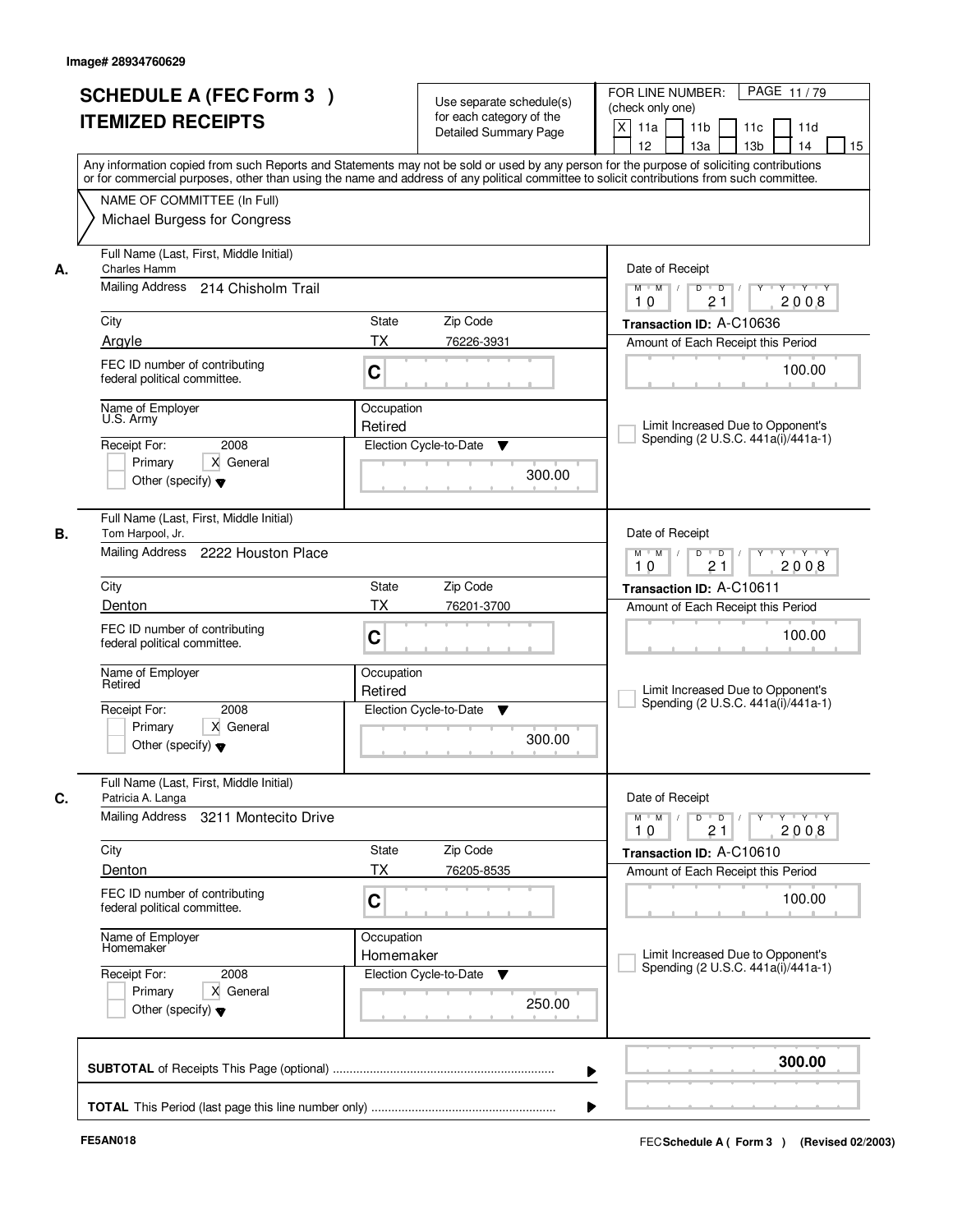| <b>SCHEDULE A (FEC Form 3)</b><br><b>ITEMIZED RECEIPTS</b>                                                                                 | Use separate schedule(s)<br>for each category of the<br><b>Detailed Summary Page</b>                                                                                                                                                                                                    | PAGE 12/79<br>FOR LINE NUMBER:<br>(check only one)<br>X<br>11 <sub>b</sub><br>11a<br>11 <sub>c</sub><br>11d<br>12<br>13 <sub>b</sub><br>14<br>13a<br>15 |
|--------------------------------------------------------------------------------------------------------------------------------------------|-----------------------------------------------------------------------------------------------------------------------------------------------------------------------------------------------------------------------------------------------------------------------------------------|---------------------------------------------------------------------------------------------------------------------------------------------------------|
| NAME OF COMMITTEE (In Full)<br>Michael Burgess for Congress                                                                                | Any information copied from such Reports and Statements may not be sold or used by any person for the purpose of soliciting contributions<br>or for commercial purposes, other than using the name and address of any political committee to solicit contributions from such committee. |                                                                                                                                                         |
| Full Name (Last, First, Middle Initial)<br>John Mackenzie<br>А.<br>Mailing Address<br>3861 Frio Way                                        |                                                                                                                                                                                                                                                                                         | Date of Receipt<br>$D$ $D$<br>Y<br>Y TY Y Y<br>$M$ $M$ /                                                                                                |
|                                                                                                                                            |                                                                                                                                                                                                                                                                                         | 21<br>2008<br>10                                                                                                                                        |
| City<br>Frisco                                                                                                                             | <b>State</b><br>Zip Code<br>ТX                                                                                                                                                                                                                                                          | Transaction ID: A-C10631                                                                                                                                |
| FEC ID number of contributing<br>federal political committee.                                                                              | 75034-8469<br>C                                                                                                                                                                                                                                                                         | Amount of Each Receipt this Period<br>50.00                                                                                                             |
| Name of Employer<br>Retired<br>2008<br>Receipt For:<br>Primary<br>X General<br>Other (specify) $\blacktriangledown$                        | Occupation<br>Retired<br>Election Cycle-to-Date<br>▼<br>300.00                                                                                                                                                                                                                          | Limit Increased Due to Opponent's<br>Spending (2 U.S.C. 441a(i)/441a-1)                                                                                 |
| Full Name (Last, First, Middle Initial)<br>В.<br>Ray Roberts<br>Mailing Address 2136 Chinn Road                                            |                                                                                                                                                                                                                                                                                         | Date of Receipt<br>$M$ $M$ /<br>D<br>$\overline{D}$<br>$Y + Y + Y$<br>21<br>2008<br>10                                                                  |
| City                                                                                                                                       | Zip Code<br>State                                                                                                                                                                                                                                                                       | Transaction ID: A-C10608                                                                                                                                |
| Denton<br>FEC ID number of contributing<br>federal political committee.                                                                    | TX<br>76207-5106<br>C                                                                                                                                                                                                                                                                   | Amount of Each Receipt this Period<br>100.00                                                                                                            |
| Name of Employer<br>Basic Capital Management                                                                                               | Occupation<br><b>Aviation Director</b>                                                                                                                                                                                                                                                  | Limit Increased Due to Opponent's<br>Spending (2 U.S.C. 441a(i)/441a-1)                                                                                 |
| Receipt For:<br>2008<br>Primary<br>X General<br>Other (specify) $\blacktriangledown$                                                       | Election Cycle-to-Date<br>▼<br>2150.00                                                                                                                                                                                                                                                  |                                                                                                                                                         |
| Full Name (Last, First, Middle Initial)<br>C.<br>James Rosengren<br><b>Mailing Address</b><br>1001 Cross Timbers Road<br><b>Suite 2130</b> |                                                                                                                                                                                                                                                                                         | Date of Receipt<br>$M$ $M$ $/$<br>$D$ $D$ $/$<br>Y 'Y 'Y<br>$Y$ <sup>U</sup><br>10<br>21<br>2008                                                        |
| City                                                                                                                                       | <b>State</b><br>Zip Code                                                                                                                                                                                                                                                                | Transaction ID: A-C10534                                                                                                                                |
| <b>Flower Mound</b>                                                                                                                        | ТX<br>48356                                                                                                                                                                                                                                                                             | Amount of Each Receipt this Period                                                                                                                      |
| FEC ID number of contributing<br>federal political committee.                                                                              | C                                                                                                                                                                                                                                                                                       | 1000.00                                                                                                                                                 |
| Name of Employer<br>Health Net<br>Receipt For:<br>2008                                                                                     | Occupation<br><b>Vice President</b><br>Election Cycle-to-Date                                                                                                                                                                                                                           | Limit Increased Due to Opponent's<br>Spending (2 U.S.C. 441a(i)/441a-1)                                                                                 |
| X General<br>Primary<br>Other (specify) $\blacktriangledown$                                                                               | v<br>1000.00                                                                                                                                                                                                                                                                            |                                                                                                                                                         |
|                                                                                                                                            |                                                                                                                                                                                                                                                                                         | 1150.00                                                                                                                                                 |
|                                                                                                                                            |                                                                                                                                                                                                                                                                                         |                                                                                                                                                         |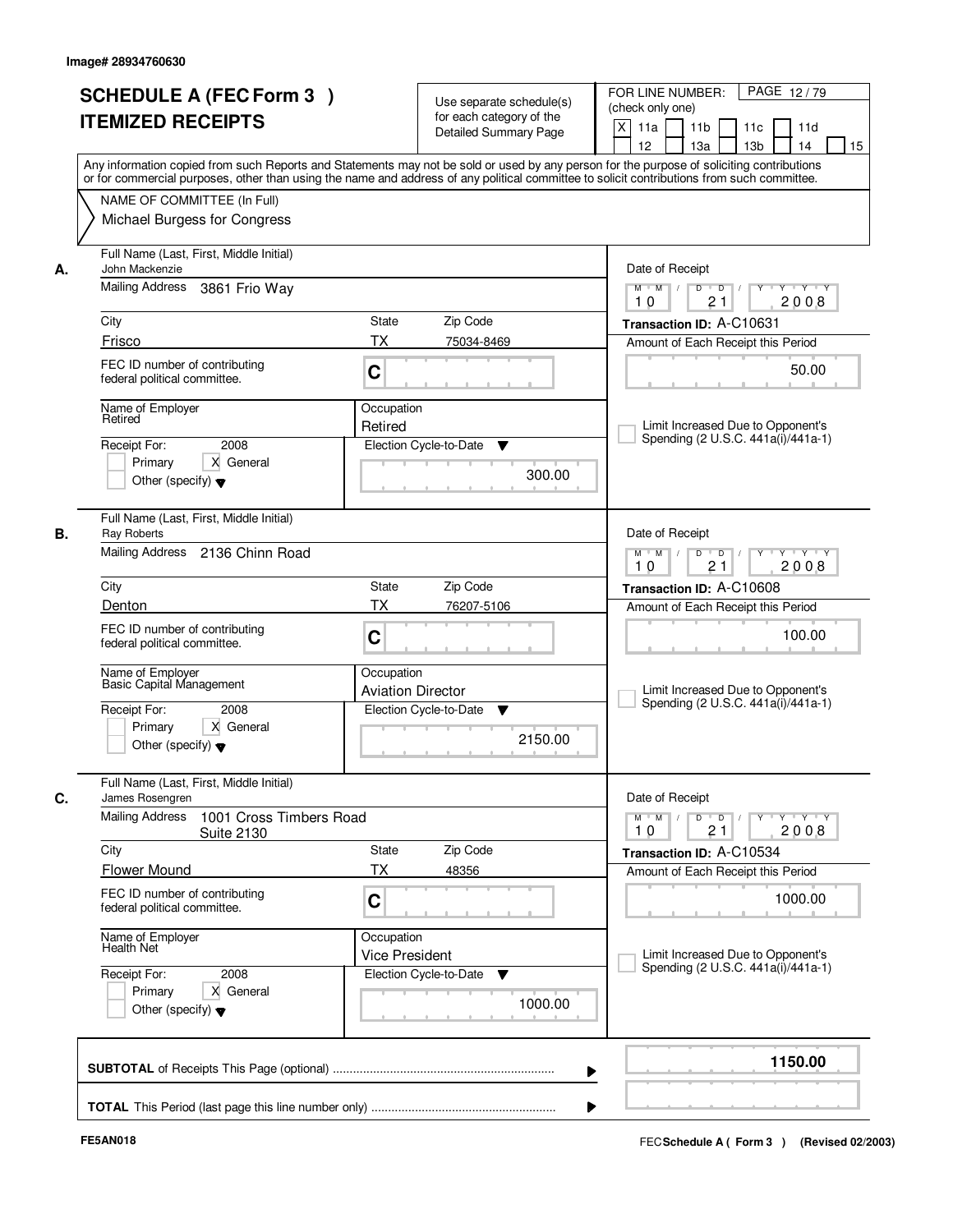| <b>SCHEDULE A (FEC Form 3)</b><br><b>ITEMIZED RECEIPTS</b>                                                                                        | Use separate schedule(s)<br>for each category of the<br><b>Detailed Summary Page</b><br>Any information copied from such Reports and Statements may not be sold or used by any person for the purpose of soliciting contributions | PAGE 13/79<br>FOR LINE NUMBER:<br>(check only one)<br>$\times$<br>11 <sub>b</sub><br>11a<br>11c<br>11d<br>12<br>13a<br>13 <sub>b</sub><br>14<br>15 |  |
|---------------------------------------------------------------------------------------------------------------------------------------------------|-----------------------------------------------------------------------------------------------------------------------------------------------------------------------------------------------------------------------------------|----------------------------------------------------------------------------------------------------------------------------------------------------|--|
| NAME OF COMMITTEE (In Full)<br>Michael Burgess for Congress                                                                                       | or for commercial purposes, other than using the name and address of any political committee to solicit contributions from such committee.                                                                                        |                                                                                                                                                    |  |
| Full Name (Last, First, Middle Initial)<br>Colin A. Chapman<br>А.<br>Mailing Address<br>115 11th Street SE                                        |                                                                                                                                                                                                                                   | Date of Receipt<br>Y Y Y Y<br>$M$ $M$ /<br>D<br>$\overline{D}$<br>22<br>2008<br>10                                                                 |  |
| City                                                                                                                                              | <b>State</b><br>Zip Code                                                                                                                                                                                                          | Transaction ID: A-C10628                                                                                                                           |  |
| Washington                                                                                                                                        | DC<br>20003-3910                                                                                                                                                                                                                  | Amount of Each Receipt this Period                                                                                                                 |  |
| FEC ID number of contributing<br>federal political committee.                                                                                     | $\mathbf C$                                                                                                                                                                                                                       | 500.00                                                                                                                                             |  |
| Name of Emplover<br>Chapman Capitol Consultin-<br>g, Inc.<br>2008<br>Receipt For:<br>Primary<br>X General<br>Other (specify) $\blacktriangledown$ | Occupation<br>President<br>Election Cycle-to-Date<br>▼<br>1000.00                                                                                                                                                                 | Limit Increased Due to Opponent's<br>Spending (2 U.S.C. 441a(i)/441a-1)                                                                            |  |
| Full Name (Last, First, Middle Initial)<br>В.<br>Lyle H. Dresher<br>Mailing Address<br>5909 Tawakoni Drive                                        |                                                                                                                                                                                                                                   | Date of Receipt<br>$M$ $M$ /<br>D<br>$\overline{D}$<br>$Y + Y + Y$                                                                                 |  |
|                                                                                                                                                   |                                                                                                                                                                                                                                   |                                                                                                                                                    |  |
| City                                                                                                                                              | Zip Code<br><b>State</b>                                                                                                                                                                                                          | Transaction ID: A-C10580                                                                                                                           |  |
| Arayle                                                                                                                                            | <b>TX</b><br>76226-4253                                                                                                                                                                                                           | Amount of Each Receipt this Period                                                                                                                 |  |
| FEC ID number of contributing<br>federal political committee.                                                                                     | C                                                                                                                                                                                                                                 | 250.00                                                                                                                                             |  |
| Name of Employer<br>Argyle City                                                                                                                   | Occupation<br>Manager                                                                                                                                                                                                             | Limit Increased Due to Opponent's<br>Spending (2 U.S.C. 441a(i)/441a-1)                                                                            |  |
| Receipt For:<br>2008<br>Primary<br>X General<br>Other (specify) $\blacktriangledown$                                                              | Election Cycle-to-Date<br>▼<br>250.00                                                                                                                                                                                             |                                                                                                                                                    |  |
| Full Name (Last, First, Middle Initial)<br>C.<br>David Duggan                                                                                     |                                                                                                                                                                                                                                   | Date of Receipt                                                                                                                                    |  |
| <b>Mailing Address</b><br>1205 Morgan Lefay Lane                                                                                                  |                                                                                                                                                                                                                                   | $M = M$<br>$D$ $D$ $I$<br>$Y - Y - Y$<br>Y<br>2008<br>10<br>22                                                                                     |  |
| City                                                                                                                                              | Zip Code<br>State                                                                                                                                                                                                                 | Transaction ID: A-C10627                                                                                                                           |  |
| Lewisville<br>FEC ID number of contributing<br>federal political committee.                                                                       | TX<br>75056-5622<br>C                                                                                                                                                                                                             | Amount of Each Receipt this Period<br>250.00                                                                                                       |  |
| Name of Employer<br>Geneva Aerospace, Inc.                                                                                                        | Occupation<br>VP of Business Development                                                                                                                                                                                          | Limit Increased Due to Opponent's                                                                                                                  |  |
| Receipt For:<br>2008<br>Primary<br>X General<br>Other (specify) $\blacktriangledown$                                                              | Election Cycle-to-Date<br>▼<br>600.00                                                                                                                                                                                             | Spending (2 U.S.C. 441a(i)/441a-1)                                                                                                                 |  |
|                                                                                                                                                   |                                                                                                                                                                                                                                   | 1000.00                                                                                                                                            |  |
|                                                                                                                                                   |                                                                                                                                                                                                                                   |                                                                                                                                                    |  |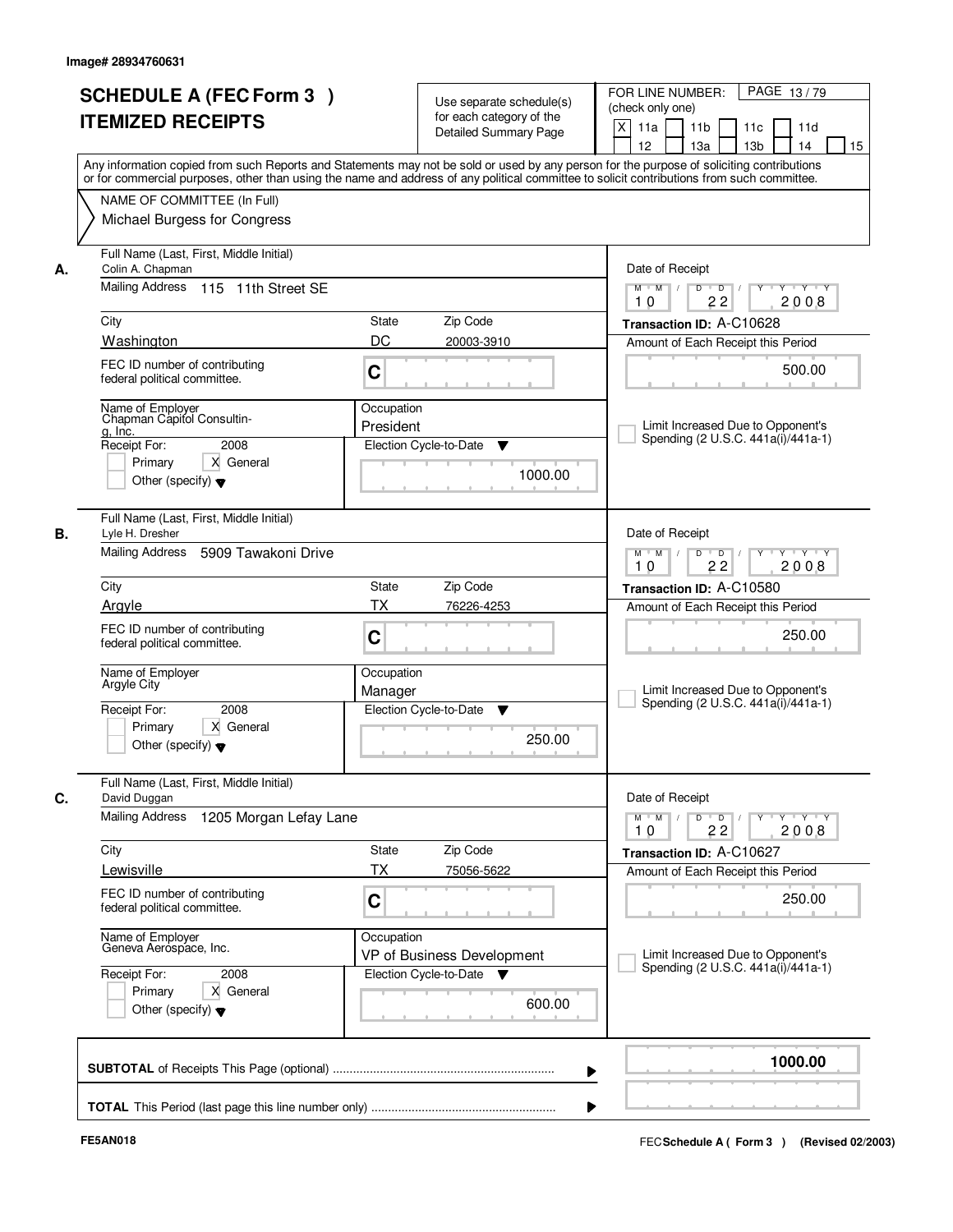| or for commercial purposes, other than using the name and address of any political committee to solicit contributions from such committee.<br>NAME OF COMMITTEE (In Full)<br>Michael Burgess for Congress<br>Full Name (Last, First, Middle Initial)<br>Date of Receipt<br>David Felio<br>А.<br>Mailing Address 2215 Saint Andrew Drive<br>$M$ $M$ /<br>$D$ $D$ $/$<br>Y<br>22<br>10<br>City<br>State<br>Zip Code<br>Transaction ID: A-C10629<br>Lewisville<br><b>TX</b><br>75077-7090<br>Amount of Each Receipt this Period<br>FEC ID number of contributing<br>C<br>federal political committee.<br>Name of Employer<br>Occupation<br>Geneva Aerospace, Inc.<br><b>Chief Executive Officer</b><br>Election Cycle-to-Date<br>Receipt For:<br>2008<br>v<br>Primary<br>X General<br>600.00<br>Other (specify) $\blacktriangledown$<br>Full Name (Last, First, Middle Initial)<br>Date of Receipt<br>В.<br>Bonny Haynes<br>Mailing Address<br>2401 Westport Parkway<br>$M$ $M$ /<br>D<br>$\overline{D}$ /<br>22<br>10<br>Suite 140<br>City<br><b>State</b><br>Zip Code<br>Transaction ID: A-C10579<br>Fort Worth<br><b>TX</b><br>76177-5307<br>FEC ID number of contributing<br>C<br>federal political committee.<br>Name of Employer<br>Occupation<br>Homemaker<br>Homemaker<br>Spending (2 U.S.C. 441a(i)/441a-1)<br>2008<br>Election Cycle-to-Date<br>Receipt For:<br>v<br>Primary<br>X General<br>250.00<br>Other (specify) $\blacktriangledown$<br>Full Name (Last, First, Middle Initial)<br>C.<br>Date of Receipt<br>John Kristoferson<br>Mailing Address<br>912 Chiquita Street<br>$M$ $M$ $/$<br>$D$ $D$ $/$<br>10<br>22<br>Zip Code<br>City<br>State<br>Transaction ID: A-C10594<br>ТX<br>Denton<br>76205-8316<br>FEC ID number of contributing<br>C<br>federal political committee.<br>Occupation<br>Name of Employer<br>Self-Employed<br>Physician<br>Election Cycle-to-Date<br>Receipt For:<br>2008<br>v<br>Primary<br>X General<br>500.00<br>Other (specify) $\blacktriangledown$ | Use separate schedule(s)<br>for each category of the<br><b>Detailed Summary Page</b> | <b>SCHEDULE A (FEC Form 3)</b><br><b>ITEMIZED RECEIPTS</b><br>Any information copied from such Reports and Statements may not be sold or used by any person for the purpose of soliciting contributions | PAGE 14/79<br>FOR LINE NUMBER:<br>(check only one)<br>$\mathsf{X}$<br>11a<br>11 <sub>b</sub><br>11c<br>11d<br>12<br>13 <sub>b</sub><br>14<br>13a<br>15 |
|-----------------------------------------------------------------------------------------------------------------------------------------------------------------------------------------------------------------------------------------------------------------------------------------------------------------------------------------------------------------------------------------------------------------------------------------------------------------------------------------------------------------------------------------------------------------------------------------------------------------------------------------------------------------------------------------------------------------------------------------------------------------------------------------------------------------------------------------------------------------------------------------------------------------------------------------------------------------------------------------------------------------------------------------------------------------------------------------------------------------------------------------------------------------------------------------------------------------------------------------------------------------------------------------------------------------------------------------------------------------------------------------------------------------------------------------------------------------------------------------------------------------------------------------------------------------------------------------------------------------------------------------------------------------------------------------------------------------------------------------------------------------------------------------------------------------------------------------------------------------------------------------------------------------------------------------------------------------------------------------------|--------------------------------------------------------------------------------------|---------------------------------------------------------------------------------------------------------------------------------------------------------------------------------------------------------|--------------------------------------------------------------------------------------------------------------------------------------------------------|
|                                                                                                                                                                                                                                                                                                                                                                                                                                                                                                                                                                                                                                                                                                                                                                                                                                                                                                                                                                                                                                                                                                                                                                                                                                                                                                                                                                                                                                                                                                                                                                                                                                                                                                                                                                                                                                                                                                                                                                                               |                                                                                      |                                                                                                                                                                                                         |                                                                                                                                                        |
|                                                                                                                                                                                                                                                                                                                                                                                                                                                                                                                                                                                                                                                                                                                                                                                                                                                                                                                                                                                                                                                                                                                                                                                                                                                                                                                                                                                                                                                                                                                                                                                                                                                                                                                                                                                                                                                                                                                                                                                               |                                                                                      |                                                                                                                                                                                                         | $Y + Y + Y$                                                                                                                                            |
|                                                                                                                                                                                                                                                                                                                                                                                                                                                                                                                                                                                                                                                                                                                                                                                                                                                                                                                                                                                                                                                                                                                                                                                                                                                                                                                                                                                                                                                                                                                                                                                                                                                                                                                                                                                                                                                                                                                                                                                               |                                                                                      | 2008                                                                                                                                                                                                    |                                                                                                                                                        |
|                                                                                                                                                                                                                                                                                                                                                                                                                                                                                                                                                                                                                                                                                                                                                                                                                                                                                                                                                                                                                                                                                                                                                                                                                                                                                                                                                                                                                                                                                                                                                                                                                                                                                                                                                                                                                                                                                                                                                                                               |                                                                                      |                                                                                                                                                                                                         |                                                                                                                                                        |
|                                                                                                                                                                                                                                                                                                                                                                                                                                                                                                                                                                                                                                                                                                                                                                                                                                                                                                                                                                                                                                                                                                                                                                                                                                                                                                                                                                                                                                                                                                                                                                                                                                                                                                                                                                                                                                                                                                                                                                                               |                                                                                      |                                                                                                                                                                                                         | 250.00                                                                                                                                                 |
|                                                                                                                                                                                                                                                                                                                                                                                                                                                                                                                                                                                                                                                                                                                                                                                                                                                                                                                                                                                                                                                                                                                                                                                                                                                                                                                                                                                                                                                                                                                                                                                                                                                                                                                                                                                                                                                                                                                                                                                               |                                                                                      |                                                                                                                                                                                                         | Limit Increased Due to Opponent's<br>Spending (2 U.S.C. 441a(i)/441a-1)                                                                                |
|                                                                                                                                                                                                                                                                                                                                                                                                                                                                                                                                                                                                                                                                                                                                                                                                                                                                                                                                                                                                                                                                                                                                                                                                                                                                                                                                                                                                                                                                                                                                                                                                                                                                                                                                                                                                                                                                                                                                                                                               |                                                                                      |                                                                                                                                                                                                         | Y 'Y 'Y<br>2008                                                                                                                                        |
|                                                                                                                                                                                                                                                                                                                                                                                                                                                                                                                                                                                                                                                                                                                                                                                                                                                                                                                                                                                                                                                                                                                                                                                                                                                                                                                                                                                                                                                                                                                                                                                                                                                                                                                                                                                                                                                                                                                                                                                               |                                                                                      |                                                                                                                                                                                                         |                                                                                                                                                        |
|                                                                                                                                                                                                                                                                                                                                                                                                                                                                                                                                                                                                                                                                                                                                                                                                                                                                                                                                                                                                                                                                                                                                                                                                                                                                                                                                                                                                                                                                                                                                                                                                                                                                                                                                                                                                                                                                                                                                                                                               |                                                                                      |                                                                                                                                                                                                         | Amount of Each Receipt this Period                                                                                                                     |
|                                                                                                                                                                                                                                                                                                                                                                                                                                                                                                                                                                                                                                                                                                                                                                                                                                                                                                                                                                                                                                                                                                                                                                                                                                                                                                                                                                                                                                                                                                                                                                                                                                                                                                                                                                                                                                                                                                                                                                                               |                                                                                      |                                                                                                                                                                                                         | 250.00                                                                                                                                                 |
|                                                                                                                                                                                                                                                                                                                                                                                                                                                                                                                                                                                                                                                                                                                                                                                                                                                                                                                                                                                                                                                                                                                                                                                                                                                                                                                                                                                                                                                                                                                                                                                                                                                                                                                                                                                                                                                                                                                                                                                               |                                                                                      |                                                                                                                                                                                                         | Limit Increased Due to Opponent's                                                                                                                      |
|                                                                                                                                                                                                                                                                                                                                                                                                                                                                                                                                                                                                                                                                                                                                                                                                                                                                                                                                                                                                                                                                                                                                                                                                                                                                                                                                                                                                                                                                                                                                                                                                                                                                                                                                                                                                                                                                                                                                                                                               |                                                                                      |                                                                                                                                                                                                         |                                                                                                                                                        |
|                                                                                                                                                                                                                                                                                                                                                                                                                                                                                                                                                                                                                                                                                                                                                                                                                                                                                                                                                                                                                                                                                                                                                                                                                                                                                                                                                                                                                                                                                                                                                                                                                                                                                                                                                                                                                                                                                                                                                                                               |                                                                                      |                                                                                                                                                                                                         | y y y y y y<br>2008                                                                                                                                    |
|                                                                                                                                                                                                                                                                                                                                                                                                                                                                                                                                                                                                                                                                                                                                                                                                                                                                                                                                                                                                                                                                                                                                                                                                                                                                                                                                                                                                                                                                                                                                                                                                                                                                                                                                                                                                                                                                                                                                                                                               |                                                                                      |                                                                                                                                                                                                         |                                                                                                                                                        |
|                                                                                                                                                                                                                                                                                                                                                                                                                                                                                                                                                                                                                                                                                                                                                                                                                                                                                                                                                                                                                                                                                                                                                                                                                                                                                                                                                                                                                                                                                                                                                                                                                                                                                                                                                                                                                                                                                                                                                                                               |                                                                                      |                                                                                                                                                                                                         | Amount of Each Receipt this Period<br>500.00                                                                                                           |
|                                                                                                                                                                                                                                                                                                                                                                                                                                                                                                                                                                                                                                                                                                                                                                                                                                                                                                                                                                                                                                                                                                                                                                                                                                                                                                                                                                                                                                                                                                                                                                                                                                                                                                                                                                                                                                                                                                                                                                                               |                                                                                      |                                                                                                                                                                                                         | Limit Increased Due to Opponent's                                                                                                                      |
|                                                                                                                                                                                                                                                                                                                                                                                                                                                                                                                                                                                                                                                                                                                                                                                                                                                                                                                                                                                                                                                                                                                                                                                                                                                                                                                                                                                                                                                                                                                                                                                                                                                                                                                                                                                                                                                                                                                                                                                               |                                                                                      |                                                                                                                                                                                                         | Spending (2 U.S.C. 441a(i)/441a-1)                                                                                                                     |
| ▶                                                                                                                                                                                                                                                                                                                                                                                                                                                                                                                                                                                                                                                                                                                                                                                                                                                                                                                                                                                                                                                                                                                                                                                                                                                                                                                                                                                                                                                                                                                                                                                                                                                                                                                                                                                                                                                                                                                                                                                             |                                                                                      |                                                                                                                                                                                                         | 1000.00                                                                                                                                                |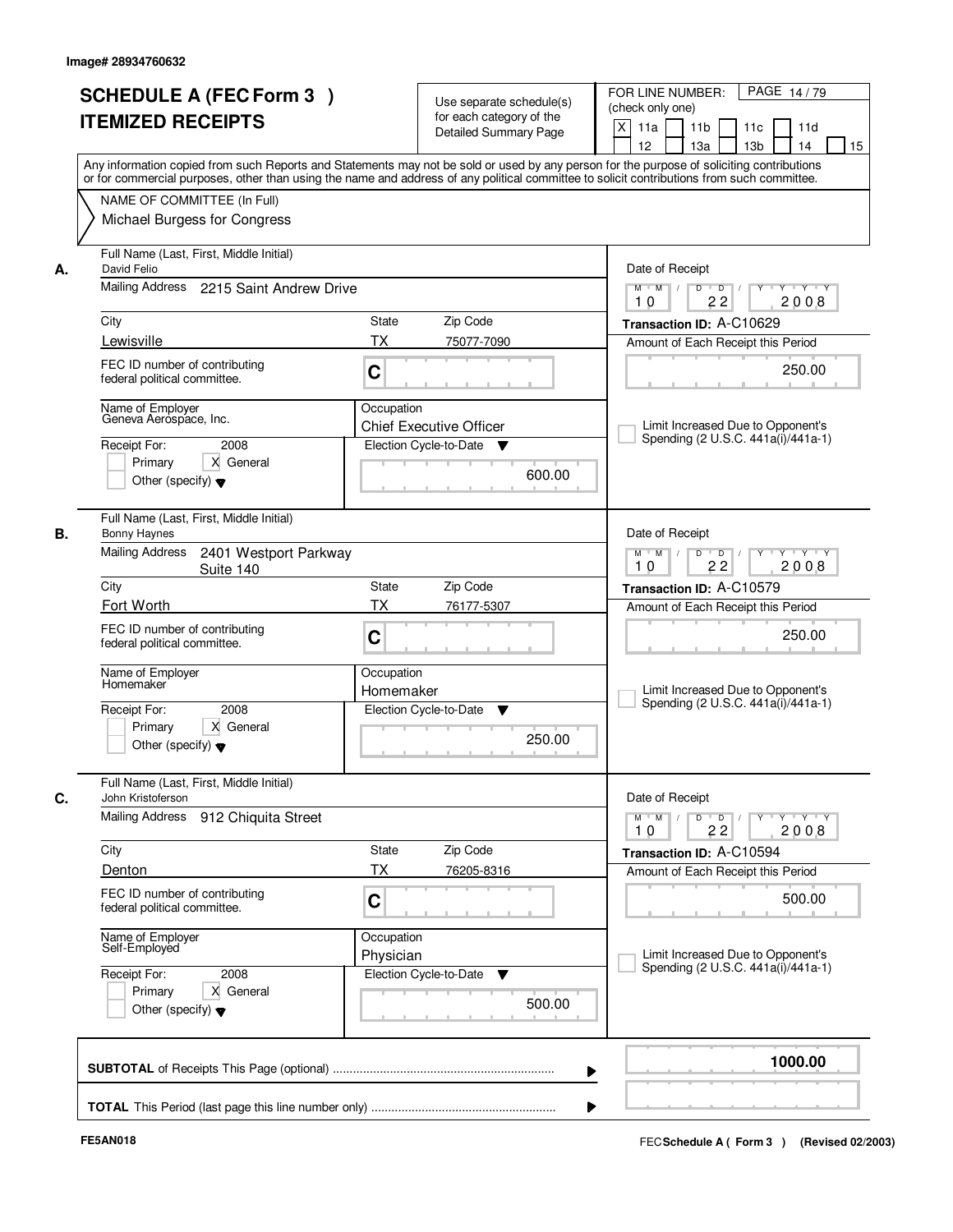|    | <b>SCHEDULE A (FEC Form 3)</b><br><b>ITEMIZED RECEIPTS</b><br>Any information copied from such Reports and Statements may not be sold or used by any person for the purpose of soliciting contributions   |                                                               | Use separate schedule(s)<br>for each category of the<br>Detailed Summary Page | PAGE 15/79<br>FOR LINE NUMBER:<br>(check only one)<br>$\times$<br>11 <sub>b</sub><br>11a<br>11c<br>11d<br>12<br>13a<br>13 <sub>b</sub><br>14<br>15 |
|----|-----------------------------------------------------------------------------------------------------------------------------------------------------------------------------------------------------------|---------------------------------------------------------------|-------------------------------------------------------------------------------|----------------------------------------------------------------------------------------------------------------------------------------------------|
|    | or for commercial purposes, other than using the name and address of any political committee to solicit contributions from such committee.<br>NAME OF COMMITTEE (In Full)<br>Michael Burgess for Congress |                                                               |                                                                               |                                                                                                                                                    |
| А. | Full Name (Last, First, Middle Initial)<br>Lauren Pate<br>Mailing Address<br>9702 Santa Fe Trail                                                                                                          |                                                               |                                                                               | Date of Receipt<br>$\overline{D}$<br>$+Y+Y$<br>$M$ $M$ /<br>D<br>Y                                                                                 |
|    | City                                                                                                                                                                                                      | State                                                         | Zip Code                                                                      | 22<br>2008<br>10<br>Transaction ID: A-C10626                                                                                                       |
|    | Frisco                                                                                                                                                                                                    | <b>TX</b>                                                     | 75034-7628                                                                    | Amount of Each Receipt this Period                                                                                                                 |
|    | FEC ID number of contributing<br>federal political committee.                                                                                                                                             | C                                                             |                                                                               | 250.00                                                                                                                                             |
|    | Name of Employer<br><b>Information Requested</b><br>Receipt For:<br>2008                                                                                                                                  | Occupation<br>Information Requested<br>Election Cycle-to-Date | v                                                                             | Limit Increased Due to Opponent's<br>Spending (2 U.S.C. 441a(i)/441a-1)                                                                            |
|    | Primary<br>X General<br>Other (specify) $\blacktriangledown$                                                                                                                                              |                                                               | 550.00                                                                        |                                                                                                                                                    |
| В. | Full Name (Last, First, Middle Initial)<br>Maria B. Price<br><b>Mailing Address</b><br>12 Highview Circle                                                                                                 |                                                               |                                                                               | Date of Receipt<br>D<br>Y Y Y Y<br>$M$ $M$ /<br>$\overline{D}$                                                                                     |
|    |                                                                                                                                                                                                           | 22<br>2008<br>10                                              |                                                                               |                                                                                                                                                    |
|    | City                                                                                                                                                                                                      | State                                                         | Zip Code                                                                      | Transaction ID: A-C10622                                                                                                                           |
|    | Denton                                                                                                                                                                                                    | <b>TX</b>                                                     | 76205-8532                                                                    | Amount of Each Receipt this Period                                                                                                                 |
|    | FEC ID number of contributing<br>federal political committee.                                                                                                                                             | C                                                             |                                                                               | 250.00                                                                                                                                             |
|    | Name of Employer<br>Denton ISD Board of Trust-<br>ees                                                                                                                                                     | Occupation<br><b>Accounts Payable</b>                         |                                                                               | Limit Increased Due to Opponent's<br>Spending (2 U.S.C. 441a(i)/441a-1)                                                                            |
|    | Receipt For:<br>2008<br>Primary<br>X General<br>Other (specify) $\blacktriangledown$                                                                                                                      | Election Cycle-to-Date                                        | ▼<br>250.00                                                                   |                                                                                                                                                    |
| С. | Full Name (Last, First, Middle Initial)<br>Kimberly D. Reasoner                                                                                                                                           |                                                               |                                                                               | Date of Receipt                                                                                                                                    |
|    | <b>Mailing Address</b><br>2747 S Glebe Road<br>Apt. 201                                                                                                                                                   |                                                               |                                                                               | $M = M$<br>$D$ $D$ $/$<br>$\mathsf{Y} \dashv \mathsf{Y} \dashv \mathsf{Y}$<br>$Y$ <sup>U</sup><br>2008<br>10<br>22                                 |
|    | City                                                                                                                                                                                                      | State                                                         | Zip Code                                                                      | Transaction ID: A-C10578                                                                                                                           |
|    | <b>Arlington</b>                                                                                                                                                                                          | VA                                                            | 22206-2725                                                                    | Amount of Each Receipt this Period                                                                                                                 |
|    | FEC ID number of contributing<br>federal political committee.                                                                                                                                             | C                                                             |                                                                               | 250.00                                                                                                                                             |
|    | Name of Employer<br>University of North Texas                                                                                                                                                             | Occupation                                                    | Director of Government Relations                                              | Limit Increased Due to Opponent's<br>Spending (2 U.S.C. 441a(i)/441a-1)                                                                            |
|    | Receipt For:<br>2008<br>Primary<br>X General<br>Other (specify) $\blacktriangledown$                                                                                                                      | Election Cycle-to-Date                                        | v<br>275.00                                                                   |                                                                                                                                                    |
|    |                                                                                                                                                                                                           |                                                               |                                                                               | 750.00                                                                                                                                             |
|    |                                                                                                                                                                                                           |                                                               |                                                                               |                                                                                                                                                    |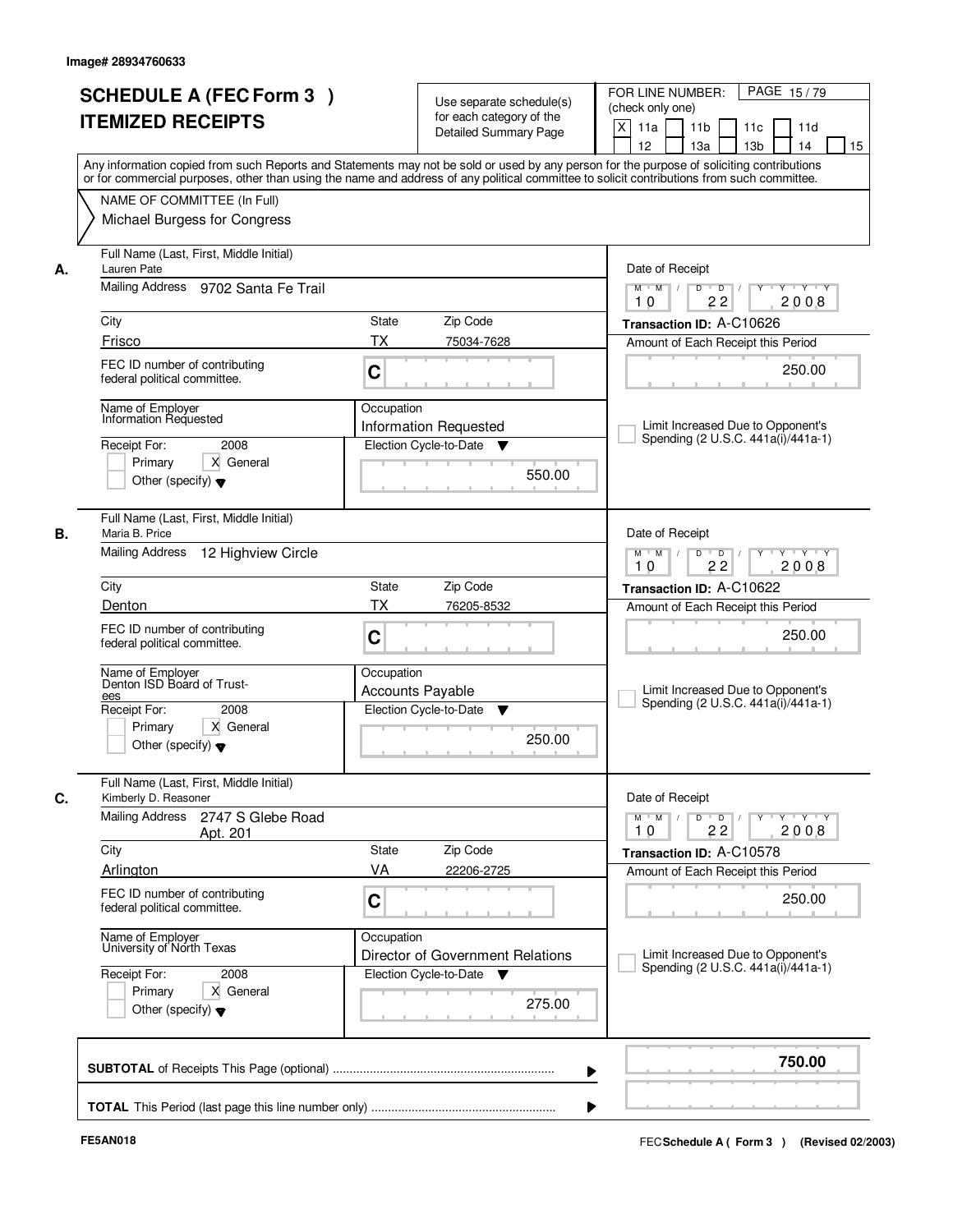| <b>ITEMIZED RECEIPTS</b>                                                                                                             | <b>SCHEDULE A (FEC Form 3)</b><br>Use separate schedule(s)<br>for each category of the<br><b>Detailed Summary Page</b><br>Any information copied from such Reports and Statements may not be sold or used by any person for the purpose of soliciting contributions | PAGE 16/79<br>FOR LINE NUMBER:<br>(check only one)<br>X<br>11 <sub>b</sub><br>11a<br>11 <sub>c</sub><br>11d<br>12<br>13 <sub>b</sub><br>14<br>13a<br>15 |
|--------------------------------------------------------------------------------------------------------------------------------------|---------------------------------------------------------------------------------------------------------------------------------------------------------------------------------------------------------------------------------------------------------------------|---------------------------------------------------------------------------------------------------------------------------------------------------------|
| NAME OF COMMITTEE (In Full)<br>Michael Burgess for Congress                                                                          | or for commercial purposes, other than using the name and address of any political committee to solicit contributions from such committee.                                                                                                                          |                                                                                                                                                         |
| Full Name (Last, First, Middle Initial)<br>Ann Stuart<br>Mailing Address PO Box 425587                                               |                                                                                                                                                                                                                                                                     | Date of Receipt<br>$D$ $D$<br>Y TY Y Y<br>$M$ $M$ /<br>Y                                                                                                |
| City                                                                                                                                 | <b>State</b><br>Zip Code                                                                                                                                                                                                                                            | 22<br>2008<br>10<br>Transaction ID: A-C10581                                                                                                            |
| Denton<br>FEC ID number of contributing<br>federal political committee.                                                              | ТX<br>76204-5587<br>C                                                                                                                                                                                                                                               | Amount of Each Receipt this Period<br>250.00                                                                                                            |
| Name of Employer<br>Texas Woman's University<br>Receipt For:<br>2008<br>Primary<br>X General<br>Other (specify) $\blacktriangledown$ | Occupation<br>Chancellor<br>Election Cycle-to-Date<br>▼<br>350.00                                                                                                                                                                                                   | Limit Increased Due to Opponent's<br>Spending (2 U.S.C. 441a(i)/441a-1)                                                                                 |
| Full Name (Last, First, Middle Initial)<br>David Beyer<br>Mailing Address 4201 Camp Bowie Boulevard                                  |                                                                                                                                                                                                                                                                     | Date of Receipt<br>$M$ $M$ /<br>D<br>$\overline{D}$ /<br>$Y + Y + Y$<br>23<br>2008<br>10                                                                |
| City                                                                                                                                 | Zip Code<br>State                                                                                                                                                                                                                                                   | Transaction ID: A-C10655                                                                                                                                |
| Fort Worth<br>FEC ID number of contributing<br>federal political committee.                                                          | TX<br>76107-3928<br>C                                                                                                                                                                                                                                               | Amount of Each Receipt this Period<br>100.00                                                                                                            |
| Name of Employer<br>Blvd. Clinic                                                                                                     | Occupation<br>Physician                                                                                                                                                                                                                                             | Limit Increased Due to Opponent's                                                                                                                       |
| 2008<br>Receipt For:<br>Primary<br>X General<br>Other (specify) $\blacktriangledown$                                                 | Election Cycle-to-Date<br>▼<br>400.00                                                                                                                                                                                                                               | Spending (2 U.S.C. 441a(i)/441a-1)                                                                                                                      |
| Full Name (Last, First, Middle Initial)<br>David Beyer<br><b>Mailing Address</b><br>4201 Camp Bowie Boulevard                        |                                                                                                                                                                                                                                                                     | Date of Receipt<br>$M$ $M$<br>$D$ $D$ $/$<br>$Y$ <sup>U</sup><br>Y 'Y 'Y<br>10<br>23<br>2008                                                            |
| City<br>Fort Worth                                                                                                                   | Zip Code<br>State<br>ТX<br>76107-3928                                                                                                                                                                                                                               | Transaction ID: A-C10656                                                                                                                                |
| FEC ID number of contributing<br>federal political committee.                                                                        | C                                                                                                                                                                                                                                                                   | Amount of Each Receipt this Period<br>100.00                                                                                                            |
| Name of Employer<br>Blvd. Clinic                                                                                                     | Occupation<br>Physician                                                                                                                                                                                                                                             | Limit Increased Due to Opponent's                                                                                                                       |
| Receipt For:<br>2008<br>X General<br>Primary<br>Other (specify) $\blacktriangledown$                                                 | Election Cycle-to-Date<br>v<br>400.00                                                                                                                                                                                                                               | Spending (2 U.S.C. 441a(i)/441a-1)                                                                                                                      |
|                                                                                                                                      |                                                                                                                                                                                                                                                                     | 450.00                                                                                                                                                  |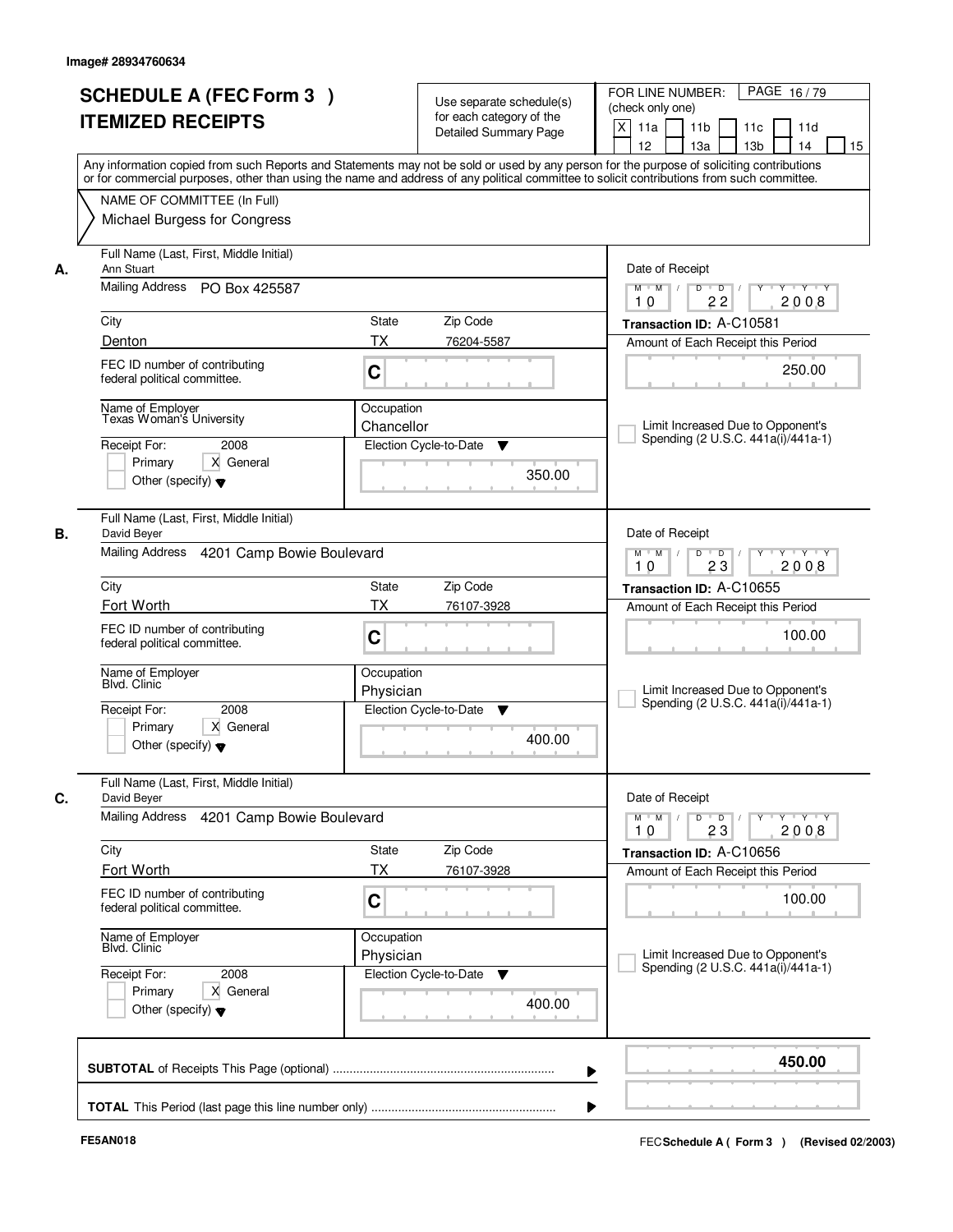|    | <b>SCHEDULE A (FEC Form 3)</b>                             | Use separate schedule(s)                                                                                                                                                                                                                                                                | PAGE 17/79<br>FOR LINE NUMBER:                                                     |
|----|------------------------------------------------------------|-----------------------------------------------------------------------------------------------------------------------------------------------------------------------------------------------------------------------------------------------------------------------------------------|------------------------------------------------------------------------------------|
|    | <b>ITEMIZED RECEIPTS</b>                                   | for each category of the                                                                                                                                                                                                                                                                | (check only one)                                                                   |
|    |                                                            | <b>Detailed Summary Page</b>                                                                                                                                                                                                                                                            | $\boldsymbol{\mathsf{X}}$<br>11 <sub>b</sub><br>11a<br>11c<br>11d                  |
|    |                                                            |                                                                                                                                                                                                                                                                                         | 12<br>13a<br>13 <sub>b</sub><br>14<br>15                                           |
|    |                                                            | Any information copied from such Reports and Statements may not be sold or used by any person for the purpose of soliciting contributions<br>or for commercial purposes, other than using the name and address of any political committee to solicit contributions from such committee. |                                                                                    |
|    | NAME OF COMMITTEE (In Full)                                |                                                                                                                                                                                                                                                                                         |                                                                                    |
|    | Michael Burgess for Congress                               |                                                                                                                                                                                                                                                                                         |                                                                                    |
|    |                                                            |                                                                                                                                                                                                                                                                                         |                                                                                    |
| А. | Full Name (Last, First, Middle Initial)<br>Robert Donachie |                                                                                                                                                                                                                                                                                         | Date of Receipt                                                                    |
|    | Mailing Address<br>4323 N Josey Lane                       | <b>TY TY</b><br>$M$ $M$ /<br>D<br>$\overline{D}$<br>Y                                                                                                                                                                                                                                   |                                                                                    |
|    | Suite 204                                                  |                                                                                                                                                                                                                                                                                         | 2008<br>23<br>10                                                                   |
|    | City                                                       | Zip Code<br>State                                                                                                                                                                                                                                                                       | Transaction ID: A-C10650                                                           |
|    | Carrollton                                                 | <b>TX</b><br>75010-4619                                                                                                                                                                                                                                                                 | Amount of Each Receipt this Period                                                 |
|    | FEC ID number of contributing                              |                                                                                                                                                                                                                                                                                         |                                                                                    |
|    | federal political committee.                               | C                                                                                                                                                                                                                                                                                       | 500.00                                                                             |
|    | Name of Employer                                           | Occupation                                                                                                                                                                                                                                                                              |                                                                                    |
|    | Self-Employed                                              | Physician                                                                                                                                                                                                                                                                               | Limit Increased Due to Opponent's                                                  |
|    | 2008<br>Receipt For:                                       | Election Cycle-to-Date<br>v                                                                                                                                                                                                                                                             | Spending (2 U.S.C. 441a(i)/441a-1)                                                 |
|    | Primary<br>X General                                       |                                                                                                                                                                                                                                                                                         |                                                                                    |
|    | Other (specify) $\blacktriangledown$                       | 500.00                                                                                                                                                                                                                                                                                  |                                                                                    |
|    |                                                            |                                                                                                                                                                                                                                                                                         |                                                                                    |
|    | Full Name (Last, First, Middle Initial)                    |                                                                                                                                                                                                                                                                                         |                                                                                    |
| В. | Ralph F. Rashbaum                                          |                                                                                                                                                                                                                                                                                         | Date of Receipt                                                                    |
|    | Mailing Address 6300 W. Parker Road                        |                                                                                                                                                                                                                                                                                         | D<br>$\overline{D}$ $\overline{I}$<br>$M$ $M$ /<br>$Y + Y + Y$<br>23<br>2008<br>10 |
|    | City                                                       | Zip Code<br>State                                                                                                                                                                                                                                                                       | Transaction ID: A-C10651                                                           |
|    | Plano                                                      | <b>TX</b><br>75093                                                                                                                                                                                                                                                                      | Amount of Each Receipt this Period                                                 |
|    | FEC ID number of contributing                              |                                                                                                                                                                                                                                                                                         |                                                                                    |
|    | federal political committee.                               | C                                                                                                                                                                                                                                                                                       | 500.00                                                                             |
|    |                                                            |                                                                                                                                                                                                                                                                                         |                                                                                    |
|    | Name of Employer<br>Texas Back Institute                   | Occupation                                                                                                                                                                                                                                                                              | Limit Increased Due to Opponent's                                                  |
|    | Receipt For:<br>2008                                       | Surgeon<br>Election Cycle-to-Date<br>v                                                                                                                                                                                                                                                  | Spending (2 U.S.C. 441a(i)/441a-1)                                                 |
|    | Primary<br>X General                                       |                                                                                                                                                                                                                                                                                         |                                                                                    |
|    | Other (specify) $\blacktriangledown$                       | 500.00                                                                                                                                                                                                                                                                                  |                                                                                    |
|    |                                                            |                                                                                                                                                                                                                                                                                         |                                                                                    |
| C. | Full Name (Last, First, Middle Initial)<br>J. James Rohack |                                                                                                                                                                                                                                                                                         | Date of Receipt                                                                    |
|    | Mailing Address<br>4409 Leonard Road                       |                                                                                                                                                                                                                                                                                         | $M$ $M$<br>$D$ $D$ $/$<br>$Y - Y - Y - Y$<br>$Y$ <sup><math>\top</math></sup>      |
|    |                                                            |                                                                                                                                                                                                                                                                                         | 2008<br>10<br>23                                                                   |
|    | City                                                       | Zip Code<br>State                                                                                                                                                                                                                                                                       | Transaction ID: A-C10601                                                           |
|    | <b>Bryan</b>                                               | <b>TX</b><br>77807-9553                                                                                                                                                                                                                                                                 | Amount of Each Receipt this Period                                                 |
|    |                                                            |                                                                                                                                                                                                                                                                                         |                                                                                    |
|    | FEC ID number of contributing                              |                                                                                                                                                                                                                                                                                         |                                                                                    |
|    | federal political committee.                               | C                                                                                                                                                                                                                                                                                       | 250.00                                                                             |
|    |                                                            |                                                                                                                                                                                                                                                                                         |                                                                                    |
|    | Name of Employer<br>Scott & White Health Clin-             | Occupation<br><b>Medical Director</b>                                                                                                                                                                                                                                                   | Limit Increased Due to Opponent's                                                  |
|    | ΙC<br>Receipt For:<br>2008                                 | Election Cycle-to-Date<br>v                                                                                                                                                                                                                                                             | Spending (2 U.S.C. 441a(i)/441a-1)                                                 |
|    | Primary<br>X General                                       |                                                                                                                                                                                                                                                                                         |                                                                                    |
|    | Other (specify) $\blacktriangledown$                       | 500.00                                                                                                                                                                                                                                                                                  |                                                                                    |
|    |                                                            |                                                                                                                                                                                                                                                                                         | 1250.00                                                                            |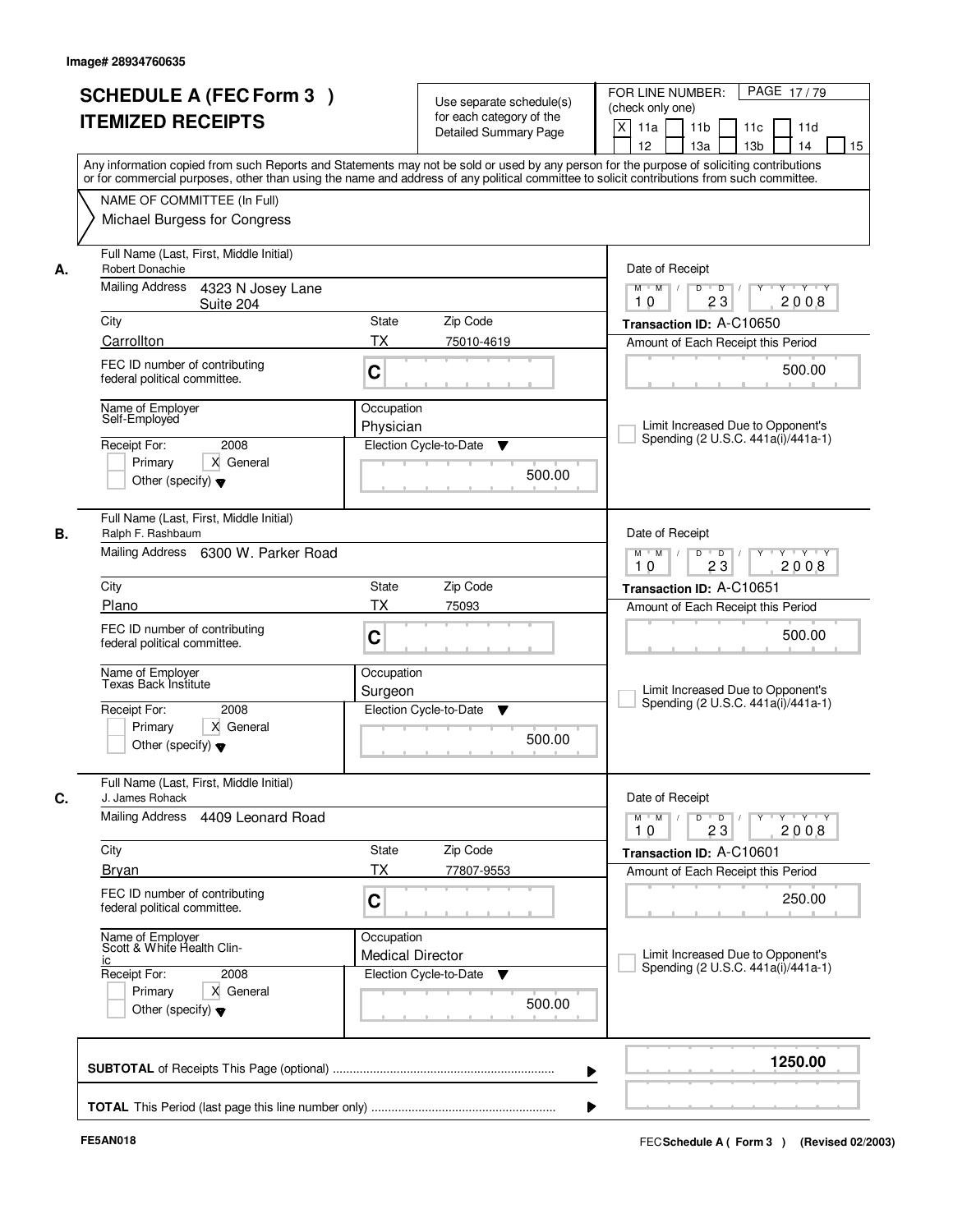| <b>SCHEDULE A (FEC Form 3)</b><br><b>ITEMIZED RECEIPTS</b>                                                                      | Use separate schedule(s)<br>for each category of the<br><b>Detailed Summary Page</b><br>Any information copied from such Reports and Statements may not be sold or used by any person for the purpose of soliciting contributions | PAGE 18/79<br>FOR LINE NUMBER:<br>(check only one)<br>X<br>11 <sub>b</sub><br>11a<br>11 <sub>c</sub><br>11d<br>12<br>13 <sub>b</sub><br>14<br>13a<br>15 |
|---------------------------------------------------------------------------------------------------------------------------------|-----------------------------------------------------------------------------------------------------------------------------------------------------------------------------------------------------------------------------------|---------------------------------------------------------------------------------------------------------------------------------------------------------|
| NAME OF COMMITTEE (In Full)<br>Michael Burgess for Congress                                                                     | or for commercial purposes, other than using the name and address of any political committee to solicit contributions from such committee.                                                                                        |                                                                                                                                                         |
| Full Name (Last, First, Middle Initial)<br>Charles D. Sweeney<br>А.<br>Mailing Address PO Box 8720                              |                                                                                                                                                                                                                                   | Date of Receipt<br>$D$ $D$<br>Y<br>Y TY Y Y<br>$M$ $M$ /<br>2008<br>23<br>10                                                                            |
| City<br>Fort Worth                                                                                                              | <b>State</b><br>Zip Code<br><b>TX</b><br>76124-0720                                                                                                                                                                               | Transaction ID: A-C10639<br>Amount of Each Receipt this Period                                                                                          |
| FEC ID number of contributing<br>federal political committee.                                                                   | C                                                                                                                                                                                                                                 | 250.00                                                                                                                                                  |
| Name of Employer<br>The Sweeney Company<br>Receipt For:<br>2008<br>Primary<br>X General<br>Other (specify) $\blacktriangledown$ | Occupation<br><b>Insurance Agent</b><br>Election Cycle-to-Date<br>▼<br>1000.00                                                                                                                                                    | Limit Increased Due to Opponent's<br>Spending (2 U.S.C. 441a(i)/441a-1)                                                                                 |
| Full Name (Last, First, Middle Initial)<br>Randel Richner<br>В.<br>Mailing Address<br>18 Maple Street                           |                                                                                                                                                                                                                                   | Date of Receipt<br>$M$ $M$ /<br>D<br>$\overline{\phantom{0}}$ D<br>$Y + Y + Y$<br>24<br>2008<br>10                                                      |
| City                                                                                                                            | Zip Code<br>State                                                                                                                                                                                                                 | Transaction ID: A-C10538                                                                                                                                |
| Sherborn<br>FEC ID number of contributing<br>federal political committee.                                                       | MA<br>01770<br>C                                                                                                                                                                                                                  | Amount of Each Receipt this Period<br>500.00                                                                                                            |
| Name of Employer<br>Neocare                                                                                                     | Occupation<br>President                                                                                                                                                                                                           | Limit Increased Due to Opponent's<br>Spending (2 U.S.C. 441a(i)/441a-1)                                                                                 |
| 2008<br>Receipt For:<br>Primary<br>X General<br>Other (specify) $\blacktriangledown$                                            | Election Cycle-to-Date<br>▼<br>500.00                                                                                                                                                                                             |                                                                                                                                                         |
| Full Name (Last, First, Middle Initial)<br>C.<br>Jesse Coffey                                                                   |                                                                                                                                                                                                                                   | Date of Receipt                                                                                                                                         |
| Mailing Address 3513 Granada Trail                                                                                              |                                                                                                                                                                                                                                   | $M$ $M$<br>$D$ $D$ $/$<br>Y 'Y 'Y<br>$Y$ <sup>U</sup><br>10<br>25<br>2008                                                                               |
| City<br>Denton                                                                                                                  | Zip Code<br>State<br>ТX<br>76205-8403                                                                                                                                                                                             | Transaction ID: A-C10652<br>Amount of Each Receipt this Period                                                                                          |
| FEC ID number of contributing<br>federal political committee.                                                                   | C                                                                                                                                                                                                                                 | 250.00                                                                                                                                                  |
| Name of Employer<br>Retired                                                                                                     | Occupation<br>Retired                                                                                                                                                                                                             | Limit Increased Due to Opponent's<br>Spending (2 U.S.C. 441a(i)/441a-1)                                                                                 |
| Receipt For:<br>2008<br>Primary<br>X General<br>Other (specify) $\blacktriangledown$                                            | Election Cycle-to-Date<br>v<br>1100.00                                                                                                                                                                                            |                                                                                                                                                         |
|                                                                                                                                 |                                                                                                                                                                                                                                   | 1000.00                                                                                                                                                 |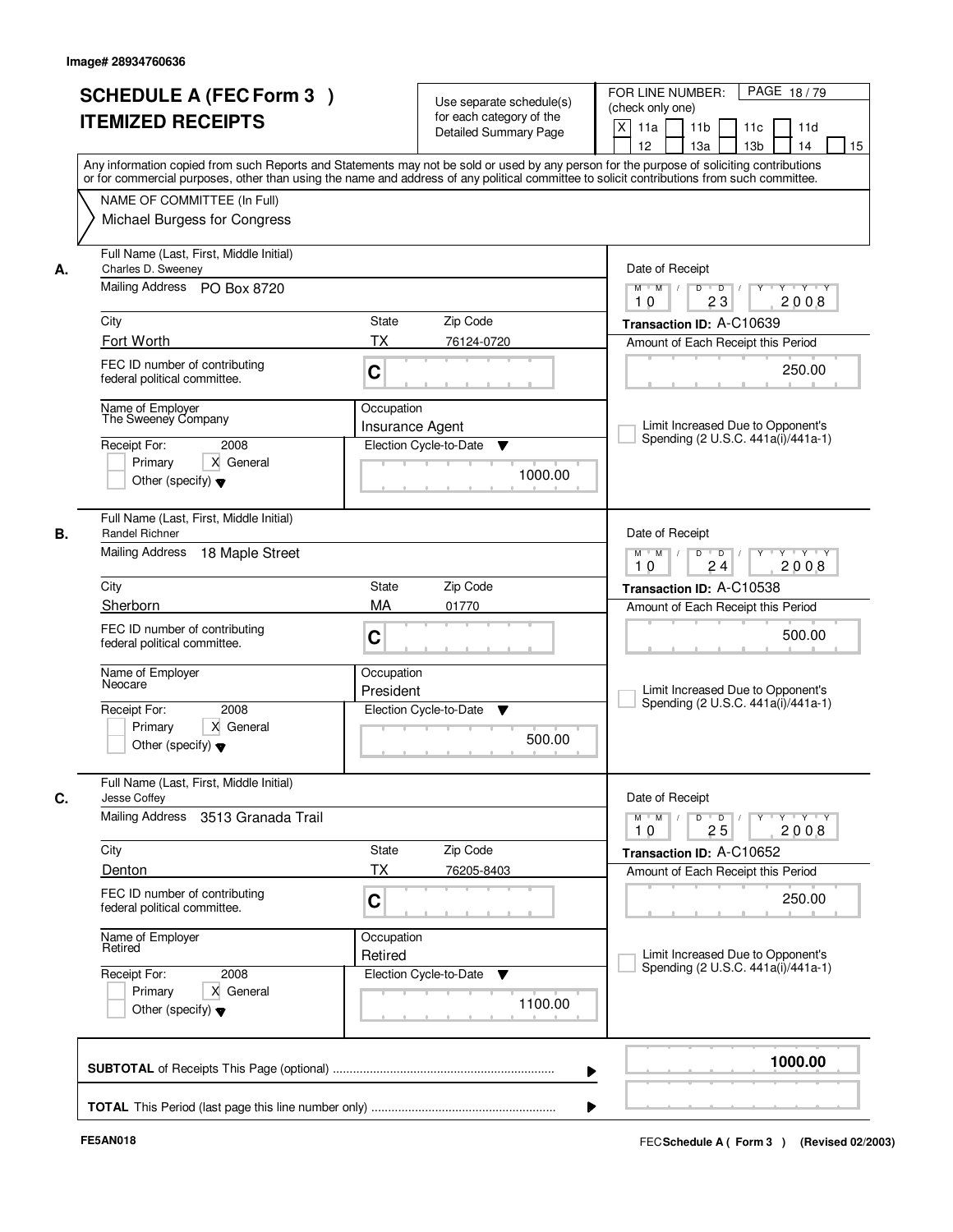|    | <b>SCHEDULE A (FEC Form 3)</b><br><b>ITEMIZED RECEIPTS</b><br>Any information copied from such Reports and Statements may not be sold or used by any person for the purpose of soliciting contributions   |                          | Use separate schedule(s)<br>for each category of the<br><b>Detailed Summary Page</b> | PAGE 19/79<br>FOR LINE NUMBER:<br>(check only one)<br>X<br>11 <sub>b</sub><br>11a<br>11c<br>11d<br>12<br>13 <sub>b</sub><br>13a<br>14<br>15 |
|----|-----------------------------------------------------------------------------------------------------------------------------------------------------------------------------------------------------------|--------------------------|--------------------------------------------------------------------------------------|---------------------------------------------------------------------------------------------------------------------------------------------|
|    | or for commercial purposes, other than using the name and address of any political committee to solicit contributions from such committee.<br>NAME OF COMMITTEE (In Full)<br>Michael Burgess for Congress |                          |                                                                                      |                                                                                                                                             |
| А. | Full Name (Last, First, Middle Initial)<br>David F. Holt<br><b>Mailing Address</b><br>1544 Bellechase Drive                                                                                               |                          |                                                                                      | Date of Receipt<br>$M$ $M$ /<br>$D$ $D$ $1$<br>$Y$ <sup>U</sup><br>Y 'Y 'Y<br>25<br>2008<br>10                                              |
|    | City<br>Roanoke                                                                                                                                                                                           | State<br>ТX              | Zip Code<br>76262-9334                                                               | Transaction ID: A-C10600<br>Amount of Each Receipt this Period                                                                              |
|    | FEC ID number of contributing<br>federal political committee.                                                                                                                                             | C                        |                                                                                      | 100.00                                                                                                                                      |
|    | Name of Employer<br>Self-Employed<br>2008<br>Receipt For:<br>X General<br>Primary<br>Other (specify) $\blacktriangledown$                                                                                 | Occupation<br>Contractor | Election Cycle-to-Date<br>▼<br>600.00                                                | Limit Increased Due to Opponent's<br>Spending (2 U.S.C. 441a(i)/441a-1)                                                                     |
| В. | Full Name (Last, First, Middle Initial)<br>James L. Norman<br>Mailing Address<br>3817 Potomac Avenue                                                                                                      |                          |                                                                                      | Date of Receipt<br>$Y \vdash Y \vdash Y$<br>$M$ M<br>D<br>$\overline{D}$<br>25<br>2008<br>10                                                |
|    | City<br>Zip Code<br><b>State</b>                                                                                                                                                                          |                          |                                                                                      | Transaction ID: A-C10582                                                                                                                    |
|    | Fort Worth                                                                                                                                                                                                | <b>TX</b>                | 76107-1725                                                                           | Amount of Each Receipt this Period                                                                                                          |
|    | FEC ID number of contributing<br>federal political committee.                                                                                                                                             | C                        |                                                                                      | 50.00                                                                                                                                       |
|    | Name of Employer<br>TX Ins. of Clinical Resea-<br>rch<br>Receipt For:<br>2008<br>X General<br>Primary<br>Other (specify) $\blacktriangledown$                                                             | Occupation<br>Doctor     | Election Cycle-to-Date<br>v<br>250.00                                                | Limit Increased Due to Opponent's<br>Spending (2 U.S.C. 441a(i)/441a-1)                                                                     |
| C. | Full Name (Last, First, Middle Initial)<br>Kimberly D. Reasoner                                                                                                                                           |                          |                                                                                      | Date of Receipt                                                                                                                             |
|    | Mailing Address<br>2747 S Glebe Road<br>Apt. 201                                                                                                                                                          |                          |                                                                                      | $D$ $D$ $I$<br>$M$ $M$ /<br>$Y + Y + Y$<br>$Y$ <sup><math>\top</math></sup><br>25<br>2008<br>10                                             |
|    | City<br>Arlington                                                                                                                                                                                         | State<br>VA              | Zip Code<br>22206-2725                                                               | Transaction ID: A-C10616                                                                                                                    |
|    | FEC ID number of contributing<br>federal political committee.                                                                                                                                             | C                        |                                                                                      | Amount of Each Receipt this Period<br>25.00                                                                                                 |
|    | Name of Employer<br>University of North Texas                                                                                                                                                             | Occupation               | Director of Government Relations                                                     | Limit Increased Due to Opponent's<br>Spending (2 U.S.C. 441a(i)/441a-1)                                                                     |
|    | Receipt For:<br>2008<br>Primary<br>X General<br>Other (specify) $\blacktriangledown$                                                                                                                      |                          | Election Cycle-to-Date<br>275.00                                                     |                                                                                                                                             |
|    |                                                                                                                                                                                                           |                          |                                                                                      | 175.00                                                                                                                                      |
|    |                                                                                                                                                                                                           |                          |                                                                                      |                                                                                                                                             |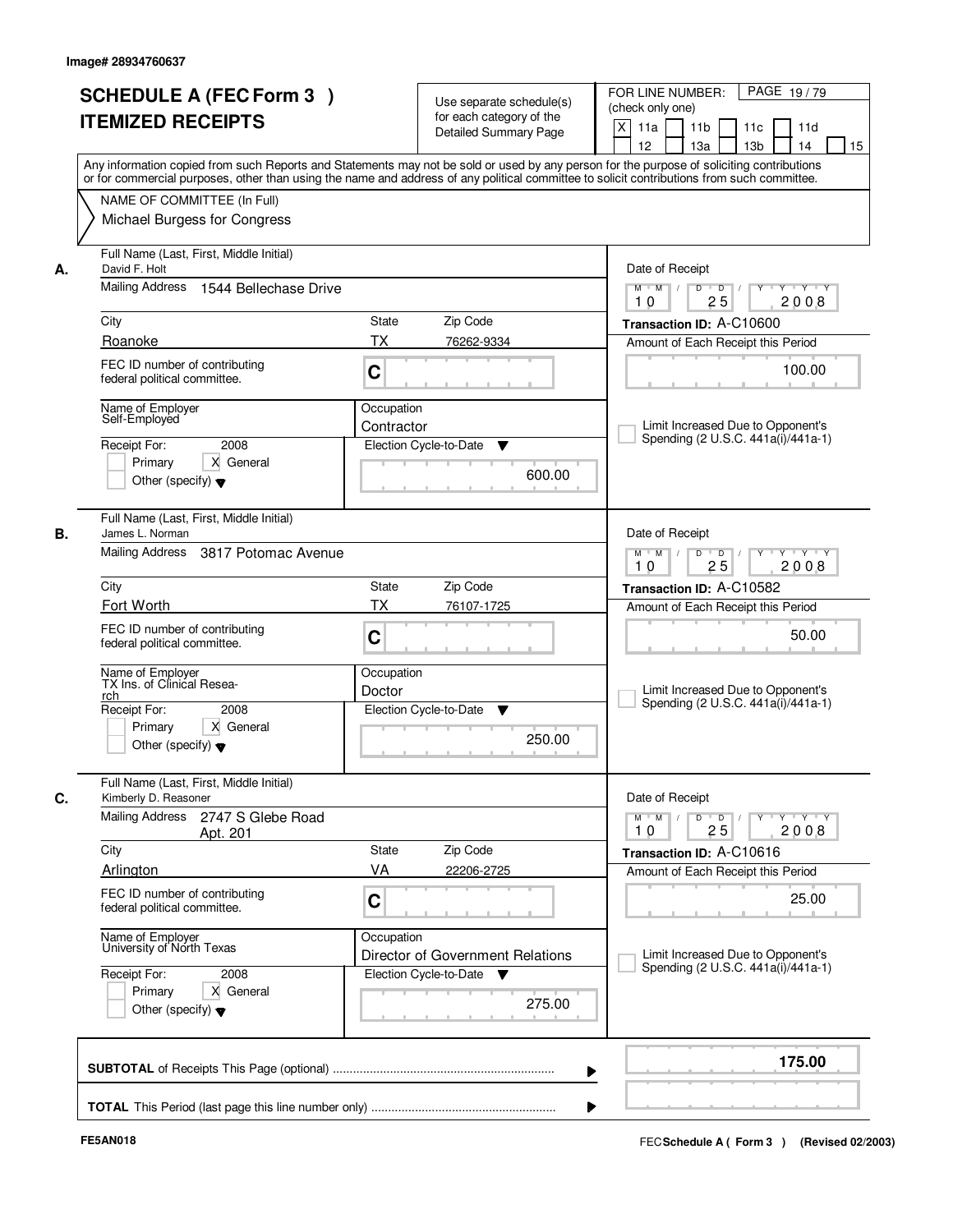| <b>SCHEDULE A (FEC Form 3)</b><br>Use separate schedule(s)<br>(check only one)<br>for each category of the<br><b>ITEMIZED RECEIPTS</b><br>$\times$<br>11 <sub>b</sub><br>11a<br>11c<br>11d<br>Detailed Summary Page<br>12<br>13a<br>13 <sub>b</sub><br>14<br>15<br>Any information copied from such Reports and Statements may not be sold or used by any person for the purpose of soliciting contributions<br>or for commercial purposes, other than using the name and address of any political committee to solicit contributions from such committee.<br>NAME OF COMMITTEE (In Full)<br>Michael Burgess for Congress<br>Full Name (Last, First, Middle Initial)<br>Date of Receipt<br>Stephen A. Weinberg<br>А.<br>Mailing Address<br>3300 Colorado Boulevard<br>$\overline{D}$<br>$+Y+Y$<br>$M$ $M$ /<br>D<br>Y<br>2008<br>25<br>10<br>City<br>State<br>Zip Code<br>Transaction ID: A-C10621<br><b>TX</b><br>Denton<br>76210-6864<br>Amount of Each Receipt this Period<br>FEC ID number of contributing<br>250.00<br>C<br>federal political committee.<br>Name of Employer<br>Occupation<br>Self-Employed<br>Limit Increased Due to Opponent's<br>Physician<br>Spending (2 U.S.C. 441a(i)/441a-1)<br>2008<br>Receipt For:<br>Election Cycle-to-Date<br>Y<br>Primary<br>X General<br>500.00<br>Other (specify) $\blacktriangledown$<br>Full Name (Last, First, Middle Initial)<br>Date of Receipt<br>Gary West<br><b>Mailing Address</b><br>8038 Wurzbach<br>D<br>Y Y Y Y<br>$M$ $M$ /<br>$\overline{D}$<br>Y<br>27<br>2008<br>10<br>Suite 270<br>City<br>Zip Code<br>State<br>Transaction ID: A-C10543<br>San Antonio<br><b>TX</b><br>78256<br>Amount of Each Receipt this Period<br>FEC ID number of contributing<br>250.00<br>C<br>federal political committee.<br>Name of Employer<br>Occupation<br>Self-Employed<br>Limit Increased Due to Opponent's<br>Physician<br>Spending (2 U.S.C. 441a(i)/441a-1)<br>Receipt For:<br>2008<br>Election Cycle-to-Date<br>▼<br>Primary<br>X General<br>250.00<br>Other (specify) $\blacktriangledown$<br>Full Name (Last, First, Middle Initial)<br>Date of Receipt<br>Kenneth A. Goldberg<br>Mailing Address<br>6015 Meadowcreek Drive<br>$M = M$<br>$D$ $D$ $/$<br>yuryuryury<br>2008<br>10<br>30<br>Zip Code<br>City<br>State<br>Transaction ID: A-C10559<br>Dallas<br>ТX<br>75248<br>Amount of Each Receipt this Period<br>FEC ID number of contributing<br>C<br>1000.00<br>federal political committee.<br>Name of Employer<br>Self-Employed<br>Occupation<br>Limit Increased Due to Opponent's<br>Physician<br>Spending (2 U.S.C. 441a(i)/441a-1)<br>Receipt For:<br>Election Cycle-to-Date<br>2008<br>v<br>X General<br>Primary<br>1000.00<br>Other (specify) $\blacktriangledown$<br>1500.00 |    |  |  | PAGE 20/79<br>FOR LINE NUMBER: |
|-----------------------------------------------------------------------------------------------------------------------------------------------------------------------------------------------------------------------------------------------------------------------------------------------------------------------------------------------------------------------------------------------------------------------------------------------------------------------------------------------------------------------------------------------------------------------------------------------------------------------------------------------------------------------------------------------------------------------------------------------------------------------------------------------------------------------------------------------------------------------------------------------------------------------------------------------------------------------------------------------------------------------------------------------------------------------------------------------------------------------------------------------------------------------------------------------------------------------------------------------------------------------------------------------------------------------------------------------------------------------------------------------------------------------------------------------------------------------------------------------------------------------------------------------------------------------------------------------------------------------------------------------------------------------------------------------------------------------------------------------------------------------------------------------------------------------------------------------------------------------------------------------------------------------------------------------------------------------------------------------------------------------------------------------------------------------------------------------------------------------------------------------------------------------------------------------------------------------------------------------------------------------------------------------------------------------------------------------------------------------------------------------------------------------------------------------------------------------------------------------------------------------------------------------------------------------------------------------------------------------------------------------------------------------------------------------------------------------------------------------------|----|--|--|--------------------------------|
|                                                                                                                                                                                                                                                                                                                                                                                                                                                                                                                                                                                                                                                                                                                                                                                                                                                                                                                                                                                                                                                                                                                                                                                                                                                                                                                                                                                                                                                                                                                                                                                                                                                                                                                                                                                                                                                                                                                                                                                                                                                                                                                                                                                                                                                                                                                                                                                                                                                                                                                                                                                                                                                                                                                                                     |    |  |  |                                |
|                                                                                                                                                                                                                                                                                                                                                                                                                                                                                                                                                                                                                                                                                                                                                                                                                                                                                                                                                                                                                                                                                                                                                                                                                                                                                                                                                                                                                                                                                                                                                                                                                                                                                                                                                                                                                                                                                                                                                                                                                                                                                                                                                                                                                                                                                                                                                                                                                                                                                                                                                                                                                                                                                                                                                     |    |  |  |                                |
|                                                                                                                                                                                                                                                                                                                                                                                                                                                                                                                                                                                                                                                                                                                                                                                                                                                                                                                                                                                                                                                                                                                                                                                                                                                                                                                                                                                                                                                                                                                                                                                                                                                                                                                                                                                                                                                                                                                                                                                                                                                                                                                                                                                                                                                                                                                                                                                                                                                                                                                                                                                                                                                                                                                                                     |    |  |  |                                |
|                                                                                                                                                                                                                                                                                                                                                                                                                                                                                                                                                                                                                                                                                                                                                                                                                                                                                                                                                                                                                                                                                                                                                                                                                                                                                                                                                                                                                                                                                                                                                                                                                                                                                                                                                                                                                                                                                                                                                                                                                                                                                                                                                                                                                                                                                                                                                                                                                                                                                                                                                                                                                                                                                                                                                     |    |  |  |                                |
|                                                                                                                                                                                                                                                                                                                                                                                                                                                                                                                                                                                                                                                                                                                                                                                                                                                                                                                                                                                                                                                                                                                                                                                                                                                                                                                                                                                                                                                                                                                                                                                                                                                                                                                                                                                                                                                                                                                                                                                                                                                                                                                                                                                                                                                                                                                                                                                                                                                                                                                                                                                                                                                                                                                                                     |    |  |  |                                |
|                                                                                                                                                                                                                                                                                                                                                                                                                                                                                                                                                                                                                                                                                                                                                                                                                                                                                                                                                                                                                                                                                                                                                                                                                                                                                                                                                                                                                                                                                                                                                                                                                                                                                                                                                                                                                                                                                                                                                                                                                                                                                                                                                                                                                                                                                                                                                                                                                                                                                                                                                                                                                                                                                                                                                     |    |  |  |                                |
|                                                                                                                                                                                                                                                                                                                                                                                                                                                                                                                                                                                                                                                                                                                                                                                                                                                                                                                                                                                                                                                                                                                                                                                                                                                                                                                                                                                                                                                                                                                                                                                                                                                                                                                                                                                                                                                                                                                                                                                                                                                                                                                                                                                                                                                                                                                                                                                                                                                                                                                                                                                                                                                                                                                                                     |    |  |  |                                |
|                                                                                                                                                                                                                                                                                                                                                                                                                                                                                                                                                                                                                                                                                                                                                                                                                                                                                                                                                                                                                                                                                                                                                                                                                                                                                                                                                                                                                                                                                                                                                                                                                                                                                                                                                                                                                                                                                                                                                                                                                                                                                                                                                                                                                                                                                                                                                                                                                                                                                                                                                                                                                                                                                                                                                     |    |  |  |                                |
|                                                                                                                                                                                                                                                                                                                                                                                                                                                                                                                                                                                                                                                                                                                                                                                                                                                                                                                                                                                                                                                                                                                                                                                                                                                                                                                                                                                                                                                                                                                                                                                                                                                                                                                                                                                                                                                                                                                                                                                                                                                                                                                                                                                                                                                                                                                                                                                                                                                                                                                                                                                                                                                                                                                                                     |    |  |  |                                |
|                                                                                                                                                                                                                                                                                                                                                                                                                                                                                                                                                                                                                                                                                                                                                                                                                                                                                                                                                                                                                                                                                                                                                                                                                                                                                                                                                                                                                                                                                                                                                                                                                                                                                                                                                                                                                                                                                                                                                                                                                                                                                                                                                                                                                                                                                                                                                                                                                                                                                                                                                                                                                                                                                                                                                     |    |  |  |                                |
|                                                                                                                                                                                                                                                                                                                                                                                                                                                                                                                                                                                                                                                                                                                                                                                                                                                                                                                                                                                                                                                                                                                                                                                                                                                                                                                                                                                                                                                                                                                                                                                                                                                                                                                                                                                                                                                                                                                                                                                                                                                                                                                                                                                                                                                                                                                                                                                                                                                                                                                                                                                                                                                                                                                                                     |    |  |  |                                |
|                                                                                                                                                                                                                                                                                                                                                                                                                                                                                                                                                                                                                                                                                                                                                                                                                                                                                                                                                                                                                                                                                                                                                                                                                                                                                                                                                                                                                                                                                                                                                                                                                                                                                                                                                                                                                                                                                                                                                                                                                                                                                                                                                                                                                                                                                                                                                                                                                                                                                                                                                                                                                                                                                                                                                     |    |  |  |                                |
|                                                                                                                                                                                                                                                                                                                                                                                                                                                                                                                                                                                                                                                                                                                                                                                                                                                                                                                                                                                                                                                                                                                                                                                                                                                                                                                                                                                                                                                                                                                                                                                                                                                                                                                                                                                                                                                                                                                                                                                                                                                                                                                                                                                                                                                                                                                                                                                                                                                                                                                                                                                                                                                                                                                                                     |    |  |  |                                |
|                                                                                                                                                                                                                                                                                                                                                                                                                                                                                                                                                                                                                                                                                                                                                                                                                                                                                                                                                                                                                                                                                                                                                                                                                                                                                                                                                                                                                                                                                                                                                                                                                                                                                                                                                                                                                                                                                                                                                                                                                                                                                                                                                                                                                                                                                                                                                                                                                                                                                                                                                                                                                                                                                                                                                     |    |  |  |                                |
|                                                                                                                                                                                                                                                                                                                                                                                                                                                                                                                                                                                                                                                                                                                                                                                                                                                                                                                                                                                                                                                                                                                                                                                                                                                                                                                                                                                                                                                                                                                                                                                                                                                                                                                                                                                                                                                                                                                                                                                                                                                                                                                                                                                                                                                                                                                                                                                                                                                                                                                                                                                                                                                                                                                                                     |    |  |  |                                |
|                                                                                                                                                                                                                                                                                                                                                                                                                                                                                                                                                                                                                                                                                                                                                                                                                                                                                                                                                                                                                                                                                                                                                                                                                                                                                                                                                                                                                                                                                                                                                                                                                                                                                                                                                                                                                                                                                                                                                                                                                                                                                                                                                                                                                                                                                                                                                                                                                                                                                                                                                                                                                                                                                                                                                     |    |  |  |                                |
|                                                                                                                                                                                                                                                                                                                                                                                                                                                                                                                                                                                                                                                                                                                                                                                                                                                                                                                                                                                                                                                                                                                                                                                                                                                                                                                                                                                                                                                                                                                                                                                                                                                                                                                                                                                                                                                                                                                                                                                                                                                                                                                                                                                                                                                                                                                                                                                                                                                                                                                                                                                                                                                                                                                                                     |    |  |  |                                |
|                                                                                                                                                                                                                                                                                                                                                                                                                                                                                                                                                                                                                                                                                                                                                                                                                                                                                                                                                                                                                                                                                                                                                                                                                                                                                                                                                                                                                                                                                                                                                                                                                                                                                                                                                                                                                                                                                                                                                                                                                                                                                                                                                                                                                                                                                                                                                                                                                                                                                                                                                                                                                                                                                                                                                     |    |  |  |                                |
|                                                                                                                                                                                                                                                                                                                                                                                                                                                                                                                                                                                                                                                                                                                                                                                                                                                                                                                                                                                                                                                                                                                                                                                                                                                                                                                                                                                                                                                                                                                                                                                                                                                                                                                                                                                                                                                                                                                                                                                                                                                                                                                                                                                                                                                                                                                                                                                                                                                                                                                                                                                                                                                                                                                                                     | В. |  |  |                                |
|                                                                                                                                                                                                                                                                                                                                                                                                                                                                                                                                                                                                                                                                                                                                                                                                                                                                                                                                                                                                                                                                                                                                                                                                                                                                                                                                                                                                                                                                                                                                                                                                                                                                                                                                                                                                                                                                                                                                                                                                                                                                                                                                                                                                                                                                                                                                                                                                                                                                                                                                                                                                                                                                                                                                                     |    |  |  |                                |
|                                                                                                                                                                                                                                                                                                                                                                                                                                                                                                                                                                                                                                                                                                                                                                                                                                                                                                                                                                                                                                                                                                                                                                                                                                                                                                                                                                                                                                                                                                                                                                                                                                                                                                                                                                                                                                                                                                                                                                                                                                                                                                                                                                                                                                                                                                                                                                                                                                                                                                                                                                                                                                                                                                                                                     |    |  |  |                                |
|                                                                                                                                                                                                                                                                                                                                                                                                                                                                                                                                                                                                                                                                                                                                                                                                                                                                                                                                                                                                                                                                                                                                                                                                                                                                                                                                                                                                                                                                                                                                                                                                                                                                                                                                                                                                                                                                                                                                                                                                                                                                                                                                                                                                                                                                                                                                                                                                                                                                                                                                                                                                                                                                                                                                                     |    |  |  |                                |
|                                                                                                                                                                                                                                                                                                                                                                                                                                                                                                                                                                                                                                                                                                                                                                                                                                                                                                                                                                                                                                                                                                                                                                                                                                                                                                                                                                                                                                                                                                                                                                                                                                                                                                                                                                                                                                                                                                                                                                                                                                                                                                                                                                                                                                                                                                                                                                                                                                                                                                                                                                                                                                                                                                                                                     |    |  |  |                                |
|                                                                                                                                                                                                                                                                                                                                                                                                                                                                                                                                                                                                                                                                                                                                                                                                                                                                                                                                                                                                                                                                                                                                                                                                                                                                                                                                                                                                                                                                                                                                                                                                                                                                                                                                                                                                                                                                                                                                                                                                                                                                                                                                                                                                                                                                                                                                                                                                                                                                                                                                                                                                                                                                                                                                                     |    |  |  |                                |
|                                                                                                                                                                                                                                                                                                                                                                                                                                                                                                                                                                                                                                                                                                                                                                                                                                                                                                                                                                                                                                                                                                                                                                                                                                                                                                                                                                                                                                                                                                                                                                                                                                                                                                                                                                                                                                                                                                                                                                                                                                                                                                                                                                                                                                                                                                                                                                                                                                                                                                                                                                                                                                                                                                                                                     |    |  |  |                                |
|                                                                                                                                                                                                                                                                                                                                                                                                                                                                                                                                                                                                                                                                                                                                                                                                                                                                                                                                                                                                                                                                                                                                                                                                                                                                                                                                                                                                                                                                                                                                                                                                                                                                                                                                                                                                                                                                                                                                                                                                                                                                                                                                                                                                                                                                                                                                                                                                                                                                                                                                                                                                                                                                                                                                                     |    |  |  |                                |
|                                                                                                                                                                                                                                                                                                                                                                                                                                                                                                                                                                                                                                                                                                                                                                                                                                                                                                                                                                                                                                                                                                                                                                                                                                                                                                                                                                                                                                                                                                                                                                                                                                                                                                                                                                                                                                                                                                                                                                                                                                                                                                                                                                                                                                                                                                                                                                                                                                                                                                                                                                                                                                                                                                                                                     |    |  |  |                                |
|                                                                                                                                                                                                                                                                                                                                                                                                                                                                                                                                                                                                                                                                                                                                                                                                                                                                                                                                                                                                                                                                                                                                                                                                                                                                                                                                                                                                                                                                                                                                                                                                                                                                                                                                                                                                                                                                                                                                                                                                                                                                                                                                                                                                                                                                                                                                                                                                                                                                                                                                                                                                                                                                                                                                                     |    |  |  |                                |
|                                                                                                                                                                                                                                                                                                                                                                                                                                                                                                                                                                                                                                                                                                                                                                                                                                                                                                                                                                                                                                                                                                                                                                                                                                                                                                                                                                                                                                                                                                                                                                                                                                                                                                                                                                                                                                                                                                                                                                                                                                                                                                                                                                                                                                                                                                                                                                                                                                                                                                                                                                                                                                                                                                                                                     |    |  |  |                                |
|                                                                                                                                                                                                                                                                                                                                                                                                                                                                                                                                                                                                                                                                                                                                                                                                                                                                                                                                                                                                                                                                                                                                                                                                                                                                                                                                                                                                                                                                                                                                                                                                                                                                                                                                                                                                                                                                                                                                                                                                                                                                                                                                                                                                                                                                                                                                                                                                                                                                                                                                                                                                                                                                                                                                                     | С. |  |  |                                |
|                                                                                                                                                                                                                                                                                                                                                                                                                                                                                                                                                                                                                                                                                                                                                                                                                                                                                                                                                                                                                                                                                                                                                                                                                                                                                                                                                                                                                                                                                                                                                                                                                                                                                                                                                                                                                                                                                                                                                                                                                                                                                                                                                                                                                                                                                                                                                                                                                                                                                                                                                                                                                                                                                                                                                     |    |  |  |                                |
|                                                                                                                                                                                                                                                                                                                                                                                                                                                                                                                                                                                                                                                                                                                                                                                                                                                                                                                                                                                                                                                                                                                                                                                                                                                                                                                                                                                                                                                                                                                                                                                                                                                                                                                                                                                                                                                                                                                                                                                                                                                                                                                                                                                                                                                                                                                                                                                                                                                                                                                                                                                                                                                                                                                                                     |    |  |  |                                |
|                                                                                                                                                                                                                                                                                                                                                                                                                                                                                                                                                                                                                                                                                                                                                                                                                                                                                                                                                                                                                                                                                                                                                                                                                                                                                                                                                                                                                                                                                                                                                                                                                                                                                                                                                                                                                                                                                                                                                                                                                                                                                                                                                                                                                                                                                                                                                                                                                                                                                                                                                                                                                                                                                                                                                     |    |  |  |                                |
|                                                                                                                                                                                                                                                                                                                                                                                                                                                                                                                                                                                                                                                                                                                                                                                                                                                                                                                                                                                                                                                                                                                                                                                                                                                                                                                                                                                                                                                                                                                                                                                                                                                                                                                                                                                                                                                                                                                                                                                                                                                                                                                                                                                                                                                                                                                                                                                                                                                                                                                                                                                                                                                                                                                                                     |    |  |  |                                |
|                                                                                                                                                                                                                                                                                                                                                                                                                                                                                                                                                                                                                                                                                                                                                                                                                                                                                                                                                                                                                                                                                                                                                                                                                                                                                                                                                                                                                                                                                                                                                                                                                                                                                                                                                                                                                                                                                                                                                                                                                                                                                                                                                                                                                                                                                                                                                                                                                                                                                                                                                                                                                                                                                                                                                     |    |  |  |                                |
|                                                                                                                                                                                                                                                                                                                                                                                                                                                                                                                                                                                                                                                                                                                                                                                                                                                                                                                                                                                                                                                                                                                                                                                                                                                                                                                                                                                                                                                                                                                                                                                                                                                                                                                                                                                                                                                                                                                                                                                                                                                                                                                                                                                                                                                                                                                                                                                                                                                                                                                                                                                                                                                                                                                                                     |    |  |  |                                |
|                                                                                                                                                                                                                                                                                                                                                                                                                                                                                                                                                                                                                                                                                                                                                                                                                                                                                                                                                                                                                                                                                                                                                                                                                                                                                                                                                                                                                                                                                                                                                                                                                                                                                                                                                                                                                                                                                                                                                                                                                                                                                                                                                                                                                                                                                                                                                                                                                                                                                                                                                                                                                                                                                                                                                     |    |  |  |                                |
|                                                                                                                                                                                                                                                                                                                                                                                                                                                                                                                                                                                                                                                                                                                                                                                                                                                                                                                                                                                                                                                                                                                                                                                                                                                                                                                                                                                                                                                                                                                                                                                                                                                                                                                                                                                                                                                                                                                                                                                                                                                                                                                                                                                                                                                                                                                                                                                                                                                                                                                                                                                                                                                                                                                                                     |    |  |  |                                |
|                                                                                                                                                                                                                                                                                                                                                                                                                                                                                                                                                                                                                                                                                                                                                                                                                                                                                                                                                                                                                                                                                                                                                                                                                                                                                                                                                                                                                                                                                                                                                                                                                                                                                                                                                                                                                                                                                                                                                                                                                                                                                                                                                                                                                                                                                                                                                                                                                                                                                                                                                                                                                                                                                                                                                     |    |  |  |                                |
|                                                                                                                                                                                                                                                                                                                                                                                                                                                                                                                                                                                                                                                                                                                                                                                                                                                                                                                                                                                                                                                                                                                                                                                                                                                                                                                                                                                                                                                                                                                                                                                                                                                                                                                                                                                                                                                                                                                                                                                                                                                                                                                                                                                                                                                                                                                                                                                                                                                                                                                                                                                                                                                                                                                                                     |    |  |  |                                |
|                                                                                                                                                                                                                                                                                                                                                                                                                                                                                                                                                                                                                                                                                                                                                                                                                                                                                                                                                                                                                                                                                                                                                                                                                                                                                                                                                                                                                                                                                                                                                                                                                                                                                                                                                                                                                                                                                                                                                                                                                                                                                                                                                                                                                                                                                                                                                                                                                                                                                                                                                                                                                                                                                                                                                     |    |  |  |                                |
|                                                                                                                                                                                                                                                                                                                                                                                                                                                                                                                                                                                                                                                                                                                                                                                                                                                                                                                                                                                                                                                                                                                                                                                                                                                                                                                                                                                                                                                                                                                                                                                                                                                                                                                                                                                                                                                                                                                                                                                                                                                                                                                                                                                                                                                                                                                                                                                                                                                                                                                                                                                                                                                                                                                                                     |    |  |  |                                |
|                                                                                                                                                                                                                                                                                                                                                                                                                                                                                                                                                                                                                                                                                                                                                                                                                                                                                                                                                                                                                                                                                                                                                                                                                                                                                                                                                                                                                                                                                                                                                                                                                                                                                                                                                                                                                                                                                                                                                                                                                                                                                                                                                                                                                                                                                                                                                                                                                                                                                                                                                                                                                                                                                                                                                     |    |  |  |                                |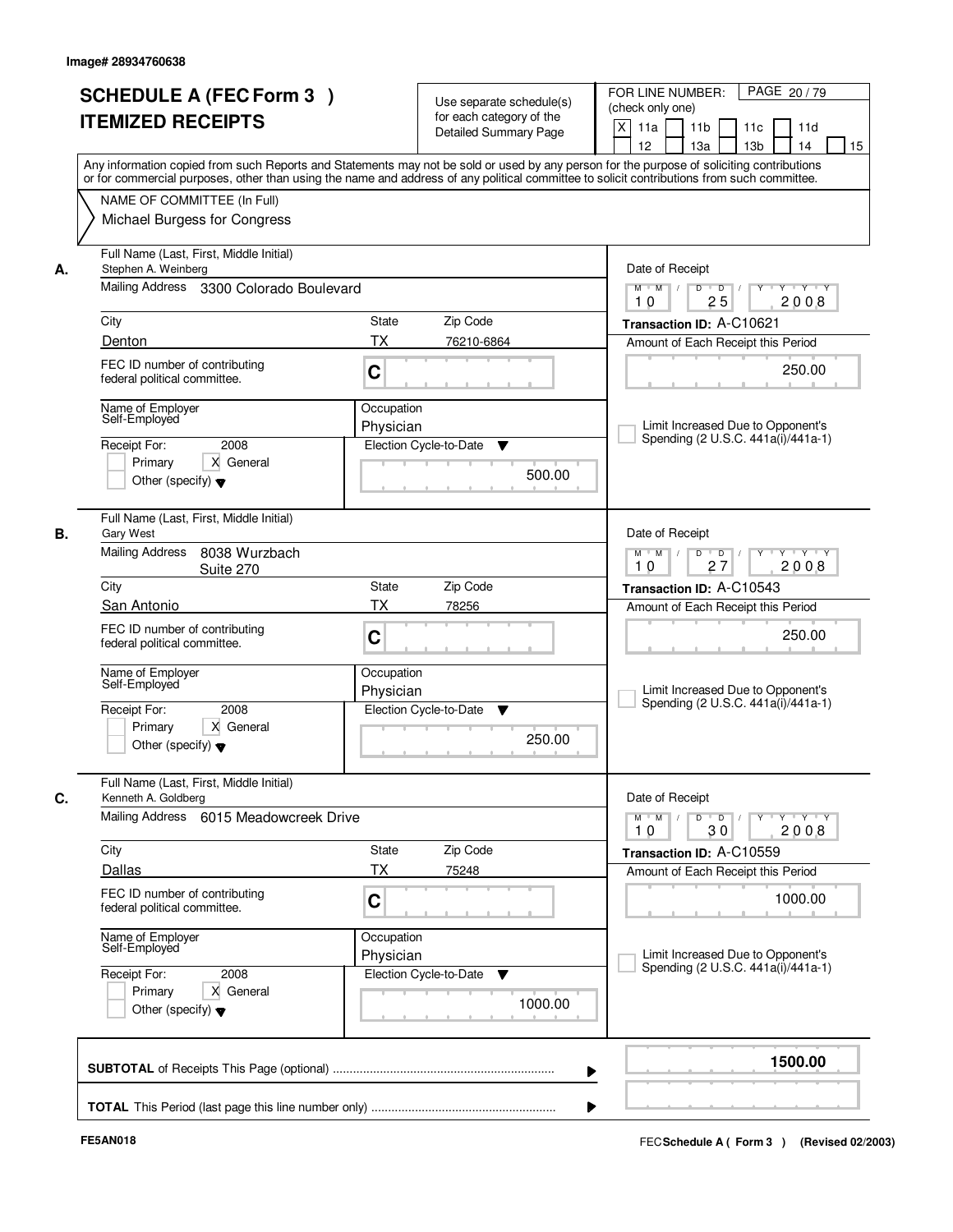|    | <b>SCHEDULE A (FEC Form 3)</b><br><b>ITEMIZED RECEIPTS</b><br>Any information copied from such Reports and Statements may not be sold or used by any person for the purpose of soliciting contributions   | Use separate schedule(s)<br>for each category of the<br>Detailed Summary Page | PAGE 21/79<br>FOR LINE NUMBER:<br>(check only one)<br>$\times$<br>11 <sub>b</sub><br>11a<br>11c<br>11d<br>12<br>13a<br>13 <sub>b</sub><br>14<br>15 |
|----|-----------------------------------------------------------------------------------------------------------------------------------------------------------------------------------------------------------|-------------------------------------------------------------------------------|----------------------------------------------------------------------------------------------------------------------------------------------------|
|    | or for commercial purposes, other than using the name and address of any political committee to solicit contributions from such committee.<br>NAME OF COMMITTEE (In Full)<br>Michael Burgess for Congress |                                                                               |                                                                                                                                                    |
| А. | Full Name (Last, First, Middle Initial)<br>James H. Wilkes<br>Mailing Address 2212 Laurel Court                                                                                                           |                                                                               | Date of Receipt<br>$\overline{D}$<br><b>TY TY</b><br>$M$ $M$ /<br>D<br>Y                                                                           |
|    |                                                                                                                                                                                                           |                                                                               | 30<br>2008<br>10                                                                                                                                   |
|    | City<br>Bedford                                                                                                                                                                                           | Zip Code<br>State<br><b>TX</b><br>76021                                       | Transaction ID: A-C10560                                                                                                                           |
|    | FEC ID number of contributing<br>federal political committee.                                                                                                                                             | C                                                                             | Amount of Each Receipt this Period<br>1000.00                                                                                                      |
|    | Name of Employer<br>Texland Petroleum, LP<br>Receipt For:<br>2008<br>Primary<br>X General<br>Other (specify) $\blacktriangledown$                                                                         | Occupation<br>Engineer<br>Election Cycle-to-Date<br>Y<br>1000.00              | Limit Increased Due to Opponent's<br>Spending (2 U.S.C. 441a(i)/441a-1)                                                                            |
| В. | Full Name (Last, First, Middle Initial)<br>Michael Young<br>Mailing Address 2452 Arbor Drive                                                                                                              |                                                                               | Date of Receipt<br>D<br>$\overline{D}$ $\overline{I}$<br>Y Y Y Y<br>$M$ $M$ /<br>Y                                                                 |
|    | City                                                                                                                                                                                                      | Zip Code<br>State                                                             | 30<br>2008<br>10                                                                                                                                   |
|    | Round Rock                                                                                                                                                                                                | <b>TX</b><br>78681                                                            | Transaction ID: A-C10649<br>Amount of Each Receipt this Period                                                                                     |
|    | FEC ID number of contributing<br>federal political committee.                                                                                                                                             | C                                                                             | 250.00                                                                                                                                             |
|    | Name of Employer<br>Dell, Inc.                                                                                                                                                                            | Occupation<br>Government Relations Manager                                    | Limit Increased Due to Opponent's<br>Spending (2 U.S.C. 441a(i)/441a-1)                                                                            |
|    | Receipt For:<br>2008<br>Primary<br>X General<br>Other (specify) $\blacktriangledown$                                                                                                                      | Election Cycle-to-Date ▼<br>250.00                                            |                                                                                                                                                    |
| С. | Full Name (Last, First, Middle Initial)<br>Charles Ku                                                                                                                                                     |                                                                               | Date of Receipt                                                                                                                                    |
|    | <b>Mailing Address</b><br>148 Red Oak Lane                                                                                                                                                                |                                                                               | $M^{\prime}$ M $\rightarrow$ /<br>$D$ $D$ $/$<br>y y y y y y<br>2008<br>10<br>31                                                                   |
|    | City                                                                                                                                                                                                      | Zip Code<br>State                                                             | Transaction ID: A-C10564                                                                                                                           |
|    | <b>Flower Mound</b>                                                                                                                                                                                       | ТX<br>75028-3501                                                              | Amount of Each Receipt this Period                                                                                                                 |
|    | FEC ID number of contributing<br>federal political committee.                                                                                                                                             | C                                                                             | 1000.00                                                                                                                                            |
|    | Name of Employer<br>Self-Employed                                                                                                                                                                         | Occupation<br>Dentist                                                         | Limit Increased Due to Opponent's                                                                                                                  |
|    | Receipt For:<br>2008<br>X General<br>Primary<br>Other (specify) $\blacktriangledown$                                                                                                                      | Election Cycle-to-Date<br>v<br>2000.00                                        | Spending (2 U.S.C. 441a(i)/441a-1)                                                                                                                 |
|    |                                                                                                                                                                                                           |                                                                               | 2250.00                                                                                                                                            |
|    |                                                                                                                                                                                                           |                                                                               |                                                                                                                                                    |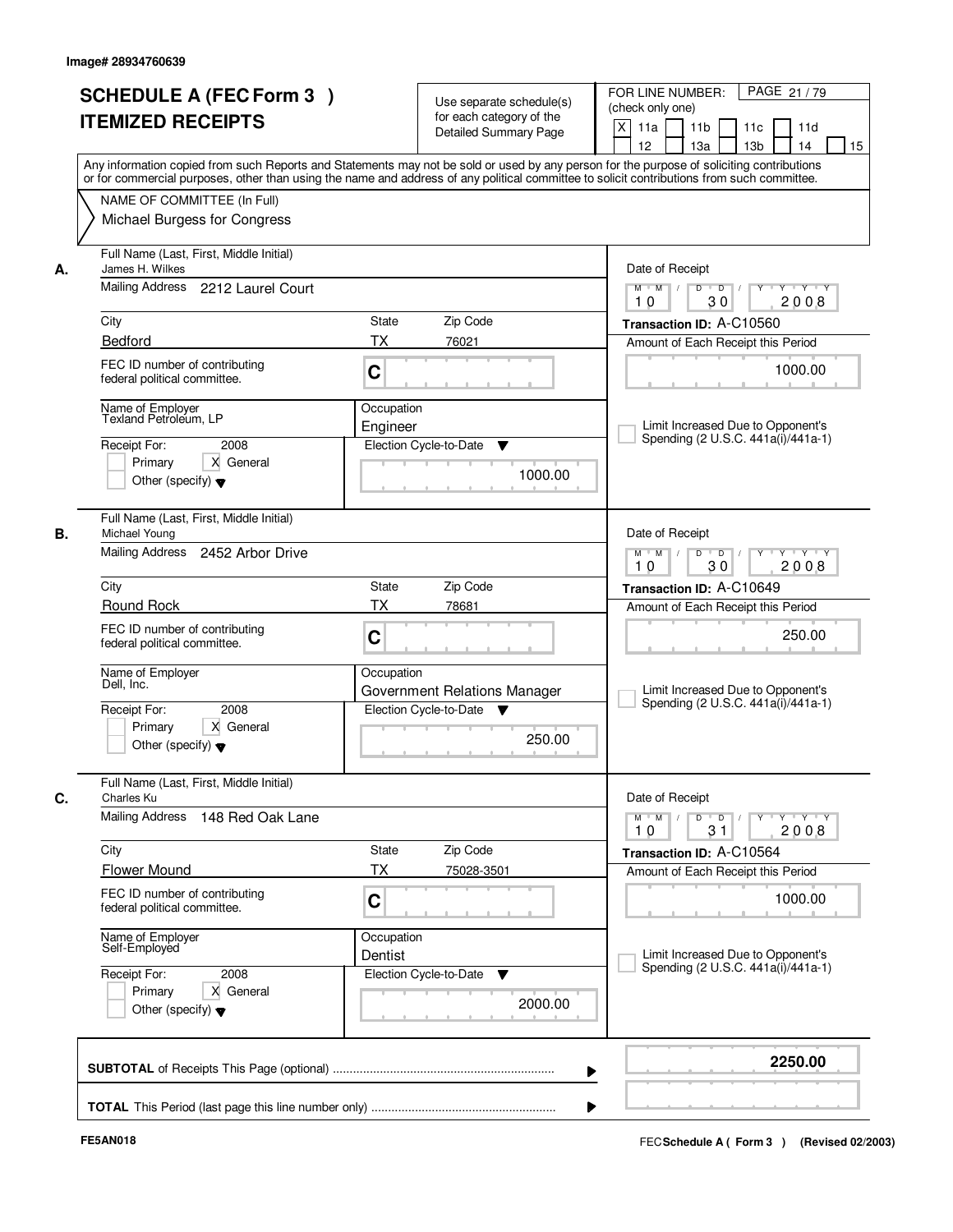|    | <b>SCHEDULE A (FEC Form 3)</b><br><b>ITEMIZED RECEIPTS</b><br>Any information copied from such Reports and Statements may not be sold or used by any person for the purpose of soliciting contributions   |                          | Use separate schedule(s)<br>for each category of the<br><b>Detailed Summary Page</b> | PAGE 22/79<br>FOR LINE NUMBER:<br>(check only one)<br>X<br>11 <sub>b</sub><br>11a<br>11c<br>11d<br>12<br>13 <sub>b</sub><br>14<br>13a<br>15 |
|----|-----------------------------------------------------------------------------------------------------------------------------------------------------------------------------------------------------------|--------------------------|--------------------------------------------------------------------------------------|---------------------------------------------------------------------------------------------------------------------------------------------|
|    | or for commercial purposes, other than using the name and address of any political committee to solicit contributions from such committee.<br>NAME OF COMMITTEE (In Full)<br>Michael Burgess for Congress |                          |                                                                                      |                                                                                                                                             |
| А. | Full Name (Last, First, Middle Initial)<br>William C. Lawrence<br>Mailing Address 2800 Woodlake Court                                                                                                     |                          |                                                                                      | Date of Receipt<br>$D$ $D$<br>Y<br>Y TYTEY<br>$M$ $M$ /                                                                                     |
|    | City                                                                                                                                                                                                      | <b>State</b>             | Zip Code                                                                             | 31<br>2008<br>10<br>Transaction ID: A-C10572                                                                                                |
|    | <b>Highland Village</b>                                                                                                                                                                                   | <b>TX</b>                | 75077-6496                                                                           | Amount of Each Receipt this Period                                                                                                          |
|    | FEC ID number of contributing<br>federal political committee.                                                                                                                                             | C                        |                                                                                      | 2300.00                                                                                                                                     |
|    | Name of Employer<br>Dakiman Co.<br>2008<br>Receipt For:<br>Primary<br>X General<br>Other (specify) $\blacktriangledown$                                                                                   | Occupation<br>Consultant | Election Cycle-to-Date<br>▼<br>4300.00                                               | Limit Increased Due to Opponent's<br>Spending (2 U.S.C. 441a(i)/441a-1)                                                                     |
| В. | Full Name (Last, First, Middle Initial)<br>Robert J. Widmer, Jr.<br>Mailing Address 8949 David Fort Road                                                                                                  |                          |                                                                                      | Date of Receipt<br>$M$ $M$ /<br>D<br>$\overline{D}$ /<br>Y Y Y Y<br>10<br>31<br>2008                                                        |
|    | City                                                                                                                                                                                                      | State                    | Zip Code                                                                             | Transaction ID: A-C10563                                                                                                                    |
|    | Arayle                                                                                                                                                                                                    | <b>TX</b>                | 76226-2950                                                                           | Amount of Each Receipt this Period                                                                                                          |
|    | FEC ID number of contributing<br>federal political committee.                                                                                                                                             | C                        |                                                                                      | 1000.00                                                                                                                                     |
|    | Name of Employer<br>Self-Employed                                                                                                                                                                         | Occupation<br>Attorney   |                                                                                      | Limit Increased Due to Opponent's<br>Spending (2 U.S.C. 441a(i)/441a-1)                                                                     |
|    | 2008<br>Receipt For:<br>Primary<br>X General<br>Other (specify) $\blacktriangledown$                                                                                                                      |                          | Election Cycle-to-Date<br>▼<br>4479.57                                               |                                                                                                                                             |
| C. | Full Name (Last, First, Middle Initial)<br>Deborah Moncrief                                                                                                                                               |                          |                                                                                      | Date of Receipt                                                                                                                             |
|    | <b>Mailing Address</b><br>950 Commerce Street                                                                                                                                                             |                          |                                                                                      | $M$ $M$<br>$D$ $D$ $/$<br>y y y y y<br>03<br>2008<br>11                                                                                     |
|    | City<br>Fort Worth                                                                                                                                                                                        | State<br>ТX              | Zip Code<br>76102-5418                                                               | Transaction ID: A-C10643                                                                                                                    |
|    | FEC ID number of contributing<br>federal political committee.                                                                                                                                             | C                        |                                                                                      | Amount of Each Receipt this Period<br>2300.00                                                                                               |
|    | Name of Employer<br>Homemaker                                                                                                                                                                             | Occupation<br>Homemaker  |                                                                                      | Limit Increased Due to Opponent's<br>Spending (2 U.S.C. 441a(i)/441a-1)                                                                     |
|    | Receipt For:<br>2008<br>Primary<br>X General<br>Other (specify) $\blacktriangledown$                                                                                                                      |                          | Election Cycle-to-Date<br>v<br>2300.00                                               |                                                                                                                                             |
|    |                                                                                                                                                                                                           |                          |                                                                                      | 5600.00                                                                                                                                     |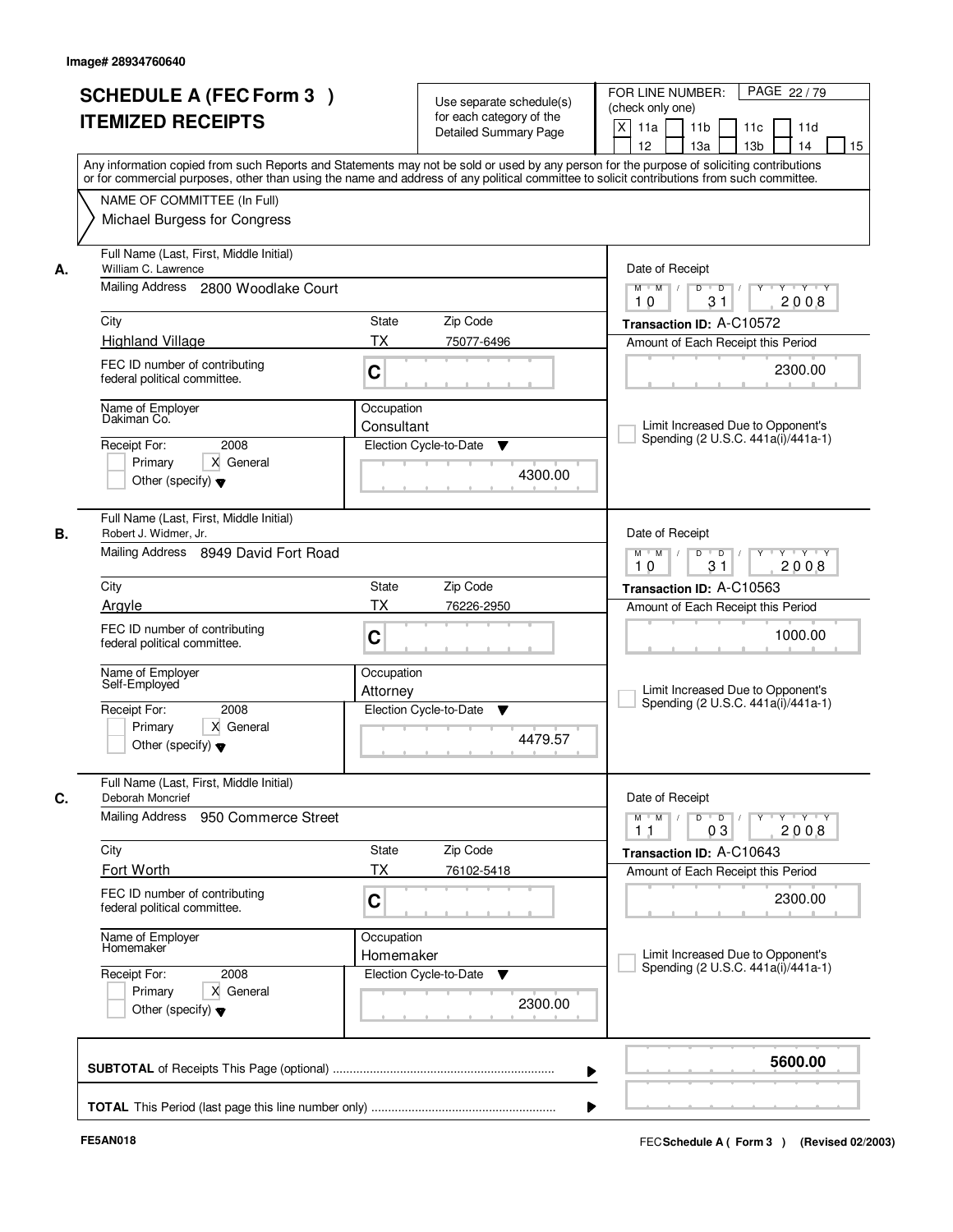|    | <b>SCHEDULE A (FEC Form 3)</b><br><b>ITEMIZED RECEIPTS</b><br>Any information copied from such Reports and Statements may not be sold or used by any person for the purpose of soliciting contributions   |                         | Use separate schedule(s)<br>for each category of the<br><b>Detailed Summary Page</b> | PAGE 23/79<br>FOR LINE NUMBER:<br>(check only one)<br>X<br>11 <sub>b</sub><br>11a<br>11c<br>11d<br>13 <sub>b</sub><br>14<br>12<br>13a<br>15 |
|----|-----------------------------------------------------------------------------------------------------------------------------------------------------------------------------------------------------------|-------------------------|--------------------------------------------------------------------------------------|---------------------------------------------------------------------------------------------------------------------------------------------|
|    | or for commercial purposes, other than using the name and address of any political committee to solicit contributions from such committee.<br>NAME OF COMMITTEE (In Full)<br>Michael Burgess for Congress |                         |                                                                                      |                                                                                                                                             |
| А. | Full Name (Last, First, Middle Initial)<br>W.A. Moncrief, Jr.<br>Mailing Address 950 Commerce Street                                                                                                      |                         |                                                                                      | Date of Receipt<br>$D$ $D$ $1$<br>$Y - Y - Y - Y$<br>$M$ $M$ /                                                                              |
|    |                                                                                                                                                                                                           |                         |                                                                                      | 03<br>2008<br>11                                                                                                                            |
|    | City<br>Fort Worth                                                                                                                                                                                        | State<br><b>TX</b>      | Zip Code<br>76102-5418                                                               | Transaction ID: A-C10642                                                                                                                    |
|    | FEC ID number of contributing<br>federal political committee.                                                                                                                                             | C                       |                                                                                      | Amount of Each Receipt this Period<br>2300.00                                                                                               |
|    | Name of Employer<br>Moncrief Oil<br>2010<br>Receipt For:                                                                                                                                                  | Occupation<br>President | Election Cycle-to-Date<br>▼                                                          | Limit Increased Due to Opponent's<br>Spending (2 U.S.C. 441a(i)/441a-1)                                                                     |
|    | Primary<br>General<br>X<br>Other (specify) $\blacktriangledown$<br>Primary 2010                                                                                                                           |                         | 6900.00                                                                              |                                                                                                                                             |
|    | Full Name (Last, First, Middle Initial)<br>Vince E. Puente, Sr.                                                                                                                                           |                         |                                                                                      | Date of Receipt                                                                                                                             |
|    | Mailing Address 404 Forrest River Circle                                                                                                                                                                  |                         |                                                                                      | $M$ $M$ /<br>D<br>$\overline{D}$<br>$Y + Y + Y$<br>03<br>2008<br>11                                                                         |
|    | City                                                                                                                                                                                                      | State                   | Zip Code                                                                             | Transaction ID: A-C10706                                                                                                                    |
|    | Fort Worth                                                                                                                                                                                                | <b>TX</b>               | 76112                                                                                | Amount of Each Receipt this Period                                                                                                          |
|    | FEC ID number of contributing<br>federal political committee.                                                                                                                                             | C                       |                                                                                      | 1000.00                                                                                                                                     |
|    | Name of Employer<br>Southwest Office Systems                                                                                                                                                              | Occupation<br>Executive |                                                                                      | Limit Increased Due to Opponent's<br>Spending (2 U.S.C. 441a(i)/441a-1)                                                                     |
|    | Receipt For:<br>2008<br>Primary<br>X General<br>Other (specify) $\blacktriangledown$                                                                                                                      |                         | Election Cycle-to-Date<br>Y<br>1000.00                                               |                                                                                                                                             |
|    | Full Name (Last, First, Middle Initial)<br>T3 Healthcare Solutions, LLC                                                                                                                                   |                         |                                                                                      | Date of Receipt                                                                                                                             |
|    | Mailing Address 7613 Chief Spotted Trail Drive                                                                                                                                                            |                         |                                                                                      | $M$ $M$<br>$D$ $D$ $/$<br>yuryuryury<br>2008<br>11<br>04                                                                                    |
|    | City                                                                                                                                                                                                      | State                   | Zip Code                                                                             | Transaction ID: A-C10790                                                                                                                    |
|    | <b>McKinney</b>                                                                                                                                                                                           | TX                      | 75070                                                                                | Amount of Each Receipt this Period                                                                                                          |
|    | FEC ID number of contributing<br>federal political committee.                                                                                                                                             | C                       |                                                                                      | 2100.00                                                                                                                                     |
|    | Name of Employer                                                                                                                                                                                          | Occupation              |                                                                                      | SEE MEMO ITEM                                                                                                                               |
|    | Receipt For:<br>2008                                                                                                                                                                                      |                         | Election Cycle-to-Date ▼                                                             | Limit Increased Due to Opponent's<br>Spending (2 U.S.C. 441a(i)/441a-1)                                                                     |
|    | Primary<br>X General<br>Other (specify) $\blacktriangledown$                                                                                                                                              |                         | 2100.00                                                                              | Contribution from Partner-<br>ship. Partners exceeding<br>reporting threshold itemi-<br>zed as memos.                                       |
|    |                                                                                                                                                                                                           |                         |                                                                                      | 5400.00<br>▶                                                                                                                                |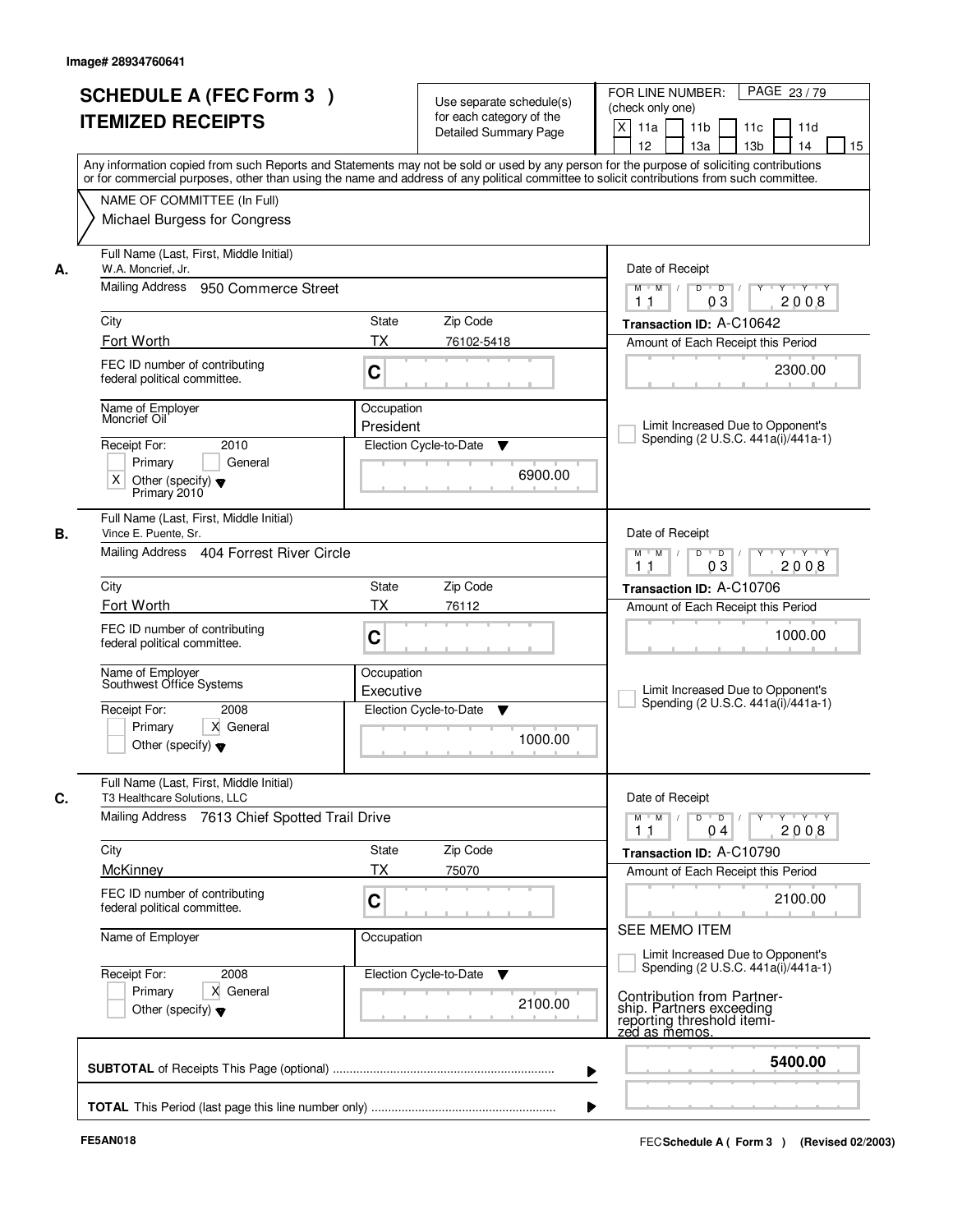| <b>SCHEDULE A (FEC Form 3)</b>                                |                       | Use separate schedule(s)                                                                  | PAGE 24/79<br>FOR LINE NUMBER:                                                                                                             |
|---------------------------------------------------------------|-----------------------|-------------------------------------------------------------------------------------------|--------------------------------------------------------------------------------------------------------------------------------------------|
|                                                               |                       | for each category of the                                                                  | (check only one)                                                                                                                           |
| <b>ITEMIZED RECEIPTS</b>                                      |                       | <b>Detailed Summary Page</b>                                                              | $\boldsymbol{\mathsf{X}}$<br>11 <sub>b</sub><br>11a<br>11c<br>11d                                                                          |
|                                                               |                       |                                                                                           | 12<br>13a<br>13 <sub>b</sub><br>14<br>15                                                                                                   |
|                                                               |                       |                                                                                           | Any information copied from such Reports and Statements may not be sold or used by any person for the purpose of soliciting contributions  |
|                                                               |                       |                                                                                           | or for commercial purposes, other than using the name and address of any political committee to solicit contributions from such committee. |
| NAME OF COMMITTEE (In Full)                                   |                       |                                                                                           |                                                                                                                                            |
| Michael Burgess for Congress                                  |                       |                                                                                           |                                                                                                                                            |
|                                                               |                       |                                                                                           |                                                                                                                                            |
| Full Name (Last, First, Middle Initial)                       |                       |                                                                                           |                                                                                                                                            |
| John E. Baines                                                |                       |                                                                                           | Date of Receipt                                                                                                                            |
| Mailing Address                                               | 424 Northridge Street | <b>TY TY</b><br>D<br>$\overline{D}$<br>Y<br>M<br>$M$ $/$                                  |                                                                                                                                            |
|                                                               |                       |                                                                                           | 2008<br>04<br>11                                                                                                                           |
| City                                                          | State                 | Zip Code                                                                                  | Transaction ID: A-C10750                                                                                                                   |
| Denton                                                        | <b>TX</b>             | 76201-8815                                                                                | Amount of Each Receipt this Period                                                                                                         |
|                                                               |                       |                                                                                           |                                                                                                                                            |
| FEC ID number of contributing<br>federal political committee. | C                     |                                                                                           | 50.00                                                                                                                                      |
|                                                               |                       |                                                                                           |                                                                                                                                            |
| Name of Employer<br>Denton Black Chamber of                   | Occupation            |                                                                                           |                                                                                                                                            |
| Commerce                                                      | Treasurer             |                                                                                           | Limit Increased Due to Opponent's                                                                                                          |
| 2008<br>Receipt For:                                          |                       | Election Cycle-to-Date<br>v                                                               | Spending (2 U.S.C. 441a(i)/441a-1)                                                                                                         |
| Primary<br>X General                                          |                       |                                                                                           |                                                                                                                                            |
| Other (specify) $\blacktriangledown$                          |                       | 300.00                                                                                    |                                                                                                                                            |
|                                                               |                       |                                                                                           |                                                                                                                                            |
| Full Name (Last, First, Middle Initial)                       |                       |                                                                                           |                                                                                                                                            |
| Samuel J. Chantilis                                           |                       |                                                                                           | Date of Receipt                                                                                                                            |
|                                                               |                       |                                                                                           | D                                                                                                                                          |
| Mailing Address 4421 Livingston Avenue                        |                       | $\overline{D}$ $\overline{I}$<br>$M$ $M$ /<br>$Y + Y + Y$<br>2008<br>1 <sub>1</sub><br>04 |                                                                                                                                            |
| City                                                          | State                 | Zip Code                                                                                  | Transaction ID: A-C10767                                                                                                                   |
| Dallas                                                        | <b>TX</b>             |                                                                                           |                                                                                                                                            |
|                                                               |                       | 75205-2609                                                                                | Amount of Each Receipt this Period                                                                                                         |
| FEC ID number of contributing                                 | C                     |                                                                                           | 250.00                                                                                                                                     |
| federal political committee.                                  |                       |                                                                                           |                                                                                                                                            |
| Name of Employer                                              | Occupation            |                                                                                           |                                                                                                                                            |
| <b>DFW Fertility Associates</b>                               |                       |                                                                                           | Limit Increased Due to Opponent's                                                                                                          |
|                                                               |                       |                                                                                           |                                                                                                                                            |
|                                                               | Pediatrician          |                                                                                           | Spending (2 U.S.C. 441a(i)/441a-1)                                                                                                         |
| Receipt For:<br>2008                                          |                       | Election Cycle-to-Date<br>v                                                               |                                                                                                                                            |
| Primary<br>X General                                          |                       | 500.00                                                                                    |                                                                                                                                            |
| Other (specify) $\blacktriangledown$                          |                       |                                                                                           |                                                                                                                                            |
|                                                               |                       |                                                                                           |                                                                                                                                            |
| Full Name (Last, First, Middle Initial)                       |                       |                                                                                           |                                                                                                                                            |
| Kathy Clark                                                   |                       |                                                                                           | Date of Receipt                                                                                                                            |
| Mailing Address                                               | 2349 Bridgewood Drive |                                                                                           | $M$ $M$<br>$D$ $D$ $/$<br>$Y - Y - Y - Y$<br>$Y$ <sup>-1</sup>                                                                             |
|                                                               |                       |                                                                                           | 2008<br>11<br>04                                                                                                                           |
| City                                                          | State                 | Zip Code                                                                                  | Transaction ID: A-C10769                                                                                                                   |
| Roanoke                                                       | <b>TX</b>             | 76262-8823                                                                                | Amount of Each Receipt this Period                                                                                                         |
| FEC ID number of contributing                                 |                       |                                                                                           |                                                                                                                                            |
| federal political committee.                                  | C                     |                                                                                           | 250.00                                                                                                                                     |
|                                                               |                       |                                                                                           |                                                                                                                                            |
| Name of Employer<br>Peachtree Construction In-                | Occupation            |                                                                                           |                                                                                                                                            |
|                                                               |                       | Secretary / Treasurer                                                                     | Limit Increased Due to Opponent's<br>Spending (2 U.S.C. 441a(i)/441a-1)                                                                    |
| Receipt For:<br>2008                                          |                       | Election Cycle-to-Date<br>v                                                               |                                                                                                                                            |
| Primary<br>X General                                          |                       |                                                                                           |                                                                                                                                            |
| Other (specify) $\blacktriangledown$                          |                       | 750.00                                                                                    |                                                                                                                                            |
|                                                               |                       |                                                                                           |                                                                                                                                            |
|                                                               |                       |                                                                                           |                                                                                                                                            |
|                                                               |                       |                                                                                           | 550.00                                                                                                                                     |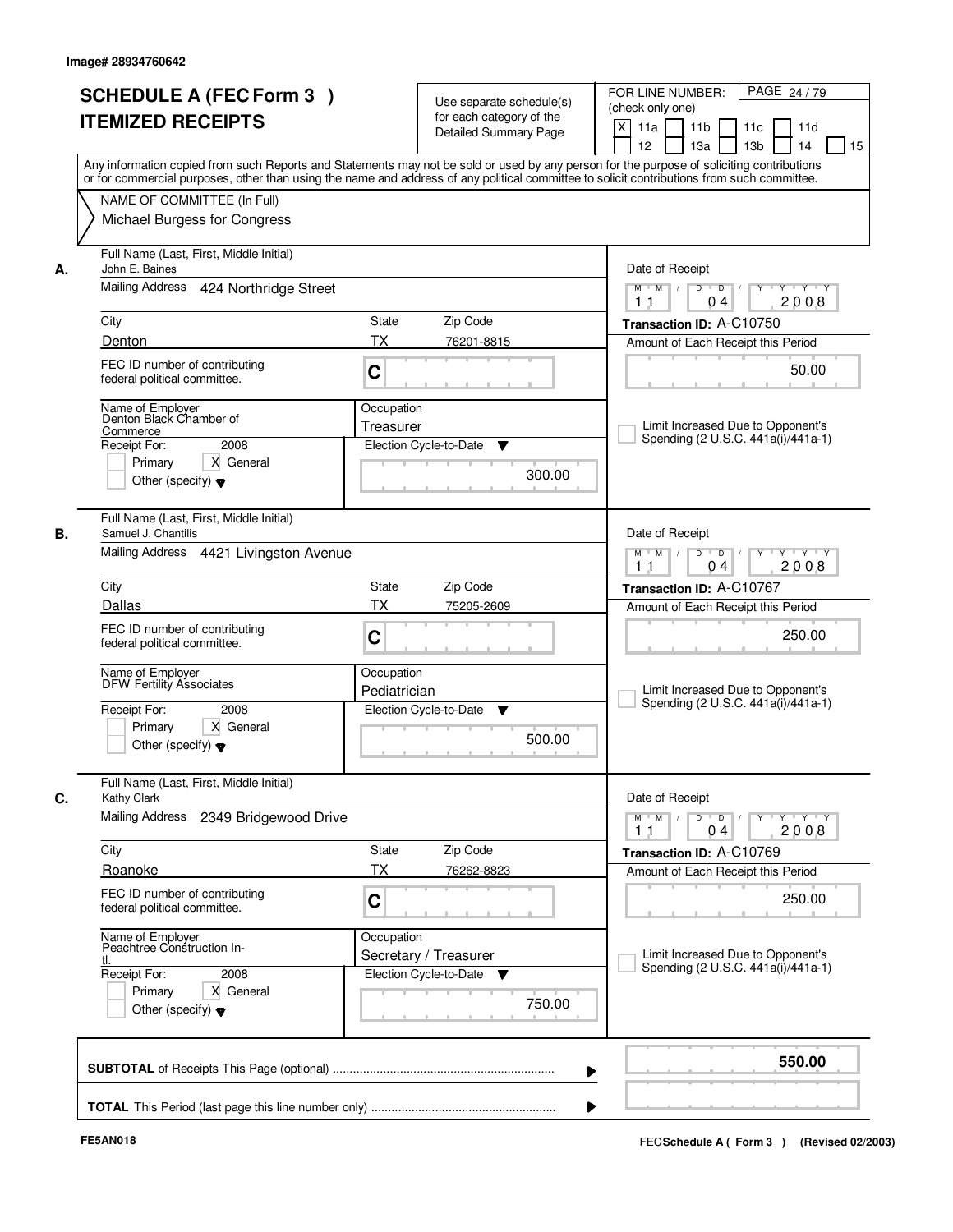|    | <b>SCHEDULE A (FEC Form 3)</b><br><b>ITEMIZED RECEIPTS</b>                                                                           | Use separate schedule(s)<br>for each category of the<br><b>Detailed Summary Page</b><br>Any information copied from such Reports and Statements may not be sold or used by any person for the purpose of soliciting contributions | PAGE 25/79<br>FOR LINE NUMBER:<br>(check only one)<br>X<br>11 <sub>b</sub><br>11a<br>11c<br>11d<br>12<br>13 <sub>b</sub><br>14<br>13a<br>15 |
|----|--------------------------------------------------------------------------------------------------------------------------------------|-----------------------------------------------------------------------------------------------------------------------------------------------------------------------------------------------------------------------------------|---------------------------------------------------------------------------------------------------------------------------------------------|
|    | NAME OF COMMITTEE (In Full)<br>Michael Burgess for Congress                                                                          | or for commercial purposes, other than using the name and address of any political committee to solicit contributions from such committee.                                                                                        |                                                                                                                                             |
| А. | Full Name (Last, First, Middle Initial)<br>Gregory T. Clifton<br>Mailing Address<br>4408 Hildring Drive E<br>City                    | <b>State</b><br>Zip Code                                                                                                                                                                                                          | Date of Receipt<br>$D$ $D$ $1$<br>Y<br>Y TY Y Y<br>$M$ $M$ /<br>2008<br>1 <sub>1</sub><br>04<br>Transaction ID: A-C10746                    |
|    | Fort Worth<br>FEC ID number of contributing<br>federal political committee.                                                          | <b>TX</b><br>76109-5406<br>C                                                                                                                                                                                                      | Amount of Each Receipt this Period<br>500.00                                                                                                |
|    | Name of Employer<br>Clifton Capital Partners<br>Receipt For:<br>2008<br>Primary<br>X General<br>Other (specify) $\blacktriangledown$ | Occupation<br>President<br>Election Cycle-to-Date<br>▼<br>500.00                                                                                                                                                                  | Limit Increased Due to Opponent's<br>Spending (2 U.S.C. 441a(i)/441a-1)                                                                     |
| В. | Full Name (Last, First, Middle Initial)<br>John M. Haley<br>Mailing Address<br>149 Hillgreen Drive                                   |                                                                                                                                                                                                                                   | Date of Receipt<br>$M$ $M$ /<br>D<br>$\overline{D}$<br>$Y + Y + Y$<br>2008<br>1 <sub>1</sub><br>04                                          |
|    | City                                                                                                                                 | Zip Code<br>State                                                                                                                                                                                                                 | Transaction ID: A-C10770                                                                                                                    |
|    | Dallas<br>FEC ID number of contributing<br>federal political committee.                                                              | TX<br>75214<br>C                                                                                                                                                                                                                  | Amount of Each Receipt this Period<br>500.00                                                                                                |
|    | Name of Employer<br>Self-Employed<br>2008<br>Receipt For:<br>Primary<br>X General<br>Other (specify) $\blacktriangledown$            | Occupation<br>Physician<br>Election Cycle-to-Date<br>▼<br>1000.00                                                                                                                                                                 | Limit Increased Due to Opponent's<br>Spending (2 U.S.C. 441a(i)/441a-1)                                                                     |
| C. | Full Name (Last, First, Middle Initial)<br>Joe McBride                                                                               | Date of Receipt                                                                                                                                                                                                                   |                                                                                                                                             |
|    | Mailing Address<br>6202 Shoal Creek Drive W                                                                                          |                                                                                                                                                                                                                                   | $M$ $M$<br>$D$ $D$ $1$<br>y y y y y<br>2008<br>11<br>04                                                                                     |
|    | City<br>Austin                                                                                                                       | Zip Code<br>State<br>ТX<br>78757-4315                                                                                                                                                                                             | Transaction ID: A-C10740<br>Amount of Each Receipt this Period                                                                              |
|    | FEC ID number of contributing<br>federal political committee.                                                                        | C                                                                                                                                                                                                                                 | 250.00                                                                                                                                      |
|    | Name of Employer<br>McBride Sporting Goods<br>Receipt For:<br>2008<br>X General<br>Primary<br>Other (specify) $\blacktriangledown$   | Occupation<br><b>Retail Sporting Goods</b><br>Election Cycle-to-Date ▼<br>250.00                                                                                                                                                  | Limit Increased Due to Opponent's<br>Spending (2 U.S.C. 441a(i)/441a-1)                                                                     |
|    |                                                                                                                                      |                                                                                                                                                                                                                                   | 1250.00                                                                                                                                     |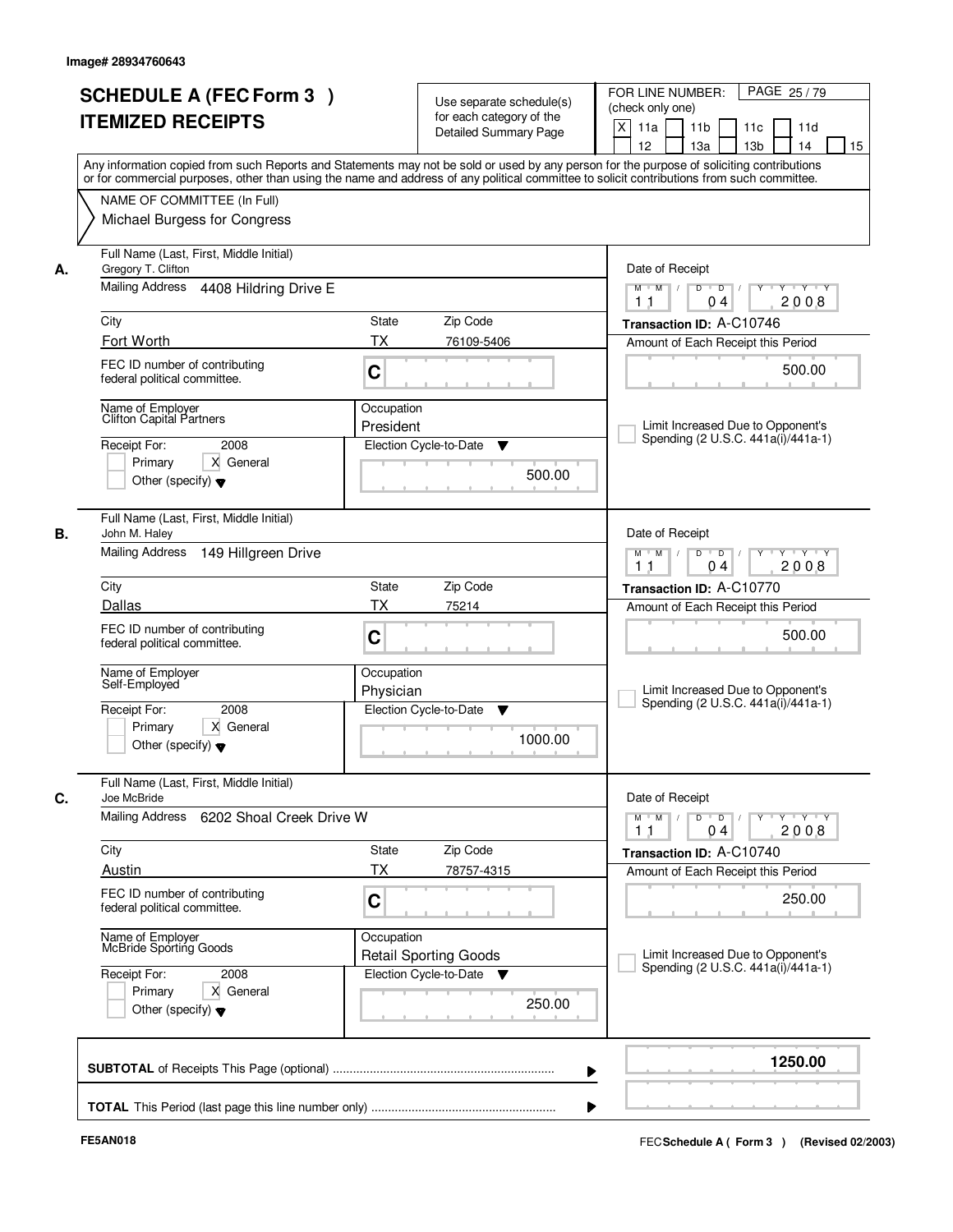|    | <b>SCHEDULE A (FEC Form 3)</b>                                                                                                             |                         | Use separate schedule(s)       | PAGE 26/79<br>FOR LINE NUMBER:                                               |
|----|--------------------------------------------------------------------------------------------------------------------------------------------|-------------------------|--------------------------------|------------------------------------------------------------------------------|
|    | <b>ITEMIZED RECEIPTS</b>                                                                                                                   |                         | for each category of the       | (check only one)                                                             |
|    |                                                                                                                                            |                         | <b>Detailed Summary Page</b>   | $\boldsymbol{\mathsf{X}}$<br>11 <sub>b</sub><br>11a<br>11c<br>11d            |
|    |                                                                                                                                            |                         |                                | 12<br>13a<br>13 <sub>b</sub><br>14<br>15                                     |
|    | Any information copied from such Reports and Statements may not be sold or used by any person for the purpose of soliciting contributions  |                         |                                |                                                                              |
|    | or for commercial purposes, other than using the name and address of any political committee to solicit contributions from such committee. |                         |                                |                                                                              |
|    | NAME OF COMMITTEE (In Full)                                                                                                                |                         |                                |                                                                              |
|    | Michael Burgess for Congress                                                                                                               |                         |                                |                                                                              |
| А. | Full Name (Last, First, Middle Initial)<br>J. Randolph Moresi                                                                              |                         |                                | Date of Receipt                                                              |
|    | Mailing Address 429 Lynn Dale Court                                                                                                        |                         |                                | <b>TY TY</b><br>D<br>$\overline{D}$<br>Y<br>M<br>$M$ $/$<br>2008<br>04<br>11 |
|    | City                                                                                                                                       | State                   | Zip Code                       | Transaction ID: A-C10768                                                     |
|    | Hurst                                                                                                                                      | <b>TX</b>               | 76054                          | Amount of Each Receipt this Period                                           |
|    |                                                                                                                                            |                         |                                |                                                                              |
|    | FEC ID number of contributing<br>federal political committee.                                                                              | C                       |                                | 150.00                                                                       |
|    | Name of Employer                                                                                                                           | Occupation              |                                |                                                                              |
|    | North Hills Hospital                                                                                                                       |                         | <b>Chief Executive Officer</b> | Limit Increased Due to Opponent's                                            |
|    | 2008<br>Receipt For:                                                                                                                       |                         | Election Cycle-to-Date<br>v    | Spending (2 U.S.C. 441a(i)/441a-1)                                           |
|    | Primary<br>X General                                                                                                                       |                         |                                |                                                                              |
|    | Other (specify) $\blacktriangledown$                                                                                                       |                         | 400.00                         |                                                                              |
| В. | Full Name (Last, First, Middle Initial)<br>Charles W. Randall                                                                              |                         |                                | Date of Receipt                                                              |
|    | Mailing Address 7 Stoneleigh Way                                                                                                           |                         |                                | $D$ $D$ $1$<br>$M$ $M$ /<br>$Y + Y + Y$<br>2008<br>1 <sub>1</sub><br>04      |
|    | City                                                                                                                                       | State                   | Zip Code                       | Transaction ID: A-C10759                                                     |
|    | San Antonio                                                                                                                                | <b>TX</b>               | 78218-1718                     | Amount of Each Receipt this Period                                           |
|    | FEC ID number of contributing<br>federal political committee.                                                                              | C                       |                                | 250.00                                                                       |
|    |                                                                                                                                            |                         |                                |                                                                              |
|    | Name of Employer<br>Self-Employed                                                                                                          | Occupation              |                                | Limit Increased Due to Opponent's                                            |
|    |                                                                                                                                            | Physician               |                                | Spending (2 U.S.C. 441a(i)/441a-1)                                           |
|    | Receipt For:<br>2008<br>Primary<br>X General                                                                                               |                         | Election Cycle-to-Date<br>v    |                                                                              |
|    | Other (specify) $\blacktriangledown$                                                                                                       |                         | 250.00                         |                                                                              |
| C. | Full Name (Last, First, Middle Initial)<br>Tony Rex                                                                                        |                         |                                | Date of Receipt                                                              |
|    | <b>Mailing Address</b><br>7613 Chief Spotted Trail Drive                                                                                   |                         |                                | $M$ $M$<br>$D$ $D$ $/$<br>$Y^+$<br>$Y + Y + Y$                               |
|    |                                                                                                                                            |                         |                                | 2008<br>11<br>04                                                             |
|    | City                                                                                                                                       | State                   | Zip Code                       | Transaction ID: A-PI24                                                       |
|    | McKinney                                                                                                                                   | TX                      | 75070                          | Amount of Each Receipt this Period                                           |
|    | FEC ID number of contributing<br>federal political committee.                                                                              | C                       |                                | 2100.00                                                                      |
|    | Name of Employer<br>T3 Healthcare Solutions                                                                                                | Occupation              |                                |                                                                              |
|    |                                                                                                                                            | <b>Managing Partner</b> |                                | Limit Increased Due to Opponent's<br>Spending (2 U.S.C. 441a(i)/441a-1)      |
|    | Receipt For:<br>2008                                                                                                                       |                         | Election Cycle-to-Date<br>v    | [MEMO ITĒM]                                                                  |
|    | Primary<br>X General<br>Other (specify) $\blacktriangledown$                                                                               |                         | 2100.00                        | Partnership Itemization<br>Memo                                              |
|    |                                                                                                                                            |                         |                                |                                                                              |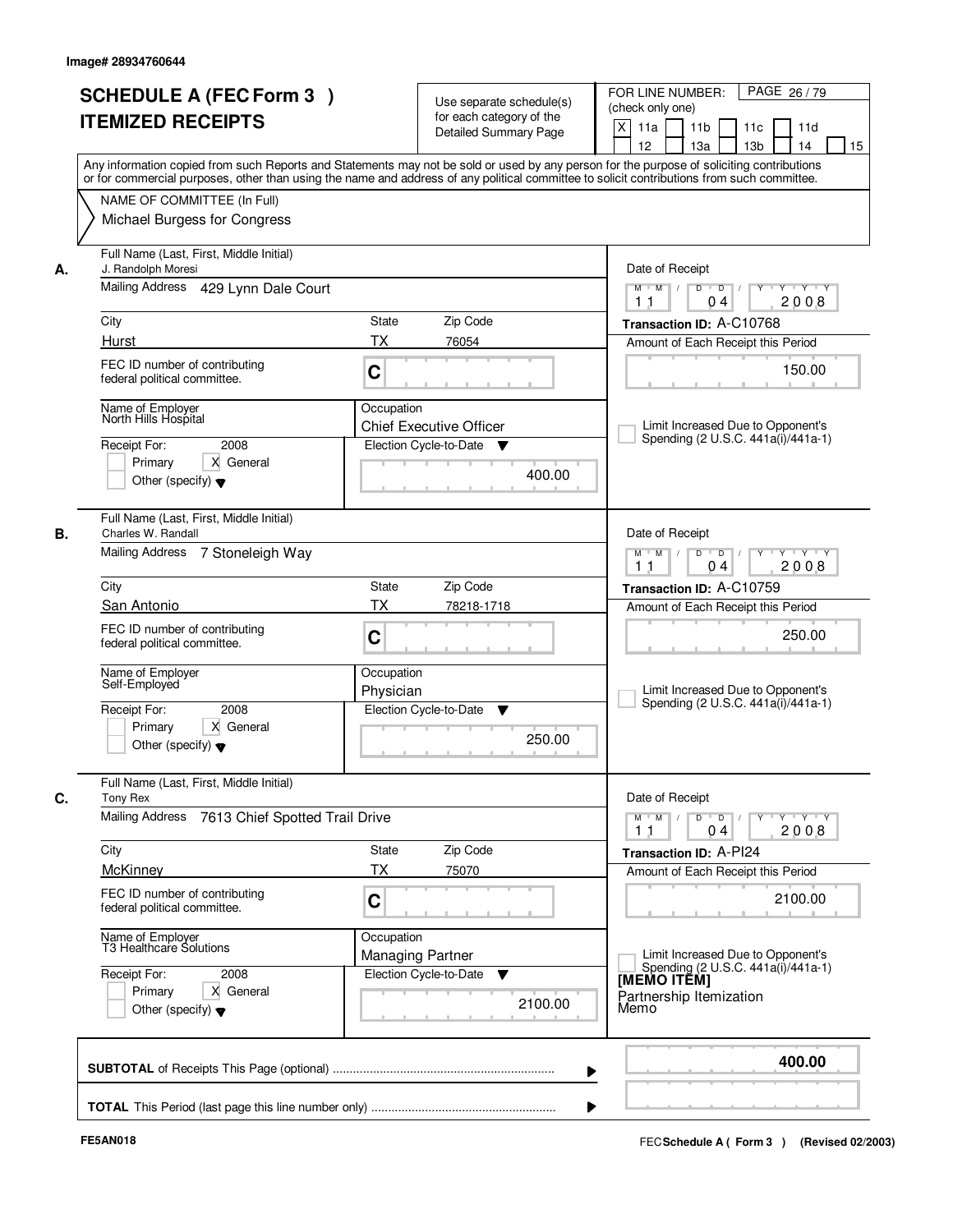|    | <b>SCHEDULE A (FEC Form 3)</b><br><b>ITEMIZED RECEIPTS</b>                                                                                   | Use separate schedule(s)<br>for each category of the<br><b>Detailed Summary Page</b>                                                                                                                                                                                                    | PAGE 27/79<br>FOR LINE NUMBER:<br>(check only one)<br>$\times$<br>11a<br>11 <sub>b</sub><br>11d<br>11c<br>12<br>13a<br>13 <sub>b</sub><br>14<br>15 |
|----|----------------------------------------------------------------------------------------------------------------------------------------------|-----------------------------------------------------------------------------------------------------------------------------------------------------------------------------------------------------------------------------------------------------------------------------------------|----------------------------------------------------------------------------------------------------------------------------------------------------|
|    | NAME OF COMMITTEE (In Full)<br>Michael Burgess for Congress                                                                                  | Any information copied from such Reports and Statements may not be sold or used by any person for the purpose of soliciting contributions<br>or for commercial purposes, other than using the name and address of any political committee to solicit contributions from such committee. |                                                                                                                                                    |
| А. | Full Name (Last, First, Middle Initial)<br>J. James Rohack<br>Mailing Address<br>4409 Leonard Road                                           |                                                                                                                                                                                                                                                                                         | Date of Receipt<br>$\overline{D}$<br>$Y \cup Y \cup Y$<br>$M$ $M$ /<br>D                                                                           |
|    | City                                                                                                                                         | <b>State</b><br>Zip Code                                                                                                                                                                                                                                                                | 2008<br>11<br>04<br>Transaction ID: A-C10745                                                                                                       |
|    | <b>Bryan</b><br>FEC ID number of contributing<br>federal political committee.                                                                | TX<br>77807-9553<br>C                                                                                                                                                                                                                                                                   | Amount of Each Receipt this Period<br>250.00                                                                                                       |
|    | Name of Employer<br>Scott & White Health Clin-<br>İС<br>Receipt For:<br>2008<br>Primary<br>X General<br>Other (specify) $\blacktriangledown$ | Occupation<br><b>Medical Director</b><br>Election Cycle-to-Date<br>▼<br>500.00                                                                                                                                                                                                          | Limit Increased Due to Opponent's<br>Spending (2 U.S.C. 441a(i)/441a-1)                                                                            |
| В. | Full Name (Last, First, Middle Initial)<br>Allan Shulkin<br><b>Mailing Address</b><br>7777 Forest Lane<br>Suite B202<br>City                 | Zip Code<br><b>State</b>                                                                                                                                                                                                                                                                | Date of Receipt<br>D<br>$M$ $M$ /<br>$\overline{D}$<br>$Y \cup Y$<br>2008<br>11<br>04<br>Transaction ID: A-C10739                                  |
|    | Dallas<br>FEC ID number of contributing<br>federal political committee.                                                                      | ТX<br>75230-2509<br>C                                                                                                                                                                                                                                                                   | Amount of Each Receipt this Period<br>1000.00                                                                                                      |
|    | Name of Employer<br>Self-Employed<br>Receipt For:<br>2008<br>Primary<br>X General<br>Other (specify) $\blacktriangledown$                    | Occupation<br>Physician<br>Election Cycle-to-Date<br>v<br>3300.00                                                                                                                                                                                                                       | Limit Increased Due to Opponent's<br>Spending (2 U.S.C. 441a(i)/441a-1)                                                                            |
| С. | Full Name (Last, First, Middle Initial)<br>C. Dan Smith                                                                                      |                                                                                                                                                                                                                                                                                         | Date of Receipt                                                                                                                                    |
|    | Mailing Address<br>1416 J Avenue<br>City                                                                                                     | Zip Code<br>State                                                                                                                                                                                                                                                                       | Y Y Y Y<br>$M^+$ M<br>$D$ $D$<br>Y<br>2008<br>04<br>11<br>Transaction ID: A-C10765                                                                 |
|    | Plano<br>FEC ID number of contributing                                                                                                       | <b>TX</b><br>75074-6225<br>C                                                                                                                                                                                                                                                            | Amount of Each Receipt this Period<br>500.00                                                                                                       |
|    | federal political committee.<br>Name of Employer<br>Smith Exploration                                                                        | Occupation<br>Owner                                                                                                                                                                                                                                                                     | Limit Increased Due to Opponent's                                                                                                                  |
|    | Receipt For:<br>2008<br>X General<br>Primary<br>Other (specify) $\blacktriangledown$                                                         | Election Cycle-to-Date<br>v<br>1000.00                                                                                                                                                                                                                                                  | Spending (2 U.S.C. 441a(i)/441a-1)                                                                                                                 |
|    |                                                                                                                                              |                                                                                                                                                                                                                                                                                         | 1750.00                                                                                                                                            |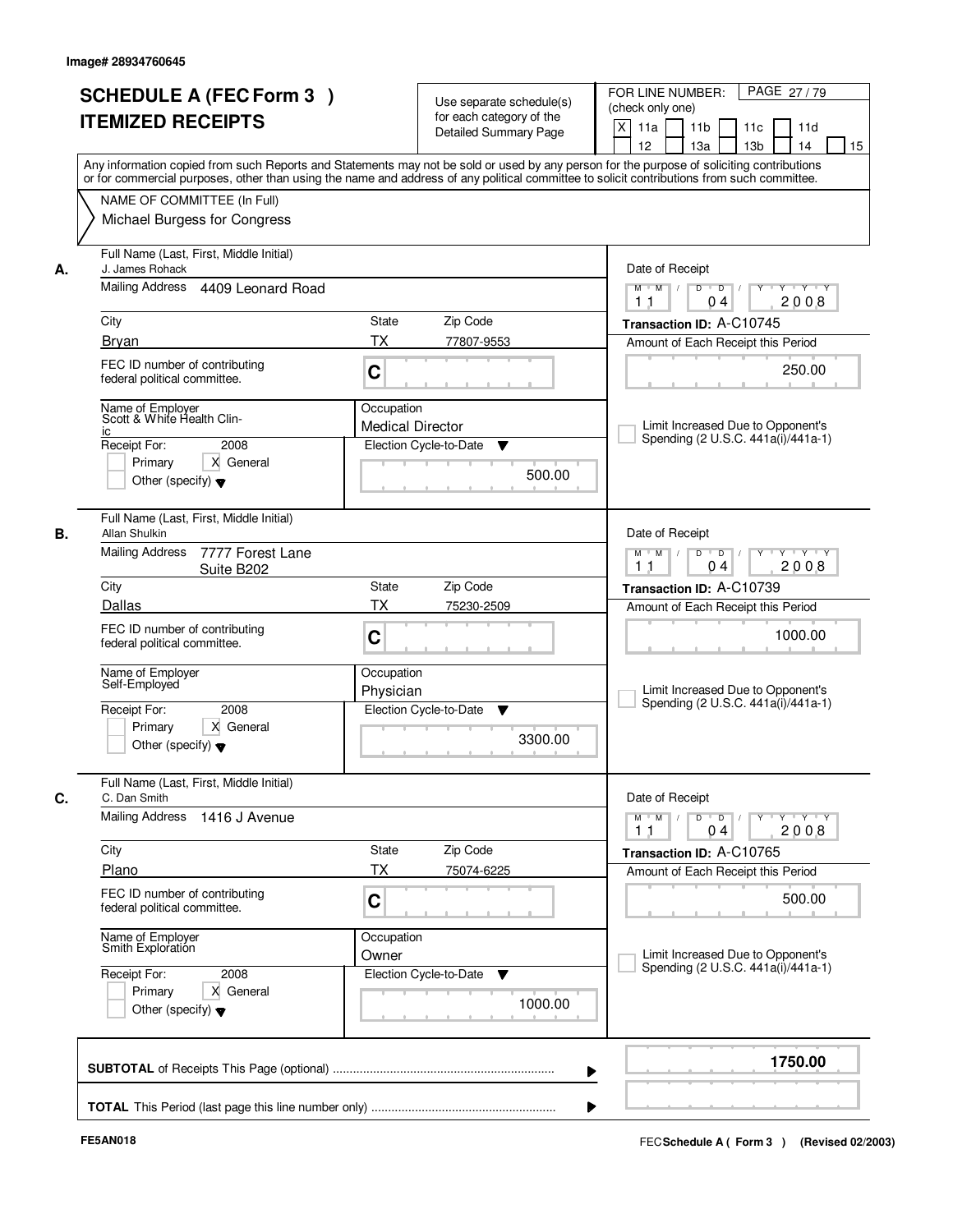|    | <b>SCHEDULE A (FEC Form 3)</b><br><b>ITEMIZED RECEIPTS</b>                                                                                                                                                                                                                              |            | Use separate schedule(s)<br>for each category of the<br><b>Detailed Summary Page</b> | PAGE 28/79<br>FOR LINE NUMBER:<br>(check only one)<br>X<br>11 <sub>b</sub><br>11a<br>11c<br>11d<br>13 <sub>b</sub><br>15<br>12 <sup>2</sup><br>13a<br>14 |
|----|-----------------------------------------------------------------------------------------------------------------------------------------------------------------------------------------------------------------------------------------------------------------------------------------|------------|--------------------------------------------------------------------------------------|----------------------------------------------------------------------------------------------------------------------------------------------------------|
|    | Any information copied from such Reports and Statements may not be sold or used by any person for the purpose of soliciting contributions<br>or for commercial purposes, other than using the name and address of any political committee to solicit contributions from such committee. |            |                                                                                      |                                                                                                                                                          |
|    | NAME OF COMMITTEE (In Full)                                                                                                                                                                                                                                                             |            |                                                                                      |                                                                                                                                                          |
|    | Michael Burgess for Congress                                                                                                                                                                                                                                                            |            |                                                                                      |                                                                                                                                                          |
| Α. | Full Name (Last, First, Middle Initial)<br>Susan M. Strate                                                                                                                                                                                                                              |            |                                                                                      | Date of Receipt                                                                                                                                          |
|    | Mailing Address<br>2627 San Simeon Drive                                                                                                                                                                                                                                                |            |                                                                                      | Y Y Y Y Y<br>$\overline{D}$<br>M M<br>D<br>2008<br>11<br>04                                                                                              |
|    | City                                                                                                                                                                                                                                                                                    | State      | Zip Code                                                                             | Transaction ID: A-C10755                                                                                                                                 |
|    | <b>Wichita Falls</b>                                                                                                                                                                                                                                                                    | ТX         | 76308-4722                                                                           | Amount of Each Receipt this Period                                                                                                                       |
|    | FEC ID number of contributing<br>federal political committee.                                                                                                                                                                                                                           | C          |                                                                                      | 250.00                                                                                                                                                   |
|    | Name of Employer<br>PTH Pathology                                                                                                                                                                                                                                                       | Occupation |                                                                                      |                                                                                                                                                          |
|    |                                                                                                                                                                                                                                                                                         | Physician  |                                                                                      | Limit Increased Due to Opponent's<br>Spending (2 U.S.C. 441a(i)/441a-1)                                                                                  |
|    | Receipt For:<br>2008                                                                                                                                                                                                                                                                    |            | Election Cycle-to-Date<br>$\overline{\mathbf{v}}$                                    |                                                                                                                                                          |
|    | X General<br>Primary<br>Other (specify) $\blacktriangledown$                                                                                                                                                                                                                            |            | 250.00                                                                               |                                                                                                                                                          |

|  | 250.00   |
|--|----------|
|  | 29275.00 |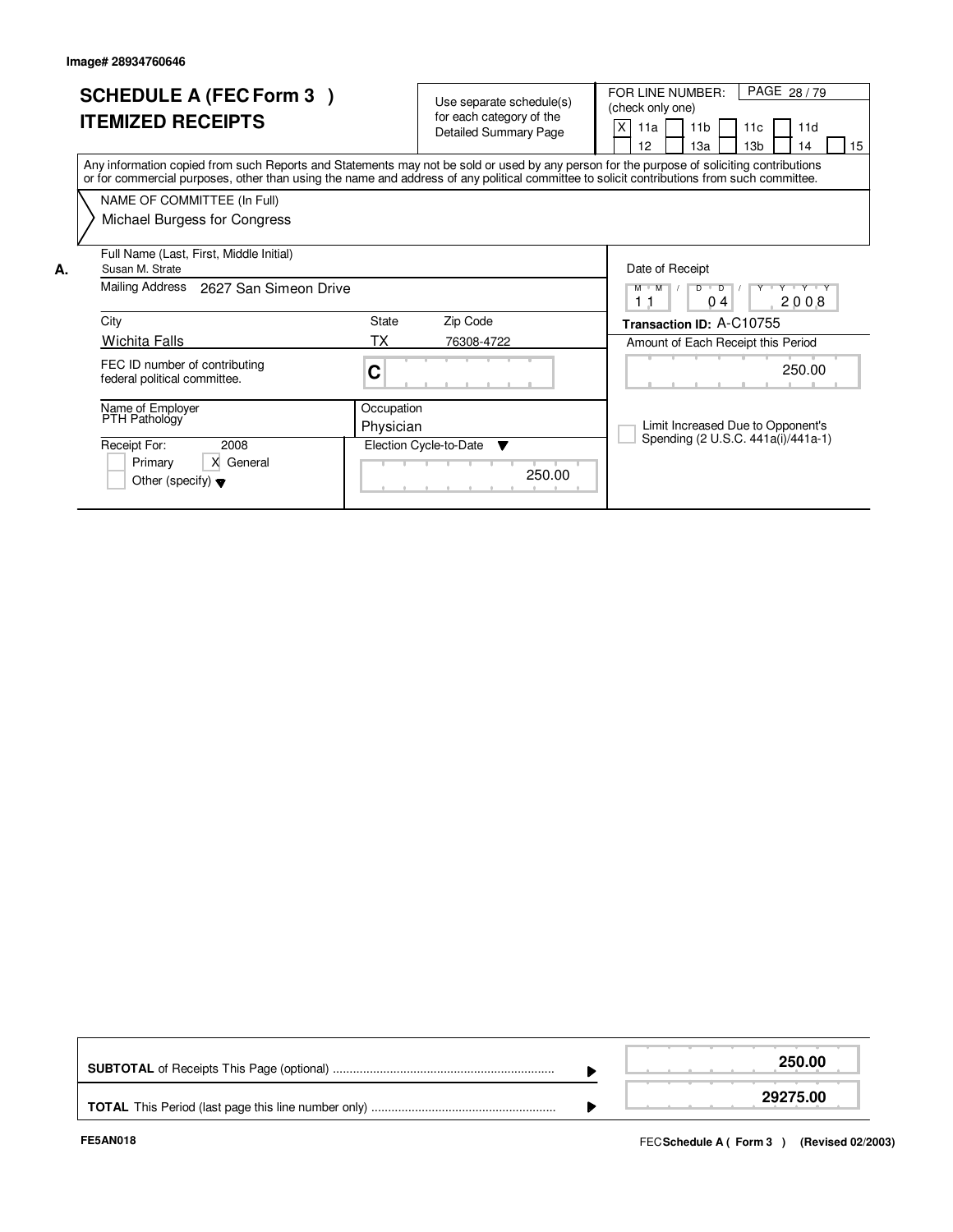| <b>SCHEDULE A (FEC Form 3)</b><br><b>ITEMIZED RECEIPTS</b><br>Any information copied from such Reports and Statements may not be sold or used by any person for the purpose of soliciting contributions   |                                                                                    | Use separate schedule(s)<br>for each category of the<br><b>Detailed Summary Page</b> | PAGE 29/79<br>FOR LINE NUMBER:<br>(check only one)<br>11 <sub>b</sub><br>11d<br>11a<br>11c<br>12<br>13 <sub>b</sub><br>13a<br>14 |  |  |
|-----------------------------------------------------------------------------------------------------------------------------------------------------------------------------------------------------------|------------------------------------------------------------------------------------|--------------------------------------------------------------------------------------|----------------------------------------------------------------------------------------------------------------------------------|--|--|
| or for commercial purposes, other than using the name and address of any political committee to solicit contributions from such committee.<br>NAME OF COMMITTEE (In Full)<br>Michael Burgess for Congress |                                                                                    |                                                                                      |                                                                                                                                  |  |  |
| Full Name (Last, First, Middle Initial)<br>VHA. Inc. PAC<br>Mailing Address<br>901 New York Avenue NW                                                                                                     |                                                                                    |                                                                                      | Date of Receipt<br>$M$ $M$ /<br>$D$ $D$ $/$<br>$Y$ <sup>U</sup><br>Y TYTEY                                                       |  |  |
| Suite 510                                                                                                                                                                                                 |                                                                                    |                                                                                      | 2008<br>10<br>17                                                                                                                 |  |  |
| City<br>Washington                                                                                                                                                                                        | State<br>DC                                                                        | Zip Code<br>20001-4436                                                               | Transaction ID: A-C10498                                                                                                         |  |  |
| FEC ID number of contributing<br>federal political committee.                                                                                                                                             | С                                                                                  | C00199497                                                                            | Amount of Each Receipt this Period<br>2500.00                                                                                    |  |  |
| Name of Employer                                                                                                                                                                                          | Occupation                                                                         |                                                                                      | Limit Increased Due to Opponent's                                                                                                |  |  |
| 2008<br>Receipt For:<br>X General<br>Primary<br>Other (specify) $\blacktriangledown$                                                                                                                      |                                                                                    | Election Cycle-to-Date<br>▼<br>2500.00                                               | Spending (2 U.S.C. 441a(i)/441a-1)                                                                                               |  |  |
| Full Name (Last, First, Middle Initial)<br>Albert Halff Associates, Inc. PAC                                                                                                                              | Date of Receipt                                                                    |                                                                                      |                                                                                                                                  |  |  |
| Mailing Address 1201 N Bowser Road                                                                                                                                                                        | $M$ $M$ /<br>D<br>$\overline{D}$ $\overline{I}$<br>Y Y Y Y Y Y<br>20<br>2008<br>10 |                                                                                      |                                                                                                                                  |  |  |
| City                                                                                                                                                                                                      | <b>State</b>                                                                       | Zip Code                                                                             | Transaction ID: A-C10641                                                                                                         |  |  |
| Richardson                                                                                                                                                                                                | ТX                                                                                 | 75081-2220                                                                           | Amount of Each Receipt this Period                                                                                               |  |  |
| FEC ID number of contributing<br>federal political committee.                                                                                                                                             | C                                                                                  | C00212803                                                                            | 500.00                                                                                                                           |  |  |
| Name of Employer                                                                                                                                                                                          | Occupation                                                                         |                                                                                      | Limit Increased Due to Opponent's<br>Spending (2 U.S.C. 441a(i)/441a-1)                                                          |  |  |
| Receipt For:<br>2008<br>Primary<br>X General<br>Other (specify) $\blacktriangledown$                                                                                                                      |                                                                                    | Election Cycle-to-Date<br>▼<br>750.00                                                |                                                                                                                                  |  |  |
| Full Name (Last, First, Middle Initial)<br>Health Texas Medical Group PAC                                                                                                                                 |                                                                                    |                                                                                      | Date of Receipt                                                                                                                  |  |  |
| Mailing Address<br>6243 IH-10 West<br>Suite 480                                                                                                                                                           |                                                                                    |                                                                                      | $M$ $M$ $M$<br>D<br>$\overline{D}$ /<br>$\mathsf{Y} \dashv \mathsf{Y} \dashv \mathsf{Y}$<br>2008<br>20<br>10                     |  |  |
| City<br>San Antonio                                                                                                                                                                                       | <b>State</b><br>ТX                                                                 | Zip Code<br>78201                                                                    | Transaction ID: A-C10530<br>Amount of Each Receipt this Period                                                                   |  |  |
| FEC ID number of contributing<br>federal political committee.                                                                                                                                             | C                                                                                  |                                                                                      | 1000.00                                                                                                                          |  |  |
| Name of Employer                                                                                                                                                                                          | Occupation                                                                         |                                                                                      | <b>STATE PAC</b><br>Limit Increased Due to Opponent's                                                                            |  |  |
| Receipt For:<br>2008<br>Primary<br>X General<br>Other (specify) $\blacktriangledown$                                                                                                                      |                                                                                    | Election Cycle-to-Date<br>v<br>1000.00                                               | Spending (2 U.S.C. 441a(i)/441a-1)                                                                                               |  |  |
|                                                                                                                                                                                                           |                                                                                    |                                                                                      | 4000.00                                                                                                                          |  |  |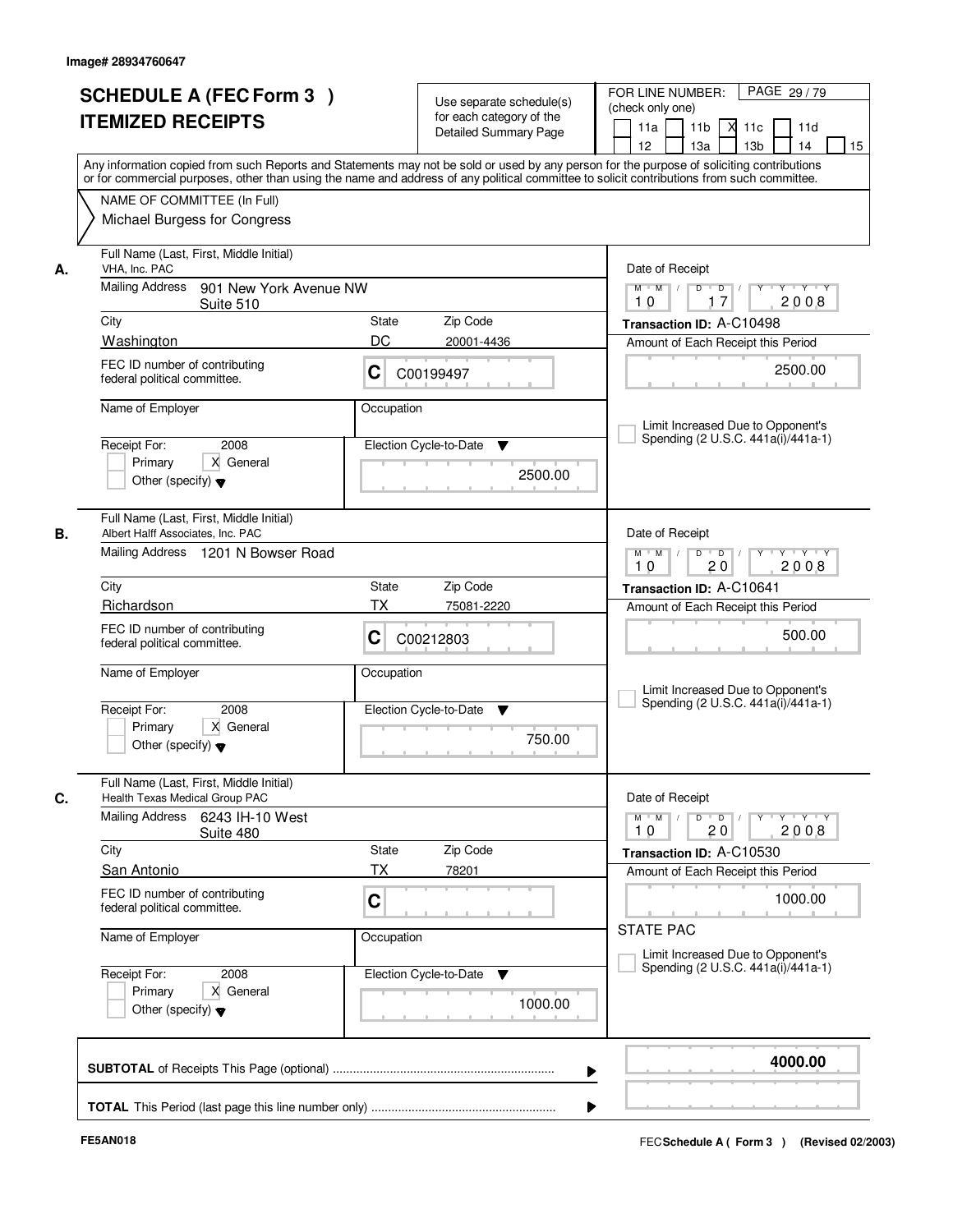|    | <b>SCHEDULE A (FEC Form 3)</b><br><b>ITEMIZED RECEIPTS</b>                           | Use separate schedule(s)<br>for each category of the<br><b>Detailed Summary Page</b><br>Any information copied from such Reports and Statements may not be sold or used by any person for the purpose of soliciting contributions | PAGE 30/79<br>FOR LINE NUMBER:<br>(check only one)<br>11 <sub>b</sub><br>11a<br><b>X</b><br>11c<br>11d<br>13 <sub>b</sub><br>14<br>12<br>13a<br>15 |  |  |
|----|--------------------------------------------------------------------------------------|-----------------------------------------------------------------------------------------------------------------------------------------------------------------------------------------------------------------------------------|----------------------------------------------------------------------------------------------------------------------------------------------------|--|--|
|    | NAME OF COMMITTEE (In Full)<br>Michael Burgess for Congress                          | or for commercial purposes, other than using the name and address of any political committee to solicit contributions from such committee.                                                                                        |                                                                                                                                                    |  |  |
| А. | Full Name (Last, First, Middle Initial)<br>The Scooter Store PAC                     |                                                                                                                                                                                                                                   | Date of Receipt                                                                                                                                    |  |  |
|    | Mailing Address 1650 Independence Drive                                              | $D$ $D$ $I$<br>Y<br>Y TYTEY<br>$M$ $M$ /<br>2008<br>20<br>10                                                                                                                                                                      |                                                                                                                                                    |  |  |
|    | City                                                                                 | <b>State</b><br>Zip Code                                                                                                                                                                                                          | Transaction ID: A-C10532                                                                                                                           |  |  |
|    | New Braunfels                                                                        | ТX<br>78132-3832                                                                                                                                                                                                                  | Amount of Each Receipt this Period                                                                                                                 |  |  |
|    | FEC ID number of contributing<br>federal political committee.                        | C<br>C00419937                                                                                                                                                                                                                    | 750.00                                                                                                                                             |  |  |
|    | Name of Employer                                                                     | Occupation                                                                                                                                                                                                                        |                                                                                                                                                    |  |  |
|    |                                                                                      |                                                                                                                                                                                                                                   | Limit Increased Due to Opponent's<br>Spending (2 U.S.C. 441a(i)/441a-1)                                                                            |  |  |
|    | 2008<br>Receipt For:<br>X General<br>Primary<br>Other (specify) $\blacktriangledown$ | Election Cycle-to-Date<br>▼<br>1750.00                                                                                                                                                                                            |                                                                                                                                                    |  |  |
| В. | Full Name (Last, First, Middle Initial)<br>Xcel Energy Employee PAC                  |                                                                                                                                                                                                                                   | Date of Receipt                                                                                                                                    |  |  |
|    | Mailing Address<br>1225 17th Street<br><b>Suite 1200</b>                             |                                                                                                                                                                                                                                   | $M$ $M$ /<br>D<br>$\overline{D}$<br>$Y + Y + Y$<br>20<br>2008<br>10                                                                                |  |  |
|    | City                                                                                 | Zip Code<br>State                                                                                                                                                                                                                 | Transaction ID: A-C10531                                                                                                                           |  |  |
|    | Denver                                                                               | CO<br>80202-5503                                                                                                                                                                                                                  | Amount of Each Receipt this Period                                                                                                                 |  |  |
|    | FEC ID number of contributing<br>federal political committee.                        | С<br>C00107771                                                                                                                                                                                                                    | 1000.00                                                                                                                                            |  |  |
|    | Name of Employer                                                                     | Occupation                                                                                                                                                                                                                        | Limit Increased Due to Opponent's                                                                                                                  |  |  |
|    | Receipt For:<br>2008<br>Primary<br>X General<br>Other (specify) $\blacktriangledown$ | Election Cycle-to-Date<br>▼<br>1000.00                                                                                                                                                                                            | Spending (2 U.S.C. 441a(i)/441a-1)                                                                                                                 |  |  |
|    | Full Name (Last, First, Middle Initial)                                              |                                                                                                                                                                                                                                   |                                                                                                                                                    |  |  |
| C. | McDonald's Corporation PAC<br>Mailing Address 1 Mcdonalds Drive                      |                                                                                                                                                                                                                                   | Date of Receipt<br>$M$ $M$<br>$D$ $D$ $/$<br>Y 'Y 'Y<br>$Y$ <sup>U</sup>                                                                           |  |  |
|    |                                                                                      |                                                                                                                                                                                                                                   | 2008<br>10<br>22                                                                                                                                   |  |  |
|    | City                                                                                 | Zip Code<br>State                                                                                                                                                                                                                 | Transaction ID: A-C10533                                                                                                                           |  |  |
|    | Oak Brook                                                                            | н<br>60523-1911                                                                                                                                                                                                                   | Amount of Each Receipt this Period                                                                                                                 |  |  |
|    | FEC ID number of contributing<br>federal political committee.                        | C<br>C00063164                                                                                                                                                                                                                    | 1000.00                                                                                                                                            |  |  |
|    | Name of Employer                                                                     | Occupation                                                                                                                                                                                                                        | Limit Increased Due to Opponent's                                                                                                                  |  |  |
|    | Receipt For:<br>2008                                                                 | Election Cycle-to-Date<br>v                                                                                                                                                                                                       | Spending (2 U.S.C. 441a(i)/441a-1)                                                                                                                 |  |  |
|    | Primary<br>X General<br>Other (specify) $\blacktriangledown$                         | 1000.00                                                                                                                                                                                                                           |                                                                                                                                                    |  |  |
|    |                                                                                      |                                                                                                                                                                                                                                   | 2750.00                                                                                                                                            |  |  |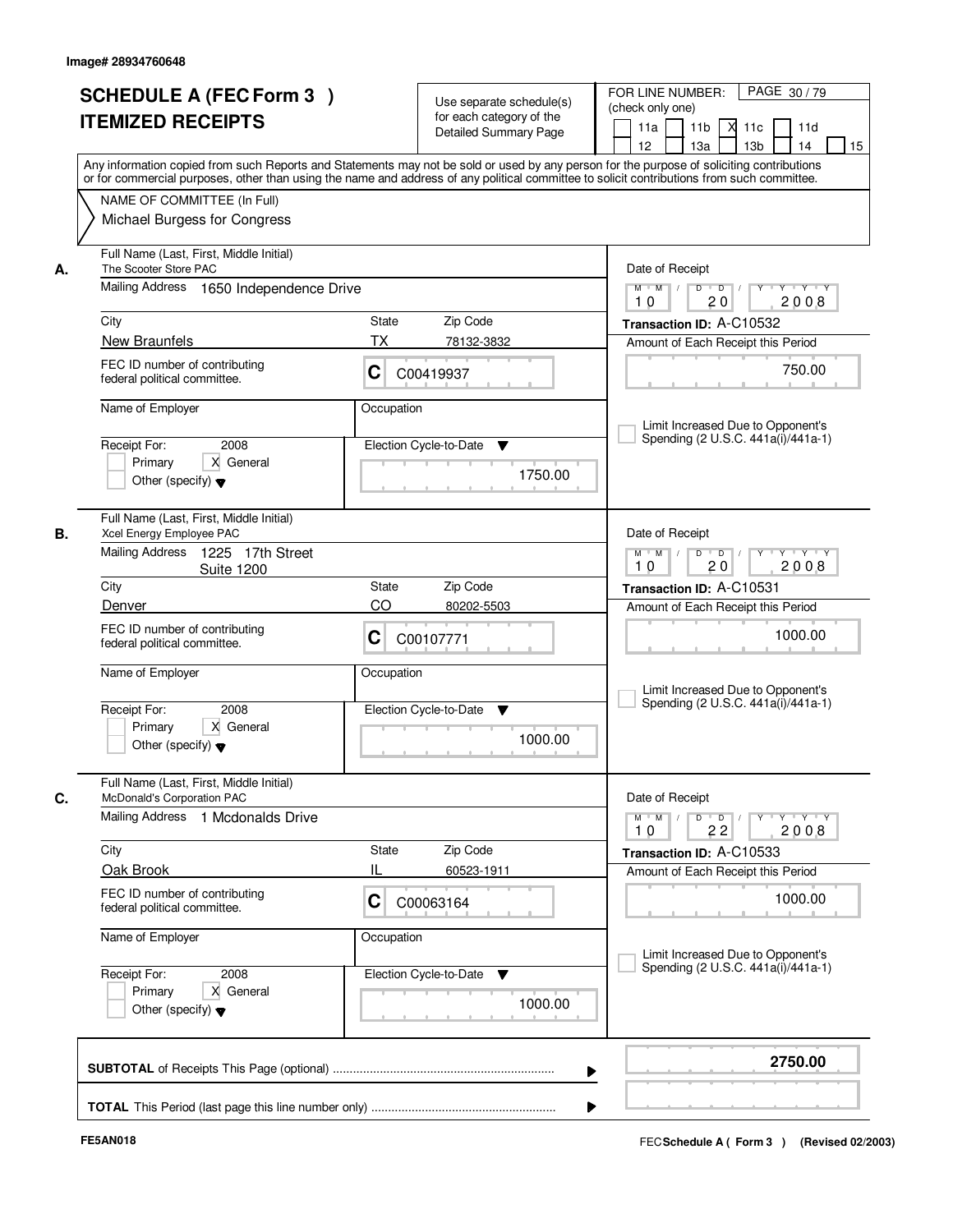| <b>SCHEDULE A (FEC Form 3)</b><br><b>ITEMIZED RECEIPTS</b>                                                                                                                                                                                                                                                                                                  | Use separate schedule(s)<br>for each category of the<br><b>Detailed Summary Page</b>                                                                                                                                                                                                    | PAGE 31/79<br>FOR LINE NUMBER:<br>(check only one)<br>11 <sub>b</sub><br>$X$ 11 $c$<br>11a<br>11d<br>12<br>13a<br>13 <sub>b</sub><br>14<br>15                                                                                                                                            |
|-------------------------------------------------------------------------------------------------------------------------------------------------------------------------------------------------------------------------------------------------------------------------------------------------------------------------------------------------------------|-----------------------------------------------------------------------------------------------------------------------------------------------------------------------------------------------------------------------------------------------------------------------------------------|------------------------------------------------------------------------------------------------------------------------------------------------------------------------------------------------------------------------------------------------------------------------------------------|
| NAME OF COMMITTEE (In Full)<br>Michael Burgess for Congress                                                                                                                                                                                                                                                                                                 | Any information copied from such Reports and Statements may not be sold or used by any person for the purpose of soliciting contributions<br>or for commercial purposes, other than using the name and address of any political committee to solicit contributions from such committee. |                                                                                                                                                                                                                                                                                          |
| Full Name (Last, First, Middle Initial)<br><b>Embarg Corporation Employees PAC</b><br>А.<br>Mailing Address<br>150 Fayetteville Street<br><b>Suite 2810</b><br>City<br>Raleigh<br>FEC ID number of contributing<br>federal political committee.<br>Name of Employer<br>2008<br>Receipt For:<br>Primary<br>X General<br>Other (specify) $\blacktriangledown$ | Zip Code<br>State<br><b>NC</b><br>27601-2986<br>С<br>C00419911<br>Occupation<br>Election Cycle-to-Date<br>▼<br>2000.00                                                                                                                                                                  | Date of Receipt<br>$Y - Y - Y - Y$<br>$M$ $M$ /<br>D<br>$\overline{D}$<br>2008<br>27<br>10<br>Transaction ID: A-C10539<br>Amount of Each Receipt this Period<br>2000.00<br>Limit Increased Due to Opponent's<br>Spending (2 U.S.C. 441a(i)/441a-1)                                       |
| Full Name (Last, First, Middle Initial)<br>Academy of Compounding Pharmacists PAC<br>В.<br>Mailing Address PO Box 1365<br>City<br>Sugar Land<br>FEC ID number of contributing<br>federal political committee.<br>Name of Employer<br>Receipt For:<br>2008<br>Primary<br>X General<br>Other (specify) $\blacktriangledown$                                   | Zip Code<br>State<br>ТX<br>77487-1365<br>C<br>C00424143<br>Occupation<br>Election Cycle-to-Date<br>v<br>2500.00                                                                                                                                                                         | Date of Receipt<br>D<br>$\overline{D}$ $\overline{I}$<br>$M$ $M$ /<br>Y<br>Y Y Y Y<br>30<br>2008<br>10<br>Transaction ID: A-C10640<br>Amount of Each Receipt this Period<br>500.00<br>Limit Increased Due to Opponent's<br>Spending (2 U.S.C. 441a(i)/441a-1)                            |
| Full Name (Last, First, Middle Initial)<br>C.<br>Bass Brothers Enterprises Inc PAC<br>Mailing Address<br>201 Main Street<br><b>Suite 2500</b><br>City<br>Fort Worth<br>FEC ID number of contributing<br>federal political committee.<br>Name of Employer<br>Receipt For:<br>2008<br>Primary<br>X General<br>Other (specify) $\blacktriangledown$            | State<br>Zip Code<br><b>TX</b><br>76102-3129<br>C<br>C00172635<br>Occupation<br>Election Cycle-to-Date<br>v<br>7500.00                                                                                                                                                                  | Date of Receipt<br>$M$ $M$<br>$D$ $D$ $/$<br>$Y - Y - Y - Y$<br>$\top$ /<br>$Y$ <sup><math>\top</math></sup><br>2008<br>10<br>30<br>Transaction ID: A-C10561<br>Amount of Each Receipt this Period<br>2500.00<br>Limit Increased Due to Opponent's<br>Spending (2 U.S.C. 441a(i)/441a-1) |
|                                                                                                                                                                                                                                                                                                                                                             | ▶                                                                                                                                                                                                                                                                                       | 5000.00                                                                                                                                                                                                                                                                                  |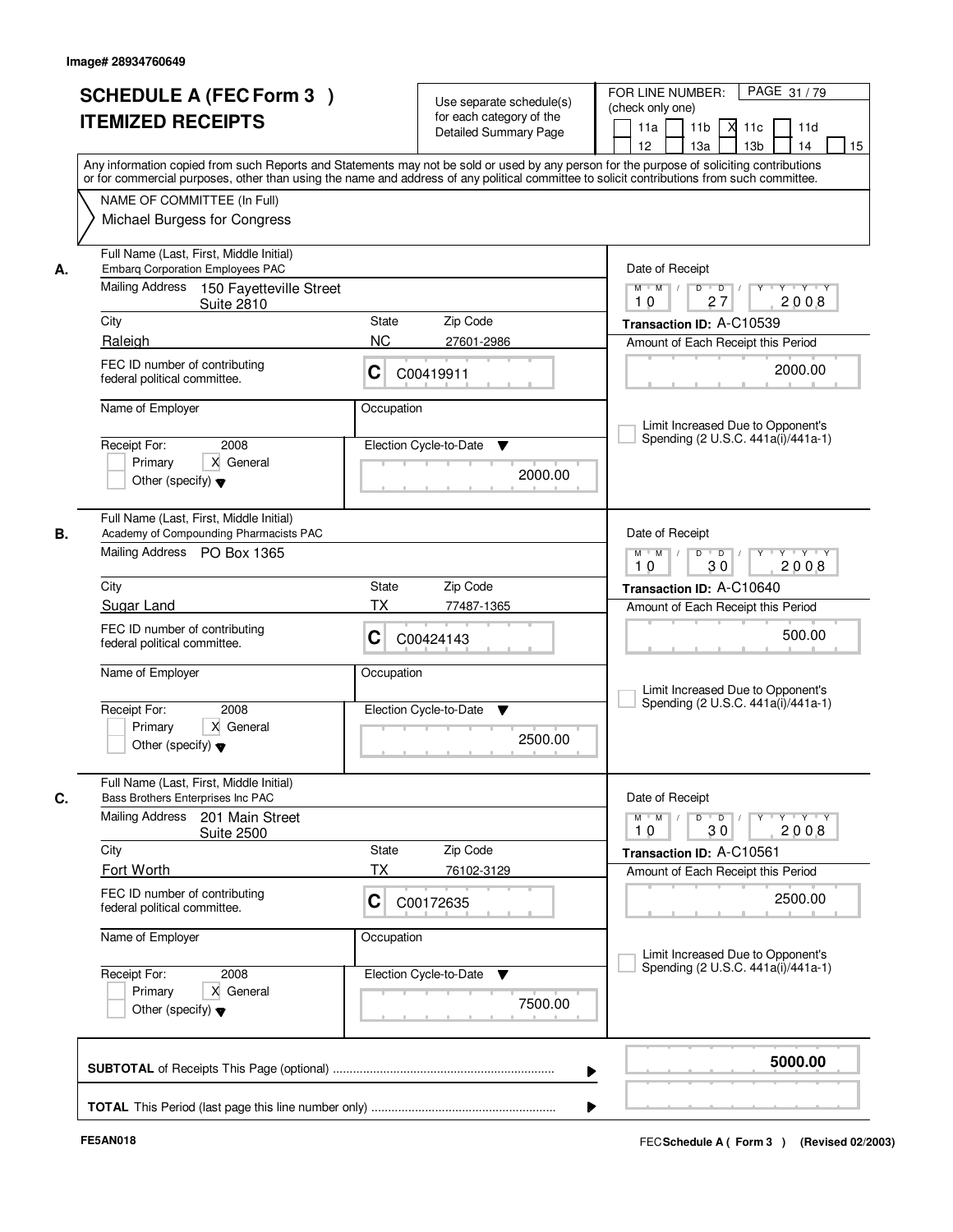|    | <b>SCHEDULE A (FEC Form 3)</b><br><b>ITEMIZED RECEIPTS</b><br>Any information copied from such Reports and Statements may not be sold or used by any person for the purpose of soliciting contributions   |              | Use separate schedule(s)<br>for each category of the<br><b>Detailed Summary Page</b> | PAGE 32/79<br>FOR LINE NUMBER:<br>(check only one)<br>11 <sub>b</sub><br>11a<br><b>X</b><br>11c<br>11d<br>13 <sub>b</sub><br>14<br>12<br>13a<br>15 |  |  |
|----|-----------------------------------------------------------------------------------------------------------------------------------------------------------------------------------------------------------|--------------|--------------------------------------------------------------------------------------|----------------------------------------------------------------------------------------------------------------------------------------------------|--|--|
|    | or for commercial purposes, other than using the name and address of any political committee to solicit contributions from such committee.<br>NAME OF COMMITTEE (In Full)<br>Michael Burgess for Congress |              |                                                                                      |                                                                                                                                                    |  |  |
| А. | Full Name (Last, First, Middle Initial)<br>Johnson and Johnson Employees Good Government Fund<br>Mailing Address 1350   Street NW                                                                         |              |                                                                                      | Date of Receipt<br>$D$ $D$ $I$<br>Y<br>Y TYTEY<br>$M$ $M$ /<br>2008<br>30<br>10                                                                    |  |  |
|    | City                                                                                                                                                                                                      | State        | Zip Code                                                                             | Transaction ID: A-C10598                                                                                                                           |  |  |
|    | Washington                                                                                                                                                                                                | DC           | 20005-3305                                                                           | Amount of Each Receipt this Period                                                                                                                 |  |  |
|    | FEC ID number of contributing<br>federal political committee.                                                                                                                                             | C            | C00010983                                                                            | 500.00                                                                                                                                             |  |  |
|    | Name of Employer                                                                                                                                                                                          | Occupation   |                                                                                      |                                                                                                                                                    |  |  |
|    | 2008<br>Receipt For:<br>X General<br>Primary<br>Other (specify) $\blacktriangledown$                                                                                                                      |              | Election Cycle-to-Date<br>▼<br>5500.00                                               | Limit Increased Due to Opponent's<br>Spending (2 U.S.C. 441a(i)/441a-1)                                                                            |  |  |
| В. | Full Name (Last, First, Middle Initial)<br>Texas Farm Bureau AGFUND, Inc. PAC<br>Mailing Address PO Box 2689                                                                                              |              |                                                                                      |                                                                                                                                                    |  |  |
|    | City                                                                                                                                                                                                      | State        | Zip Code                                                                             | 10<br>30<br>2008<br>Transaction ID: A-C10562                                                                                                       |  |  |
|    | Waco                                                                                                                                                                                                      | ТX           | 76702-2689                                                                           | Amount of Each Receipt this Period                                                                                                                 |  |  |
|    | FEC ID number of contributing<br>federal political committee.                                                                                                                                             | С            | C00214981                                                                            | 2500.00                                                                                                                                            |  |  |
|    | Name of Employer                                                                                                                                                                                          | Occupation   |                                                                                      | Limit Increased Due to Opponent's<br>Spending (2 U.S.C. 441a(i)/441a-1)                                                                            |  |  |
|    | Receipt For:<br>2008<br>Primary<br>X General<br>Other (specify) $\blacktriangledown$                                                                                                                      |              | Election Cycle-to-Date<br>▼<br>2500.00                                               |                                                                                                                                                    |  |  |
| C. | Full Name (Last, First, Middle Initial)<br>Academy of Compounding Pharmacists PAC                                                                                                                         |              |                                                                                      | Date of Receipt                                                                                                                                    |  |  |
|    | Mailing Address<br>PO Box 1365                                                                                                                                                                            |              |                                                                                      | $M$ $M$ $/$<br>$D$ $D$ $/$<br>y y y y y y<br>2008<br>10<br>31                                                                                      |  |  |
|    | City                                                                                                                                                                                                      | <b>State</b> | Zip Code                                                                             | Transaction ID: A-C10570                                                                                                                           |  |  |
|    | <b>Sugar Land</b>                                                                                                                                                                                         | ТX           | 77487-1365                                                                           | Amount of Each Receipt this Period                                                                                                                 |  |  |
|    | FEC ID number of contributing<br>federal political committee.                                                                                                                                             | C            | C00424143                                                                            | 1000.00                                                                                                                                            |  |  |
|    | Name of Employer                                                                                                                                                                                          | Occupation   |                                                                                      |                                                                                                                                                    |  |  |
|    | Receipt For:<br>2008<br>Primary<br>X General<br>Other (specify) $\blacktriangledown$                                                                                                                      |              | Election Cycle-to-Date<br>v<br>2500.00                                               | Limit Increased Due to Opponent's<br>Spending (2 U.S.C. 441a(i)/441a-1)                                                                            |  |  |
|    |                                                                                                                                                                                                           |              |                                                                                      | 4000.00                                                                                                                                            |  |  |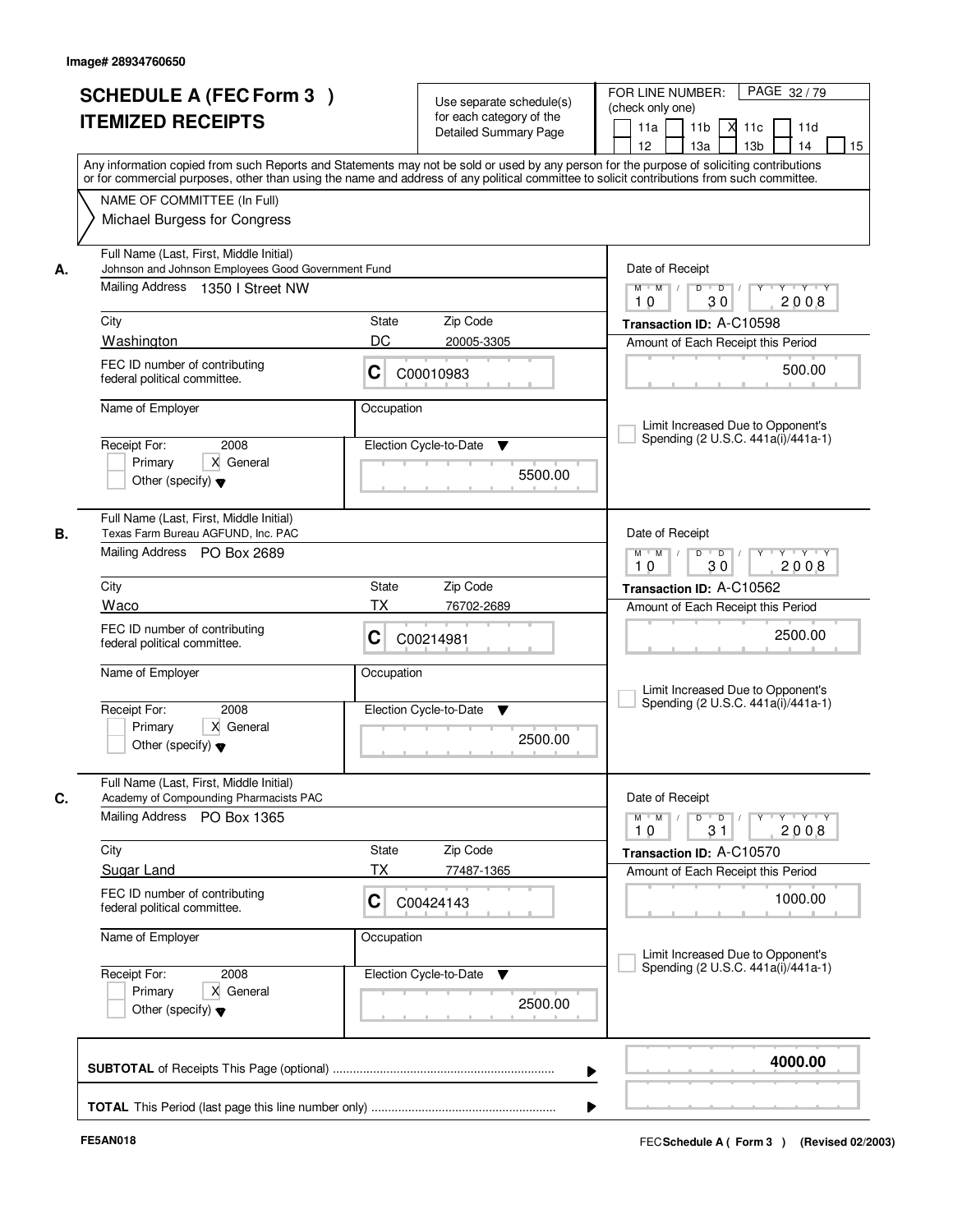|    | <b>SCHEDULE A (FEC Form 3)</b><br><b>ITEMIZED RECEIPTS</b>                                                                                                                                                                                                                                                                                             |                | Use separate schedule(s)<br>for each category of the<br><b>Detailed Summary Page</b> | PAGE 33/79<br>FOR LINE NUMBER:<br>(check only one)<br>11 <sub>b</sub><br>11a<br><b>X</b><br>11c<br>11d<br>13a<br>13 <sub>b</sub><br>12<br>14<br>15 |  |
|----|--------------------------------------------------------------------------------------------------------------------------------------------------------------------------------------------------------------------------------------------------------------------------------------------------------------------------------------------------------|----------------|--------------------------------------------------------------------------------------|----------------------------------------------------------------------------------------------------------------------------------------------------|--|
|    | Any information copied from such Reports and Statements may not be sold or used by any person for the purpose of soliciting contributions<br>or for commercial purposes, other than using the name and address of any political committee to solicit contributions from such committee.<br>NAME OF COMMITTEE (In Full)<br>Michael Burgess for Congress |                |                                                                                      |                                                                                                                                                    |  |
| А. | Full Name (Last, First, Middle Initial)<br>American Association of Clincial Endocrinologists (AACE PAC)                                                                                                                                                                                                                                                |                |                                                                                      | Date of Receipt                                                                                                                                    |  |
|    | Mailing Address 245 Riverside Avenue<br>Suite 200                                                                                                                                                                                                                                                                                                      |                |                                                                                      | $M$ $M$ /<br>$D$ $D$ $/$<br>$\overline{Y}$<br>Y TYTY<br>31<br>2008<br>10                                                                           |  |
|    | City                                                                                                                                                                                                                                                                                                                                                   | State          | Zip Code                                                                             | Transaction ID: A-C10568                                                                                                                           |  |
|    | Jacksonville<br>FEC ID number of contributing<br>federal political committee.                                                                                                                                                                                                                                                                          | FL<br>C        | 32202-4933<br>C00368365                                                              | Amount of Each Receipt this Period<br>1000.00                                                                                                      |  |
|    | Name of Employer                                                                                                                                                                                                                                                                                                                                       | Occupation     |                                                                                      | Limit Increased Due to Opponent's                                                                                                                  |  |
|    | 2008<br>Receipt For:<br>X General<br>Primary<br>Other (specify) $\blacktriangledown$                                                                                                                                                                                                                                                                   |                | Election Cycle-to-Date<br>▼<br>1000.00                                               | Spending (2 U.S.C. 441a(i)/441a-1)                                                                                                                 |  |
| В. | Full Name (Last, First, Middle Initial)<br>American Collectors Association (ACPAC)<br>Mailing Address 4040 W 70th Street                                                                                                                                                                                                                               |                |                                                                                      | Date of Receipt<br>$M$ $M$ /<br>$Y \vdash Y \vdash Y$<br>D<br>$\overline{D}$<br>Y<br>31<br>10<br>2008                                              |  |
|    | City                                                                                                                                                                                                                                                                                                                                                   | State          | Zip Code                                                                             | Transaction ID: A-C10569                                                                                                                           |  |
|    | Minneapolis                                                                                                                                                                                                                                                                                                                                            | <b>MN</b>      | 55435-4104                                                                           | Amount of Each Receipt this Period                                                                                                                 |  |
|    | FEC ID number of contributing<br>federal political committee.                                                                                                                                                                                                                                                                                          | С              | C00034785                                                                            | 1000.00                                                                                                                                            |  |
|    | Name of Employer                                                                                                                                                                                                                                                                                                                                       | Occupation     |                                                                                      | Limit Increased Due to Opponent's<br>Spending (2 U.S.C. 441a(i)/441a-1)                                                                            |  |
|    | Receipt For:<br>2008<br>Primary<br>X General<br>Other (specify) $\blacktriangledown$                                                                                                                                                                                                                                                                   |                | Election Cycle-to-Date<br>v<br>5000.00                                               |                                                                                                                                                    |  |
| C. | Full Name (Last, First, Middle Initial)<br>American Collectors Association (ACPAC)                                                                                                                                                                                                                                                                     |                |                                                                                      | Date of Receipt                                                                                                                                    |  |
|    | Mailing Address 4040 W 70th Street                                                                                                                                                                                                                                                                                                                     |                |                                                                                      | $\mathsf D$<br>$M$ $M$ /<br>$\overline{D}$<br>$Y + Y + Y$<br>$Y$ <sup><math>\top</math></sup><br>2008<br>10<br>31                                  |  |
|    | City                                                                                                                                                                                                                                                                                                                                                   | State          | Zip Code                                                                             | Transaction ID: A-C10574                                                                                                                           |  |
|    | Minneapolis<br>FEC ID number of contributing<br>federal political committee.                                                                                                                                                                                                                                                                           | <b>MN</b><br>C | 55435-4104<br>C00034785                                                              | Amount of Each Receipt this Period<br>4000.00                                                                                                      |  |
|    | Name of Employer                                                                                                                                                                                                                                                                                                                                       | Occupation     |                                                                                      | Limit Increased Due to Opponent's                                                                                                                  |  |
|    | Receipt For:<br>2008<br>X General<br>Primary<br>Other (specify) $\blacktriangledown$                                                                                                                                                                                                                                                                   |                | Election Cycle-to-Date<br>v<br>5000.00                                               | Spending (2 U.S.C. 441a(i)/441a-1)                                                                                                                 |  |
|    |                                                                                                                                                                                                                                                                                                                                                        |                |                                                                                      | 6000.00<br>▶                                                                                                                                       |  |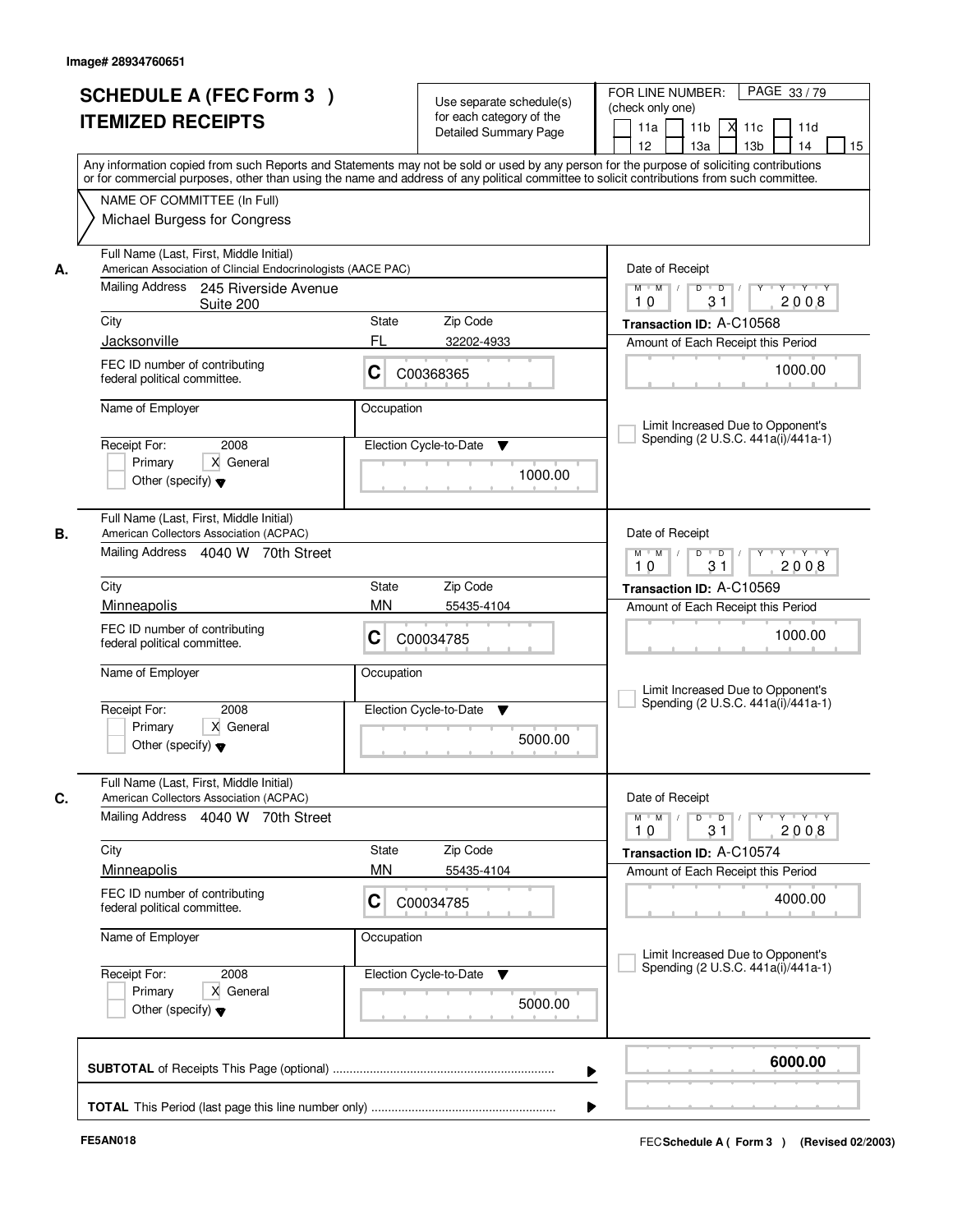|    | <b>SCHEDULE A (FEC Form 3)</b><br><b>ITEMIZED RECEIPTS</b><br>Any information copied from such Reports and Statements may not be sold or used by any person for the purpose of soliciting contributions<br>or for commercial purposes, other than using the name and address of any political committee to solicit contributions from such committee. |             | Use separate schedule(s)<br>for each category of the<br><b>Detailed Summary Page</b> | PAGE 34/79<br>FOR LINE NUMBER:<br>(check only one)<br>11 <sub>b</sub><br>11a<br>-XI<br>11c<br>11d<br>13 <sub>b</sub><br>12<br>13a<br>14<br>15 |
|----|-------------------------------------------------------------------------------------------------------------------------------------------------------------------------------------------------------------------------------------------------------------------------------------------------------------------------------------------------------|-------------|--------------------------------------------------------------------------------------|-----------------------------------------------------------------------------------------------------------------------------------------------|
|    | NAME OF COMMITTEE (In Full)<br>Michael Burgess for Congress                                                                                                                                                                                                                                                                                           |             |                                                                                      |                                                                                                                                               |
| А. | Full Name (Last, First, Middle Initial)<br>John Deere PAC<br>Mailing Address 1 John Deere Place                                                                                                                                                                                                                                                       |             |                                                                                      | Date of Receipt<br>$M$ $M$ /<br>$D$ $D$ $1$<br>$Y$ <sup><math>\top</math></sup><br>Y TYTY                                                     |
|    |                                                                                                                                                                                                                                                                                                                                                       |             |                                                                                      | 31<br>2008<br>10                                                                                                                              |
|    | City<br>Moline                                                                                                                                                                                                                                                                                                                                        | State<br>II | Zip Code<br>61265-8010                                                               | Transaction ID: A-C10567<br>Amount of Each Receipt this Period                                                                                |
|    | FEC ID number of contributing<br>federal political committee.                                                                                                                                                                                                                                                                                         | C           | C00204099                                                                            | 1000.00                                                                                                                                       |
|    | Name of Employer                                                                                                                                                                                                                                                                                                                                      | Occupation  |                                                                                      | Limit Increased Due to Opponent's                                                                                                             |
|    | 2008<br>Receipt For:<br>X General<br>Primary<br>Other (specify) $\blacktriangledown$                                                                                                                                                                                                                                                                  |             | Election Cycle-to-Date<br>▼<br>1000.00                                               | Spending (2 U.S.C. 441a(i)/441a-1)                                                                                                            |
| В. | Full Name (Last, First, Middle Initial)<br>Myra Crownover Campaign<br>Mailing Address P.O. Box 51322                                                                                                                                                                                                                                                  |             |                                                                                      | Date of Receipt<br>$Y \vdash Y \vdash Y$<br>$M$ $M$ /<br>D<br>$\overline{D}$<br>Y<br>31<br>10<br>2008                                         |
|    | City                                                                                                                                                                                                                                                                                                                                                  | State       | Zip Code                                                                             | Transaction ID: A-C10597                                                                                                                      |
|    | Denton                                                                                                                                                                                                                                                                                                                                                | <b>TX</b>   | 76206                                                                                | Amount of Each Receipt this Period                                                                                                            |
|    | FEC ID number of contributing<br>federal political committee.                                                                                                                                                                                                                                                                                         | C           |                                                                                      | 500.00                                                                                                                                        |
|    | Name of Employer                                                                                                                                                                                                                                                                                                                                      | Occupation  |                                                                                      | <b>State Committee</b><br>Limit Increased Due to Opponent's<br>Spending (2 U.S.C. 441a(i)/441a-1)                                             |
|    | Receipt For:<br>2008<br>Primary<br>X General<br>Other (specify) $\blacktriangledown$                                                                                                                                                                                                                                                                  |             | Election Cycle-to-Date<br>v<br>500.00                                                |                                                                                                                                               |
| C. | Full Name (Last, First, Middle Initial)<br>National Association of Insurance and Financial Advisors PAC<br>Mailing Address<br>2901 Telestar Court                                                                                                                                                                                                     |             |                                                                                      | Date of Receipt<br>$M$ $M$ /<br>D<br>$\overline{D}$<br>$Y + Y + Y$<br>$Y^+$<br>2008<br>10<br>31                                               |
|    | City                                                                                                                                                                                                                                                                                                                                                  | State       | Zip Code                                                                             | Transaction ID: A-C10565                                                                                                                      |
|    | <b>Falls Church</b>                                                                                                                                                                                                                                                                                                                                   | VA          | 22042-1260                                                                           | Amount of Each Receipt this Period                                                                                                            |
|    | FEC ID number of contributing<br>federal political committee.                                                                                                                                                                                                                                                                                         | C           | C00005249                                                                            | 1000.00                                                                                                                                       |
|    | Name of Employer<br>Occupation                                                                                                                                                                                                                                                                                                                        |             |                                                                                      | Limit Increased Due to Opponent's<br>Spending (2 U.S.C. 441a(i)/441a-1)                                                                       |
|    | Receipt For:<br>2008<br>X General<br>Primary<br>Other (specify) $\blacktriangledown$                                                                                                                                                                                                                                                                  |             | Election Cycle-to-Date<br>v<br>3500.00                                               |                                                                                                                                               |
|    |                                                                                                                                                                                                                                                                                                                                                       |             | ▶                                                                                    | 2500.00                                                                                                                                       |
|    |                                                                                                                                                                                                                                                                                                                                                       |             |                                                                                      |                                                                                                                                               |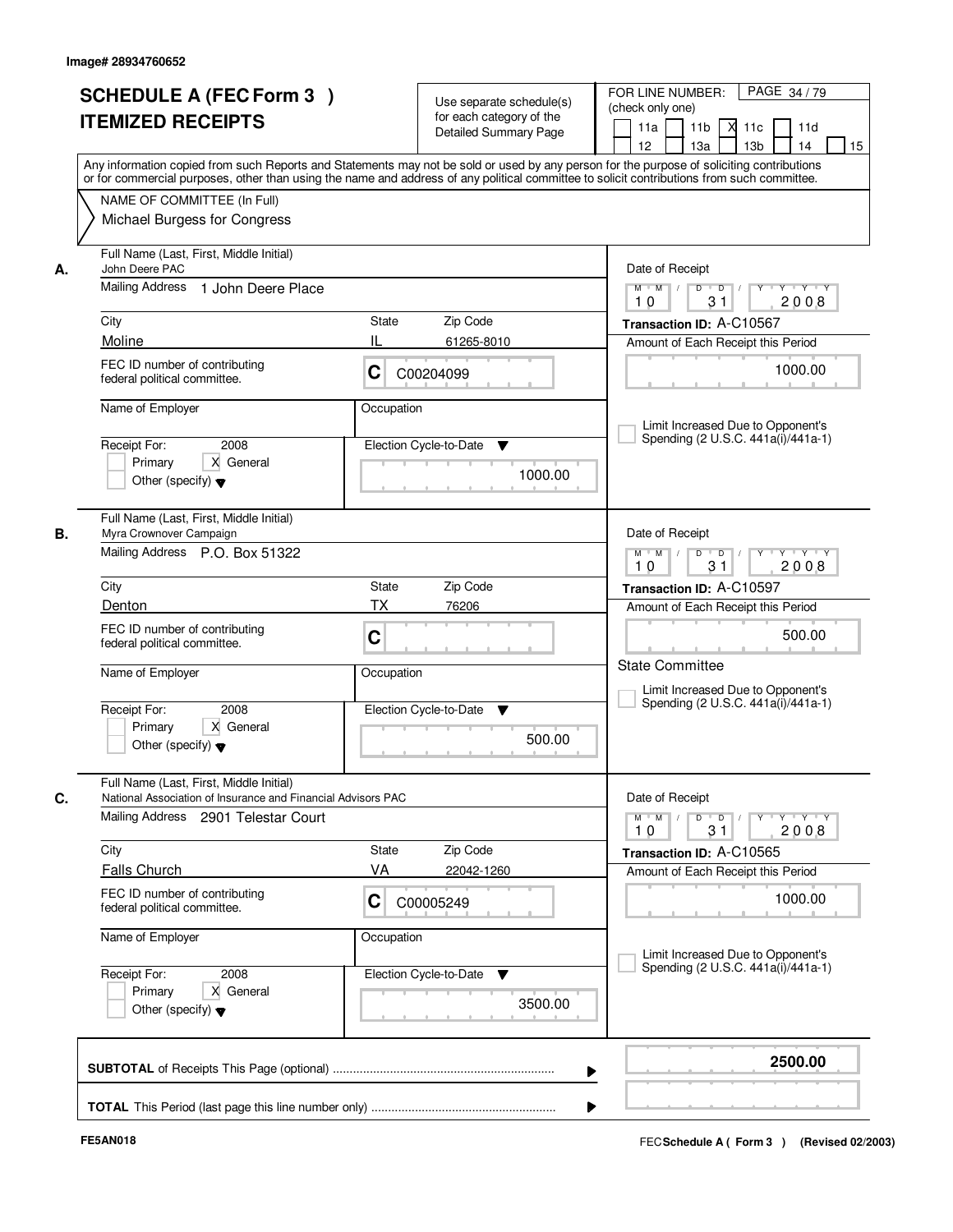|    | <b>SCHEDULE A (FEC Form 3)</b><br><b>ITEMIZED RECEIPTS</b><br>Any information copied from such Reports and Statements may not be sold or used by any person for the purpose of soliciting contributions   |              | Use separate schedule(s)<br>for each category of the<br><b>Detailed Summary Page</b> | PAGE 35/79<br>FOR LINE NUMBER:<br>(check only one)<br>11 <sub>b</sub><br>11a<br><b>X</b><br>11c<br>11d<br>13 <sub>b</sub><br>14<br>12<br>13a<br>15 |  |  |
|----|-----------------------------------------------------------------------------------------------------------------------------------------------------------------------------------------------------------|--------------|--------------------------------------------------------------------------------------|----------------------------------------------------------------------------------------------------------------------------------------------------|--|--|
|    | or for commercial purposes, other than using the name and address of any political committee to solicit contributions from such committee.<br>NAME OF COMMITTEE (In Full)<br>Michael Burgess for Congress |              |                                                                                      |                                                                                                                                                    |  |  |
| А. | Full Name (Last, First, Middle Initial)<br>Sanofi-Aventis Employees PAC<br>Mailing Address 801 Pennsylvania Avenue NW                                                                                     |              |                                                                                      | Date of Receipt<br>$D$ $D$<br>Y<br>Y TYTEY<br>$M$ $M$ /                                                                                            |  |  |
|    | Suite 725                                                                                                                                                                                                 |              |                                                                                      | 2008<br>31<br>10                                                                                                                                   |  |  |
|    | City<br>Washington                                                                                                                                                                                        | State<br>DC  | Zip Code                                                                             | Transaction ID: A-C10573                                                                                                                           |  |  |
|    | FEC ID number of contributing<br>federal political committee.                                                                                                                                             | C            | 20004-3616<br>C00144345                                                              | Amount of Each Receipt this Period<br>2500.00                                                                                                      |  |  |
|    | Name of Employer                                                                                                                                                                                          | Occupation   |                                                                                      | Limit Increased Due to Opponent's                                                                                                                  |  |  |
|    | 2008<br>Receipt For:<br>X General<br>Primary<br>Other (specify) $\blacktriangledown$                                                                                                                      |              | Election Cycle-to-Date<br>▼<br>2500.00                                               | Spending (2 U.S.C. 441a(i)/441a-1)                                                                                                                 |  |  |
| В. | Full Name (Last, First, Middle Initial)<br>The Society of Thoracic Surgeons (STS PAC)<br>Mailing Address<br>2025 M Street NW                                                                              |              |                                                                                      | Date of Receipt<br>$M$ $M$ /<br>D<br>$\overline{\phantom{0}}$ D<br>$Y + Y + Y$<br>31<br>10<br>2008                                                 |  |  |
|    | Suite 800<br>City                                                                                                                                                                                         | State        | Zip Code                                                                             | Transaction ID: A-C10571                                                                                                                           |  |  |
|    | Washington                                                                                                                                                                                                | DC           | 20036-3309                                                                           | Amount of Each Receipt this Period                                                                                                                 |  |  |
|    | FEC ID number of contributing<br>federal political committee.                                                                                                                                             | С            | C00325936                                                                            | 2000.00                                                                                                                                            |  |  |
|    | Name of Employer                                                                                                                                                                                          | Occupation   |                                                                                      | Limit Increased Due to Opponent's<br>Spending (2 U.S.C. 441a(i)/441a-1)                                                                            |  |  |
|    | Receipt For:<br>2008<br>Primary<br>X General<br>Other (specify) $\blacktriangledown$                                                                                                                      |              | Election Cycle-to-Date<br>▼<br>5000.00                                               |                                                                                                                                                    |  |  |
| C. | Full Name (Last, First, Middle Initial)<br>Verizon Communications Good Government Club PAC                                                                                                                |              |                                                                                      | Date of Receipt                                                                                                                                    |  |  |
|    | <b>Mailing Address</b><br>1717 Arch Street<br># 23-S                                                                                                                                                      |              |                                                                                      | $M$ $M$<br>$D$ $D$ $/$<br>yuyuyuyu<br>2008<br>10<br>31                                                                                             |  |  |
|    | City                                                                                                                                                                                                      | <b>State</b> | Zip Code                                                                             | Transaction ID: A-C10566                                                                                                                           |  |  |
|    | Philadelphia                                                                                                                                                                                              | PA           | 19103-2713                                                                           | Amount of Each Receipt this Period                                                                                                                 |  |  |
|    | FEC ID number of contributing<br>federal political committee.                                                                                                                                             | C            | C00025163                                                                            | 1000.00                                                                                                                                            |  |  |
|    | Name of Employer                                                                                                                                                                                          | Occupation   |                                                                                      | Limit Increased Due to Opponent's                                                                                                                  |  |  |
|    | Receipt For:<br>2008<br>Primary<br>X General<br>Other (specify) $\blacktriangledown$                                                                                                                      |              | Election Cycle-to-Date<br>v<br>5000.00                                               | Spending (2 U.S.C. 441a(i)/441a-1)                                                                                                                 |  |  |
|    |                                                                                                                                                                                                           |              |                                                                                      | 5500.00                                                                                                                                            |  |  |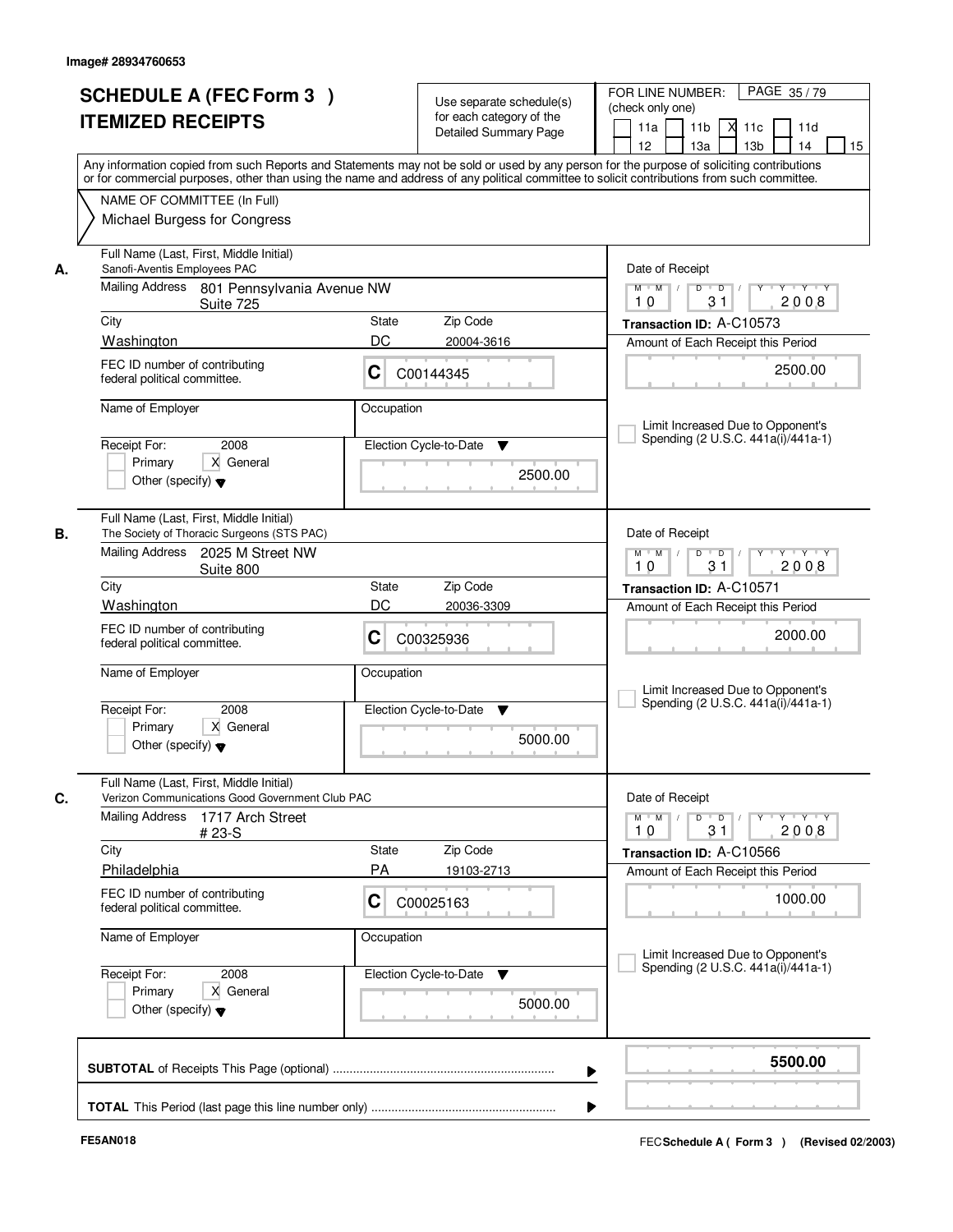| <b>SCHEDULE A (FEC Form 3)</b><br><b>ITEMIZED RECEIPTS</b>                                                                                                                                                                                                                                                                                                                                                               | Use separate schedule(s)<br>for each category of the<br>Detailed Summary Page<br>Any information copied from such Reports and Statements may not be sold or used by any person for the purpose of soliciting contributions | PAGE 36/79<br>FOR LINE NUMBER:<br>(check only one)<br>11 <sub>b</sub><br>11a<br>11c<br>11d<br>12<br>13a<br>13 <sub>b</sub><br>14<br>15                                                                                                                     |
|--------------------------------------------------------------------------------------------------------------------------------------------------------------------------------------------------------------------------------------------------------------------------------------------------------------------------------------------------------------------------------------------------------------------------|----------------------------------------------------------------------------------------------------------------------------------------------------------------------------------------------------------------------------|------------------------------------------------------------------------------------------------------------------------------------------------------------------------------------------------------------------------------------------------------------|
| or for commercial purposes, other than using the name and address of any political committee to solicit contributions from such committee.<br>NAME OF COMMITTEE (In Full)<br>Michael Burgess for Congress                                                                                                                                                                                                                |                                                                                                                                                                                                                            |                                                                                                                                                                                                                                                            |
| Full Name (Last, First, Middle Initial)<br>American Electric Power Committee for Responsible Government<br>А.<br>Mailing Address PO Box 16036<br>City<br>Columbus<br>FEC ID number of contributing<br>federal political committee.<br>Name of Employer<br>2008<br>Receipt For:                                                                                                                                           | State<br>Zip Code<br>OH<br>43216-6036<br>С<br>C00096842<br>Occupation<br>Election Cycle-to-Date<br>▼                                                                                                                       | Date of Receipt<br>$Y$ $Y$ $Y$<br>$M$ $M$ /<br>$D$ $D$ $I$<br>$Y$ <sup>U</sup><br>2008<br>11<br>04<br>Transaction ID: A-C10783<br>Amount of Each Receipt this Period<br>1000.00<br>Limit Increased Due to Opponent's<br>Spending (2 U.S.C. 441a(i)/441a-1) |
| X General<br>Primary<br>Other (specify) $\blacktriangledown$<br>Full Name (Last, First, Middle Initial)<br>В.<br>American Motorcyclist Association (AMPAC)<br>Mailing Address 101 Constitution Avenue NW<br>Suite 800<br>City<br>Washington<br>FEC ID number of contributing<br>federal political committee.<br>Name of Employer<br>Receipt For:<br>2008<br>Primary<br>X General<br>Other (specify) $\blacktriangledown$ | 2000.00<br>Zip Code<br><b>State</b><br>DC<br>20001-2133<br>С<br>C00120238<br>Occupation<br>Election Cycle-to-Date<br>▼<br>2000.00                                                                                          | Date of Receipt<br>$M$ $M$ /<br>D<br>$\overline{D}$ /<br>$Y \vdash Y \vdash Y$<br>2008<br>11<br>04<br>Transaction ID: A-C10772<br>Amount of Each Receipt this Period<br>1000.00<br>Limit Increased Due to Opponent's<br>Spending (2 U.S.C. 441a(i)/441a-1) |
| Full Name (Last, First, Middle Initial)<br>C.<br>American Motorcyclist Association (AMPAC)<br>Mailing Address<br>101 Constitution Avenue NW<br>Suite 800<br>City<br><b>Washington</b><br>FEC ID number of contributing<br>federal political committee.<br>Name of Employer<br>Receipt For:<br>2008<br>Primary<br>X General<br>Other (specify) $\blacktriangledown$                                                       | Zip Code<br>State<br>DC<br>20001-2133<br>C<br>C00120238<br>Occupation<br>Election Cycle-to-Date<br>v<br>2000.00                                                                                                            | Date of Receipt<br>$M$ $M$<br>$\mathsf D$<br>$\Box$ D $\Box$<br>Y Y Y Y<br>2008<br>11<br>04<br>Transaction ID: A-C10784<br>Amount of Each Receipt this Period<br>1000.00<br>Limit Increased Due to Opponent's<br>Spending (2 U.S.C. 441a(i)/441a-1)        |
|                                                                                                                                                                                                                                                                                                                                                                                                                          |                                                                                                                                                                                                                            | 3000.00                                                                                                                                                                                                                                                    |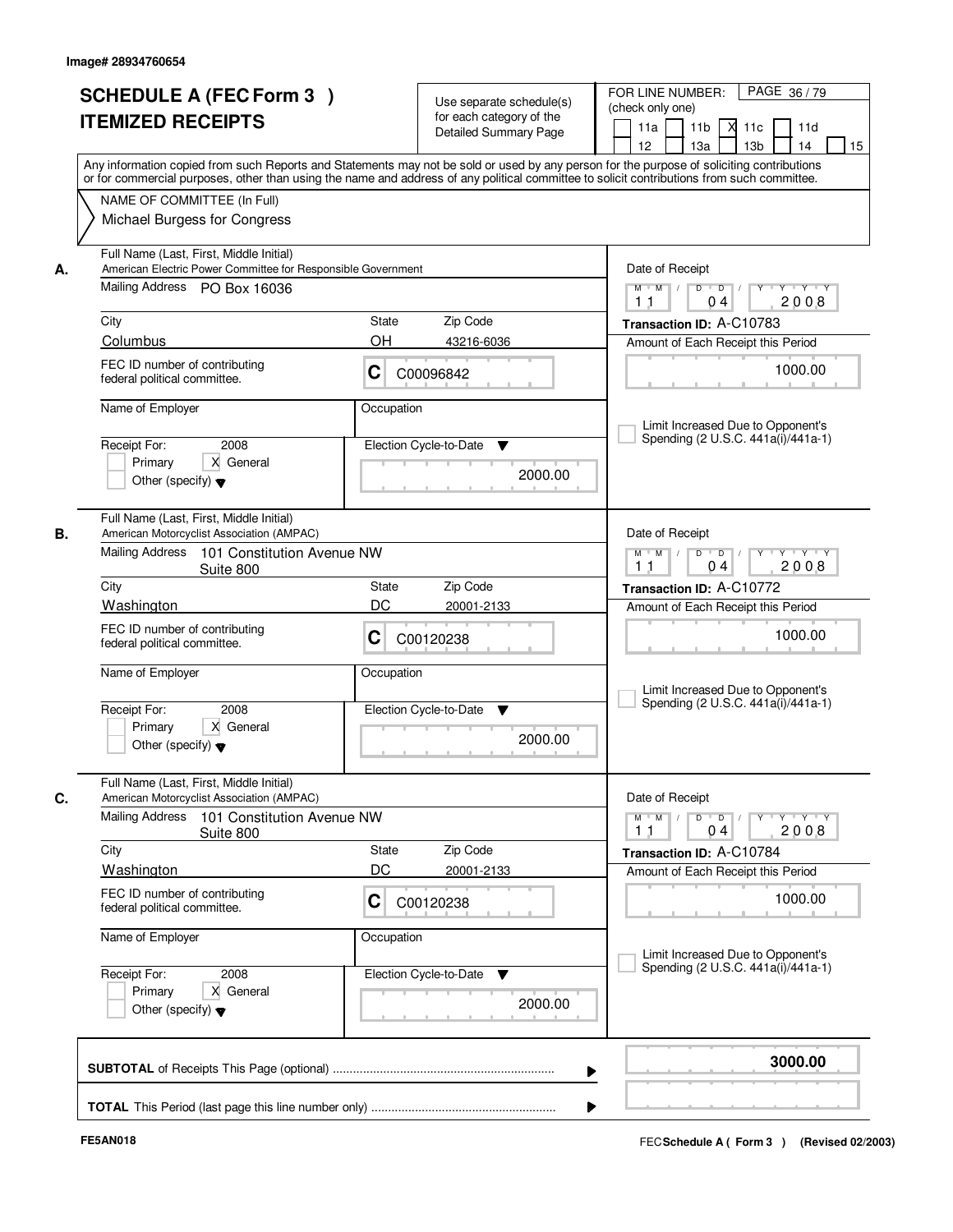| <b>SCHEDULE A (FEC Form 3)</b><br><b>ITEMIZED RECEIPTS</b>                                                                         | Use separate schedule(s)<br>for each category of the<br><b>Detailed Summary Page</b><br>Any information copied from such Reports and Statements may not be sold or used by any person for the purpose of soliciting contributions<br>or for commercial purposes, other than using the name and address of any political committee to solicit contributions from such committee. | PAGE 37/79<br>FOR LINE NUMBER:<br>(check only one)<br>11 <sub>b</sub><br>11a<br><b>X</b><br>11c<br>11d<br>13a<br>13 <sub>b</sub><br>12<br>14<br>15 |
|------------------------------------------------------------------------------------------------------------------------------------|---------------------------------------------------------------------------------------------------------------------------------------------------------------------------------------------------------------------------------------------------------------------------------------------------------------------------------------------------------------------------------|----------------------------------------------------------------------------------------------------------------------------------------------------|
| NAME OF COMMITTEE (In Full)<br>Michael Burgess for Congress                                                                        |                                                                                                                                                                                                                                                                                                                                                                                 |                                                                                                                                                    |
| Full Name (Last, First, Middle Initial)<br>American Neurological Surgery PAC (NeurosurgeryPAC)<br>А.<br>Mailing Address PO Box 136 |                                                                                                                                                                                                                                                                                                                                                                                 | Date of Receipt<br>$M$ $M$ /<br>$D$ $D$ $/$<br>$\Gamma Y$<br>Y TYTY<br>2008<br>11<br>04                                                            |
| City                                                                                                                               | State<br>Zip Code                                                                                                                                                                                                                                                                                                                                                               | Transaction ID: A-C10782                                                                                                                           |
| Washington                                                                                                                         | DC<br>20044-0136                                                                                                                                                                                                                                                                                                                                                                | Amount of Each Receipt this Period                                                                                                                 |
| FEC ID number of contributing<br>federal political committee.                                                                      | C<br>C00327171                                                                                                                                                                                                                                                                                                                                                                  | 2500.00                                                                                                                                            |
| Name of Employer                                                                                                                   | Occupation                                                                                                                                                                                                                                                                                                                                                                      | Limit Increased Due to Opponent's                                                                                                                  |
| 2008<br>Receipt For:<br>X General<br>Primary<br>Other (specify) $\blacktriangledown$                                               | Election Cycle-to-Date<br>▼<br>10000.00                                                                                                                                                                                                                                                                                                                                         | Spending (2 U.S.C. 441a(i)/441a-1)                                                                                                                 |
| Full Name (Last, First, Middle Initial)<br><b>Bayer Corporation PAC</b><br>В.<br>Mailing Address<br>1275 Pennsylvania Avenue NW    |                                                                                                                                                                                                                                                                                                                                                                                 | Date of Receipt<br>Y<br>Y Y Y Y<br>$M$ $M$ /<br>D<br>$\overline{D}$                                                                                |
| Suite 801                                                                                                                          |                                                                                                                                                                                                                                                                                                                                                                                 | 2008<br>11<br>04                                                                                                                                   |
| City                                                                                                                               | Zip Code<br>State                                                                                                                                                                                                                                                                                                                                                               | Transaction ID: A-C10781                                                                                                                           |
| Washington                                                                                                                         | DC<br>20004-2434                                                                                                                                                                                                                                                                                                                                                                | Amount of Each Receipt this Period                                                                                                                 |
| FEC ID number of contributing<br>federal political committee.                                                                      | С<br>C00281162                                                                                                                                                                                                                                                                                                                                                                  | 1000.00                                                                                                                                            |
| Name of Employer                                                                                                                   | Occupation                                                                                                                                                                                                                                                                                                                                                                      | Limit Increased Due to Opponent's<br>Spending (2 U.S.C. 441a(i)/441a-1)                                                                            |
| Receipt For:<br>2008<br>Primary<br>X General<br>Other (specify) $\blacktriangledown$                                               | Election Cycle-to-Date<br>▼<br>2000.00                                                                                                                                                                                                                                                                                                                                          |                                                                                                                                                    |
| Full Name (Last, First, Middle Initial)<br>C.<br>Build PAC of the National Association of Home Builders                            |                                                                                                                                                                                                                                                                                                                                                                                 | Date of Receipt                                                                                                                                    |
| Mailing Address<br>1201 15th Street NW                                                                                             |                                                                                                                                                                                                                                                                                                                                                                                 | $D$ $D$ $/$<br>$M$ $M$ /<br>$Y + Y + Y$<br>$Y^+$<br>2008<br>11<br>04                                                                               |
| City                                                                                                                               | Zip Code<br>State                                                                                                                                                                                                                                                                                                                                                               | Transaction ID: A-C10775                                                                                                                           |
| <b>Washington</b>                                                                                                                  | DC<br>20005-2842                                                                                                                                                                                                                                                                                                                                                                | Amount of Each Receipt this Period                                                                                                                 |
| FEC ID number of contributing<br>federal political committee.                                                                      | C<br>C00000901                                                                                                                                                                                                                                                                                                                                                                  | 2000.00                                                                                                                                            |
| Name of Employer                                                                                                                   | Occupation                                                                                                                                                                                                                                                                                                                                                                      | Limit Increased Due to Opponent's<br>Spending (2 U.S.C. 441a(i)/441a-1)                                                                            |
| Receipt For:<br>2008<br>X General<br>Primary<br>Other (specify) $\blacktriangledown$                                               | Election Cycle-to-Date<br>v<br>4000.00                                                                                                                                                                                                                                                                                                                                          |                                                                                                                                                    |
|                                                                                                                                    | ▶                                                                                                                                                                                                                                                                                                                                                                               | 5500.00                                                                                                                                            |
|                                                                                                                                    |                                                                                                                                                                                                                                                                                                                                                                                 |                                                                                                                                                    |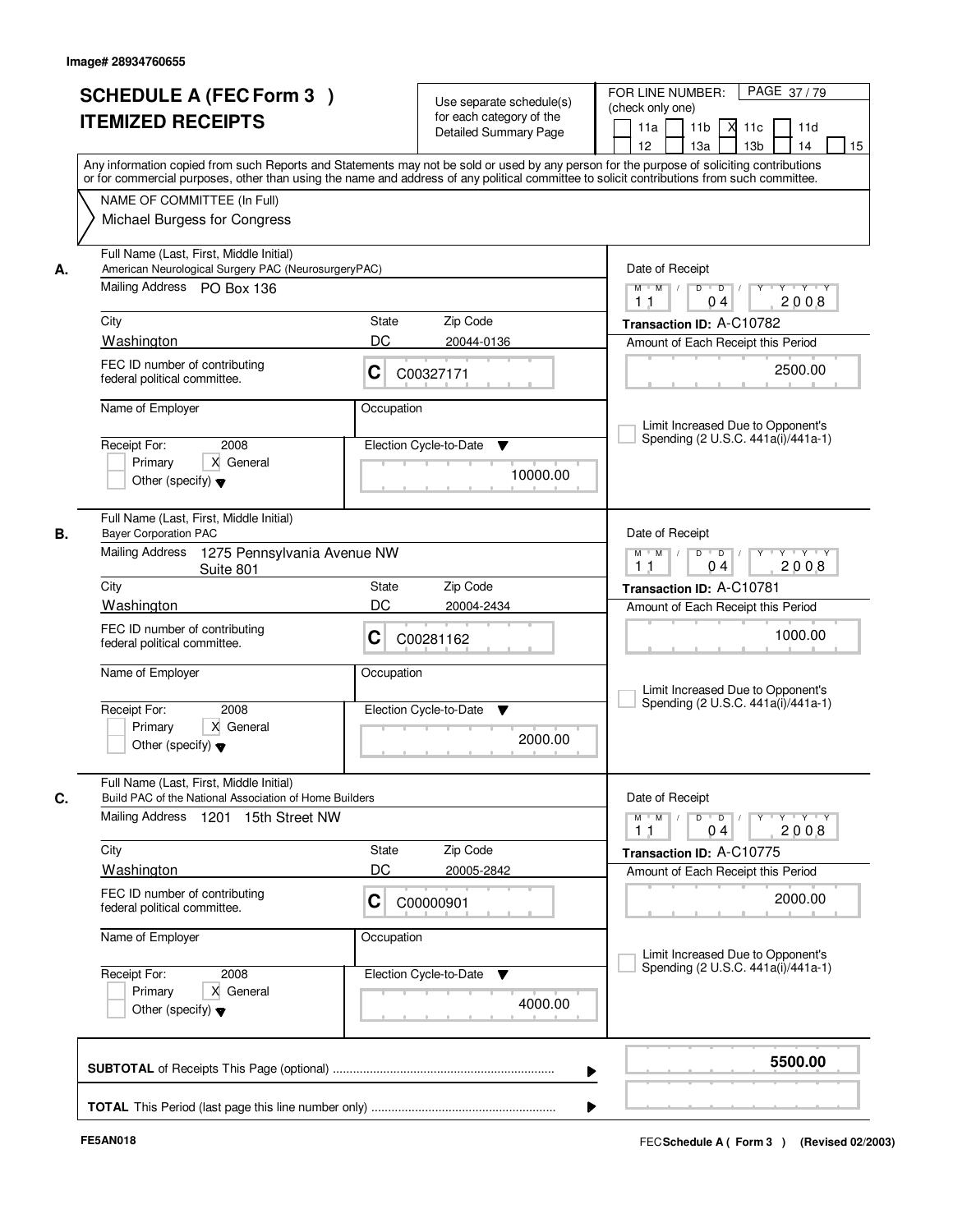|    | <b>SCHEDULE A (FEC Form 3)</b><br><b>ITEMIZED RECEIPTS</b><br>Any information copied from such Reports and Statements may not be sold or used by any person for the purpose of soliciting contributions   |                    | Use separate schedule(s)<br>for each category of the<br><b>Detailed Summary Page</b> | PAGE 38/79<br>FOR LINE NUMBER:<br>(check only one)<br>11 <sub>b</sub><br>$X$ 11 $c$<br>11a<br>11d<br>12 <sup>2</sup><br>13a<br>13 <sub>b</sub><br>14<br>15 |
|----|-----------------------------------------------------------------------------------------------------------------------------------------------------------------------------------------------------------|--------------------|--------------------------------------------------------------------------------------|------------------------------------------------------------------------------------------------------------------------------------------------------------|
|    | or for commercial purposes, other than using the name and address of any political committee to solicit contributions from such committee.<br>NAME OF COMMITTEE (In Full)<br>Michael Burgess for Congress |                    |                                                                                      |                                                                                                                                                            |
| А. | Full Name (Last, First, Middle Initial)<br><b>Celanese Corporation PAC</b><br>Mailing Address 1601 West LBJ Freeway                                                                                       |                    |                                                                                      | Date of Receipt<br>$\overline{D}$<br>$Y - Y - Y - Y$<br>$M$ $M$ /<br>D<br>2008<br>1 <sub>1</sub><br>04                                                     |
|    | City<br>Dallas                                                                                                                                                                                            | State<br><b>TX</b> | Zip Code<br>75234                                                                    | Transaction ID: A-C10777<br>Amount of Each Receipt this Period                                                                                             |
|    | FEC ID number of contributing<br>federal political committee.                                                                                                                                             | С                  | C00084871                                                                            | 1000.00                                                                                                                                                    |
|    | Name of Employer<br>2008<br>Receipt For:<br>Primary<br>X General<br>Other (specify) $\blacktriangledown$                                                                                                  | Occupation         | Election Cycle-to-Date<br>▼<br>2000.00                                               | Limit Increased Due to Opponent's<br>Spending (2 U.S.C. 441a(i)/441a-1)                                                                                    |
| В. | Full Name (Last, First, Middle Initial)<br>Dairy Farmers of America (DEPAC)<br>Mailing Address<br>10220 NW Ambassador Drive<br>#909700                                                                    |                    |                                                                                      | Date of Receipt<br>$D$ $D$ $1$<br>$M$ $M$ /<br>Y<br>Y Y Y Y<br>2008<br>1 <sub>1</sub><br>0 <sub>4</sub>                                                    |
|    | City                                                                                                                                                                                                      | State              | Zip Code                                                                             | Transaction ID: A-C10774                                                                                                                                   |
|    | <b>Kansas City</b><br>FEC ID number of contributing<br>federal political committee.                                                                                                                       | <b>MO</b><br>C     | 64153-2312<br>C00001388                                                              | Amount of Each Receipt this Period<br>1000.00                                                                                                              |
|    | Name of Employer<br>Receipt For:<br>2008<br>Primary<br>X General<br>Other (specify) $\blacktriangledown$                                                                                                  | Occupation         | Election Cycle-to-Date<br>▼<br>1000.00                                               | Limit Increased Due to Opponent's<br>Spending (2 U.S.C. 441a(i)/441a-1)                                                                                    |
| C. | Full Name (Last, First, Middle Initial)<br>Ecolab, Inc. PAC                                                                                                                                               |                    |                                                                                      | Date of Receipt                                                                                                                                            |
|    | Mailing Address<br>370 Wabasha Street N                                                                                                                                                                   |                    |                                                                                      | $M$ $M$<br>$D$ $D$ $/$<br>$Y - Y - Y$<br>$Y$ <sup>-1</sup><br>2008<br>11<br>04                                                                             |
|    | City                                                                                                                                                                                                      | State<br><b>MN</b> | Zip Code                                                                             | Transaction ID: A-C10780                                                                                                                                   |
|    | <b>Saint Paul</b><br>FEC ID number of contributing<br>federal political committee.                                                                                                                        | С                  | 55102-1323<br>C00101485                                                              | Amount of Each Receipt this Period<br>1000.00                                                                                                              |
|    | Name of Employer                                                                                                                                                                                          | Occupation         |                                                                                      | Limit Increased Due to Opponent's<br>Spending (2 U.S.C. 441a(i)/441a-1)                                                                                    |
|    | Receipt For:<br>2008<br>Primary<br>X General<br>Other (specify) $\blacktriangledown$                                                                                                                      |                    | Election Cycle-to-Date<br>v<br>1000.00                                               |                                                                                                                                                            |
|    |                                                                                                                                                                                                           |                    | ▶                                                                                    | 3000.00                                                                                                                                                    |
|    |                                                                                                                                                                                                           |                    |                                                                                      |                                                                                                                                                            |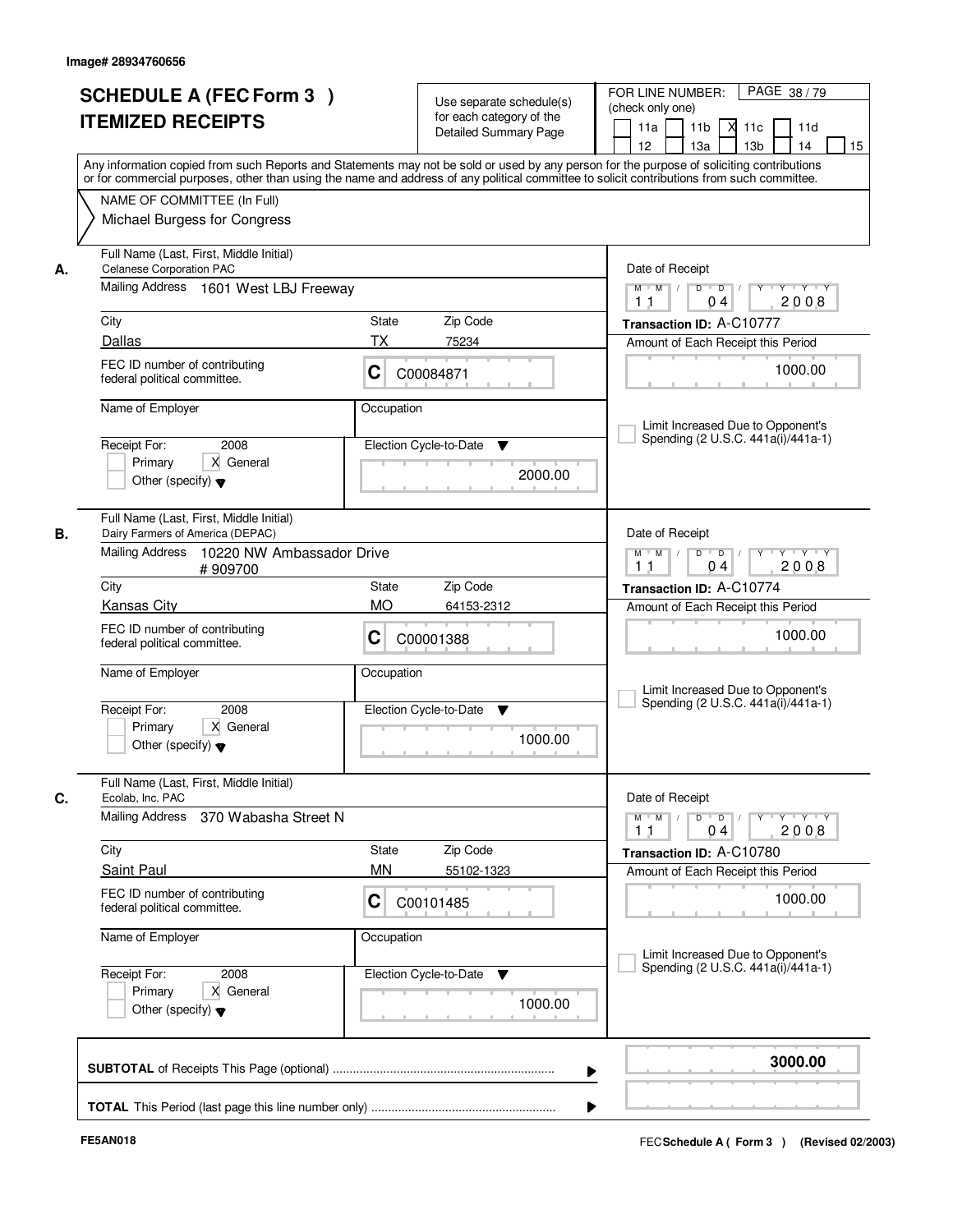|    | <b>SCHEDULE A (FEC Form 3)</b><br><b>ITEMIZED RECEIPTS</b><br>Any information copied from such Reports and Statements may not be sold or used by any person for the purpose of soliciting contributions   |                                   | Use separate schedule(s)<br>for each category of the<br><b>Detailed Summary Page</b> | PAGE 39/79<br>FOR LINE NUMBER:<br>(check only one)<br>11 <sub>b</sub><br>11a<br>м<br>11c<br>11d<br>13 <sub>b</sub><br>12<br>13a<br>14<br>15 |  |  |
|----|-----------------------------------------------------------------------------------------------------------------------------------------------------------------------------------------------------------|-----------------------------------|--------------------------------------------------------------------------------------|---------------------------------------------------------------------------------------------------------------------------------------------|--|--|
|    | or for commercial purposes, other than using the name and address of any political committee to solicit contributions from such committee.<br>NAME OF COMMITTEE (In Full)<br>Michael Burgess for Congress |                                   |                                                                                      |                                                                                                                                             |  |  |
| А. | Full Name (Last, First, Middle Initial)<br>Entrust Inc., PAC                                                                                                                                              |                                   |                                                                                      | Date of Receipt                                                                                                                             |  |  |
|    | <b>Mailing Address</b><br>7927 Jones Branch Drive<br>Suite 100W                                                                                                                                           |                                   |                                                                                      | $\mathsf{Y} \quad \mathsf{Y} \quad \mathsf{Y} \quad \mathsf{Y}$<br>$M$ $M$ $/$<br>$D$ $D$ $I$<br>$Y$ <sup>U</sup><br>2008<br>11<br>04       |  |  |
|    | City                                                                                                                                                                                                      | State                             | Zip Code                                                                             | Transaction ID: A-C10776                                                                                                                    |  |  |
|    | Mclean                                                                                                                                                                                                    | VA                                | 22102-3350                                                                           | Amount of Each Receipt this Period                                                                                                          |  |  |
|    | FEC ID number of contributing<br>federal political committee.                                                                                                                                             | C                                 | C00373787                                                                            | 1500.00                                                                                                                                     |  |  |
|    | Name of Employer                                                                                                                                                                                          | Occupation                        |                                                                                      |                                                                                                                                             |  |  |
|    | 2008<br>Receipt For:                                                                                                                                                                                      |                                   | Election Cycle-to-Date<br>$\blacktriangledown$                                       | Limit Increased Due to Opponent's<br>Spending (2 U.S.C. 441a(i)/441a-1)                                                                     |  |  |
|    | X General<br>Primary<br>Other (specify) $\blacktriangledown$                                                                                                                                              |                                   | 2500.00                                                                              |                                                                                                                                             |  |  |
| В. | Full Name (Last, First, Middle Initial)<br>L-3 Communications Corporation PAC                                                                                                                             |                                   |                                                                                      | Date of Receipt                                                                                                                             |  |  |
|    | Mailing Address 600<br>3rd Avenue                                                                                                                                                                         |                                   |                                                                                      | $Y \vdash Y \vdash Y$<br>$M$ $M$ /<br>D<br>$\overline{D}$<br>1 <sub>1</sub><br>2008<br>04                                                   |  |  |
|    | City                                                                                                                                                                                                      | <b>State</b>                      | Zip Code                                                                             | Transaction ID: A-C10773                                                                                                                    |  |  |
|    | New York                                                                                                                                                                                                  | <b>NY</b>                         | 10016-1901                                                                           | Amount of Each Receipt this Period                                                                                                          |  |  |
|    | FEC ID number of contributing<br>federal political committee.                                                                                                                                             | C                                 | C00338087                                                                            | 1000.00                                                                                                                                     |  |  |
|    | Name of Employer                                                                                                                                                                                          | Occupation                        |                                                                                      | Limit Increased Due to Opponent's                                                                                                           |  |  |
|    | Receipt For:<br>2008<br>Primary<br>X General<br>Other (specify) $\blacktriangledown$                                                                                                                      |                                   | Election Cycle-to-Date<br>▼<br>1000.00                                               | Spending (2 U.S.C. 441a(i)/441a-1)                                                                                                          |  |  |
| C. | Full Name (Last, First, Middle Initial)<br><b>Medco Health Solutions PAC</b>                                                                                                                              |                                   |                                                                                      | Date of Receipt                                                                                                                             |  |  |
|    | <b>Mailing Address</b><br>591 Redwood Highway<br>Building 4000                                                                                                                                            |                                   |                                                                                      | $M$ $M$ $/$<br>$D$ $D$ $I$<br>$Y + Y + Y$<br>Y "<br>2008<br>11<br>04                                                                        |  |  |
|    | City                                                                                                                                                                                                      | <b>State</b>                      | Zip Code                                                                             | Transaction ID: A-C10779                                                                                                                    |  |  |
|    | Mill Valley                                                                                                                                                                                               | CA                                | 94941                                                                                | Amount of Each Receipt this Period                                                                                                          |  |  |
|    | FEC ID number of contributing<br>federal political committee.                                                                                                                                             | C                                 | C00384362                                                                            | 1000.00                                                                                                                                     |  |  |
|    | Name of Employer                                                                                                                                                                                          | Limit Increased Due to Opponent's |                                                                                      |                                                                                                                                             |  |  |
|    | Receipt For:<br>2008<br>X General<br>Primary<br>Other (specify) $\blacktriangledown$                                                                                                                      |                                   | Election Cycle-to-Date<br>v<br>2000.00                                               | Spending (2 U.S.C. 441a(i)/441a-1)                                                                                                          |  |  |
|    |                                                                                                                                                                                                           |                                   |                                                                                      | 3500.00                                                                                                                                     |  |  |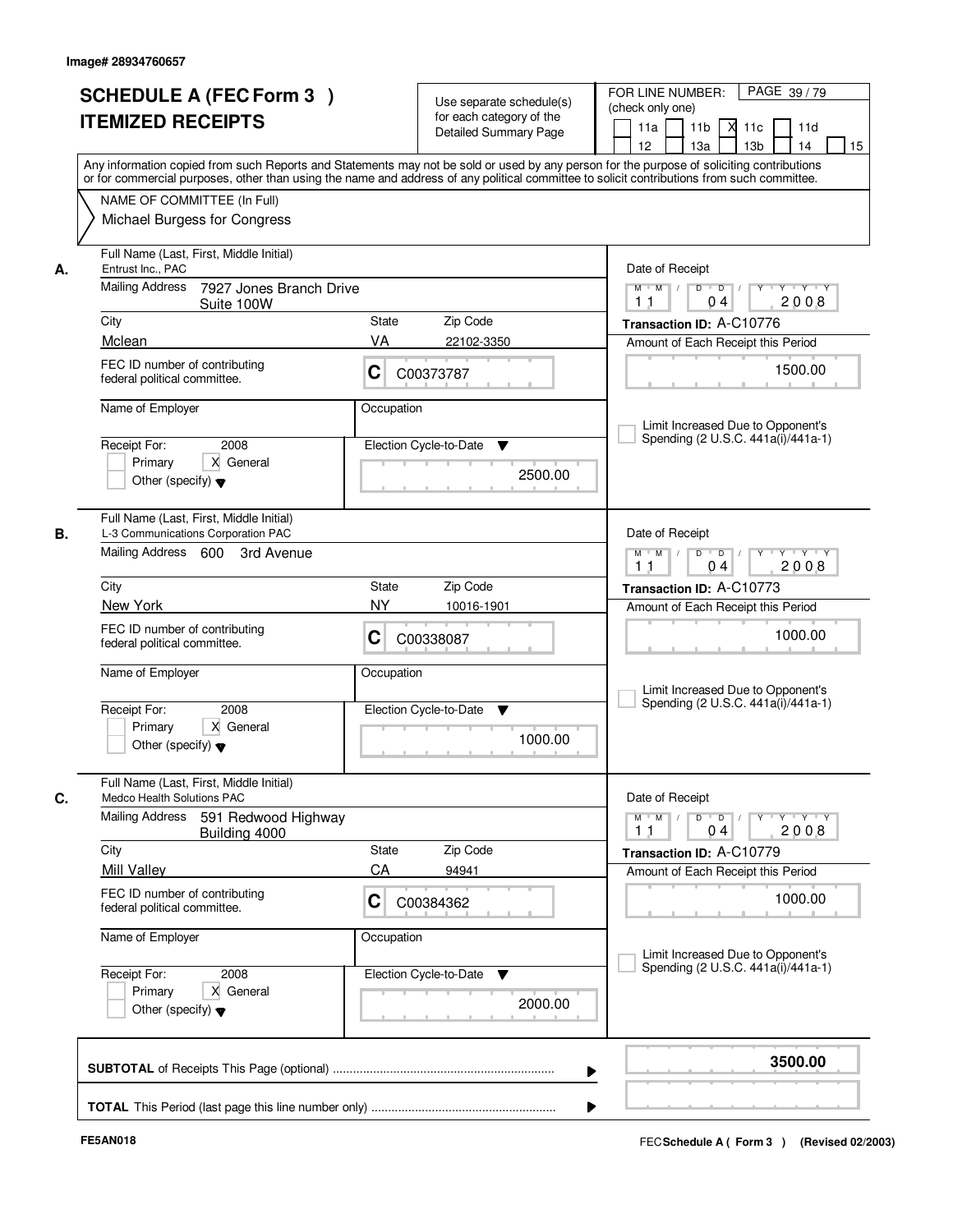|    | <b>SCHEDULE A (FEC Form 3)</b>                                                                                                                                                                                                                                                          |             | Use separate schedule(s)<br>for each category of the | PAGE 40/79<br>FOR LINE NUMBER:<br>(check only one)                                                   |
|----|-----------------------------------------------------------------------------------------------------------------------------------------------------------------------------------------------------------------------------------------------------------------------------------------|-------------|------------------------------------------------------|------------------------------------------------------------------------------------------------------|
|    | <b>ITEMIZED RECEIPTS</b>                                                                                                                                                                                                                                                                |             | <b>Detailed Summary Page</b>                         | 11 <sub>b</sub><br>$X$ 11 $c$<br>11a<br>11d<br>12 <sup>2</sup><br>13a<br>13 <sub>b</sub><br>14<br>15 |
|    | Any information copied from such Reports and Statements may not be sold or used by any person for the purpose of soliciting contributions<br>or for commercial purposes, other than using the name and address of any political committee to solicit contributions from such committee. |             |                                                      |                                                                                                      |
|    | NAME OF COMMITTEE (In Full)<br>Michael Burgess for Congress                                                                                                                                                                                                                             |             |                                                      |                                                                                                      |
| А. | Full Name (Last, First, Middle Initial)<br>Progress Energy Political Action Committee                                                                                                                                                                                                   |             |                                                      | Date of Receipt                                                                                      |
|    | Mailing Address 801 Pennsylvania Avenue NW<br>Suite 250                                                                                                                                                                                                                                 |             |                                                      | $Y - Y - Y - Y$<br>$M$ $M$ /<br>D<br>$\overline{D}$<br>2008<br>11<br>04                              |
|    | City                                                                                                                                                                                                                                                                                    | State<br>DC | Zip Code                                             | Transaction ID: A-C10785                                                                             |
|    | Washington<br>FEC ID number of contributing                                                                                                                                                                                                                                             | С           | 20004-2681<br>C00091884                              | Amount of Each Receipt this Period<br>1000.00                                                        |
|    | federal political committee.                                                                                                                                                                                                                                                            |             |                                                      |                                                                                                      |
|    | Name of Employer                                                                                                                                                                                                                                                                        | Occupation  |                                                      | Limit Increased Due to Opponent's                                                                    |
|    | 2008<br>Receipt For:                                                                                                                                                                                                                                                                    |             | Election Cycle-to-Date<br>▼                          | Spending (2 U.S.C. 441a(i)/441a-1)                                                                   |
|    | Primary<br>X General<br>Other (specify) $\blacktriangledown$                                                                                                                                                                                                                            |             | 2000.00                                              |                                                                                                      |
| В. | Full Name (Last, First, Middle Initial)<br>T-Mobile (T-PAC)                                                                                                                                                                                                                             |             |                                                      | Date of Receipt                                                                                      |
|    | <b>Mailing Address</b><br>9th Street NW<br>401<br>Suite 550                                                                                                                                                                                                                             |             |                                                      | $D$ $D$ $1$<br>$M$ $M$ /<br>Y<br>Y Y Y Y<br>2008<br>1 <sub>1</sub><br>04                             |
|    | City                                                                                                                                                                                                                                                                                    | State       | Zip Code                                             | Transaction ID: A-C10701                                                                             |
|    | Washington<br>FEC ID number of contributing                                                                                                                                                                                                                                             | DC          | 20004-2141                                           | Amount of Each Receipt this Period                                                                   |
|    | federal political committee.                                                                                                                                                                                                                                                            | C           | C00361758                                            | 1000.00                                                                                              |
|    | Name of Employer                                                                                                                                                                                                                                                                        | Occupation  |                                                      | Limit Increased Due to Opponent's                                                                    |
|    | Receipt For:<br>2008                                                                                                                                                                                                                                                                    |             | Election Cycle-to-Date<br>▼                          | Spending (2 U.S.C. 441a(i)/441a-1)                                                                   |
|    | Primary<br>X General<br>Other (specify) $\blacktriangledown$                                                                                                                                                                                                                            |             | 1000.00                                              |                                                                                                      |
| C. | Full Name (Last, First, Middle Initial)<br>The Brink's Company PAC                                                                                                                                                                                                                      |             |                                                      | Date of Receipt                                                                                      |
|    | <b>Mailing Address</b><br>1801 Bayberry Court<br>Suite 400                                                                                                                                                                                                                              |             |                                                      | $M$ $M$<br>$D$ $D$ $/$<br>$Y - Y - Y$<br>$Y$ <sup>-1</sup><br>2008<br>11<br>04                       |
|    | City                                                                                                                                                                                                                                                                                    | State       | Zip Code                                             | Transaction ID: A-C10786                                                                             |
|    | Richmond<br>FEC ID number of contributing                                                                                                                                                                                                                                               | VA          | 23226-3771                                           | Amount of Each Receipt this Period                                                                   |
|    | federal political committee.                                                                                                                                                                                                                                                            | C           | C00207472                                            | 1000.00                                                                                              |
|    | Name of Employer                                                                                                                                                                                                                                                                        | Occupation  |                                                      | Limit Increased Due to Opponent's                                                                    |
|    | Receipt For:<br>2008                                                                                                                                                                                                                                                                    |             | Election Cycle-to-Date<br>v                          | Spending (2 U.S.C. 441a(i)/441a-1)                                                                   |
|    | Primary<br>X General<br>Other (specify) $\blacktriangledown$                                                                                                                                                                                                                            |             | 1500.00                                              |                                                                                                      |
|    |                                                                                                                                                                                                                                                                                         |             |                                                      | 3000.00                                                                                              |
|    |                                                                                                                                                                                                                                                                                         |             |                                                      |                                                                                                      |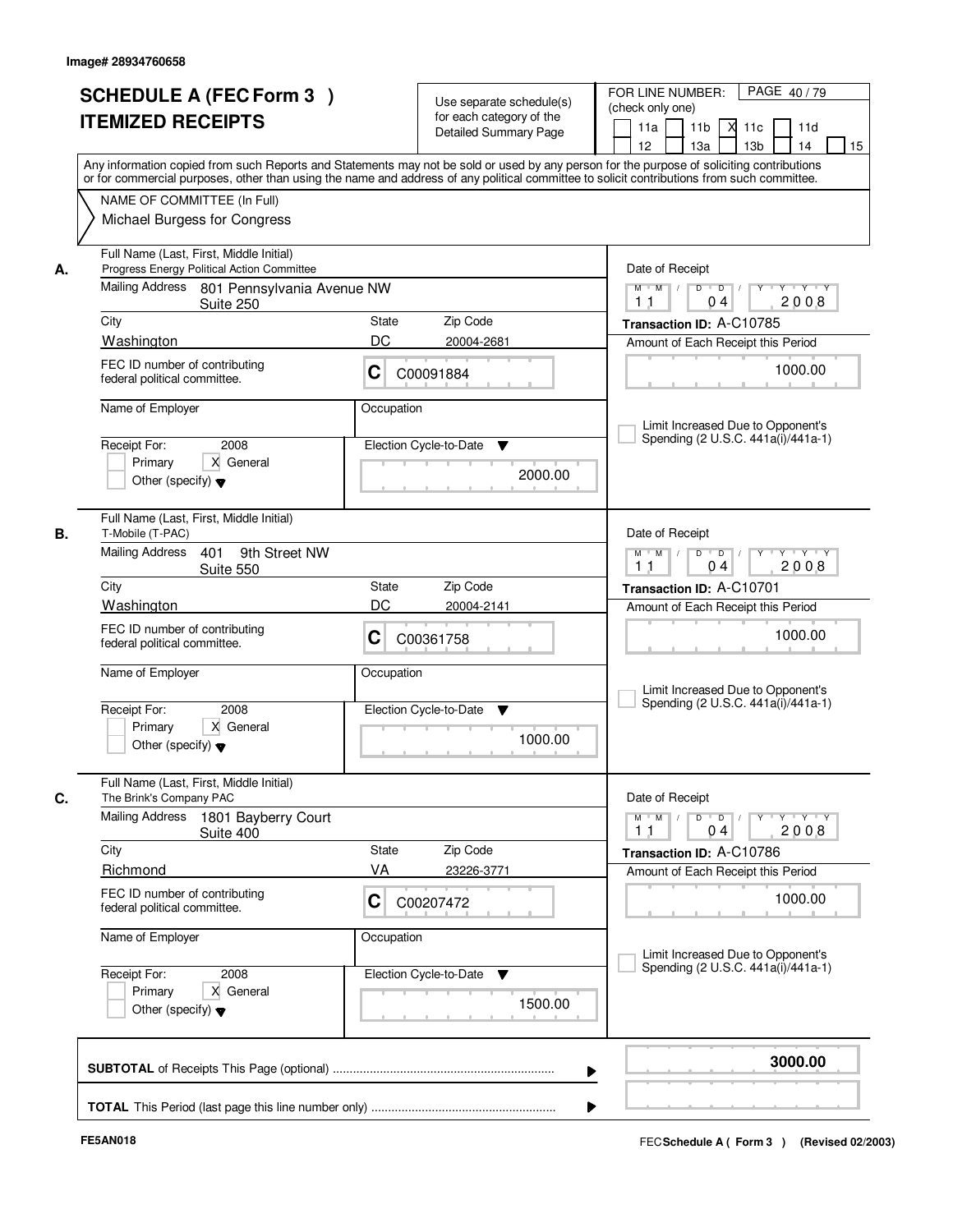|    | <b>SCHEDULE A (FEC Form 3)</b>                                                                                                             |                             | Use separate schedule(s)           | PAGE 41/79<br>FOR LINE NUMBER:<br>(check only one)                                            |
|----|--------------------------------------------------------------------------------------------------------------------------------------------|-----------------------------|------------------------------------|-----------------------------------------------------------------------------------------------|
|    | <b>ITEMIZED RECEIPTS</b>                                                                                                                   |                             | for each category of the           | 11 <sub>b</sub><br>$X$ 11 $c$<br>11a<br>11d                                                   |
|    |                                                                                                                                            |                             | <b>Detailed Summary Page</b>       | 12 <sup>2</sup><br>13a<br>13 <sub>b</sub><br>14<br>15                                         |
|    | Any information copied from such Reports and Statements may not be sold or used by any person for the purpose of soliciting contributions  |                             |                                    |                                                                                               |
|    | or for commercial purposes, other than using the name and address of any political committee to solicit contributions from such committee. |                             |                                    |                                                                                               |
|    | NAME OF COMMITTEE (In Full)                                                                                                                |                             |                                    |                                                                                               |
|    | Michael Burgess for Congress                                                                                                               |                             |                                    |                                                                                               |
|    |                                                                                                                                            |                             |                                    |                                                                                               |
| А. | Full Name (Last, First, Middle Initial)<br>Thompson & Knight Federal PAC                                                                   |                             |                                    | Date of Receipt                                                                               |
|    | Mailing Address 1700 Pacific Avenue                                                                                                        |                             |                                    | $\overline{D}$<br>Y Y Y Y<br>$M$ $M$ /<br>D                                                   |
|    | <b>Suite 3300</b>                                                                                                                          |                             |                                    | 2008<br>11<br>04                                                                              |
|    | City                                                                                                                                       | State                       | Zip Code                           | Transaction ID: A-C10778                                                                      |
|    | Dallas                                                                                                                                     | <b>TX</b>                   | 75201-4656                         | Amount of Each Receipt this Period                                                            |
|    | FEC ID number of contributing                                                                                                              |                             |                                    |                                                                                               |
|    | federal political committee.                                                                                                               | С                           | C00411637                          | 1000.00                                                                                       |
|    | Name of Employer                                                                                                                           | Occupation                  |                                    |                                                                                               |
|    |                                                                                                                                            |                             |                                    | Limit Increased Due to Opponent's                                                             |
|    | 2008<br>Receipt For:                                                                                                                       |                             | Election Cycle-to-Date<br>▼        | Spending (2 U.S.C. 441a(i)/441a-1)                                                            |
|    | Primary<br>X General                                                                                                                       |                             |                                    |                                                                                               |
|    | Other (specify) $\blacktriangledown$                                                                                                       |                             | 2000.00                            |                                                                                               |
|    |                                                                                                                                            |                             |                                    |                                                                                               |
|    | Full Name (Last, First, Middle Initial)                                                                                                    |                             |                                    |                                                                                               |
| В. | SuddenLink PAC                                                                                                                             |                             |                                    | Date of Receipt                                                                               |
|    | Mailing Address 12444 Powerscourt Drive                                                                                                    |                             |                                    | $D$ $D$ $/$<br>$M$ $M$ /<br>Y<br>Y Y Y Y<br>06<br>2008<br>1 <sub>1</sub>                      |
|    | City                                                                                                                                       | State                       | Zip Code                           | Transaction ID: A-C10788                                                                      |
|    | Des Peres                                                                                                                                  | <b>MO</b>                   | 63131-3660                         |                                                                                               |
|    |                                                                                                                                            |                             |                                    | Amount of Each Receipt this Period                                                            |
|    | FEC ID number of contributing<br>federal political committee.                                                                              | C                           | C00426601                          | 500.00                                                                                        |
|    |                                                                                                                                            |                             |                                    |                                                                                               |
|    | Name of Employer                                                                                                                           | Occupation                  |                                    |                                                                                               |
|    |                                                                                                                                            |                             |                                    | Limit Increased Due to Opponent's<br>Spending (2 U.S.C. 441a(i)/441a-1)                       |
|    | Receipt For:<br>2010<br>$X$ Primary<br>General                                                                                             |                             | Election Cycle-to-Date<br>v        |                                                                                               |
|    | Other (specify) $\blacktriangledown$                                                                                                       |                             | 500.00                             |                                                                                               |
|    |                                                                                                                                            |                             |                                    |                                                                                               |
|    | Full Name (Last, First, Middle Initial)                                                                                                    |                             |                                    |                                                                                               |
| C. | Nustar Energy, LP PAC                                                                                                                      |                             |                                    | Date of Receipt                                                                               |
|    | Mailing Address 2330 N Loop 1604 W                                                                                                         |                             |                                    | $M$ $M$<br>$D$ $D$ $/$<br>$Y - Y - Y$<br>$Y$ <sup><math>\top</math></sup><br>2008<br>11<br>07 |
|    | City                                                                                                                                       | State                       | Zip Code                           | Transaction ID: A-C10787                                                                      |
|    | <b>San Antonio</b>                                                                                                                         | <b>TX</b>                   | 78248-4512                         | Amount of Each Receipt this Period                                                            |
|    | FEC ID number of contributing                                                                                                              |                             |                                    |                                                                                               |
|    | federal political committee.                                                                                                               | C                           | C00435321                          | 1000.00                                                                                       |
|    |                                                                                                                                            |                             |                                    |                                                                                               |
|    | Name of Employer                                                                                                                           | Occupation                  |                                    | Limit Increased Due to Opponent's                                                             |
|    | Receipt For:<br>2010                                                                                                                       | Election Cycle-to-Date<br>v | Spending (2 U.S.C. 441a(i)/441a-1) |                                                                                               |
|    | $X$ Primary<br>General                                                                                                                     |                             |                                    |                                                                                               |
|    | Other (specify) $\blacktriangledown$                                                                                                       |                             | 1000.00                            |                                                                                               |
|    |                                                                                                                                            |                             |                                    |                                                                                               |
|    |                                                                                                                                            |                             |                                    |                                                                                               |
|    |                                                                                                                                            |                             |                                    | 2500.00                                                                                       |
|    |                                                                                                                                            |                             |                                    | 50250.00                                                                                      |
|    |                                                                                                                                            |                             |                                    |                                                                                               |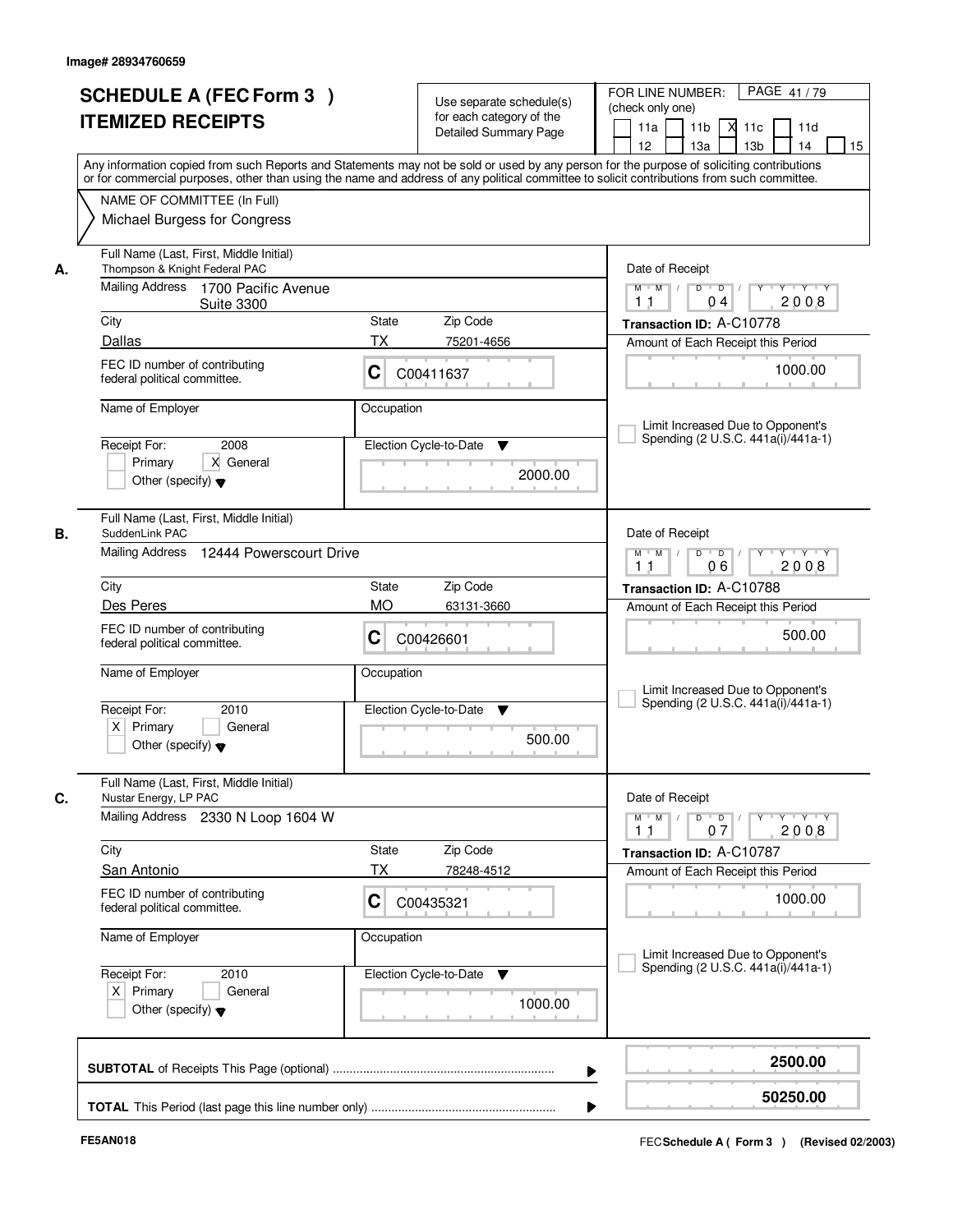|    | <b>SCHEDULE A (FEC Form 3)</b><br><b>ITEMIZED RECEIPTS</b>                                                                                                                                                                                                                              |             | Use separate schedule(s)<br>for each category of the<br><b>Detailed Summary Page</b> |        | PAGE 42/79<br>FOR LINE NUMBER:<br>(check only one)<br>11 <sub>b</sub><br>11d<br>11a<br>11 <sub>c</sub><br>12<br>13a<br>13 <sub>b</sub><br>15<br>14 |
|----|-----------------------------------------------------------------------------------------------------------------------------------------------------------------------------------------------------------------------------------------------------------------------------------------|-------------|--------------------------------------------------------------------------------------|--------|----------------------------------------------------------------------------------------------------------------------------------------------------|
|    | Any information copied from such Reports and Statements may not be sold or used by any person for the purpose of soliciting contributions<br>or for commercial purposes, other than using the name and address of any political committee to solicit contributions from such committee. |             |                                                                                      |        |                                                                                                                                                    |
|    | NAME OF COMMITTEE (In Full)<br>Michael Burgess for Congress                                                                                                                                                                                                                             |             |                                                                                      |        |                                                                                                                                                    |
| А. | Full Name (Last, First, Middle Initial)<br>Trip 08 & More<br>Mailing Address<br>1013 North Elm Street                                                                                                                                                                                   |             |                                                                                      |        | Date of Receipt<br>Y 'Y 'Y<br>$M$ $M$<br>$D$ $D$<br>24<br>2008<br>11                                                                               |
|    | City<br>Denton                                                                                                                                                                                                                                                                          | State<br>ТX | Zip Code<br>76201                                                                    |        | Transaction ID: A-O10806                                                                                                                           |
|    | FEC ID number of contributing<br>federal political committee.                                                                                                                                                                                                                           | C           |                                                                                      |        | Amount of Each Receipt this Period<br>500.00                                                                                                       |
|    | Name of Employer                                                                                                                                                                                                                                                                        | Occupation  |                                                                                      |        | <b>Offset- Facility Rental</b><br>Limit Increased Due to Opponent's<br>Spending (2 U.S.C. 441a(i)/441a-1)                                          |
|    | Receipt For:<br>2010<br>Primary<br>X.<br>General<br>Other (specify) $\blacktriangledown$                                                                                                                                                                                                |             | Election Cycle-to-Date<br><b>v</b>                                                   | 500.00 |                                                                                                                                                    |

|  | 500.00 |
|--|--------|
|  | 500.00 |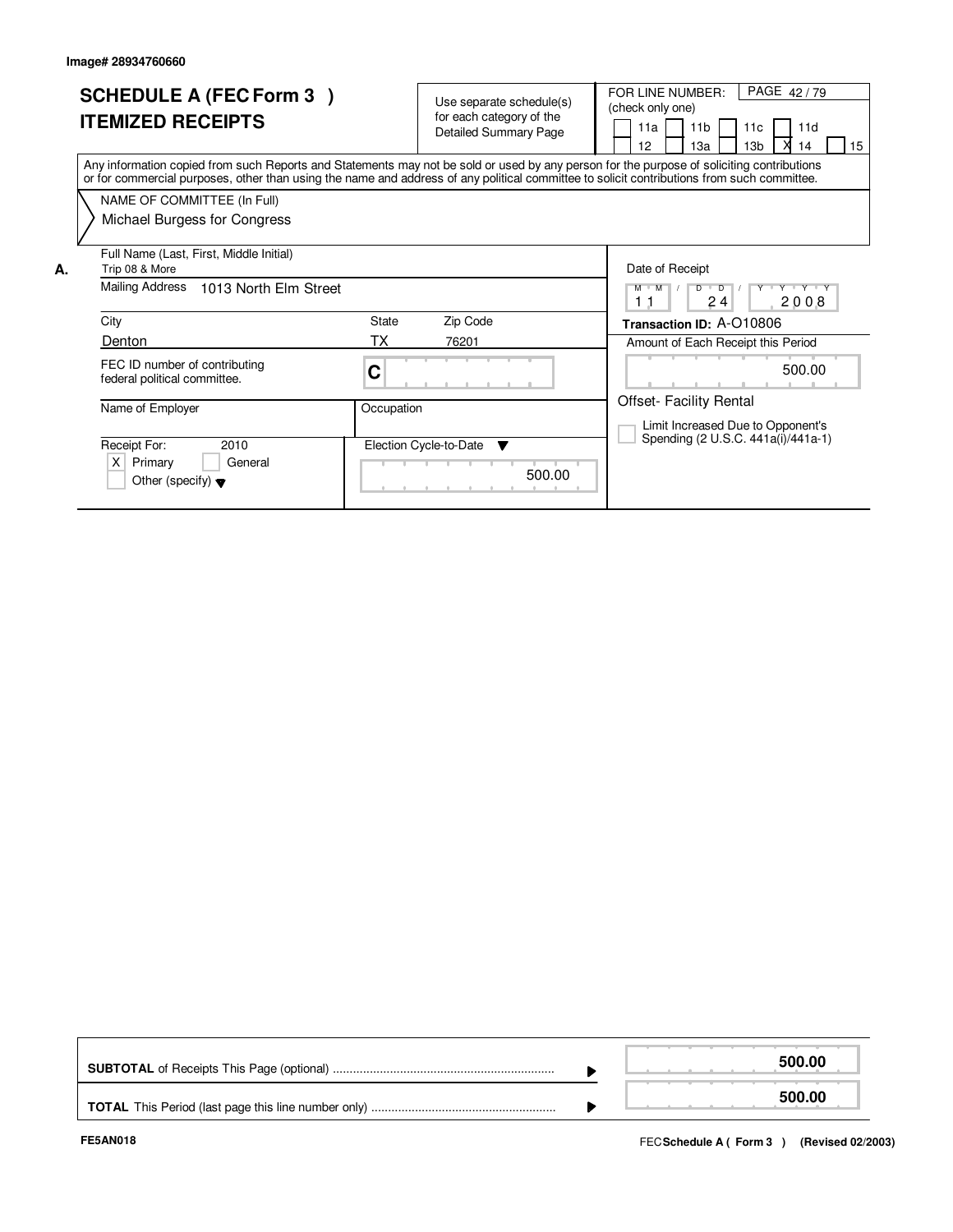|  |                                                                                                                                             | <b>SCHEDULE B (FEC Form 3)</b>                                                                                                                                                                                                                                                         |                   |                                                 | Use separate schedule(s)                                 | (check only one) | FOR LINE NUMBER:<br>PAGE 43/79 |                                                          |                 |                       |                 |                                                                     |  |                                         |
|--|---------------------------------------------------------------------------------------------------------------------------------------------|----------------------------------------------------------------------------------------------------------------------------------------------------------------------------------------------------------------------------------------------------------------------------------------|-------------------|-------------------------------------------------|----------------------------------------------------------|------------------|--------------------------------|----------------------------------------------------------|-----------------|-----------------------|-----------------|---------------------------------------------------------------------|--|-----------------------------------------|
|  |                                                                                                                                             | <b>ITEMIZED DISBURSEMENTS</b>                                                                                                                                                                                                                                                          |                   |                                                 | for each category of the<br><b>Detailed Summary Page</b> |                  |                                | $\times$<br>17<br>20a                                    |                 | 18<br>20 <sub>b</sub> |                 | 19a<br>20c                                                          |  | 19 <sub>b</sub><br>21                   |
|  |                                                                                                                                             | Any Information copied from such Reports and Statements may not be sold or used by any person for the purpose of soliciting contributions<br>or for commercial purposes, other than using the name and address of any political committee to solicit contributions from such committee |                   |                                                 |                                                          |                  |                                |                                                          |                 |                       |                 |                                                                     |  |                                         |
|  | NAME OF COMMITTEE (In Full)                                                                                                                 |                                                                                                                                                                                                                                                                                        |                   |                                                 |                                                          |                  |                                |                                                          |                 |                       |                 |                                                                     |  |                                         |
|  |                                                                                                                                             | Michael Burgess for Congress                                                                                                                                                                                                                                                           |                   |                                                 |                                                          |                  |                                |                                                          |                 |                       |                 |                                                                     |  |                                         |
|  |                                                                                                                                             | Full Name (Last, First, Middle Initial)<br><b>Campaign Financial Services</b>                                                                                                                                                                                                          |                   |                                                 |                                                          |                  |                                | Transaction ID: B-E-10472<br>Date of Disbursement        |                 |                       |                 |                                                                     |  |                                         |
|  | <b>Mailing Address</b>                                                                                                                      | 7315 Wisconsin Avenue<br>Suite 310 East                                                                                                                                                                                                                                                |                   |                                                 |                                                          |                  |                                | M<br>10                                                  | M<br>$\sqrt{ }$ | $\overline{D}$        | 1 <sup>D</sup>  |                                                                     |  | 2008                                    |
|  | City<br>Bethesda                                                                                                                            |                                                                                                                                                                                                                                                                                        |                   | State<br><b>MD</b>                              | Zip Code<br>20814                                        |                  |                                |                                                          |                 |                       |                 |                                                                     |  | Amount of Each Disbursement this Period |
|  | Purpose of Disbursement                                                                                                                     |                                                                                                                                                                                                                                                                                        |                   |                                                 |                                                          |                  |                                |                                                          |                 |                       |                 |                                                                     |  | 3648.53                                 |
|  | Airfare & Campaign Mementos<br>Candidate Name                                                                                               |                                                                                                                                                                                                                                                                                        |                   |                                                 |                                                          |                  | 001<br>Category/               |                                                          |                 | 11 C.F.R. 400.53      |                 | Refund or Disposal of Excess<br><b>Contributions Required Under</b> |  |                                         |
|  | Office Sought:                                                                                                                              | House<br>Senate<br>President                                                                                                                                                                                                                                                           | Disbursement For: | Primary<br>Other (specify) $\blacktriangledown$ | 2008<br>X General                                        |                  | <b>Type</b>                    |                                                          |                 |                       |                 |                                                                     |  |                                         |
|  | State:                                                                                                                                      | District:                                                                                                                                                                                                                                                                              |                   |                                                 |                                                          |                  |                                |                                                          |                 |                       |                 |                                                                     |  |                                         |
|  | Full Name (Last, First, Middle Initial)<br><b>Campaign Financial Services</b>                                                               |                                                                                                                                                                                                                                                                                        |                   |                                                 |                                                          |                  |                                | <b>Transaction ID: B-E-10473</b><br>Date of Disbursement |                 |                       |                 |                                                                     |  |                                         |
|  | <b>Mailing Address</b><br>7315 Wisconsin Avenue<br>Suite 310 East                                                                           |                                                                                                                                                                                                                                                                                        |                   |                                                 |                                                          |                  |                                | M<br>10                                                  | M               | D                     | $\overline{16}$ |                                                                     |  | 2008                                    |
|  | City<br>Zip Code<br>State<br>Bethesda<br><b>MD</b><br>20814                                                                                 |                                                                                                                                                                                                                                                                                        |                   |                                                 |                                                          |                  |                                | Amount of Each Disbursement this Period                  |                 |                       |                 |                                                                     |  |                                         |
|  | Purpose of Disbursement<br><b>Bookkeeping Consulting</b>                                                                                    |                                                                                                                                                                                                                                                                                        |                   |                                                 |                                                          |                  | 001                            |                                                          |                 |                       |                 | Refund or Disposal of Excess<br><b>Contributions Required Under</b> |  | 1775.00                                 |
|  | Candidate Name                                                                                                                              |                                                                                                                                                                                                                                                                                        |                   |                                                 |                                                          |                  | Category/<br>Type              |                                                          |                 | 11 C.F.R. 400.53      |                 |                                                                     |  |                                         |
|  | Office Sought:<br>State:                                                                                                                    | House<br>Senate<br>President<br>District:                                                                                                                                                                                                                                              | Disbursement For: | Primary<br>Other (specify) $\blacktriangledown$ | 2008<br>X General                                        |                  |                                |                                                          |                 |                       |                 |                                                                     |  |                                         |
|  | CardService International                                                                                                                   | Full Name (Last, First, Middle Initial)                                                                                                                                                                                                                                                |                   |                                                 |                                                          |                  |                                | Transaction ID: B-E-10525<br>Date of Disbursement        |                 |                       |                 |                                                                     |  |                                         |
|  | <b>Mailing Address</b>                                                                                                                      | PO Box 5180                                                                                                                                                                                                                                                                            |                   |                                                 |                                                          |                  |                                | М<br>10                                                  | M               | D                     | 16              |                                                                     |  | 2008                                    |
|  | City<br>Simi Valley                                                                                                                         |                                                                                                                                                                                                                                                                                        |                   | <b>State</b><br>CA                              | Zip Code<br>93062-5180                                   |                  |                                |                                                          |                 |                       |                 |                                                                     |  | Amount of Each Disbursement this Period |
|  | Purpose of Disbursement<br>E-Merchant Fee<br>Candidate Name                                                                                 |                                                                                                                                                                                                                                                                                        |                   |                                                 |                                                          |                  | 001                            |                                                          |                 |                       |                 | Refund or Disposal of Excess                                        |  | 2.71                                    |
|  |                                                                                                                                             |                                                                                                                                                                                                                                                                                        |                   |                                                 |                                                          |                  | Category/<br><b>Type</b>       |                                                          |                 | 11 C.F.R. 400.53      |                 | <b>Contributions Required Under</b>                                 |  |                                         |
|  | Office Sought:<br>Disbursement For:<br>2008<br>House<br>X General<br>Primary<br>Senate<br>President<br>Other (specify) $\blacktriangledown$ |                                                                                                                                                                                                                                                                                        |                   |                                                 |                                                          |                  |                                |                                                          |                 |                       |                 |                                                                     |  |                                         |
|  | State:                                                                                                                                      | District:                                                                                                                                                                                                                                                                              |                   |                                                 |                                                          |                  |                                |                                                          |                 |                       |                 |                                                                     |  |                                         |
|  |                                                                                                                                             |                                                                                                                                                                                                                                                                                        |                   |                                                 |                                                          |                  | ▶                              |                                                          |                 |                       |                 |                                                                     |  | 5426.24                                 |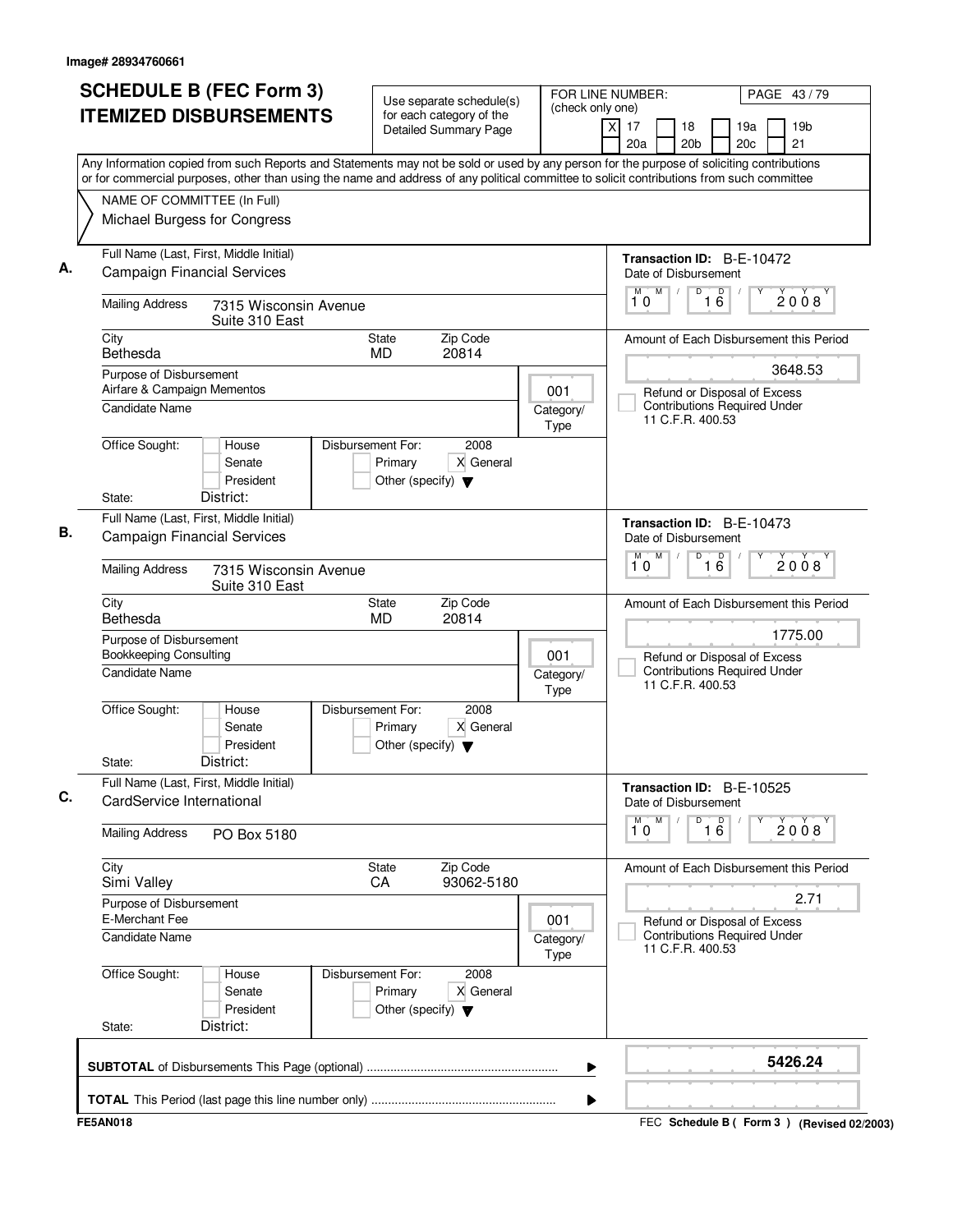| <b>SCHEDULE B (FEC Form 3)</b><br><b>ITEMIZED DISBURSEMENTS</b>                                                                                                                                                                                                                        | Use separate schedule(s)<br>for each category of the<br><b>Detailed Summary Page</b>      | FOR LINE NUMBER:<br>(check only one)         | PAGE 44/79<br>19 <sub>b</sub><br>X<br>17<br>18<br>19a<br>20a<br>20 <sub>b</sub><br>20c<br>21 |  |  |  |
|----------------------------------------------------------------------------------------------------------------------------------------------------------------------------------------------------------------------------------------------------------------------------------------|-------------------------------------------------------------------------------------------|----------------------------------------------|----------------------------------------------------------------------------------------------|--|--|--|
| Any Information copied from such Reports and Statements may not be sold or used by any person for the purpose of soliciting contributions<br>or for commercial purposes, other than using the name and address of any political committee to solicit contributions from such committee |                                                                                           |                                              |                                                                                              |  |  |  |
| NAME OF COMMITTEE (In Full)<br>Michael Burgess for Congress                                                                                                                                                                                                                            |                                                                                           |                                              |                                                                                              |  |  |  |
| Full Name (Last, First, Middle Initial)<br>Completecampaigns.com                                                                                                                                                                                                                       |                                                                                           |                                              | Transaction ID: B-E-10474<br>Date of Disbursement                                            |  |  |  |
| <b>Mailing Address</b><br>3635 Ruffin Road<br>Floor <sub>3</sub>                                                                                                                                                                                                                       |                                                                                           |                                              | M<br>$\overline{D}$<br>M<br>$\overline{16}$<br>2008<br>10                                    |  |  |  |
| City<br>San Diego                                                                                                                                                                                                                                                                      | Zip Code<br><b>State</b><br>92123-1880<br>CA                                              |                                              | Amount of Each Disbursement this Period                                                      |  |  |  |
| Purpose of Disbursement<br>Software Service                                                                                                                                                                                                                                            |                                                                                           | 001                                          | 375.00<br>Refund or Disposal of Excess                                                       |  |  |  |
| <b>Candidate Name</b>                                                                                                                                                                                                                                                                  |                                                                                           | Category/<br>Type                            | <b>Contributions Required Under</b><br>11 C.F.R. 400.53                                      |  |  |  |
| Office Sought:<br>House<br>Senate<br>President<br>District:<br>State:                                                                                                                                                                                                                  | Disbursement For:<br>2008<br>X General<br>Primary<br>Other (specify) $\blacktriangledown$ |                                              |                                                                                              |  |  |  |
| Full Name (Last, First, Middle Initial)                                                                                                                                                                                                                                                |                                                                                           |                                              | Transaction ID: B-E-10518                                                                    |  |  |  |
| <b>Federal Express</b>                                                                                                                                                                                                                                                                 |                                                                                           |                                              | Date of Disbursement                                                                         |  |  |  |
| <b>Mailing Address</b><br>PO Box 1140                                                                                                                                                                                                                                                  |                                                                                           | M<br>$\overline{16}$<br>M<br>D<br>2008<br>10 |                                                                                              |  |  |  |
| City<br>Memphis                                                                                                                                                                                                                                                                        | State<br>Zip Code<br><b>TN</b><br>38101-1140                                              |                                              | Amount of Each Disbursement this Period                                                      |  |  |  |
| Purpose of Disbursement<br><b>Express Mail</b>                                                                                                                                                                                                                                         |                                                                                           | 001                                          | 12.00<br>Refund or Disposal of Excess                                                        |  |  |  |
| Candidate Name                                                                                                                                                                                                                                                                         |                                                                                           | Category/<br>Type                            | <b>Contributions Required Under</b><br>11 C.F.R. 400.53                                      |  |  |  |
| Office Sought:<br>House<br>Senate<br>President<br>District:<br>State:                                                                                                                                                                                                                  | Disbursement For:<br>2008<br>X General<br>Primary<br>Other (specify) $\blacktriangledown$ |                                              |                                                                                              |  |  |  |
| Full Name (Last, First, Middle Initial)<br>CardService International                                                                                                                                                                                                                   |                                                                                           |                                              | Transaction ID: B-E-10527<br>Date of Disbursement                                            |  |  |  |
| <b>Mailing Address</b><br>PO Box 5180                                                                                                                                                                                                                                                  |                                                                                           |                                              | M<br>D<br>D<br>2008<br>2 Ŏ<br>10                                                             |  |  |  |
| City<br>Simi Valley                                                                                                                                                                                                                                                                    | Zip Code<br><b>State</b><br>93062-5180<br>CA                                              |                                              | Amount of Each Disbursement this Period                                                      |  |  |  |
| Purpose of Disbursement<br><b>E-Merchant Fee</b>                                                                                                                                                                                                                                       |                                                                                           |                                              | 1.42                                                                                         |  |  |  |
| Candidate Name                                                                                                                                                                                                                                                                         |                                                                                           | 001<br>Category/<br>Type                     | Refund or Disposal of Excess<br><b>Contributions Required Under</b><br>11 C.F.R. 400.53      |  |  |  |
| Office Sought:<br>House<br>Senate<br>President<br>District:<br>State:                                                                                                                                                                                                                  | 2008<br>Disbursement For:<br>X General<br>Primary<br>Other (specify) $\blacktriangledown$ |                                              |                                                                                              |  |  |  |
|                                                                                                                                                                                                                                                                                        |                                                                                           | ▶                                            | 388.42                                                                                       |  |  |  |
|                                                                                                                                                                                                                                                                                        |                                                                                           | ▶                                            |                                                                                              |  |  |  |
| <b>FE5AN018</b>                                                                                                                                                                                                                                                                        |                                                                                           |                                              | FEC Schedule B ( Form 3 ) (Revised 02/2003)                                                  |  |  |  |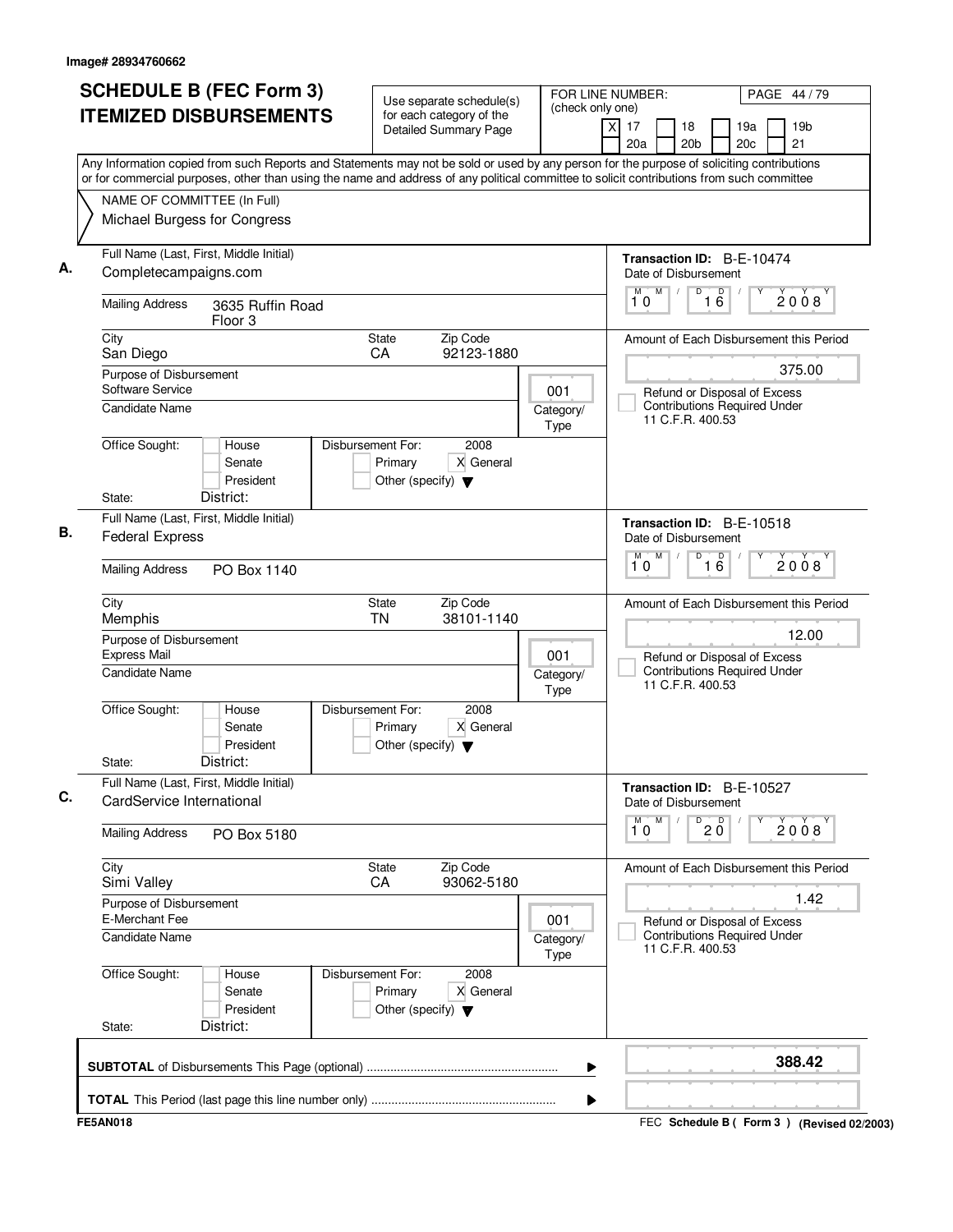| 17<br>18<br>19a<br>19 <sub>b</sub><br>X<br>Detailed Summary Page<br>20a<br>20 <sub>b</sub><br>20c<br>21<br>Any Information copied from such Reports and Statements may not be sold or used by any person for the purpose of soliciting contributions<br>or for commercial purposes, other than using the name and address of any political committee to solicit contributions from such committee<br>NAME OF COMMITTEE (In Full)<br>Michael Burgess for Congress<br>Full Name (Last, First, Middle Initial)<br><b>Transaction ID: B-E-10665</b><br><b>Federal Express</b><br>Date of Disbursement<br>M<br>$\mathsf D$<br>D<br>М<br>2008<br>$2\bar{0}$<br>10<br><b>Mailing Address</b><br>PO Box 1140<br>State<br>Zip Code<br>City<br>38101-1140<br>Memphis<br><b>TN</b><br>18.06<br>Purpose of Disbursement<br><b>Express Mail</b><br>001<br>Refund or Disposal of Excess<br><b>Contributions Required Under</b><br><b>Candidate Name</b><br>Category/<br>11 C.F.R. 400.53<br>Type<br>Office Sought:<br>Disbursement For:<br>2008<br>House<br>Primary<br>X General<br>Senate<br>President<br>Other (specify) $\blacktriangledown$<br>District:<br>State:<br>Full Name (Last, First, Middle Initial)<br>Transaction ID: B-E-10667<br><b>Federal Express</b><br>Date of Disbursement<br>M<br>D<br>$\mathsf D$<br>M<br>2008<br>$2\bar{0}$<br>10<br><b>Mailing Address</b><br>PO Box 1140<br>Zip Code<br>City<br>State<br>Memphis<br><b>TN</b><br>38101-1140<br>22.40<br>Purpose of Disbursement<br><b>Express Mail</b><br>001<br>Refund or Disposal of Excess<br><b>Contributions Required Under</b><br>Candidate Name<br>Category/<br>11 C.F.R. 400.53<br>Type<br>Office Sought:<br>Disbursement For:<br>2008<br>House<br>X General<br>Senate<br>Primary<br>President<br>Other (specify) $\blacktriangledown$<br>District:<br>State:<br>Full Name (Last, First, Middle Initial)<br>Transaction ID: B-E-10502<br><b>First State Bank</b><br>Date of Disbursement<br>M<br>$\overline{0}$ 2 $\overline{0}$<br>М<br>2008<br>10<br><b>Mailing Address</b><br>400 West Oak Street<br>Suite 103<br>City<br>State<br>Zip Code<br><b>TX</b><br>76201<br>Denton<br>800.00<br>Purpose of Disbursement<br><b>Office Rent</b><br>001<br>Refund or Disposal of Excess<br><b>Contributions Required Under</b><br><b>Candidate Name</b><br>Category/<br>11 C.F.R. 400.53<br>Type<br>Office Sought:<br>Disbursement For:<br>2008<br>House<br>X General<br>Senate<br>Primary<br>President<br>Other (specify) $\blacktriangledown$<br>District:<br>State:<br>840.46<br>▶ | <b>SCHEDULE B (FEC Form 3)</b><br><b>ITEMIZED DISBURSEMENTS</b> | Use separate schedule(s)<br>for each category of the | FOR LINE NUMBER:<br>(check only one) | PAGE 45/79                              |
|-----------------------------------------------------------------------------------------------------------------------------------------------------------------------------------------------------------------------------------------------------------------------------------------------------------------------------------------------------------------------------------------------------------------------------------------------------------------------------------------------------------------------------------------------------------------------------------------------------------------------------------------------------------------------------------------------------------------------------------------------------------------------------------------------------------------------------------------------------------------------------------------------------------------------------------------------------------------------------------------------------------------------------------------------------------------------------------------------------------------------------------------------------------------------------------------------------------------------------------------------------------------------------------------------------------------------------------------------------------------------------------------------------------------------------------------------------------------------------------------------------------------------------------------------------------------------------------------------------------------------------------------------------------------------------------------------------------------------------------------------------------------------------------------------------------------------------------------------------------------------------------------------------------------------------------------------------------------------------------------------------------------------------------------------------------------------------------------------------------------------------------------------------------------------------------------------------------------------------------------------------------------------------------------------------------------------------------------------------------------------------------------------------------------------------------------------------------------------------------------------------------------------------------------------------|-----------------------------------------------------------------|------------------------------------------------------|--------------------------------------|-----------------------------------------|
|                                                                                                                                                                                                                                                                                                                                                                                                                                                                                                                                                                                                                                                                                                                                                                                                                                                                                                                                                                                                                                                                                                                                                                                                                                                                                                                                                                                                                                                                                                                                                                                                                                                                                                                                                                                                                                                                                                                                                                                                                                                                                                                                                                                                                                                                                                                                                                                                                                                                                                                                                     |                                                                 |                                                      |                                      |                                         |
|                                                                                                                                                                                                                                                                                                                                                                                                                                                                                                                                                                                                                                                                                                                                                                                                                                                                                                                                                                                                                                                                                                                                                                                                                                                                                                                                                                                                                                                                                                                                                                                                                                                                                                                                                                                                                                                                                                                                                                                                                                                                                                                                                                                                                                                                                                                                                                                                                                                                                                                                                     |                                                                 |                                                      |                                      |                                         |
|                                                                                                                                                                                                                                                                                                                                                                                                                                                                                                                                                                                                                                                                                                                                                                                                                                                                                                                                                                                                                                                                                                                                                                                                                                                                                                                                                                                                                                                                                                                                                                                                                                                                                                                                                                                                                                                                                                                                                                                                                                                                                                                                                                                                                                                                                                                                                                                                                                                                                                                                                     |                                                                 |                                                      |                                      |                                         |
|                                                                                                                                                                                                                                                                                                                                                                                                                                                                                                                                                                                                                                                                                                                                                                                                                                                                                                                                                                                                                                                                                                                                                                                                                                                                                                                                                                                                                                                                                                                                                                                                                                                                                                                                                                                                                                                                                                                                                                                                                                                                                                                                                                                                                                                                                                                                                                                                                                                                                                                                                     |                                                                 |                                                      |                                      |                                         |
|                                                                                                                                                                                                                                                                                                                                                                                                                                                                                                                                                                                                                                                                                                                                                                                                                                                                                                                                                                                                                                                                                                                                                                                                                                                                                                                                                                                                                                                                                                                                                                                                                                                                                                                                                                                                                                                                                                                                                                                                                                                                                                                                                                                                                                                                                                                                                                                                                                                                                                                                                     |                                                                 |                                                      |                                      |                                         |
|                                                                                                                                                                                                                                                                                                                                                                                                                                                                                                                                                                                                                                                                                                                                                                                                                                                                                                                                                                                                                                                                                                                                                                                                                                                                                                                                                                                                                                                                                                                                                                                                                                                                                                                                                                                                                                                                                                                                                                                                                                                                                                                                                                                                                                                                                                                                                                                                                                                                                                                                                     |                                                                 |                                                      |                                      |                                         |
|                                                                                                                                                                                                                                                                                                                                                                                                                                                                                                                                                                                                                                                                                                                                                                                                                                                                                                                                                                                                                                                                                                                                                                                                                                                                                                                                                                                                                                                                                                                                                                                                                                                                                                                                                                                                                                                                                                                                                                                                                                                                                                                                                                                                                                                                                                                                                                                                                                                                                                                                                     |                                                                 |                                                      |                                      | Amount of Each Disbursement this Period |
|                                                                                                                                                                                                                                                                                                                                                                                                                                                                                                                                                                                                                                                                                                                                                                                                                                                                                                                                                                                                                                                                                                                                                                                                                                                                                                                                                                                                                                                                                                                                                                                                                                                                                                                                                                                                                                                                                                                                                                                                                                                                                                                                                                                                                                                                                                                                                                                                                                                                                                                                                     |                                                                 |                                                      |                                      |                                         |
|                                                                                                                                                                                                                                                                                                                                                                                                                                                                                                                                                                                                                                                                                                                                                                                                                                                                                                                                                                                                                                                                                                                                                                                                                                                                                                                                                                                                                                                                                                                                                                                                                                                                                                                                                                                                                                                                                                                                                                                                                                                                                                                                                                                                                                                                                                                                                                                                                                                                                                                                                     |                                                                 |                                                      |                                      |                                         |
|                                                                                                                                                                                                                                                                                                                                                                                                                                                                                                                                                                                                                                                                                                                                                                                                                                                                                                                                                                                                                                                                                                                                                                                                                                                                                                                                                                                                                                                                                                                                                                                                                                                                                                                                                                                                                                                                                                                                                                                                                                                                                                                                                                                                                                                                                                                                                                                                                                                                                                                                                     |                                                                 |                                                      |                                      |                                         |
|                                                                                                                                                                                                                                                                                                                                                                                                                                                                                                                                                                                                                                                                                                                                                                                                                                                                                                                                                                                                                                                                                                                                                                                                                                                                                                                                                                                                                                                                                                                                                                                                                                                                                                                                                                                                                                                                                                                                                                                                                                                                                                                                                                                                                                                                                                                                                                                                                                                                                                                                                     |                                                                 |                                                      |                                      |                                         |
|                                                                                                                                                                                                                                                                                                                                                                                                                                                                                                                                                                                                                                                                                                                                                                                                                                                                                                                                                                                                                                                                                                                                                                                                                                                                                                                                                                                                                                                                                                                                                                                                                                                                                                                                                                                                                                                                                                                                                                                                                                                                                                                                                                                                                                                                                                                                                                                                                                                                                                                                                     |                                                                 |                                                      |                                      |                                         |
|                                                                                                                                                                                                                                                                                                                                                                                                                                                                                                                                                                                                                                                                                                                                                                                                                                                                                                                                                                                                                                                                                                                                                                                                                                                                                                                                                                                                                                                                                                                                                                                                                                                                                                                                                                                                                                                                                                                                                                                                                                                                                                                                                                                                                                                                                                                                                                                                                                                                                                                                                     |                                                                 |                                                      |                                      |                                         |
|                                                                                                                                                                                                                                                                                                                                                                                                                                                                                                                                                                                                                                                                                                                                                                                                                                                                                                                                                                                                                                                                                                                                                                                                                                                                                                                                                                                                                                                                                                                                                                                                                                                                                                                                                                                                                                                                                                                                                                                                                                                                                                                                                                                                                                                                                                                                                                                                                                                                                                                                                     |                                                                 |                                                      |                                      | Amount of Each Disbursement this Period |
|                                                                                                                                                                                                                                                                                                                                                                                                                                                                                                                                                                                                                                                                                                                                                                                                                                                                                                                                                                                                                                                                                                                                                                                                                                                                                                                                                                                                                                                                                                                                                                                                                                                                                                                                                                                                                                                                                                                                                                                                                                                                                                                                                                                                                                                                                                                                                                                                                                                                                                                                                     |                                                                 |                                                      |                                      |                                         |
|                                                                                                                                                                                                                                                                                                                                                                                                                                                                                                                                                                                                                                                                                                                                                                                                                                                                                                                                                                                                                                                                                                                                                                                                                                                                                                                                                                                                                                                                                                                                                                                                                                                                                                                                                                                                                                                                                                                                                                                                                                                                                                                                                                                                                                                                                                                                                                                                                                                                                                                                                     |                                                                 |                                                      |                                      |                                         |
|                                                                                                                                                                                                                                                                                                                                                                                                                                                                                                                                                                                                                                                                                                                                                                                                                                                                                                                                                                                                                                                                                                                                                                                                                                                                                                                                                                                                                                                                                                                                                                                                                                                                                                                                                                                                                                                                                                                                                                                                                                                                                                                                                                                                                                                                                                                                                                                                                                                                                                                                                     |                                                                 |                                                      |                                      |                                         |
|                                                                                                                                                                                                                                                                                                                                                                                                                                                                                                                                                                                                                                                                                                                                                                                                                                                                                                                                                                                                                                                                                                                                                                                                                                                                                                                                                                                                                                                                                                                                                                                                                                                                                                                                                                                                                                                                                                                                                                                                                                                                                                                                                                                                                                                                                                                                                                                                                                                                                                                                                     |                                                                 |                                                      |                                      |                                         |
|                                                                                                                                                                                                                                                                                                                                                                                                                                                                                                                                                                                                                                                                                                                                                                                                                                                                                                                                                                                                                                                                                                                                                                                                                                                                                                                                                                                                                                                                                                                                                                                                                                                                                                                                                                                                                                                                                                                                                                                                                                                                                                                                                                                                                                                                                                                                                                                                                                                                                                                                                     |                                                                 |                                                      |                                      |                                         |
|                                                                                                                                                                                                                                                                                                                                                                                                                                                                                                                                                                                                                                                                                                                                                                                                                                                                                                                                                                                                                                                                                                                                                                                                                                                                                                                                                                                                                                                                                                                                                                                                                                                                                                                                                                                                                                                                                                                                                                                                                                                                                                                                                                                                                                                                                                                                                                                                                                                                                                                                                     |                                                                 |                                                      |                                      |                                         |
|                                                                                                                                                                                                                                                                                                                                                                                                                                                                                                                                                                                                                                                                                                                                                                                                                                                                                                                                                                                                                                                                                                                                                                                                                                                                                                                                                                                                                                                                                                                                                                                                                                                                                                                                                                                                                                                                                                                                                                                                                                                                                                                                                                                                                                                                                                                                                                                                                                                                                                                                                     |                                                                 |                                                      |                                      | Amount of Each Disbursement this Period |
|                                                                                                                                                                                                                                                                                                                                                                                                                                                                                                                                                                                                                                                                                                                                                                                                                                                                                                                                                                                                                                                                                                                                                                                                                                                                                                                                                                                                                                                                                                                                                                                                                                                                                                                                                                                                                                                                                                                                                                                                                                                                                                                                                                                                                                                                                                                                                                                                                                                                                                                                                     |                                                                 |                                                      |                                      |                                         |
|                                                                                                                                                                                                                                                                                                                                                                                                                                                                                                                                                                                                                                                                                                                                                                                                                                                                                                                                                                                                                                                                                                                                                                                                                                                                                                                                                                                                                                                                                                                                                                                                                                                                                                                                                                                                                                                                                                                                                                                                                                                                                                                                                                                                                                                                                                                                                                                                                                                                                                                                                     |                                                                 |                                                      |                                      |                                         |
|                                                                                                                                                                                                                                                                                                                                                                                                                                                                                                                                                                                                                                                                                                                                                                                                                                                                                                                                                                                                                                                                                                                                                                                                                                                                                                                                                                                                                                                                                                                                                                                                                                                                                                                                                                                                                                                                                                                                                                                                                                                                                                                                                                                                                                                                                                                                                                                                                                                                                                                                                     |                                                                 |                                                      |                                      |                                         |
|                                                                                                                                                                                                                                                                                                                                                                                                                                                                                                                                                                                                                                                                                                                                                                                                                                                                                                                                                                                                                                                                                                                                                                                                                                                                                                                                                                                                                                                                                                                                                                                                                                                                                                                                                                                                                                                                                                                                                                                                                                                                                                                                                                                                                                                                                                                                                                                                                                                                                                                                                     |                                                                 |                                                      |                                      |                                         |
|                                                                                                                                                                                                                                                                                                                                                                                                                                                                                                                                                                                                                                                                                                                                                                                                                                                                                                                                                                                                                                                                                                                                                                                                                                                                                                                                                                                                                                                                                                                                                                                                                                                                                                                                                                                                                                                                                                                                                                                                                                                                                                                                                                                                                                                                                                                                                                                                                                                                                                                                                     |                                                                 |                                                      |                                      |                                         |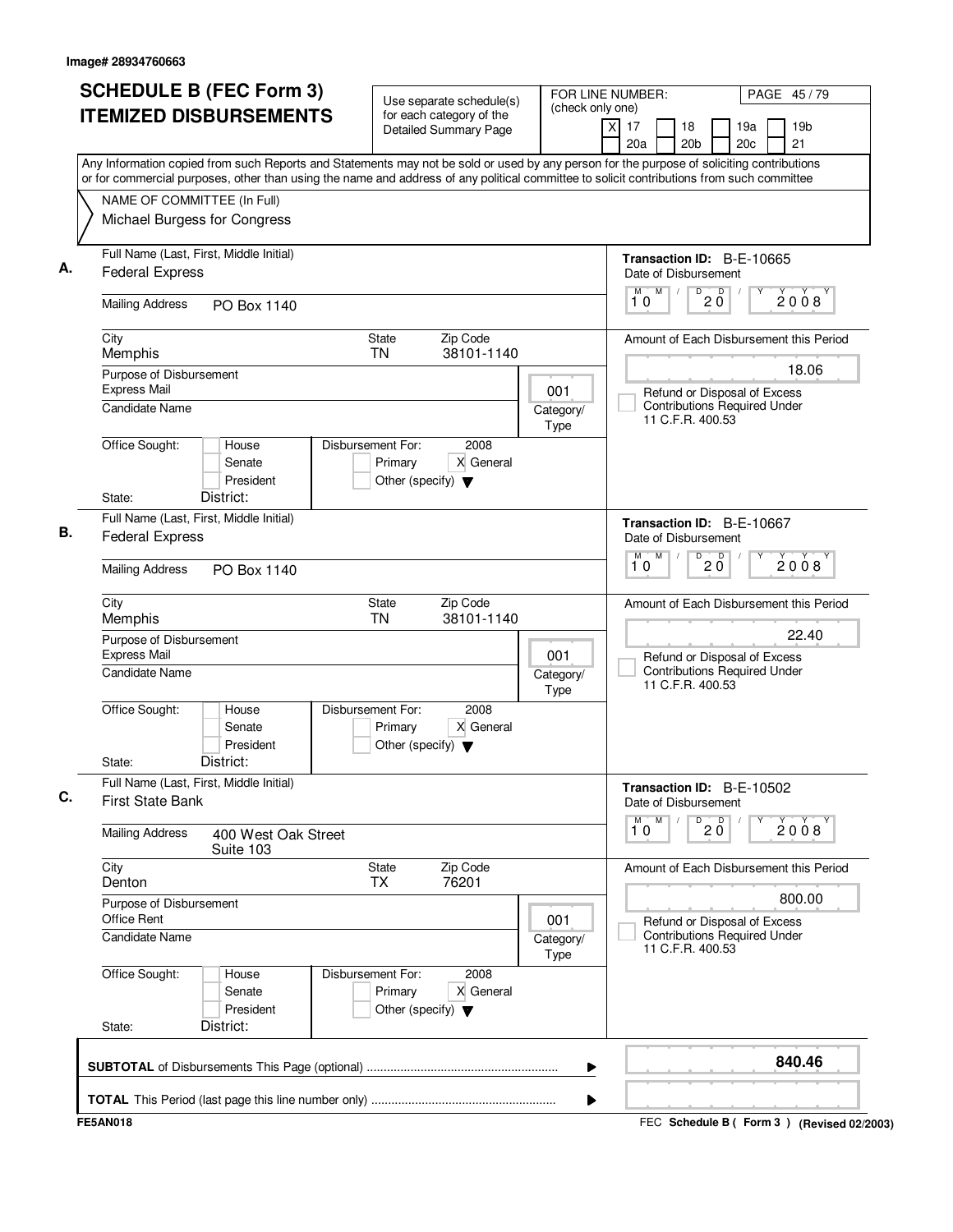| <b>SCHEDULE B (FEC Form 3)</b><br><b>ITEMIZED DISBURSEMENTS</b>                                                                                                                                                                                                                        | Use separate schedule(s)<br>for each category of the                                      | (check only one)                    | FOR LINE NUMBER:                                     | PAGE 46/79                                                          |  |  |
|----------------------------------------------------------------------------------------------------------------------------------------------------------------------------------------------------------------------------------------------------------------------------------------|-------------------------------------------------------------------------------------------|-------------------------------------|------------------------------------------------------|---------------------------------------------------------------------|--|--|
|                                                                                                                                                                                                                                                                                        | <b>Detailed Summary Page</b>                                                              |                                     | $\overline{X}$<br>17<br>18<br>20a<br>20 <sub>b</sub> | 19 <sub>b</sub><br>19a<br>21<br>20c                                 |  |  |
| Any Information copied from such Reports and Statements may not be sold or used by any person for the purpose of soliciting contributions<br>or for commercial purposes, other than using the name and address of any political committee to solicit contributions from such committee |                                                                                           |                                     |                                                      |                                                                     |  |  |
| NAME OF COMMITTEE (In Full)                                                                                                                                                                                                                                                            |                                                                                           |                                     |                                                      |                                                                     |  |  |
| Michael Burgess for Congress                                                                                                                                                                                                                                                           |                                                                                           |                                     |                                                      |                                                                     |  |  |
| Full Name (Last, First, Middle Initial)<br><b>Four Points Hotel</b>                                                                                                                                                                                                                    |                                                                                           |                                     | Transaction ID: B-E-10669<br>Date of Disbursement    |                                                                     |  |  |
| <b>Mailing Address</b><br>7032 Elm Road                                                                                                                                                                                                                                                |                                                                                           |                                     | M<br>D<br>M<br>$\sqrt{2}$<br>10                      | D<br>2008<br>$2\overline{0}$                                        |  |  |
| City<br><b>Baltimore</b>                                                                                                                                                                                                                                                               | Zip Code<br>State<br>MD<br>21240-1000                                                     |                                     |                                                      | Amount of Each Disbursement this Period                             |  |  |
| Purpose of Disbursement                                                                                                                                                                                                                                                                |                                                                                           |                                     |                                                      | 48.28                                                               |  |  |
| Lodging<br><b>Candidate Name</b>                                                                                                                                                                                                                                                       |                                                                                           | 002<br>Category/<br>Type            | 11 C.F.R. 400.53                                     | Refund or Disposal of Excess<br><b>Contributions Required Under</b> |  |  |
| Office Sought:<br>House<br>Senate<br>President<br>District:<br>State:                                                                                                                                                                                                                  | Disbursement For:<br>2008<br>Primary<br>X General<br>Other (specify) $\blacktriangledown$ |                                     |                                                      |                                                                     |  |  |
| Full Name (Last, First, Middle Initial)                                                                                                                                                                                                                                                |                                                                                           |                                     |                                                      |                                                                     |  |  |
| Four Points Hotel                                                                                                                                                                                                                                                                      | Transaction ID: B-E-10670<br>Date of Disbursement<br>M<br>D<br>$20^{\circ}$<br>M<br>2008  |                                     |                                                      |                                                                     |  |  |
| <b>Mailing Address</b><br>7032 Elm Road                                                                                                                                                                                                                                                | 10                                                                                        |                                     |                                                      |                                                                     |  |  |
| City<br><b>Baltimore</b>                                                                                                                                                                                                                                                               | Zip Code<br>State<br><b>MD</b><br>21240-1000                                              |                                     |                                                      | Amount of Each Disbursement this Period<br>204.71                   |  |  |
| Purpose of Disbursement<br>Lodging                                                                                                                                                                                                                                                     | 002                                                                                       |                                     |                                                      |                                                                     |  |  |
| Candidate Name                                                                                                                                                                                                                                                                         |                                                                                           | Category/<br>Type                   | 11 C.F.R. 400.53                                     | Refund or Disposal of Excess<br><b>Contributions Required Under</b> |  |  |
| Office Sought:<br>House<br>Senate<br>President<br>District:<br>State:                                                                                                                                                                                                                  | Disbursement For:<br>2008<br>X General<br>Primary<br>Other (specify) $\blacktriangledown$ |                                     |                                                      |                                                                     |  |  |
| Full Name (Last, First, Middle Initial)<br>Northstar Bank                                                                                                                                                                                                                              |                                                                                           |                                     | Transaction ID: B-E-10659<br>Date of Disbursement    |                                                                     |  |  |
| <b>Mailing Address</b><br>PO Box 430                                                                                                                                                                                                                                                   |                                                                                           |                                     | M<br>D<br>M<br>10                                    | $20^{\circ}$<br>2008                                                |  |  |
| City<br>Denton                                                                                                                                                                                                                                                                         | <b>State</b><br>Zip Code<br>76202-0430<br><b>TX</b>                                       |                                     |                                                      | Amount of Each Disbursement this Period                             |  |  |
| Purpose of Disbursement<br><b>Banking Fee</b>                                                                                                                                                                                                                                          |                                                                                           | 001                                 |                                                      | 5.00<br>Refund or Disposal of Excess                                |  |  |
| <b>Candidate Name</b>                                                                                                                                                                                                                                                                  | 11 C.F.R. 400.53                                                                          | <b>Contributions Required Under</b> |                                                      |                                                                     |  |  |
| Office Sought:<br>House<br>Senate<br>President<br>District:<br>State:                                                                                                                                                                                                                  | Disbursement For:<br>2008<br>Primary<br>X General<br>Other (specify) $\blacktriangledown$ |                                     |                                                      |                                                                     |  |  |
|                                                                                                                                                                                                                                                                                        |                                                                                           | ▶                                   |                                                      | 257.99                                                              |  |  |
|                                                                                                                                                                                                                                                                                        |                                                                                           | ▶                                   |                                                      |                                                                     |  |  |
| <b>FE5AN018</b>                                                                                                                                                                                                                                                                        |                                                                                           |                                     |                                                      | FEC Schedule B (Form 3) (Revised 02/2003)                           |  |  |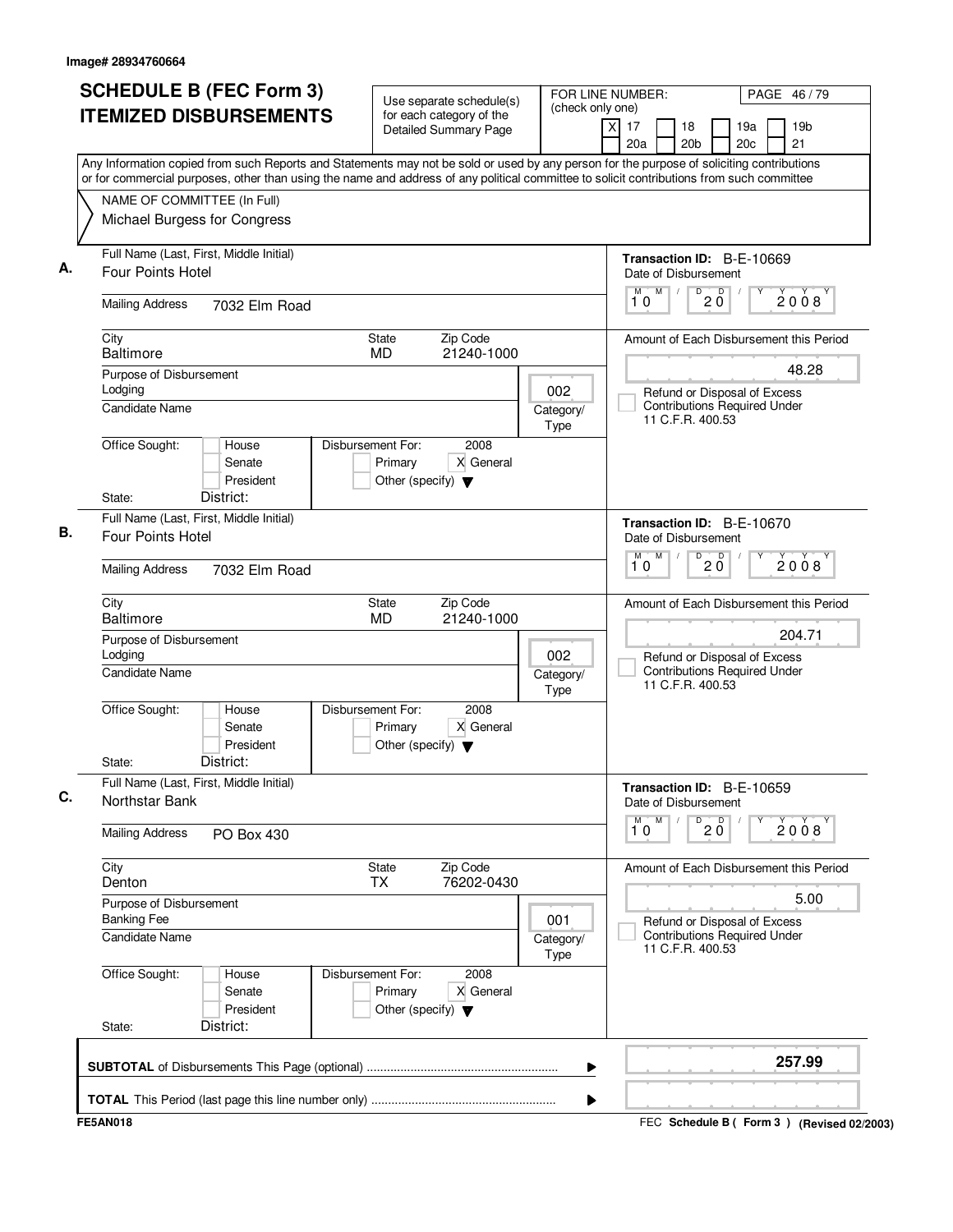|      |                                                                      | <b>SCHEDULE B (FEC Form 3)</b><br><b>ITEMIZED DISBURSEMENTS</b>                                                                                                                                                                                                                        |                   |                                                 | Use separate schedule(s)<br>for each category of the |                   | (check only one)         | FOR LINE NUMBER:                                       |                                 |                                                                     | PAGE 47/79                              |
|------|----------------------------------------------------------------------|----------------------------------------------------------------------------------------------------------------------------------------------------------------------------------------------------------------------------------------------------------------------------------------|-------------------|-------------------------------------------------|------------------------------------------------------|-------------------|--------------------------|--------------------------------------------------------|---------------------------------|---------------------------------------------------------------------|-----------------------------------------|
|      |                                                                      |                                                                                                                                                                                                                                                                                        |                   |                                                 | <b>Detailed Summary Page</b>                         |                   |                          | xl<br>17<br>20a                                        | 18<br>20 <sub>b</sub>           | 19a<br>20c                                                          | 19 <sub>b</sub><br>21                   |
|      |                                                                      | Any Information copied from such Reports and Statements may not be sold or used by any person for the purpose of soliciting contributions<br>or for commercial purposes, other than using the name and address of any political committee to solicit contributions from such committee |                   |                                                 |                                                      |                   |                          |                                                        |                                 |                                                                     |                                         |
|      | NAME OF COMMITTEE (In Full)                                          |                                                                                                                                                                                                                                                                                        |                   |                                                 |                                                      |                   |                          |                                                        |                                 |                                                                     |                                         |
|      |                                                                      | Michael Burgess for Congress                                                                                                                                                                                                                                                           |                   |                                                 |                                                      |                   |                          |                                                        |                                 |                                                                     |                                         |
|      | Southwest Airlines                                                   | Full Name (Last, First, Middle Initial)                                                                                                                                                                                                                                                |                   |                                                 |                                                      |                   |                          | Transaction ID: B-E-10663<br>Date of Disbursement      |                                 |                                                                     |                                         |
|      | <b>Mailing Address</b>                                               | 2702 Love Field Drive                                                                                                                                                                                                                                                                  |                   |                                                 |                                                      |                   |                          | M<br>M<br>10                                           | D<br>$20^{\circ}$               |                                                                     | 2008                                    |
|      | City<br>Dallas                                                       |                                                                                                                                                                                                                                                                                        |                   | State<br><b>TX</b>                              | Zip Code<br>75235-1908                               |                   |                          |                                                        |                                 |                                                                     | Amount of Each Disbursement this Period |
|      | Purpose of Disbursement                                              |                                                                                                                                                                                                                                                                                        |                   |                                                 |                                                      |                   |                          |                                                        |                                 |                                                                     | 9.19                                    |
|      | Airline Fee<br>Candidate Name                                        |                                                                                                                                                                                                                                                                                        |                   |                                                 |                                                      |                   | 002<br>Category/<br>Type |                                                        | 11 C.F.R. 400.53                | Refund or Disposal of Excess<br><b>Contributions Required Under</b> |                                         |
|      | Office Sought:                                                       | House<br>Senate<br>President                                                                                                                                                                                                                                                           | Disbursement For: | Primary<br>Other (specify) $\blacktriangledown$ | 2008<br>X General                                    |                   |                          |                                                        |                                 |                                                                     |                                         |
|      | State:                                                               | District:                                                                                                                                                                                                                                                                              |                   |                                                 |                                                      |                   |                          |                                                        |                                 |                                                                     |                                         |
|      | Full Name (Last, First, Middle Initial)<br><b>Texas Audio Rental</b> |                                                                                                                                                                                                                                                                                        |                   |                                                 |                                                      |                   |                          | Transaction ID: B-E-10671<br>Date of Disbursement      |                                 |                                                                     |                                         |
|      | <b>Mailing Address</b><br>PO Box 3763                                |                                                                                                                                                                                                                                                                                        |                   |                                                 |                                                      |                   |                          | M<br>M<br>10                                           | D<br>$20^{\circ}$               |                                                                     | 2008                                    |
|      | City<br>Mckinney                                                     |                                                                                                                                                                                                                                                                                        |                   | <b>State</b><br><b>TX</b>                       | Zip Code<br>75070-8196                               |                   |                          |                                                        |                                 |                                                                     | Amount of Each Disbursement this Period |
|      | Purpose of Disbursement<br><b>Equipment Rental</b><br>Candidate Name |                                                                                                                                                                                                                                                                                        |                   |                                                 |                                                      |                   | 003                      |                                                        |                                 | Refund or Disposal of Excess<br><b>Contributions Required Under</b> | 324.75                                  |
|      |                                                                      |                                                                                                                                                                                                                                                                                        |                   |                                                 |                                                      | Category/<br>Type |                          | 11 C.F.R. 400.53                                       |                                 |                                                                     |                                         |
|      | Office Sought:<br>State:                                             | House<br>Senate<br>President<br>District:                                                                                                                                                                                                                                              | Disbursement For: | Primary<br>Other (specify) $\blacktriangledown$ | 2008<br>X General                                    |                   |                          |                                                        |                                 |                                                                     |                                         |
|      |                                                                      | Full Name (Last, First, Middle Initial)                                                                                                                                                                                                                                                |                   |                                                 |                                                      |                   |                          |                                                        |                                 |                                                                     |                                         |
|      | TwentyEast Agency II, LTD                                            |                                                                                                                                                                                                                                                                                        |                   |                                                 |                                                      |                   |                          | Transaction ID: B-E-10504<br>Date of Disbursement<br>M |                                 |                                                                     |                                         |
|      | <b>Mailing Address</b>                                               | PO Box 8227                                                                                                                                                                                                                                                                            |                   |                                                 |                                                      |                   |                          | $\overline{\mathbf{1}^M \mathbf{0}}$                   | $\overline{0}$ 2 $\overline{0}$ |                                                                     | 2008                                    |
| City | Tyler                                                                |                                                                                                                                                                                                                                                                                        | <b>TX</b>         | State                                           | Zip Code<br>75711-8227                               |                   |                          |                                                        |                                 |                                                                     | Amount of Each Disbursement this Period |
|      | Purpose of Disbursement                                              |                                                                                                                                                                                                                                                                                        |                   |                                                 |                                                      |                   |                          |                                                        |                                 |                                                                     | 649.50                                  |
|      | Web Hosting Fee<br>Candidate Name                                    |                                                                                                                                                                                                                                                                                        |                   |                                                 |                                                      |                   | 001<br>Category/<br>Type |                                                        | 11 C.F.R. 400.53                | Refund or Disposal of Excess<br><b>Contributions Required Under</b> |                                         |
|      | Office Sought:<br>State:                                             | House<br>Senate<br>President<br>District:                                                                                                                                                                                                                                              | Disbursement For: | Primary<br>Other (specify) $\blacktriangledown$ | 2008<br>X General                                    |                   |                          |                                                        |                                 |                                                                     |                                         |
|      |                                                                      |                                                                                                                                                                                                                                                                                        |                   |                                                 |                                                      |                   |                          |                                                        |                                 |                                                                     |                                         |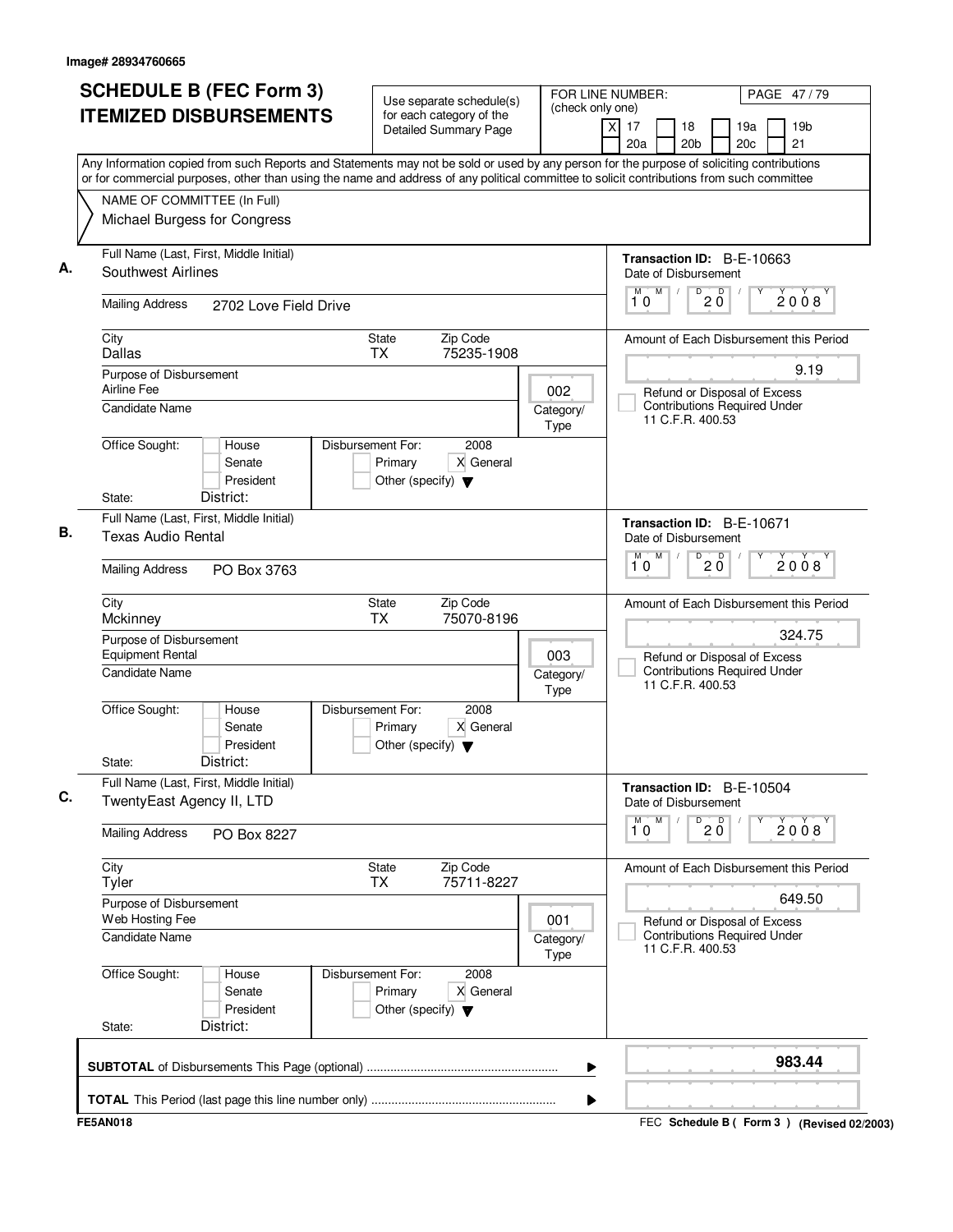|                                                                                   | <b>SCHEDULE B (FEC Form 3)</b><br><b>ITEMIZED DISBURSEMENTS</b> | Use separate schedule(s)<br>for each category of the<br>Detailed Summary Page             | (check only one)  | FOR LINE NUMBER:<br>PAGE 48/79<br>xl<br>17<br>19 <sub>b</sub><br>18<br>19a<br>20c<br>21<br>20a<br>20 <sub>b</sub>                                                                                                                                                                      |
|-----------------------------------------------------------------------------------|-----------------------------------------------------------------|-------------------------------------------------------------------------------------------|-------------------|----------------------------------------------------------------------------------------------------------------------------------------------------------------------------------------------------------------------------------------------------------------------------------------|
| NAME OF COMMITTEE (In Full)                                                       | Michael Burgess for Congress                                    |                                                                                           |                   | Any Information copied from such Reports and Statements may not be sold or used by any person for the purpose of soliciting contributions<br>or for commercial purposes, other than using the name and address of any political committee to solicit contributions from such committee |
| <b>United States Post Master</b>                                                  | Full Name (Last, First, Middle Initial)                         |                                                                                           |                   | Transaction ID: B-E-10672<br>Date of Disbursement                                                                                                                                                                                                                                      |
| <b>Mailing Address</b>                                                            | Denton Post Office                                              |                                                                                           |                   | M<br>$\overline{D}$<br>M<br>$\sqrt{2}$<br>$\overline{D}$<br>2008<br>2 Ŏ<br>10                                                                                                                                                                                                          |
| City<br>Denton                                                                    |                                                                 | Zip Code<br>State<br><b>TX</b><br>76202                                                   |                   | Amount of Each Disbursement this Period                                                                                                                                                                                                                                                |
| Purpose of Disbursement<br>Postage                                                |                                                                 |                                                                                           | 003               | 840.00<br>Refund or Disposal of Excess                                                                                                                                                                                                                                                 |
| Candidate Name                                                                    |                                                                 |                                                                                           | Category/<br>Type | <b>Contributions Required Under</b><br>11 C.F.R. 400.53                                                                                                                                                                                                                                |
| Office Sought:                                                                    | House<br>Senate<br>President                                    | Disbursement For:<br>2008<br>Primary<br>X General<br>Other (specify) $\blacktriangledown$ |                   |                                                                                                                                                                                                                                                                                        |
| State:<br>Verizon Wireless                                                        | District:<br>Full Name (Last, First, Middle Initial)            |                                                                                           |                   | Transaction ID: B-E-10503<br>Date of Disbursement                                                                                                                                                                                                                                      |
| <b>Mailing Address</b>                                                            | PO Box 25505                                                    |                                                                                           |                   | M<br>$\overline{D}$<br>D<br>М<br>2008<br>$2\bar{0}$<br>10                                                                                                                                                                                                                              |
| City<br>Lehigh Valley                                                             |                                                                 | Zip Code<br>State<br>PA<br>18002-5505                                                     |                   | Amount of Each Disbursement this Period                                                                                                                                                                                                                                                |
| Purpose of Disbursement<br><b>Cellular Phone Service</b><br><b>Candidate Name</b> |                                                                 |                                                                                           | 001<br>Category/  | 423.22<br>Refund or Disposal of Excess<br><b>Contributions Required Under</b><br>11 C.F.R. 400.53                                                                                                                                                                                      |
| Office Sought:<br>State:                                                          | House<br>Senate<br>President<br>District:                       | Disbursement For:<br>2008<br>X General<br>Primary<br>Other (specify) $\blacktriangledown$ | <b>Type</b>       |                                                                                                                                                                                                                                                                                        |
| Bogart Associates, Inc.                                                           | Full Name (Last, First, Middle Initial)                         |                                                                                           |                   | Transaction ID: B-E-10521<br>Date of Disbursement<br>M<br>M                                                                                                                                                                                                                            |
| <b>Mailing Address</b>                                                            | 1200 Trinity Drive                                              |                                                                                           |                   | $\overline{P}$ 2 $\overline{1}$<br>2008<br>10                                                                                                                                                                                                                                          |
| City<br>Alexandria                                                                |                                                                 | Zip Code<br>State<br>VA<br>22314                                                          |                   | Amount of Each Disbursement this Period                                                                                                                                                                                                                                                |
| Purpose of Disbursement<br><b>Express Mail</b><br><b>Candidate Name</b>           |                                                                 |                                                                                           | 003<br>Category/  | 33.99<br>Refund or Disposal of Excess<br><b>Contributions Required Under</b><br>11 C.F.R. 400.53                                                                                                                                                                                       |
| Office Sought:<br>State:                                                          | House<br>Senate<br>President<br>District:                       | Disbursement For:<br>2008<br>X General<br>Primary<br>Other (specify) $\blacktriangledown$ | <b>Type</b>       |                                                                                                                                                                                                                                                                                        |
|                                                                                   |                                                                 |                                                                                           |                   | 1297.21                                                                                                                                                                                                                                                                                |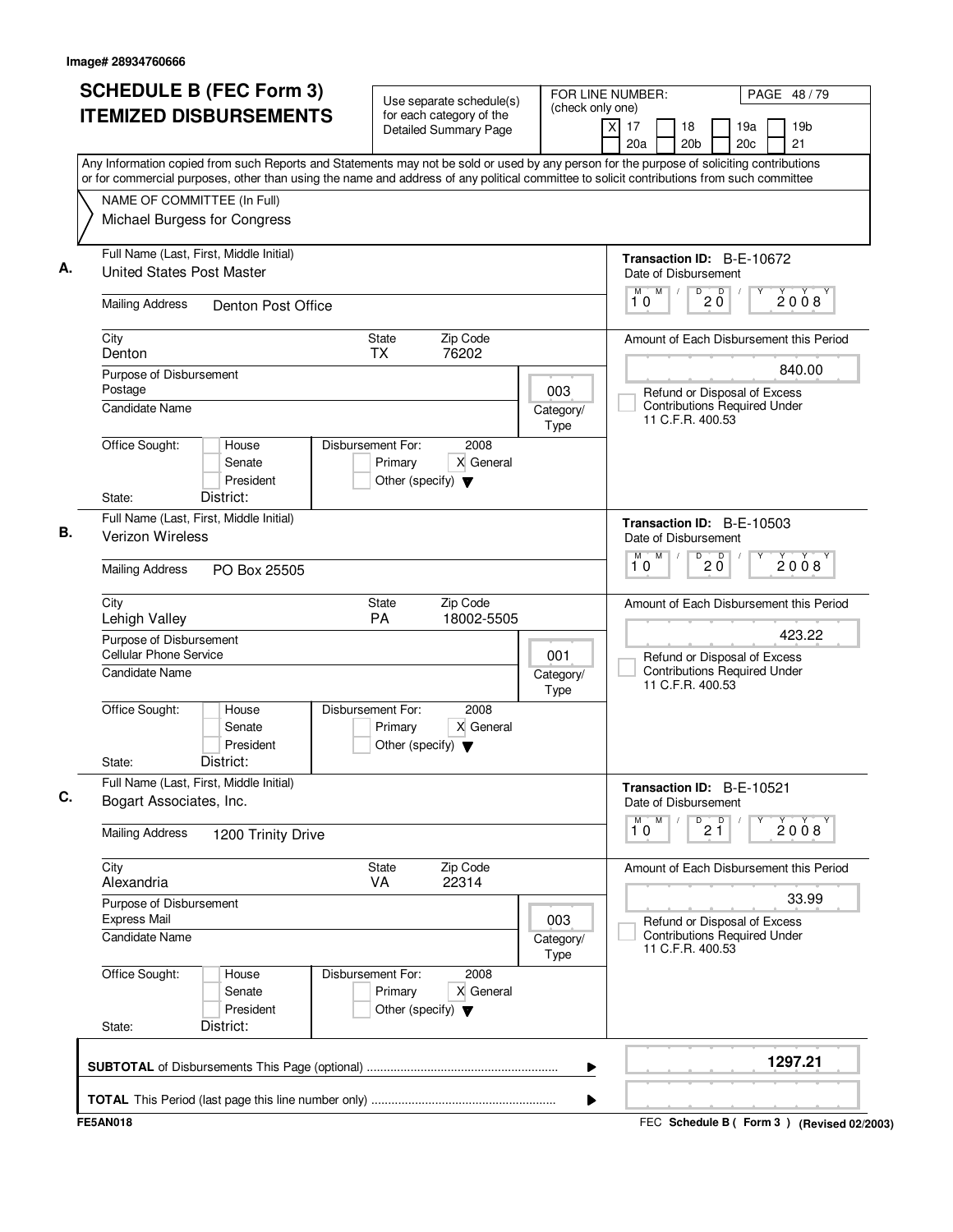| <b>SCHEDULE B (FEC Form 3)</b>                                                                                                                                                                                                                                                         | Use separate schedule(s)                                                                  | (check only one)         | FOR LINE NUMBER:                                                                      | PAGE 49/79                                                          |
|----------------------------------------------------------------------------------------------------------------------------------------------------------------------------------------------------------------------------------------------------------------------------------------|-------------------------------------------------------------------------------------------|--------------------------|---------------------------------------------------------------------------------------|---------------------------------------------------------------------|
| <b>ITEMIZED DISBURSEMENTS</b>                                                                                                                                                                                                                                                          | for each category of the<br>Detailed Summary Page                                         |                          | x<br>17<br>18<br>20a<br>20 <sub>b</sub>                                               | 19a<br>19 <sub>b</sub><br>21<br>20c                                 |
| Any Information copied from such Reports and Statements may not be sold or used by any person for the purpose of soliciting contributions<br>or for commercial purposes, other than using the name and address of any political committee to solicit contributions from such committee |                                                                                           |                          |                                                                                       |                                                                     |
| NAME OF COMMITTEE (In Full)                                                                                                                                                                                                                                                            |                                                                                           |                          |                                                                                       |                                                                     |
| Michael Burgess for Congress                                                                                                                                                                                                                                                           |                                                                                           |                          |                                                                                       |                                                                     |
| Full Name (Last, First, Middle Initial)<br><b>Celebrations Grand Ballroom</b>                                                                                                                                                                                                          |                                                                                           |                          | Transaction ID: B-E-10528<br>Date of Disbursement                                     |                                                                     |
|                                                                                                                                                                                                                                                                                        |                                                                                           |                          | M<br>D<br>M                                                                           | $\mathsf D$                                                         |
| <b>Mailing Address</b><br>2380 FM 407                                                                                                                                                                                                                                                  |                                                                                           |                          | 21<br>10                                                                              | 2008                                                                |
| City<br><b>Highland Village</b>                                                                                                                                                                                                                                                        | Zip Code<br>State<br>75077<br><b>TX</b>                                                   |                          |                                                                                       | Amount of Each Disbursement this Period                             |
| Purpose of Disbursement                                                                                                                                                                                                                                                                |                                                                                           |                          |                                                                                       | 2894.25                                                             |
| Catering                                                                                                                                                                                                                                                                               |                                                                                           | 003                      |                                                                                       | Refund or Disposal of Excess                                        |
| <b>Candidate Name</b>                                                                                                                                                                                                                                                                  |                                                                                           | Category/<br>Type        | 11 C.F.R. 400.53                                                                      | <b>Contributions Required Under</b>                                 |
| Office Sought:<br>House                                                                                                                                                                                                                                                                | Disbursement For:<br>2008                                                                 |                          |                                                                                       |                                                                     |
| Senate                                                                                                                                                                                                                                                                                 | X General<br>Primary                                                                      |                          |                                                                                       |                                                                     |
| President<br>District:                                                                                                                                                                                                                                                                 | Other (specify) $\blacktriangledown$                                                      |                          |                                                                                       |                                                                     |
| State:                                                                                                                                                                                                                                                                                 |                                                                                           |                          |                                                                                       |                                                                     |
| Full Name (Last, First, Middle Initial)<br>Talent PayMaster, Inc.                                                                                                                                                                                                                      |                                                                                           |                          | Transaction ID: B-E-10520<br>Date of Disbursement                                     |                                                                     |
| <b>Mailing Address</b><br>7315 Wisconsin Avenue<br>Suite 310 East                                                                                                                                                                                                                      |                                                                                           |                          | M<br>М<br>D<br>$2\overline{1}$<br>10                                                  | D<br>2008                                                           |
| City<br>Bethesda                                                                                                                                                                                                                                                                       | Zip Code<br>State<br><b>MD</b><br>20814                                                   |                          |                                                                                       | Amount of Each Disbursement this Period                             |
| Purpose of Disbursement                                                                                                                                                                                                                                                                |                                                                                           |                          |                                                                                       | 7551.86                                                             |
| <b>SEE MEMO ITEMS</b><br>Candidate Name                                                                                                                                                                                                                                                |                                                                                           | 001<br>Category/         |                                                                                       | Refund or Disposal of Excess<br><b>Contributions Required Under</b> |
|                                                                                                                                                                                                                                                                                        |                                                                                           | Type                     | 11 C.F.R. 400.53                                                                      |                                                                     |
| Office Sought:<br>House<br>Senate<br>President<br>District:<br>State:                                                                                                                                                                                                                  | Disbursement For:<br>2008<br>X General<br>Primary<br>Other (specify) $\blacktriangledown$ |                          | Original vendors exceeding<br>reporting threshold itemi-<br>zed as memo transactions. |                                                                     |
| Full Name (Last, First, Middle Initial)<br>Talent PayMaster, Inc.                                                                                                                                                                                                                      |                                                                                           |                          | Transaction ID: B-S-171<br>Date of Disbursement                                       |                                                                     |
| <b>Mailing Address</b><br>7315 Wisconsin Avenue<br>Suite 310 East                                                                                                                                                                                                                      |                                                                                           |                          | M<br>$\overline{\mathbf{1}^M \mathbf{0}}$<br>$\overline{21}$                          | 2008                                                                |
| City<br>Bethesda                                                                                                                                                                                                                                                                       | Zip Code<br>State<br>20814<br><b>MD</b>                                                   |                          |                                                                                       | Amount of Each Disbursement this Period                             |
| Purpose of Disbursement<br>Payroll Taxes                                                                                                                                                                                                                                               |                                                                                           |                          |                                                                                       | 865.20                                                              |
| Candidate Name                                                                                                                                                                                                                                                                         |                                                                                           | 001<br>Category/<br>Type | 11 C.F.R. 400.53                                                                      | Refund or Disposal of Excess<br><b>Contributions Required Under</b> |
| Office Sought:<br>House<br>Senate<br>President<br>District:<br>State:                                                                                                                                                                                                                  | Disbursement For:<br>2008<br>Primary<br>X General<br>Other (specify) $\blacktriangledown$ |                          | [MEMO ITEM]<br>Subitemization of Talent<br>PayMaster, Inc. (10/21/08)                 |                                                                     |
|                                                                                                                                                                                                                                                                                        |                                                                                           | ▶                        |                                                                                       | 10446.11                                                            |
|                                                                                                                                                                                                                                                                                        |                                                                                           | ▶                        |                                                                                       |                                                                     |
| <b>FE5AN018</b>                                                                                                                                                                                                                                                                        |                                                                                           |                          |                                                                                       | FEC Schedule B (Form 3) (Revised 02/2003)                           |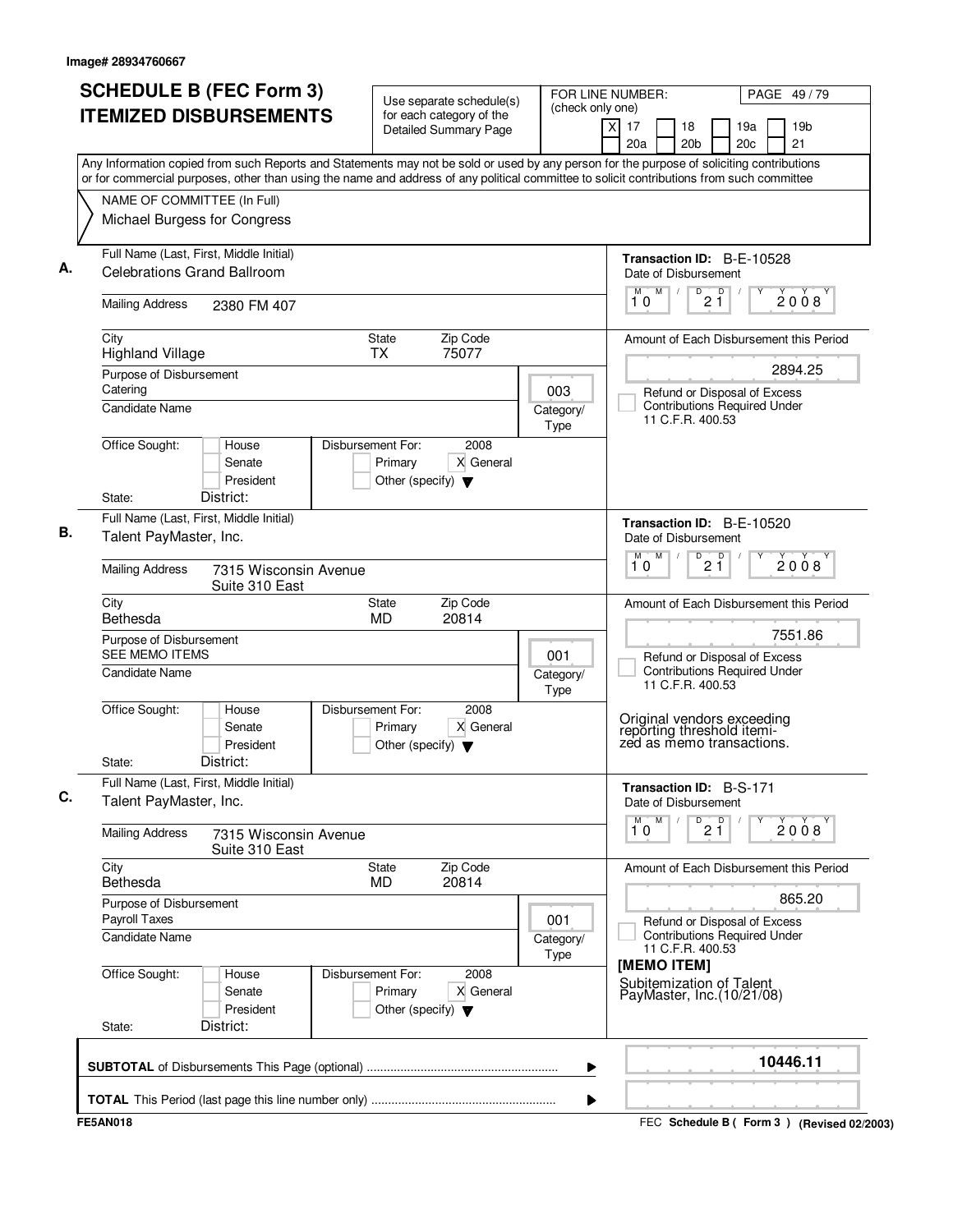| <b>SCHEDULE B (FEC Form 3)</b><br><b>ITEMIZED DISBURSEMENTS</b>                     |                                           | Use separate schedule(s)<br>for each category of the<br><b>Detailed Summary Page</b> | FOR LINE NUMBER:<br>(check only one) | PAGE 50/79<br>19 <sub>b</sub><br>xl<br>17<br>18<br>19a<br>21<br>20a<br>20 <sub>b</sub><br>20c<br>Any Information copied from such Reports and Statements may not be sold or used by any person for the purpose of soliciting contributions |
|-------------------------------------------------------------------------------------|-------------------------------------------|--------------------------------------------------------------------------------------|--------------------------------------|--------------------------------------------------------------------------------------------------------------------------------------------------------------------------------------------------------------------------------------------|
| NAME OF COMMITTEE (In Full)<br>Michael Burgess for Congress                         |                                           |                                                                                      |                                      | or for commercial purposes, other than using the name and address of any political committee to solicit contributions from such committee                                                                                                  |
| Full Name (Last, First, Middle Initial)<br>А.<br>Kim J. Garza                       |                                           |                                                                                      |                                      | <b>Transaction ID: B-S-169</b><br>Date of Disbursement                                                                                                                                                                                     |
| <b>Mailing Address</b><br>#439                                                      | 2427 Allen Street                         |                                                                                      |                                      | M<br>D<br>M<br>D<br>$\sqrt{2}$<br>2008<br>2 Ĭ<br>10                                                                                                                                                                                        |
| City<br>Dallas                                                                      | State<br><b>TX</b>                        | Zip Code<br>75204-8624                                                               |                                      | Amount of Each Disbursement this Period                                                                                                                                                                                                    |
| Purpose of Disbursement<br>Payroll<br><b>Candidate Name</b>                         |                                           |                                                                                      | 001<br>Category/<br><b>Type</b>      | 2936.66<br>Refund or Disposal of Excess<br><b>Contributions Required Under</b><br>11 C.F.R. 400.53                                                                                                                                         |
| Office Sought:<br>House<br>Senate<br>District:<br>State:                            | Disbursement For:<br>Primary<br>President | 2008<br>X General<br>Other (specify) $\blacktriangledown$                            |                                      | [MEMO ITEM]<br>Subitemization of Talent<br>PayMaster, Inc. (10/21/08)                                                                                                                                                                      |
| Full Name (Last, First, Middle Initial)<br>Alison S. Lynn<br><b>Mailing Address</b> | 805 Grand View Drive                      |                                                                                      |                                      | Transaction ID: B-S-170<br>Date of Disbursement<br>M<br>$\overline{D}$<br>M<br>2 <sup>0</sup><br>2008<br>10                                                                                                                                |
| City<br>Alexandria                                                                  | State<br>VA                               | Zip Code<br>22305                                                                    |                                      | Amount of Each Disbursement this Period                                                                                                                                                                                                    |
| Purpose of Disbursement<br>Payroll<br><b>Candidate Name</b>                         |                                           |                                                                                      | 001<br>Category/<br>Type             | 3750.00<br>Refund or Disposal of Excess<br><b>Contributions Required Under</b><br>11 C.F.R. 400.53                                                                                                                                         |
| Office Sought:<br>House<br>Senate<br>District:<br>State:                            | Disbursement For:<br>Primary<br>President | 2008<br>X General<br>Other (specify) $\blacktriangledown$                            |                                      | [MEMO ITEM]<br>Subitemization of Talent<br>PayMaster, Inc. (10/21/08)                                                                                                                                                                      |
| Full Name (Last, First, Middle Initial)<br><b>United States Postal Service</b>      |                                           |                                                                                      |                                      | Transaction ID: B-E-10675<br>Date of Disbursement                                                                                                                                                                                          |
| <b>Mailing Address</b>                                                              | 101 E Mckinney Street                     |                                                                                      |                                      | M<br>D<br>22<br>М<br>2008<br>10                                                                                                                                                                                                            |
| City<br>Denton                                                                      | <b>State</b><br><b>TX</b>                 | Zip Code<br>76201-4277                                                               |                                      | Amount of Each Disbursement this Period                                                                                                                                                                                                    |
| Purpose of Disbursement<br>Postage<br><b>Candidate Name</b>                         |                                           |                                                                                      | 003<br>Category/<br>Type             | 420.00<br>Refund or Disposal of Excess<br><b>Contributions Required Under</b><br>11 C.F.R. 400.53                                                                                                                                          |
| Office Sought:<br>House<br>Senate<br>District:<br>State:                            | Disbursement For:<br>Primary<br>President | 2008<br>X General<br>Other (specify) $\blacktriangledown$                            |                                      |                                                                                                                                                                                                                                            |
|                                                                                     |                                           |                                                                                      |                                      | 420.00                                                                                                                                                                                                                                     |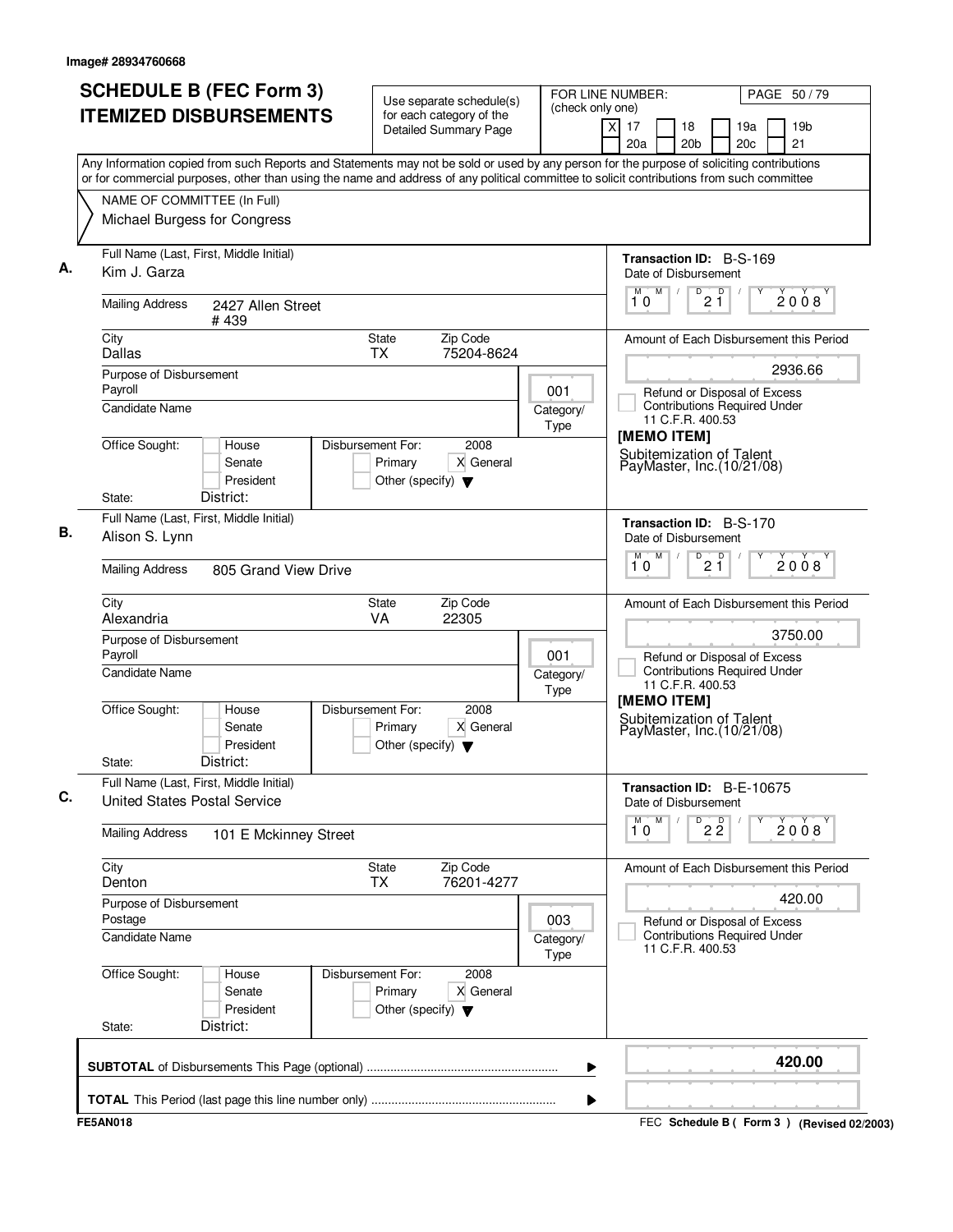| <b>SCHEDULE B (FEC Form 3)</b><br><b>ITEMIZED DISBURSEMENTS</b><br>Any Information copied from such Reports and Statements may not be sold or used by any person for the purpose of soliciting contributions | Use separate schedule(s)<br>for each category of the<br><b>Detailed Summary Page</b>      | (check only one)  | FOR LINE NUMBER:<br>PAGE 51 / 79<br>$\times$<br>17<br>19 <sub>b</sub><br>18<br>19a<br>20c<br>21<br>20a<br>20 <sub>b</sub> |
|--------------------------------------------------------------------------------------------------------------------------------------------------------------------------------------------------------------|-------------------------------------------------------------------------------------------|-------------------|---------------------------------------------------------------------------------------------------------------------------|
| or for commercial purposes, other than using the name and address of any political committee to solicit contributions from such committee<br>NAME OF COMMITTEE (In Full)<br>Michael Burgess for Congress     |                                                                                           |                   |                                                                                                                           |
| Full Name (Last, First, Middle Initial)<br>Bogart Associates, Inc.                                                                                                                                           |                                                                                           |                   | Transaction ID: B-E-10537<br>Date of Disbursement<br>M<br>$\sqrt{2}$                                                      |
| <b>Mailing Address</b><br>1200 Trinity Drive                                                                                                                                                                 |                                                                                           |                   | $D$ <sub>2</sub> $\frac{D}{4}$<br>2008<br>10                                                                              |
| City<br>Alexandria                                                                                                                                                                                           | <b>State</b><br>Zip Code<br><b>VA</b><br>22314                                            |                   | Amount of Each Disbursement this Period                                                                                   |
| Purpose of Disbursement<br><b>Fundraising Consulting</b>                                                                                                                                                     |                                                                                           | 003               | 9150.00<br>Refund or Disposal of Excess                                                                                   |
| <b>Candidate Name</b>                                                                                                                                                                                        |                                                                                           | Category/<br>Type | <b>Contributions Required Under</b><br>11 C.F.R. 400.53                                                                   |
| Office Sought:<br>House<br>Senate<br>President<br>District:<br>State:                                                                                                                                        | Disbursement For:<br>2008<br>Primary<br>X General<br>Other (specify) $\blacktriangledown$ |                   |                                                                                                                           |
| Full Name (Last, First, Middle Initial)                                                                                                                                                                      |                                                                                           |                   | Transaction ID: B-E-10697                                                                                                 |
| CardService International                                                                                                                                                                                    |                                                                                           |                   | Date of Disbursement                                                                                                      |
| <b>Mailing Address</b><br>PO Box 5180                                                                                                                                                                        |                                                                                           |                   | M<br>D<br>D<br>M<br>2008<br>$2\AA$<br>10                                                                                  |
| City<br>Simi Valley                                                                                                                                                                                          | Zip Code<br>State<br>CA<br>93062-5180                                                     |                   | Amount of Each Disbursement this Period                                                                                   |
| Purpose of Disbursement<br>E-Merchant Fee                                                                                                                                                                    |                                                                                           | 001               | 1.36<br>Refund or Disposal of Excess                                                                                      |
| <b>Candidate Name</b>                                                                                                                                                                                        |                                                                                           | Category/<br>Type | <b>Contributions Required Under</b><br>11 C.F.R. 400.53                                                                   |
| Office Sought:<br>House<br>Senate<br>President<br>District:<br>State:                                                                                                                                        | Disbursement For:<br>2008<br>X General<br>Primary<br>Other (specify) $\blacktriangledown$ |                   |                                                                                                                           |
| Full Name (Last, First, Middle Initial)<br><b>Federal Express</b>                                                                                                                                            |                                                                                           |                   | Transaction ID: B-E-10679<br>Date of Disbursement                                                                         |
| <b>Mailing Address</b><br>PO Box 1140                                                                                                                                                                        |                                                                                           |                   | M<br>D<br>$2\frac{D}{4}$<br>M<br>2008<br>10                                                                               |
| City<br>Memphis                                                                                                                                                                                              | Zip Code<br>State<br>38101-1140<br><b>TN</b>                                              |                   | Amount of Each Disbursement this Period                                                                                   |
| Purpose of Disbursement<br><b>Express Mail</b>                                                                                                                                                               |                                                                                           | 001               | 10.39<br>Refund or Disposal of Excess                                                                                     |
| <b>Candidate Name</b>                                                                                                                                                                                        |                                                                                           | Category/<br>Type | <b>Contributions Required Under</b><br>11 C.F.R. 400.53                                                                   |
| Office Sought:<br>House<br>Senate<br>President                                                                                                                                                               | Disbursement For:<br>2008<br>X General<br>Primary<br>Other (specify) $\blacktriangledown$ |                   |                                                                                                                           |
| District:<br>State:                                                                                                                                                                                          |                                                                                           |                   |                                                                                                                           |
|                                                                                                                                                                                                              |                                                                                           | ▶                 | 9161.75                                                                                                                   |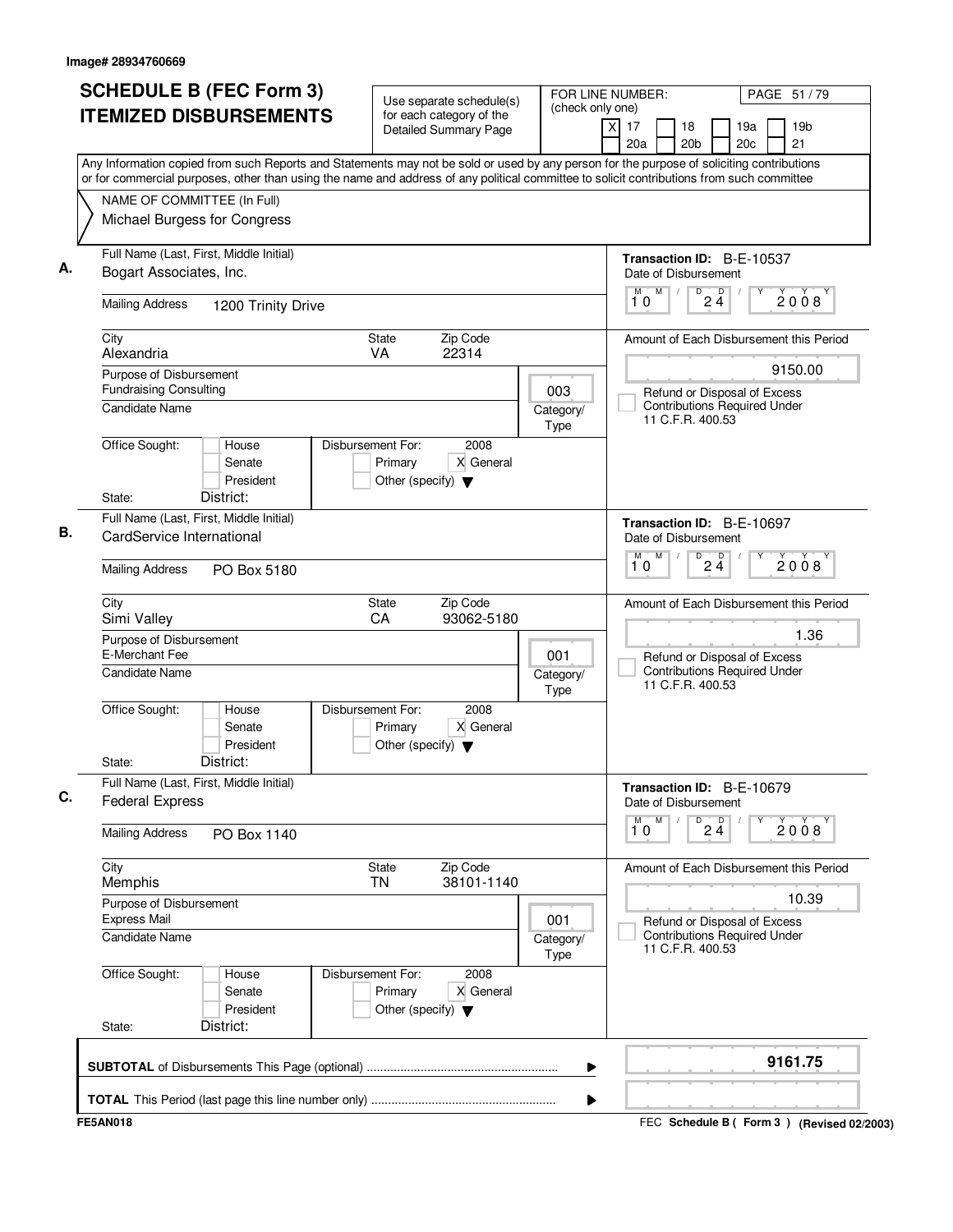| NAME OF COMMITTEE (In Full)<br>Michael Burgess for Congress       | <b>ITEMIZED DISBURSEMENTS</b>             |                                                                      | for each category of the<br>Detailed Summary Page | (check only one)         | 17<br>18<br>19a<br>19 <sub>b</sub><br>X                                                                                                                                                                                                                                                |
|-------------------------------------------------------------------|-------------------------------------------|----------------------------------------------------------------------|---------------------------------------------------|--------------------------|----------------------------------------------------------------------------------------------------------------------------------------------------------------------------------------------------------------------------------------------------------------------------------------|
|                                                                   |                                           |                                                                      |                                                   |                          | 20 <sub>b</sub><br>20c<br>21<br>20a                                                                                                                                                                                                                                                    |
|                                                                   |                                           |                                                                      |                                                   |                          | Any Information copied from such Reports and Statements may not be sold or used by any person for the purpose of soliciting contributions<br>or for commercial purposes, other than using the name and address of any political committee to solicit contributions from such committee |
|                                                                   |                                           |                                                                      |                                                   |                          |                                                                                                                                                                                                                                                                                        |
|                                                                   |                                           |                                                                      |                                                   |                          |                                                                                                                                                                                                                                                                                        |
| Full Name (Last, First, Middle Initial)<br><b>Federal Express</b> |                                           |                                                                      |                                                   |                          | Transaction ID: B-E-10680<br>Date of Disbursement                                                                                                                                                                                                                                      |
| <b>Mailing Address</b>                                            | PO Box 1140                               |                                                                      |                                                   |                          | M<br>D<br>M<br>D<br>2008<br>$2\bar{4}$<br>10                                                                                                                                                                                                                                           |
| City<br>Memphis                                                   |                                           | State<br><b>TN</b>                                                   | Zip Code<br>38101-1140                            |                          | Amount of Each Disbursement this Period                                                                                                                                                                                                                                                |
| Purpose of Disbursement<br><b>Express Mail</b>                    |                                           |                                                                      |                                                   | 001                      | 10.74                                                                                                                                                                                                                                                                                  |
| <b>Candidate Name</b>                                             |                                           |                                                                      |                                                   | Category/<br><b>Type</b> | Refund or Disposal of Excess<br><b>Contributions Required Under</b><br>11 C.F.R. 400.53                                                                                                                                                                                                |
| Office Sought:<br>State:                                          | House<br>Senate<br>President<br>District: | Disbursement For:<br>Primary<br>Other (specify) $\blacktriangledown$ | 2008<br>X General                                 |                          |                                                                                                                                                                                                                                                                                        |
| Full Name (Last, First, Middle Initial)                           |                                           |                                                                      |                                                   |                          |                                                                                                                                                                                                                                                                                        |
| <b>Majority Strategies</b>                                        |                                           |                                                                      |                                                   |                          | Transaction ID: B-E-10536<br>Date of Disbursement<br>M<br>D<br>M                                                                                                                                                                                                                       |
| <b>Mailing Address</b>                                            | 135 Professional Drive<br>Suite 104       |                                                                      |                                                   |                          | $2\frac{D}{4}$<br>2008<br>10                                                                                                                                                                                                                                                           |
| City<br>Ponte Vedra Beach                                         |                                           | State<br>FL                                                          | Zip Code<br>32082                                 |                          | Amount of Each Disbursement this Period                                                                                                                                                                                                                                                |
| Purpose of Disbursement<br>Printing                               |                                           |                                                                      |                                                   | 001                      | 500.00<br>Refund or Disposal of Excess                                                                                                                                                                                                                                                 |
| Candidate Name                                                    |                                           |                                                                      |                                                   | Category/<br><b>Type</b> | <b>Contributions Required Under</b><br>11 C.F.R. 400.53                                                                                                                                                                                                                                |
| Office Sought:<br>State:                                          | House<br>Senate<br>President<br>District: | Disbursement For:<br>Primary<br>Other (specify) $\blacktriangledown$ | 2008<br>X General                                 |                          |                                                                                                                                                                                                                                                                                        |
| Full Name (Last, First, Middle Initial)                           |                                           |                                                                      |                                                   |                          | Transaction ID: B-E-10678                                                                                                                                                                                                                                                              |
| Northstar Bank                                                    |                                           |                                                                      |                                                   |                          | Date of Disbursement                                                                                                                                                                                                                                                                   |
| <b>Mailing Address</b>                                            | PO Box 430                                |                                                                      |                                                   |                          | M<br>$2\frac{D}{4}$<br>M<br>D<br>2008<br>10                                                                                                                                                                                                                                            |
| City<br>Denton                                                    |                                           | State<br><b>TX</b>                                                   | Zip Code<br>76202-0430                            |                          | Amount of Each Disbursement this Period                                                                                                                                                                                                                                                |
| Purpose of Disbursement<br><b>Banking Fee</b>                     |                                           |                                                                      |                                                   | 001                      | 5.00<br>Refund or Disposal of Excess                                                                                                                                                                                                                                                   |
| <b>Candidate Name</b>                                             |                                           |                                                                      |                                                   | Category/<br>Type        | <b>Contributions Required Under</b><br>11 C.F.R. 400.53                                                                                                                                                                                                                                |
| Office Sought:                                                    | House<br>Senate<br>President              | Disbursement For:<br>Primary<br>Other (specify) $\blacktriangledown$ | 2008<br>X General                                 |                          |                                                                                                                                                                                                                                                                                        |
| State:                                                            | District:                                 |                                                                      |                                                   |                          |                                                                                                                                                                                                                                                                                        |
|                                                                   |                                           |                                                                      |                                                   | ▶                        | 515.74                                                                                                                                                                                                                                                                                 |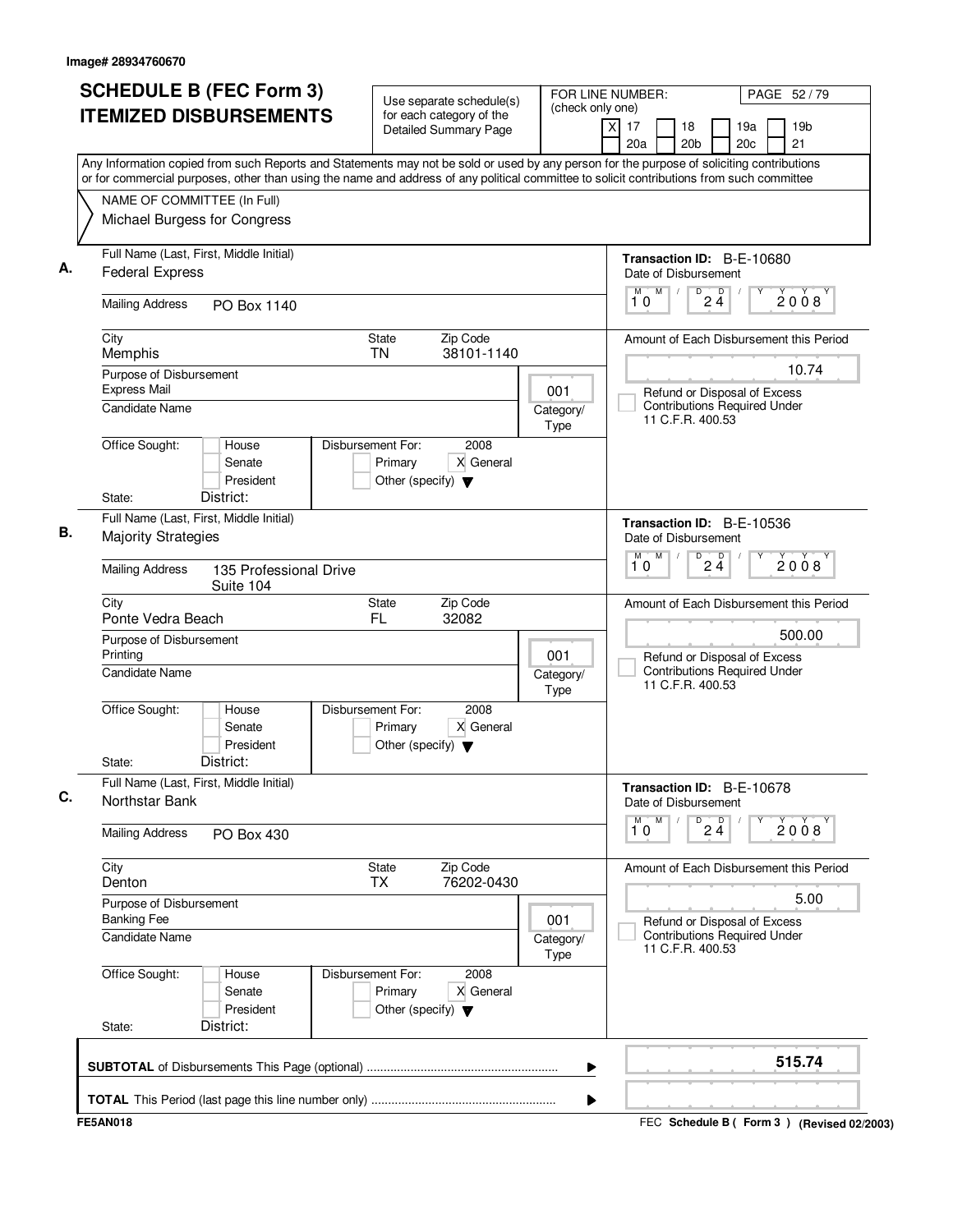|                                           | <b>SCHEDULE B (FEC Form 3)</b><br><b>ITEMIZED DISBURSEMENTS</b>      | Use separate schedule(s)<br>for each category of the                                      |                          | FOR LINE NUMBER:<br>PAGE 53/79<br>(check only one)                                                                                                                                                                                                                                     |  |
|-------------------------------------------|----------------------------------------------------------------------|-------------------------------------------------------------------------------------------|--------------------------|----------------------------------------------------------------------------------------------------------------------------------------------------------------------------------------------------------------------------------------------------------------------------------------|--|
|                                           |                                                                      | <b>Detailed Summary Page</b>                                                              |                          | 19 <sub>b</sub><br>xl<br>17<br>18<br>19a<br>20a<br>20 <sub>b</sub><br>20c<br>21                                                                                                                                                                                                        |  |
|                                           |                                                                      |                                                                                           |                          | Any Information copied from such Reports and Statements may not be sold or used by any person for the purpose of soliciting contributions<br>or for commercial purposes, other than using the name and address of any political committee to solicit contributions from such committee |  |
|                                           | NAME OF COMMITTEE (In Full)                                          |                                                                                           |                          |                                                                                                                                                                                                                                                                                        |  |
|                                           | Michael Burgess for Congress                                         |                                                                                           |                          |                                                                                                                                                                                                                                                                                        |  |
| Southwest Airlines                        | Full Name (Last, First, Middle Initial)                              |                                                                                           |                          | Transaction ID: B-E-10681<br>Date of Disbursement                                                                                                                                                                                                                                      |  |
| <b>Mailing Address</b>                    | 2702 Love Field Drive                                                |                                                                                           |                          | M<br>D<br>D<br>M<br>2008<br>$2\ddot{4}$<br>10                                                                                                                                                                                                                                          |  |
| City<br>Dallas                            |                                                                      | Zip Code<br>State<br>75235-1908<br><b>TX</b>                                              |                          | Amount of Each Disbursement this Period                                                                                                                                                                                                                                                |  |
| Purpose of Disbursement                   |                                                                      |                                                                                           |                          | 244.58                                                                                                                                                                                                                                                                                 |  |
| Airfare<br><b>Candidate Name</b>          |                                                                      |                                                                                           | 002<br>Category/<br>Type | Refund or Disposal of Excess<br><b>Contributions Required Under</b><br>11 C.F.R. 400.53                                                                                                                                                                                                |  |
| Office Sought:                            | House<br>Senate<br>President                                         | Disbursement For:<br>2008<br>Primary<br>X General<br>Other (specify) $\blacktriangledown$ |                          |                                                                                                                                                                                                                                                                                        |  |
| State:                                    | District:                                                            |                                                                                           |                          |                                                                                                                                                                                                                                                                                        |  |
| The Wildwood Inn                          | Full Name (Last, First, Middle Initial)                              |                                                                                           |                          | <b>Transaction ID: B-E-10535</b><br>Date of Disbursement                                                                                                                                                                                                                               |  |
| <b>Mailing Address</b>                    | 2602 Lillian Miller Parkway                                          |                                                                                           |                          | $\overline{D}$<br>M<br>$2\frac{D}{4}$<br>M<br>2008<br>10                                                                                                                                                                                                                               |  |
| City<br>Denton                            |                                                                      | <b>State</b><br>Zip Code<br><b>TX</b><br>76210-2904                                       |                          | Amount of Each Disbursement this Period                                                                                                                                                                                                                                                |  |
| Purpose of Disbursement<br>Catering       |                                                                      |                                                                                           | 003                      | 3222.28<br>Refund or Disposal of Excess                                                                                                                                                                                                                                                |  |
| Candidate Name                            |                                                                      |                                                                                           | Category/<br>Type        | <b>Contributions Required Under</b><br>11 C.F.R. 400.53                                                                                                                                                                                                                                |  |
| Office Sought:                            | House<br>Senate<br>President                                         | Disbursement For:<br>2008<br>X General<br>Primary<br>Other (specify) $\blacktriangledown$ |                          |                                                                                                                                                                                                                                                                                        |  |
| State:                                    | District:                                                            |                                                                                           |                          |                                                                                                                                                                                                                                                                                        |  |
|                                           | Full Name (Last, First, Middle Initial)<br>CardService International |                                                                                           |                          | Transaction ID: B-E-10693<br>Date of Disbursement                                                                                                                                                                                                                                      |  |
| <b>Mailing Address</b>                    | PO Box 5180                                                          |                                                                                           |                          | M<br>$\overline{\mathbf{1}^M \mathbf{0}}$<br>$\overline{P}$ 2 $\overline{7}$<br>2008                                                                                                                                                                                                   |  |
| City<br>Simi Valley                       |                                                                      | Zip Code<br>State<br>93062-5180<br>CA                                                     |                          | Amount of Each Disbursement this Period                                                                                                                                                                                                                                                |  |
| Purpose of Disbursement<br>E-Merchant Fee |                                                                      |                                                                                           | 001                      | 0.81<br>Refund or Disposal of Excess                                                                                                                                                                                                                                                   |  |
| <b>Candidate Name</b>                     |                                                                      |                                                                                           | Category/<br>Type        | <b>Contributions Required Under</b><br>11 C.F.R. 400.53                                                                                                                                                                                                                                |  |
| Office Sought:                            | House<br>Senate<br>President                                         | 2008<br>Disbursement For:<br>Primary<br>X General<br>Other (specify) $\blacktriangledown$ |                          |                                                                                                                                                                                                                                                                                        |  |
| State:                                    | District:                                                            |                                                                                           |                          |                                                                                                                                                                                                                                                                                        |  |
|                                           |                                                                      |                                                                                           |                          | 3467.67<br>▶                                                                                                                                                                                                                                                                           |  |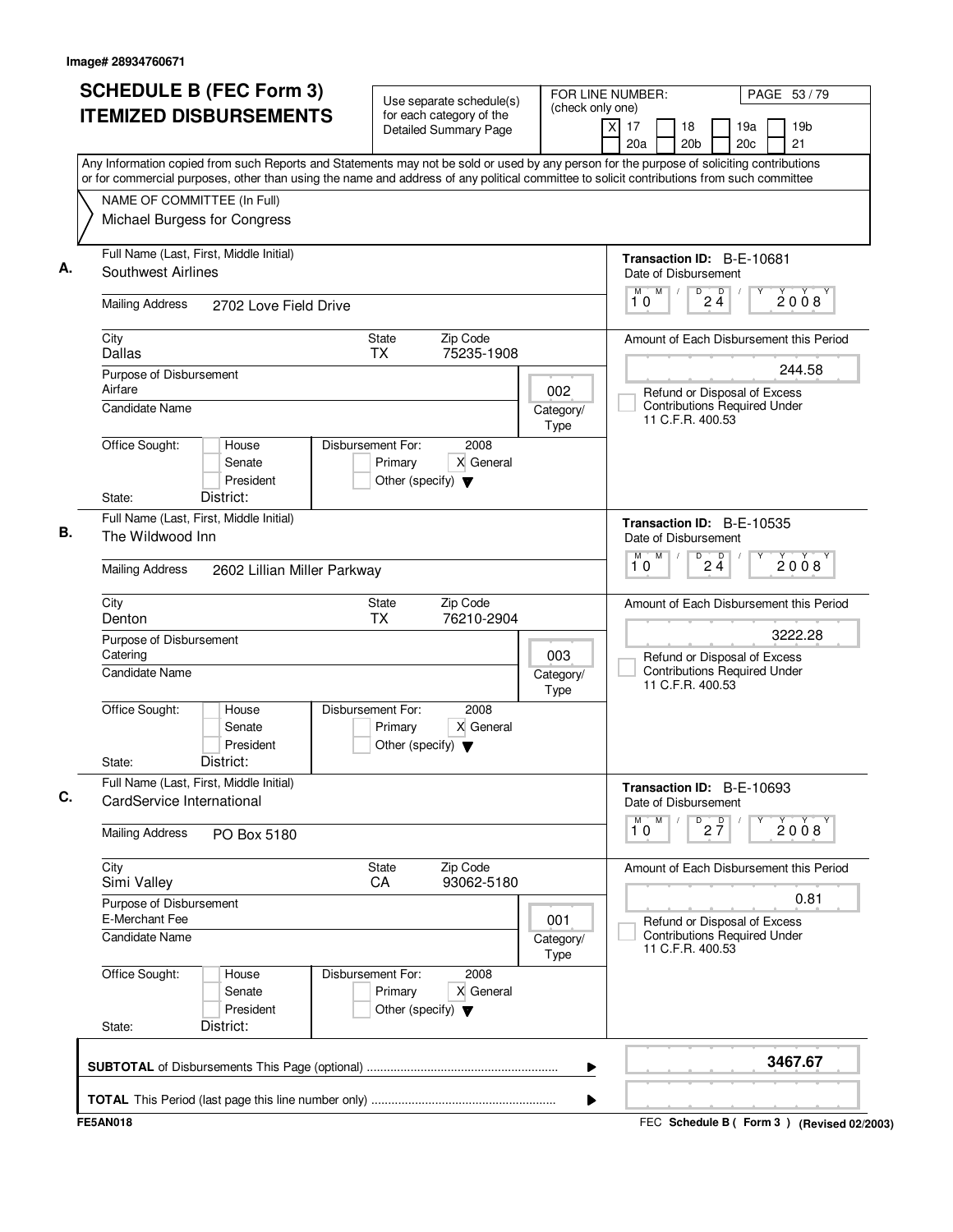|                                                                      | <b>SCHEDULE B (FEC Form 3)</b><br><b>ITEMIZED DISBURSEMENTS</b> |                                                                      | Use separate schedule(s)<br>for each category of the<br>Detailed Summary Page | (check only one)         | FOR LINE NUMBER:<br>PAGE 54 / 79<br>$\times$<br>17<br>18<br>19a<br>19 <sub>b</sub><br>21<br>20a<br>20 <sub>b</sub><br>20c                                                                                                                                                              |
|----------------------------------------------------------------------|-----------------------------------------------------------------|----------------------------------------------------------------------|-------------------------------------------------------------------------------|--------------------------|----------------------------------------------------------------------------------------------------------------------------------------------------------------------------------------------------------------------------------------------------------------------------------------|
| NAME OF COMMITTEE (In Full)<br>Michael Burgess for Congress          |                                                                 |                                                                      |                                                                               |                          | Any Information copied from such Reports and Statements may not be sold or used by any person for the purpose of soliciting contributions<br>or for commercial purposes, other than using the name and address of any political committee to solicit contributions from such committee |
| Full Name (Last, First, Middle Initial)<br><b>Federal Express</b>    |                                                                 |                                                                      |                                                                               |                          | Transaction ID: B-E-10682<br>Date of Disbursement                                                                                                                                                                                                                                      |
| <b>Mailing Address</b>                                               | PO Box 1140                                                     |                                                                      |                                                                               |                          | M<br>$\overline{\mathsf{D}}$<br>$2\frac{D}{7}$<br>$\sqrt{2}$<br>2008<br>10                                                                                                                                                                                                             |
| City<br>Memphis                                                      |                                                                 | State<br><b>TN</b>                                                   | Zip Code<br>38101-1140                                                        |                          | Amount of Each Disbursement this Period                                                                                                                                                                                                                                                |
| Purpose of Disbursement<br><b>Express Mail</b>                       |                                                                 |                                                                      |                                                                               | 001                      | 22.40<br>Refund or Disposal of Excess                                                                                                                                                                                                                                                  |
| <b>Candidate Name</b>                                                |                                                                 |                                                                      |                                                                               | Category/<br>Type        | <b>Contributions Required Under</b><br>11 C.F.R. 400.53                                                                                                                                                                                                                                |
| Office Sought:<br>State:                                             | House<br>Senate<br>President<br>District:                       | Disbursement For:<br>Primary<br>Other (specify) $\blacktriangledown$ | 2008<br>X General                                                             |                          |                                                                                                                                                                                                                                                                                        |
| Full Name (Last, First, Middle Initial)<br><b>Federal Express</b>    |                                                                 |                                                                      |                                                                               |                          | Transaction ID: B-E-10684<br>Date of Disbursement                                                                                                                                                                                                                                      |
| <b>Mailing Address</b>                                               | PO Box 1140                                                     |                                                                      |                                                                               |                          | M<br>M<br>D<br>$2\overline{7}$<br>2008<br>10                                                                                                                                                                                                                                           |
| City<br>Memphis                                                      |                                                                 | State<br><b>TN</b>                                                   | Zip Code<br>38101-1140                                                        |                          | Amount of Each Disbursement this Period                                                                                                                                                                                                                                                |
| Purpose of Disbursement<br><b>Express Mail</b>                       |                                                                 |                                                                      |                                                                               | 001                      | 25.20<br>Refund or Disposal of Excess                                                                                                                                                                                                                                                  |
| Candidate Name                                                       |                                                                 |                                                                      |                                                                               | Category/<br>Type        | <b>Contributions Required Under</b><br>11 C.F.R. 400.53                                                                                                                                                                                                                                |
| Office Sought:<br>State:                                             | House<br>Senate<br>President<br>District:                       | Disbursement For:<br>Primary<br>Other (specify) $\blacktriangledown$ | 2008<br>X General                                                             |                          |                                                                                                                                                                                                                                                                                        |
| Full Name (Last, First, Middle Initial)<br>CardService International |                                                                 |                                                                      |                                                                               |                          | Transaction ID: B-E-10694<br>Date of Disbursement                                                                                                                                                                                                                                      |
| <b>Mailing Address</b>                                               | PO Box 5180                                                     |                                                                      |                                                                               |                          | M<br>$30^{\circ}$<br>M<br>D<br>2008<br>10                                                                                                                                                                                                                                              |
| City<br>Simi Valley                                                  |                                                                 | State<br>CA                                                          | Zip Code<br>93062-5180                                                        |                          | Amount of Each Disbursement this Period                                                                                                                                                                                                                                                |
| Purpose of Disbursement<br>E-Merchant Fee                            |                                                                 |                                                                      |                                                                               | 001                      | 13.03<br>Refund or Disposal of Excess                                                                                                                                                                                                                                                  |
| Candidate Name                                                       |                                                                 |                                                                      |                                                                               | Category/<br><b>Type</b> | <b>Contributions Required Under</b><br>11 C.F.R. 400.53                                                                                                                                                                                                                                |
| Office Sought:                                                       | House<br>Senate<br>President                                    | Disbursement For:<br>Primary<br>Other (specify) $\blacktriangledown$ | 2008<br>X General                                                             |                          |                                                                                                                                                                                                                                                                                        |
| State:                                                               | District:                                                       |                                                                      |                                                                               |                          | 60.63                                                                                                                                                                                                                                                                                  |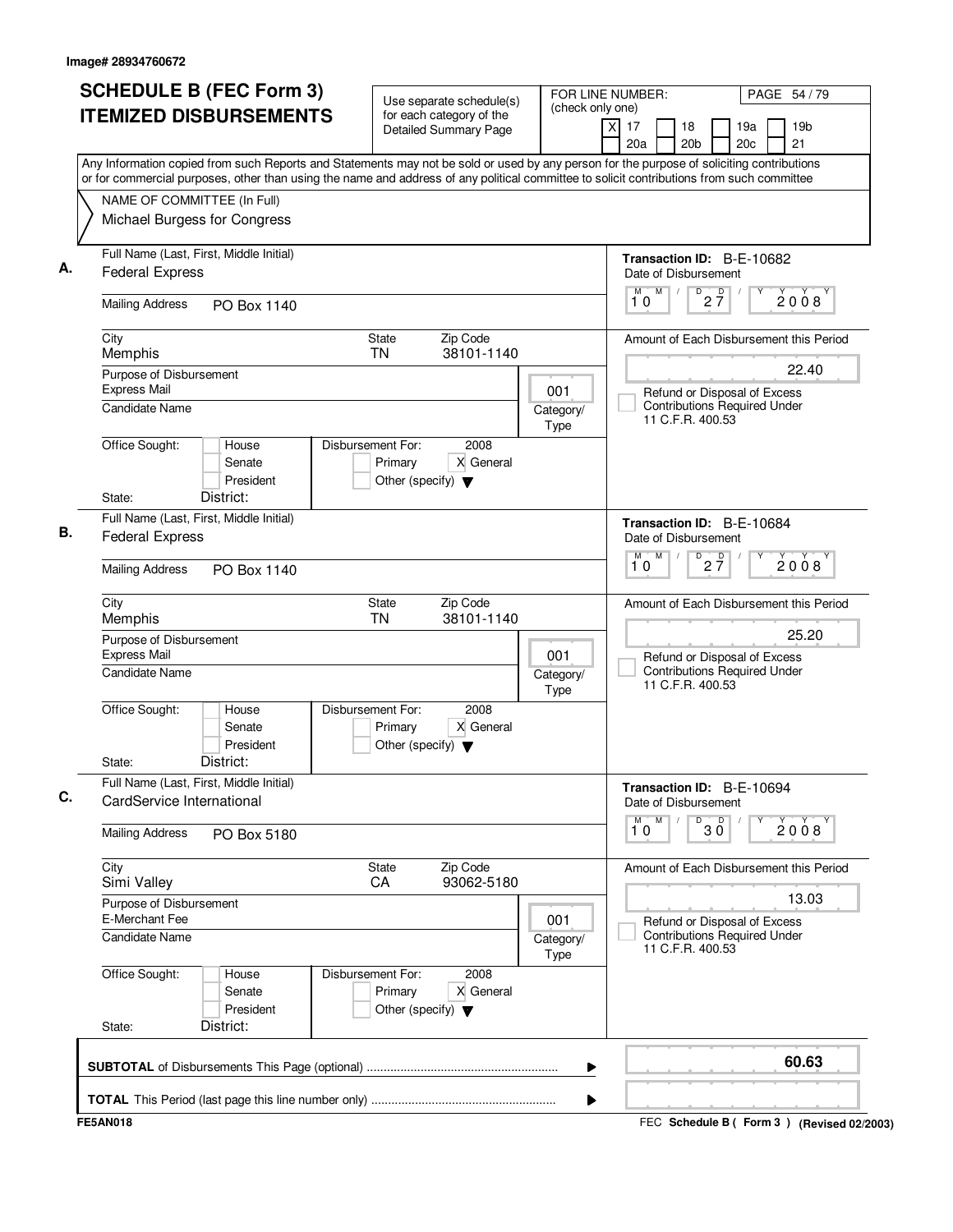| <b>SCHEDULE B (FEC Form 3)</b>                                                                                                                                                                                                                                                         | Use separate schedule(s)                                                                  | FOR LINE NUMBER:<br>(check only one) |                                                                     | PAGE 55 / 79                        |
|----------------------------------------------------------------------------------------------------------------------------------------------------------------------------------------------------------------------------------------------------------------------------------------|-------------------------------------------------------------------------------------------|--------------------------------------|---------------------------------------------------------------------|-------------------------------------|
| <b>ITEMIZED DISBURSEMENTS</b>                                                                                                                                                                                                                                                          | for each category of the<br><b>Detailed Summary Page</b>                                  |                                      | $\overline{X}$<br>17<br>18<br>20a<br>20 <sub>b</sub>                | 19 <sub>b</sub><br>19a<br>21<br>20c |
| Any Information copied from such Reports and Statements may not be sold or used by any person for the purpose of soliciting contributions<br>or for commercial purposes, other than using the name and address of any political committee to solicit contributions from such committee |                                                                                           |                                      |                                                                     |                                     |
| NAME OF COMMITTEE (In Full)<br>Michael Burgess for Congress                                                                                                                                                                                                                            |                                                                                           |                                      |                                                                     |                                     |
| Full Name (Last, First, Middle Initial)<br>Michael C. Burgess                                                                                                                                                                                                                          |                                                                                           |                                      | <b>Transaction ID: B-E-10544</b><br>Date of Disbursement            |                                     |
| <b>Mailing Address</b><br>1007 Timbercreek                                                                                                                                                                                                                                             |                                                                                           |                                      | M <sub>1</sub><br>D<br>D<br>ЗŎ<br>10                                | 2008                                |
| City<br>Lewisville                                                                                                                                                                                                                                                                     | Zip Code<br>State<br><b>TX</b><br>75067                                                   |                                      | Amount of Each Disbursement this Period                             |                                     |
| Purpose of Disbursement<br>Reimbursement- Meal Expense<br><b>Candidate Name</b>                                                                                                                                                                                                        |                                                                                           | 001<br>Category/                     | Refund or Disposal of Excess<br><b>Contributions Required Under</b> | 97.80                               |
| Office Sought:<br>House<br>Senate<br>President<br>District:<br>State:                                                                                                                                                                                                                  | Disbursement For:<br>2008<br>X General<br>Primary<br>Other (specify) $\blacktriangledown$ | Type                                 | 11 C.F.R. 400.53                                                    |                                     |
| Full Name (Last, First, Middle Initial)<br>Capitol Hill Club                                                                                                                                                                                                                           |                                                                                           |                                      | Transaction ID: B-E-10692<br>Date of Disbursement<br>M<br>M<br>D    |                                     |
| <b>Mailing Address</b><br>1st Street SE<br>300                                                                                                                                                                                                                                         |                                                                                           |                                      | $3^{\circ}$<br>10                                                   | 2008                                |
| City<br>Washington                                                                                                                                                                                                                                                                     | Zip Code<br>State<br>DC<br>20003-1801                                                     |                                      | Amount of Each Disbursement this Period                             |                                     |
| Purpose of Disbursement<br>Catering                                                                                                                                                                                                                                                    |                                                                                           | 003                                  | Refund or Disposal of Excess                                        | 266.79                              |
| <b>Candidate Name</b>                                                                                                                                                                                                                                                                  |                                                                                           | Category/<br>Type                    | <b>Contributions Required Under</b><br>11 C.F.R. 400.53             |                                     |
| Office Sought:<br>House<br>Senate<br>President<br>District:<br>State:                                                                                                                                                                                                                  | Disbursement For:<br>2008<br>X General<br>Primary<br>Other (specify) $\blacktriangledown$ |                                      |                                                                     |                                     |
| Full Name (Last, First, Middle Initial)<br><b>Northwest Airlines</b>                                                                                                                                                                                                                   |                                                                                           |                                      | Transaction ID: B-E-10690<br>Date of Disbursement                   |                                     |
| <b>Mailing Address</b><br>7500 Airline Drive                                                                                                                                                                                                                                           |                                                                                           |                                      | M<br>M<br>$3^{\circ}$<br>D<br>10                                    | 2008                                |
| City<br>Minneapolis                                                                                                                                                                                                                                                                    | Zip Code<br>State<br>55450-1101<br>MN                                                     |                                      | Amount of Each Disbursement this Period                             |                                     |
| Purpose of Disbursement<br>Airline Fee                                                                                                                                                                                                                                                 |                                                                                           | 002                                  | Refund or Disposal of Excess                                        | 35.00                               |
| Candidate Name                                                                                                                                                                                                                                                                         |                                                                                           | Category/<br>Type                    | <b>Contributions Required Under</b><br>11 C.F.R. 400.53             |                                     |
| Office Sought:<br>House<br>Senate<br>President<br>District:<br>State:                                                                                                                                                                                                                  | Disbursement For:<br>2008<br>Primary<br>X General<br>Other (specify) $\blacktriangledown$ |                                      |                                                                     |                                     |
|                                                                                                                                                                                                                                                                                        |                                                                                           | ▶                                    |                                                                     | 399.59                              |
|                                                                                                                                                                                                                                                                                        |                                                                                           | ▶                                    |                                                                     |                                     |
| <b>FE5AN018</b>                                                                                                                                                                                                                                                                        |                                                                                           |                                      | FEC Schedule B ( Form 3 ) (Revised 02/2003)                         |                                     |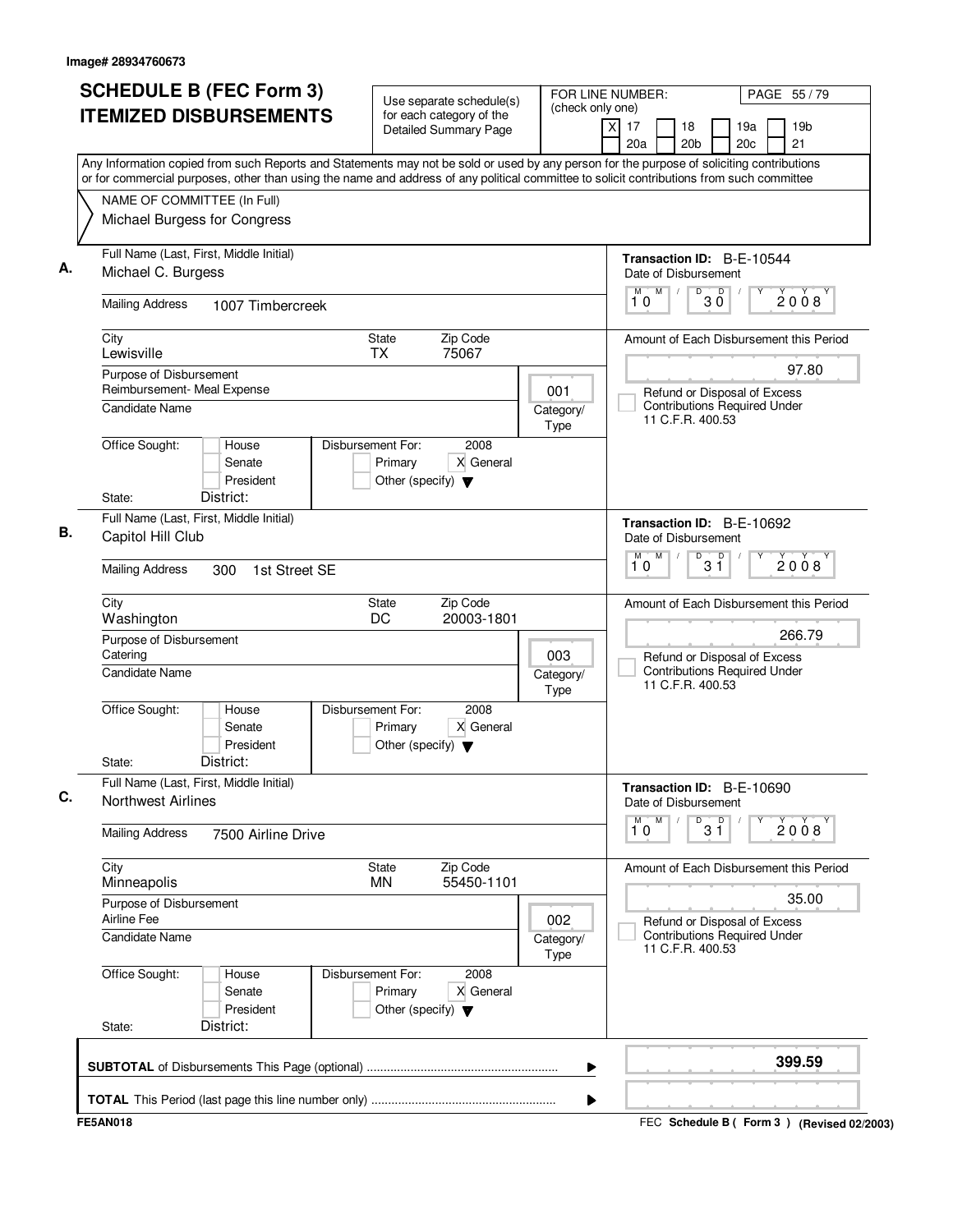| <b>SCHEDULE B (FEC Form 3)</b>                                                                                                                                                                                                                                                         | Use separate schedule(s)                                                                  | FOR LINE NUMBER:<br>(check only one) |                                                                                         | PAGE 56 / 79                                |
|----------------------------------------------------------------------------------------------------------------------------------------------------------------------------------------------------------------------------------------------------------------------------------------|-------------------------------------------------------------------------------------------|--------------------------------------|-----------------------------------------------------------------------------------------|---------------------------------------------|
| <b>ITEMIZED DISBURSEMENTS</b>                                                                                                                                                                                                                                                          | for each category of the<br><b>Detailed Summary Page</b>                                  |                                      | $\overline{X}$<br>17<br>18<br>20a<br>20 <sub>b</sub>                                    | 19 <sub>b</sub><br>19a<br>21<br>20c         |
| Any Information copied from such Reports and Statements may not be sold or used by any person for the purpose of soliciting contributions<br>or for commercial purposes, other than using the name and address of any political committee to solicit contributions from such committee |                                                                                           |                                      |                                                                                         |                                             |
| NAME OF COMMITTEE (In Full)<br>Michael Burgess for Congress                                                                                                                                                                                                                            |                                                                                           |                                      |                                                                                         |                                             |
| Full Name (Last, First, Middle Initial)<br><b>Northwest Airlines</b>                                                                                                                                                                                                                   |                                                                                           |                                      | Transaction ID: B-E-10691<br>Date of Disbursement                                       |                                             |
| <b>Mailing Address</b><br>7500 Airline Drive                                                                                                                                                                                                                                           |                                                                                           |                                      | D<br>M<br>D<br>3 ĭ<br>10                                                                | 2008                                        |
| City<br>Minneapolis                                                                                                                                                                                                                                                                    | Zip Code<br><b>State</b><br>55450-1101<br><b>MN</b>                                       |                                      |                                                                                         | Amount of Each Disbursement this Period     |
| Purpose of Disbursement<br>Airfare<br><b>Candidate Name</b>                                                                                                                                                                                                                            |                                                                                           | 002<br>Category/<br>Type             | Refund or Disposal of Excess<br><b>Contributions Required Under</b><br>11 C.F.R. 400.53 | 385.50                                      |
| Office Sought:<br>House<br>Senate<br>President<br>District:<br>State:                                                                                                                                                                                                                  | Disbursement For:<br>2008<br>X General<br>Primary<br>Other (specify) $\blacktriangledown$ |                                      |                                                                                         |                                             |
| Full Name (Last, First, Middle Initial)<br><b>American Express</b>                                                                                                                                                                                                                     |                                                                                           |                                      | Transaction ID: B-E-10709<br>Date of Disbursement                                       |                                             |
| <b>Mailing Address</b><br>PO Box 297812                                                                                                                                                                                                                                                |                                                                                           |                                      | M<br>D<br>M<br>$0\overline{3}$<br>11                                                    | 2008                                        |
| City<br>Ft Lauderdale                                                                                                                                                                                                                                                                  | State<br>Zip Code<br>FL<br>33329-7812                                                     |                                      |                                                                                         | Amount of Each Disbursement this Period     |
| Purpose of Disbursement<br>E-Merchant Fee                                                                                                                                                                                                                                              |                                                                                           | 001                                  | Refund or Disposal of Excess                                                            | 4.50                                        |
| <b>Candidate Name</b>                                                                                                                                                                                                                                                                  |                                                                                           | Category/<br>Type                    | <b>Contributions Required Under</b><br>11 C.F.R. 400.53                                 |                                             |
| Office Sought:<br>House<br>Senate<br>President<br>District:<br>State:                                                                                                                                                                                                                  | Disbursement For:<br>2008<br>X General<br>Primary<br>Other (specify) $\blacktriangledown$ |                                      |                                                                                         |                                             |
| Full Name (Last, First, Middle Initial)<br>Bogart Associates, Inc.                                                                                                                                                                                                                     |                                                                                           |                                      | Transaction ID: B-E-10575<br>Date of Disbursement                                       |                                             |
| <b>Mailing Address</b><br>1200 Trinity Drive                                                                                                                                                                                                                                           |                                                                                           |                                      | M<br>М<br>D<br>03<br>11                                                                 | 2008                                        |
| City<br>Alexandria                                                                                                                                                                                                                                                                     | Zip Code<br>State<br>22314<br>VA                                                          |                                      |                                                                                         | Amount of Each Disbursement this Period     |
| Purpose of Disbursement<br><b>Express Mail</b>                                                                                                                                                                                                                                         |                                                                                           | 003                                  | Refund or Disposal of Excess                                                            | 25.96                                       |
| <b>Candidate Name</b>                                                                                                                                                                                                                                                                  |                                                                                           | Category/<br>Type                    | <b>Contributions Required Under</b><br>11 C.F.R. 400.53                                 |                                             |
| Office Sought:<br>House<br>Senate<br>President<br>District:<br>State:                                                                                                                                                                                                                  | Disbursement For:<br>2008<br>Primary<br>X General<br>Other (specify) $\blacktriangledown$ |                                      |                                                                                         |                                             |
|                                                                                                                                                                                                                                                                                        |                                                                                           | ▶                                    |                                                                                         | 415.96                                      |
|                                                                                                                                                                                                                                                                                        |                                                                                           | ▶                                    |                                                                                         |                                             |
| <b>FE5AN018</b>                                                                                                                                                                                                                                                                        |                                                                                           |                                      |                                                                                         | FEC Schedule B ( Form 3 ) (Revised 02/2003) |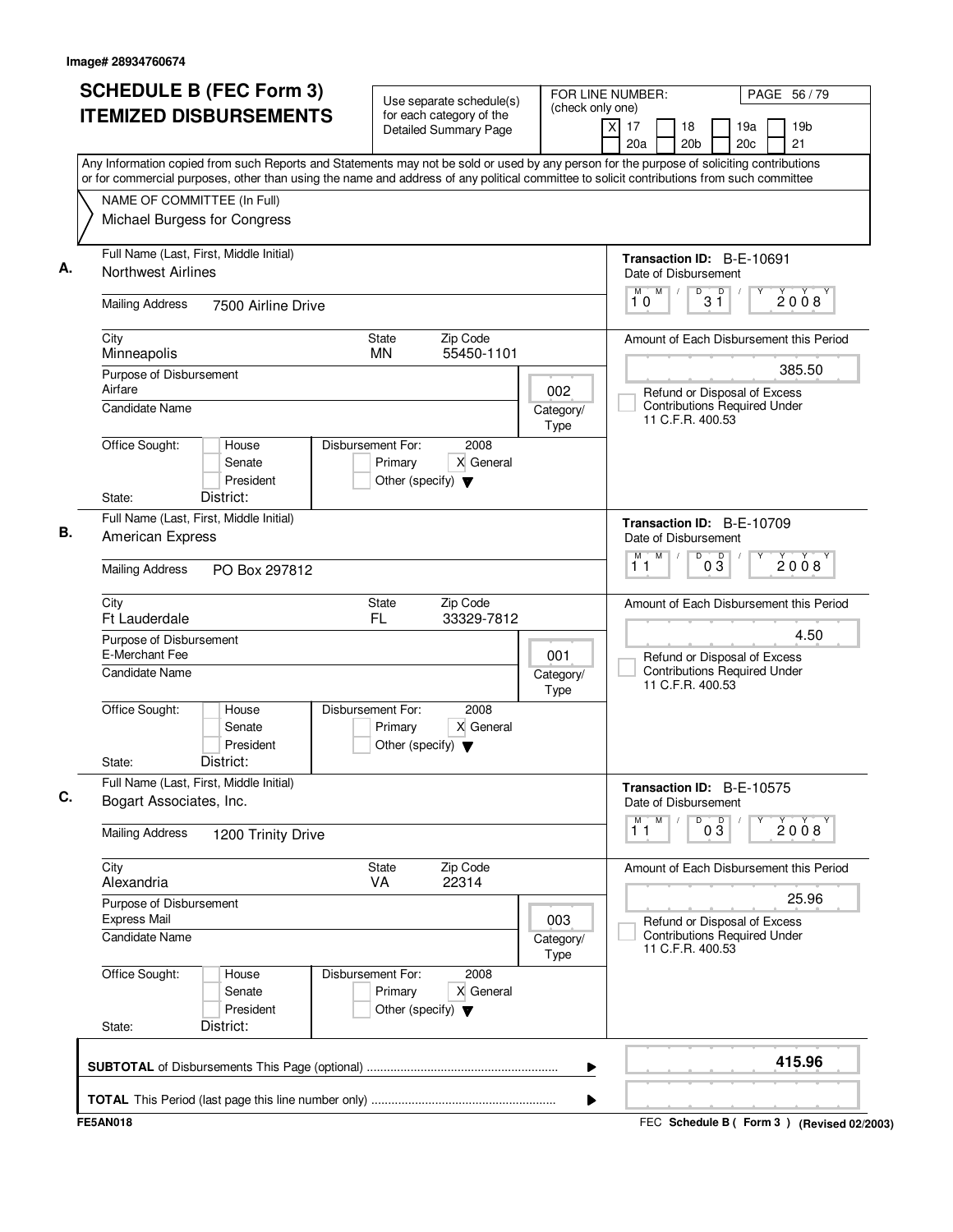|                                                | <b>SCHEDULE B (FEC Form 3)</b><br><b>ITEMIZED DISBURSEMENTS</b>                                                                                                                                                                                                                        |                                                                          | Use separate schedule(s)<br>for each category of the<br>Detailed Summary Page | (check only one)  | FOR LINE NUMBER:<br>x<br>17<br>18<br>20a<br>20 <sub>b</sub>                             | PAGE 57/79<br>19a<br>19 <sub>b</sub><br>20c<br>21 |
|------------------------------------------------|----------------------------------------------------------------------------------------------------------------------------------------------------------------------------------------------------------------------------------------------------------------------------------------|--------------------------------------------------------------------------|-------------------------------------------------------------------------------|-------------------|-----------------------------------------------------------------------------------------|---------------------------------------------------|
| NAME OF COMMITTEE (In Full)                    | Any Information copied from such Reports and Statements may not be sold or used by any person for the purpose of soliciting contributions<br>or for commercial purposes, other than using the name and address of any political committee to solicit contributions from such committee |                                                                          |                                                                               |                   |                                                                                         |                                                   |
| Michael Burgess for Congress                   |                                                                                                                                                                                                                                                                                        |                                                                          |                                                                               |                   |                                                                                         |                                                   |
| <b>Federal Express</b>                         | Full Name (Last, First, Middle Initial)                                                                                                                                                                                                                                                |                                                                          |                                                                               |                   | Transaction ID: B-E-10707<br>Date of Disbursement                                       |                                                   |
| <b>Mailing Address</b>                         | PO Box 1140                                                                                                                                                                                                                                                                            |                                                                          |                                                                               |                   | M<br>D<br>$\overline{D}$<br>M<br>$0\bar{3}$<br>11                                       | 2008                                              |
| City<br>Memphis                                |                                                                                                                                                                                                                                                                                        | State<br><b>TN</b>                                                       | Zip Code<br>38101-1140                                                        |                   |                                                                                         | Amount of Each Disbursement this Period           |
| Purpose of Disbursement<br><b>Express Mail</b> |                                                                                                                                                                                                                                                                                        |                                                                          |                                                                               | 001               |                                                                                         | 20.46                                             |
| <b>Candidate Name</b>                          |                                                                                                                                                                                                                                                                                        |                                                                          |                                                                               | Category/<br>Type | Refund or Disposal of Excess<br><b>Contributions Required Under</b><br>11 C.F.R. 400.53 |                                                   |
| Office Sought:<br>State:                       | House<br>Senate<br>President<br>District:                                                                                                                                                                                                                                              | Disbursement For:<br>Primary<br>Other (specify) $\blacktriangledown$     | 2008<br>X General                                                             |                   |                                                                                         |                                                   |
|                                                | Full Name (Last, First, Middle Initial)                                                                                                                                                                                                                                                |                                                                          |                                                                               |                   |                                                                                         |                                                   |
| <b>Federal Express</b>                         |                                                                                                                                                                                                                                                                                        |                                                                          |                                                                               |                   | Transaction ID: B-E-10708<br>Date of Disbursement                                       |                                                   |
| <b>Mailing Address</b>                         | PO Box 1140                                                                                                                                                                                                                                                                            |                                                                          |                                                                               |                   | M<br>M<br>D<br>$0\overline{3}$<br>11                                                    | 2008                                              |
| City<br>Memphis                                |                                                                                                                                                                                                                                                                                        | State<br>TN                                                              | Zip Code<br>38101-1140                                                        |                   |                                                                                         | Amount of Each Disbursement this Period           |
| Purpose of Disbursement<br><b>Express Mail</b> |                                                                                                                                                                                                                                                                                        |                                                                          |                                                                               | 001               | Refund or Disposal of Excess                                                            | 25.20                                             |
| Candidate Name                                 |                                                                                                                                                                                                                                                                                        |                                                                          |                                                                               | Category/<br>Type | <b>Contributions Required Under</b><br>11 C.F.R. 400.53                                 |                                                   |
| Office Sought:<br>State:                       | House<br>Senate<br>President<br>District:                                                                                                                                                                                                                                              | Disbursement For:<br>Primary<br>Other (specify) $\blacktriangledown$     | 2008<br>X General                                                             |                   |                                                                                         |                                                   |
| CardService International                      | Full Name (Last, First, Middle Initial)                                                                                                                                                                                                                                                |                                                                          |                                                                               |                   | Transaction ID: B-E-10695<br>Date of Disbursement                                       |                                                   |
| <b>Mailing Address</b>                         | PO Box 5180                                                                                                                                                                                                                                                                            |                                                                          |                                                                               |                   | M<br>M<br>D<br>$0\overline{5}$<br>11                                                    | 2008                                              |
| City<br>Simi Valley                            |                                                                                                                                                                                                                                                                                        | State<br>CA                                                              | Zip Code<br>93062-5180                                                        |                   |                                                                                         | Amount of Each Disbursement this Period           |
| Purpose of Disbursement<br>E-Merchant Fee      |                                                                                                                                                                                                                                                                                        |                                                                          |                                                                               | 001               | Refund or Disposal of Excess                                                            | 51.73                                             |
| Candidate Name                                 |                                                                                                                                                                                                                                                                                        |                                                                          |                                                                               | Category/<br>Type | <b>Contributions Required Under</b><br>11 C.F.R. 400.53                                 |                                                   |
| Office Sought:                                 | House<br>Senate<br>President                                                                                                                                                                                                                                                           | Disbursement For:<br>$X$ Primary<br>Other (specify) $\blacktriangledown$ | 2010<br>General                                                               |                   |                                                                                         |                                                   |
| State:                                         | District:                                                                                                                                                                                                                                                                              |                                                                          |                                                                               |                   |                                                                                         |                                                   |
|                                                |                                                                                                                                                                                                                                                                                        |                                                                          |                                                                               | ▶                 |                                                                                         | 97.39                                             |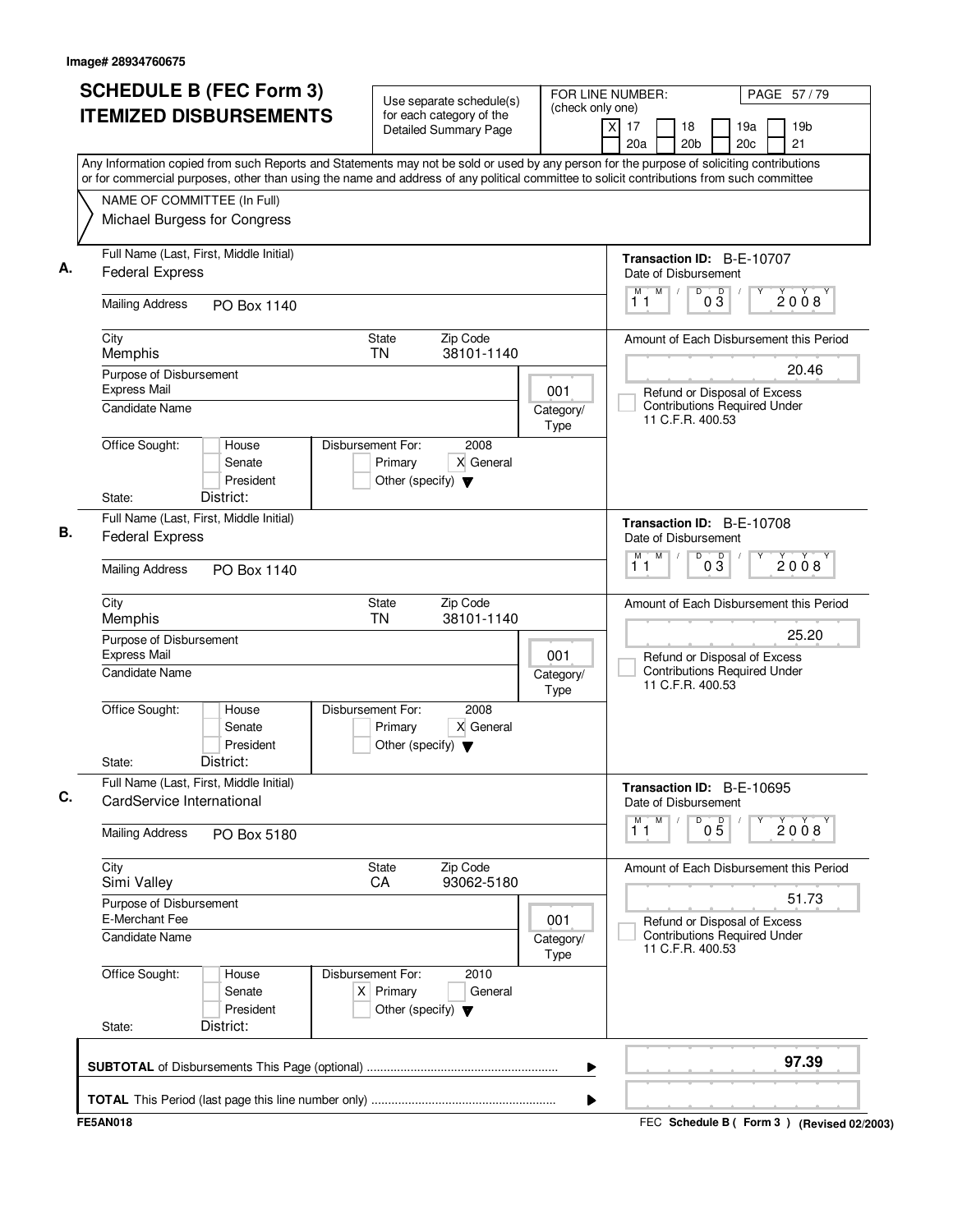| <b>SCHEDULE B (FEC Form 3)</b><br><b>ITEMIZED DISBURSEMENTS</b>                                                                                                                                                                                                                                                                                       | Use separate schedule(s)<br>for each category of the<br>Detailed Summary Page               | (check only one)  | FOR LINE NUMBER:<br>PAGE 58 / 79<br>19 <sub>b</sub><br>$\times$<br>17<br>18<br>19a<br>21<br>20a<br>20 <sub>b</sub><br>20c |
|-------------------------------------------------------------------------------------------------------------------------------------------------------------------------------------------------------------------------------------------------------------------------------------------------------------------------------------------------------|---------------------------------------------------------------------------------------------|-------------------|---------------------------------------------------------------------------------------------------------------------------|
| Any Information copied from such Reports and Statements may not be sold or used by any person for the purpose of soliciting contributions<br>or for commercial purposes, other than using the name and address of any political committee to solicit contributions from such committee<br>NAME OF COMMITTEE (In Full)<br>Michael Burgess for Congress |                                                                                             |                   |                                                                                                                           |
| Full Name (Last, First, Middle Initial)<br>CardService International                                                                                                                                                                                                                                                                                  |                                                                                             |                   | Transaction ID: B-E-10711<br>Date of Disbursement<br>M<br>$\overline{D}$<br>$\overline{D}$<br>$\sqrt{2}$                  |
| <b>Mailing Address</b><br>PO Box 5180                                                                                                                                                                                                                                                                                                                 |                                                                                             |                   | 2008<br>0 <sub>5</sub><br>11                                                                                              |
| City<br>Simi Valley                                                                                                                                                                                                                                                                                                                                   | State<br>Zip Code<br>CA<br>93062-5180                                                       |                   | Amount of Each Disbursement this Period                                                                                   |
| Purpose of Disbursement<br>E-Merchant Fee                                                                                                                                                                                                                                                                                                             |                                                                                             | 001               | 0.06<br>Refund or Disposal of Excess                                                                                      |
| Candidate Name                                                                                                                                                                                                                                                                                                                                        |                                                                                             | Category/<br>Type | <b>Contributions Required Under</b><br>11 C.F.R. 400.53                                                                   |
| Office Sought:<br>House<br>Senate<br>President<br>District:<br>State:                                                                                                                                                                                                                                                                                 | Disbursement For:<br>2010<br>$X$ Primary<br>General<br>Other (specify) $\blacktriangledown$ |                   |                                                                                                                           |
| Full Name (Last, First, Middle Initial)                                                                                                                                                                                                                                                                                                               |                                                                                             |                   | Transaction ID: B-E-10712                                                                                                 |
| CardService International                                                                                                                                                                                                                                                                                                                             |                                                                                             |                   | Date of Disbursement<br>M<br>M<br>D                                                                                       |
| <b>Mailing Address</b><br>PO Box 5180                                                                                                                                                                                                                                                                                                                 |                                                                                             |                   | $0\overline{5}$<br>2008<br>11                                                                                             |
| City<br>Simi Valley                                                                                                                                                                                                                                                                                                                                   | State<br>Zip Code<br>CA<br>93062-5180                                                       |                   | Amount of Each Disbursement this Period                                                                                   |
| Purpose of Disbursement<br>E-Merchant Fee                                                                                                                                                                                                                                                                                                             |                                                                                             | 001               | 41.83<br>Refund or Disposal of Excess                                                                                     |
| <b>Candidate Name</b>                                                                                                                                                                                                                                                                                                                                 |                                                                                             | Category/<br>Type | <b>Contributions Required Under</b><br>11 C.F.R. 400.53                                                                   |
| Office Sought:<br>House<br>Senate<br>President<br>District:<br>State:                                                                                                                                                                                                                                                                                 | Disbursement For:<br>2010<br>$X$ Primary<br>General<br>Other (specify) $\blacktriangledown$ |                   |                                                                                                                           |
| Full Name (Last, First, Middle Initial)<br><b>Extreme Cuisine Catering</b>                                                                                                                                                                                                                                                                            |                                                                                             |                   | Transaction ID: B-E-10658<br>Date of Disbursement                                                                         |
| <b>Mailing Address</b><br>900 Avenue C<br>Suite A                                                                                                                                                                                                                                                                                                     |                                                                                             |                   | M<br>D<br>$0\overline{5}$<br>M<br>2008<br>11                                                                              |
| City<br>Denton                                                                                                                                                                                                                                                                                                                                        | State<br>Zip Code<br><b>TX</b><br>76201                                                     |                   | Amount of Each Disbursement this Period                                                                                   |
| Purpose of Disbursement<br>Catering                                                                                                                                                                                                                                                                                                                   |                                                                                             | 003               | 1200.00<br>Refund or Disposal of Excess                                                                                   |
| <b>Candidate Name</b>                                                                                                                                                                                                                                                                                                                                 |                                                                                             | Category/<br>Type | <b>Contributions Required Under</b><br>11 C.F.R. 400.53                                                                   |
| Office Sought:<br>House<br>Senate<br>President                                                                                                                                                                                                                                                                                                        | Disbursement For:<br>2010<br>$X$ Primary<br>General<br>Other (specify) $\blacktriangledown$ |                   |                                                                                                                           |
| District:<br>State:                                                                                                                                                                                                                                                                                                                                   |                                                                                             |                   |                                                                                                                           |
|                                                                                                                                                                                                                                                                                                                                                       |                                                                                             | ▶                 | 1241.89                                                                                                                   |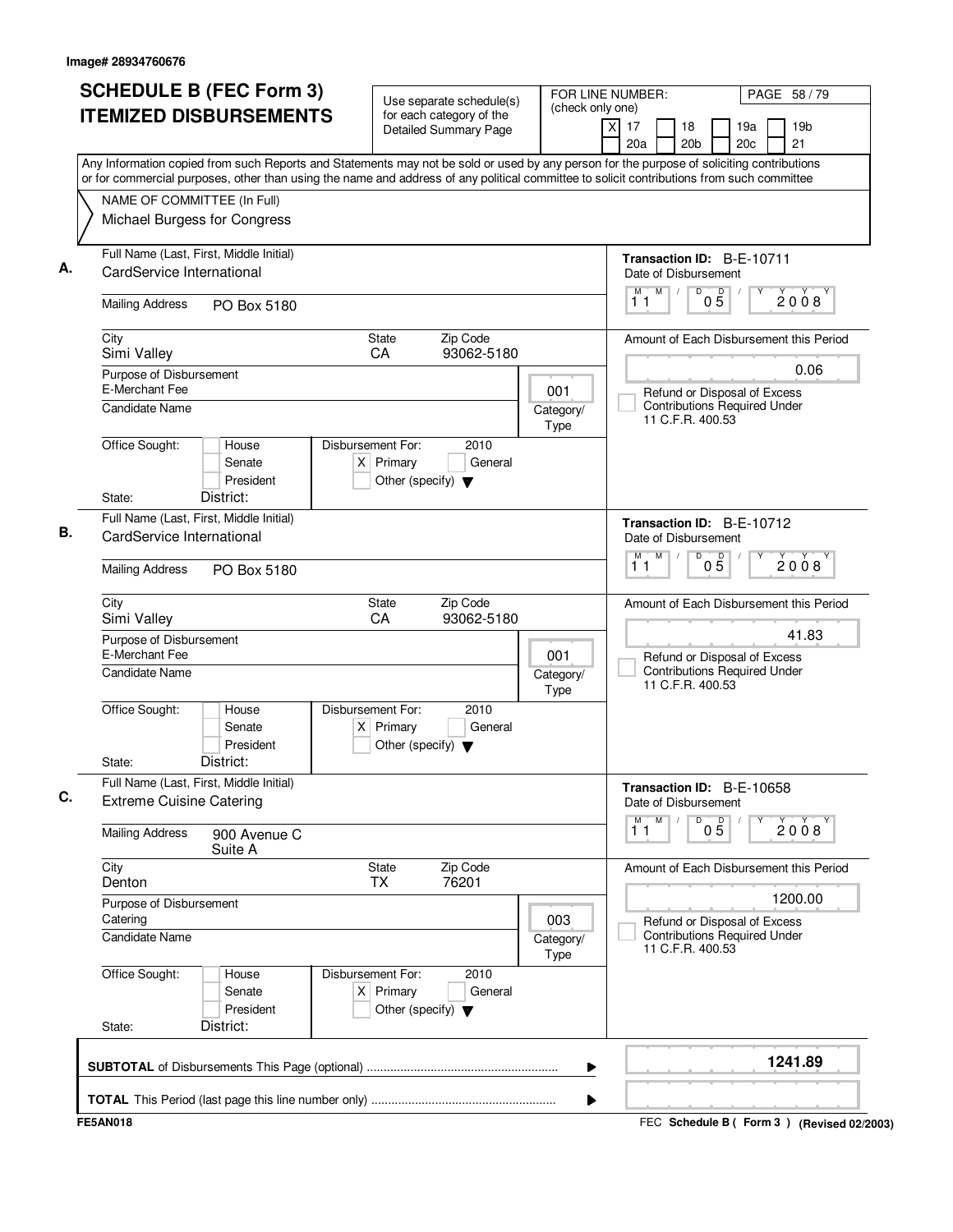|                                                         | <b>SCHEDULE B (FEC Form 3)</b><br><b>ITEMIZED DISBURSEMENTS</b> |                                                                          | Use separate schedule(s)<br>for each category of the | (check only one)         | FOR LINE NUMBER:<br>PAGE 59/79                                                                                                                                                                                                                                                         |
|---------------------------------------------------------|-----------------------------------------------------------------|--------------------------------------------------------------------------|------------------------------------------------------|--------------------------|----------------------------------------------------------------------------------------------------------------------------------------------------------------------------------------------------------------------------------------------------------------------------------------|
|                                                         |                                                                 |                                                                          | <b>Detailed Summary Page</b>                         |                          | 19 <sub>b</sub><br>xl<br>17<br>18<br>19a<br>21<br>20a<br>20 <sub>b</sub><br>20c                                                                                                                                                                                                        |
|                                                         |                                                                 |                                                                          |                                                      |                          | Any Information copied from such Reports and Statements may not be sold or used by any person for the purpose of soliciting contributions<br>or for commercial purposes, other than using the name and address of any political committee to solicit contributions from such committee |
|                                                         | NAME OF COMMITTEE (In Full)                                     |                                                                          |                                                      |                          |                                                                                                                                                                                                                                                                                        |
|                                                         | Michael Burgess for Congress                                    |                                                                          |                                                      |                          |                                                                                                                                                                                                                                                                                        |
| Huckaby Davis Lisker                                    | Full Name (Last, First, Middle Initial)                         |                                                                          |                                                      |                          | Transaction ID: B-E-10646<br>Date of Disbursement                                                                                                                                                                                                                                      |
| <b>Mailing Address</b>                                  | 228 South Washington Street<br>Suite 115                        |                                                                          |                                                      |                          | D<br>M<br>$0\overline{5}$<br>M<br>2008<br>11                                                                                                                                                                                                                                           |
| City<br>Alexandria                                      |                                                                 | State<br><b>VA</b>                                                       | Zip Code<br>22314-5404                               |                          | Amount of Each Disbursement this Period                                                                                                                                                                                                                                                |
| Purpose of Disbursement<br><b>Compliance Consulting</b> |                                                                 |                                                                          |                                                      |                          | 500.00                                                                                                                                                                                                                                                                                 |
| Candidate Name                                          |                                                                 |                                                                          |                                                      | 001<br>Category/<br>Type | Refund or Disposal of Excess<br><b>Contributions Required Under</b><br>11 C.F.R. 400.53                                                                                                                                                                                                |
| Office Sought:                                          | House<br>Senate<br>President                                    | Disbursement For:<br>$X$ Primary<br>Other (specify) $\blacktriangledown$ | 2010<br>General                                      |                          |                                                                                                                                                                                                                                                                                        |
| State:                                                  | District:                                                       |                                                                          |                                                      |                          |                                                                                                                                                                                                                                                                                        |
| <b>Tele Town-Hall Services</b>                          | Full Name (Last, First, Middle Initial)                         |                                                                          |                                                      |                          | <b>Transaction ID: B-E-10657</b><br>Date of Disbursement                                                                                                                                                                                                                               |
| <b>Mailing Address</b>                                  | 5101 MacArthur Boulevard, NW<br>Suite 200                       |                                                                          |                                                      |                          | D<br>M<br>$0\overline{5}$<br>M<br>2008<br>11                                                                                                                                                                                                                                           |
| City<br>Washington                                      |                                                                 | <b>State</b><br>DC                                                       | Zip Code<br>20016-3315                               |                          | Amount of Each Disbursement this Period                                                                                                                                                                                                                                                |
| Purpose of Disbursement<br>Candidate Name               | Strategic Campaign Consulting                                   |                                                                          |                                                      | 001<br>Category/         | 2887.81<br>Refund or Disposal of Excess<br>Contributions Required Under                                                                                                                                                                                                                |
|                                                         |                                                                 |                                                                          |                                                      | Type                     | 11 C.F.R. 400.53                                                                                                                                                                                                                                                                       |
| Office Sought:<br>State:                                | House<br>Senate<br>President<br>District:                       | Disbursement For:<br>$X$ Primary<br>Other (specify) $\blacktriangledown$ | 2010<br>General                                      |                          |                                                                                                                                                                                                                                                                                        |
|                                                         | Full Name (Last, First, Middle Initial)                         |                                                                          |                                                      |                          |                                                                                                                                                                                                                                                                                        |
| CardService International                               |                                                                 |                                                                          |                                                      |                          | Transaction ID: B-E-10696<br>Date of Disbursement<br>M<br>D                                                                                                                                                                                                                            |
| <b>Mailing Address</b>                                  | PO Box 5180                                                     |                                                                          |                                                      |                          | $\overline{1}^M$ $\overline{1}$<br>00 <sup>0</sup><br>2008                                                                                                                                                                                                                             |
| City<br>Simi Valley                                     |                                                                 | State<br>CA                                                              | Zip Code<br>93062-5180                               |                          | Amount of Each Disbursement this Period<br>154.55                                                                                                                                                                                                                                      |
| Purpose of Disbursement<br>E-Merchant Fee               |                                                                 |                                                                          |                                                      |                          |                                                                                                                                                                                                                                                                                        |
| <b>Candidate Name</b>                                   |                                                                 |                                                                          |                                                      | 001<br>Category/<br>Type | Refund or Disposal of Excess<br><b>Contributions Required Under</b><br>11 C.F.R. 400.53                                                                                                                                                                                                |
| Office Sought:<br>State:                                | House<br>Senate<br>President<br>District:                       | Disbursement For:<br>$X$ Primary<br>Other (specify) $\blacktriangledown$ | 2010<br>General                                      |                          |                                                                                                                                                                                                                                                                                        |
|                                                         |                                                                 |                                                                          |                                                      |                          | 3542.36                                                                                                                                                                                                                                                                                |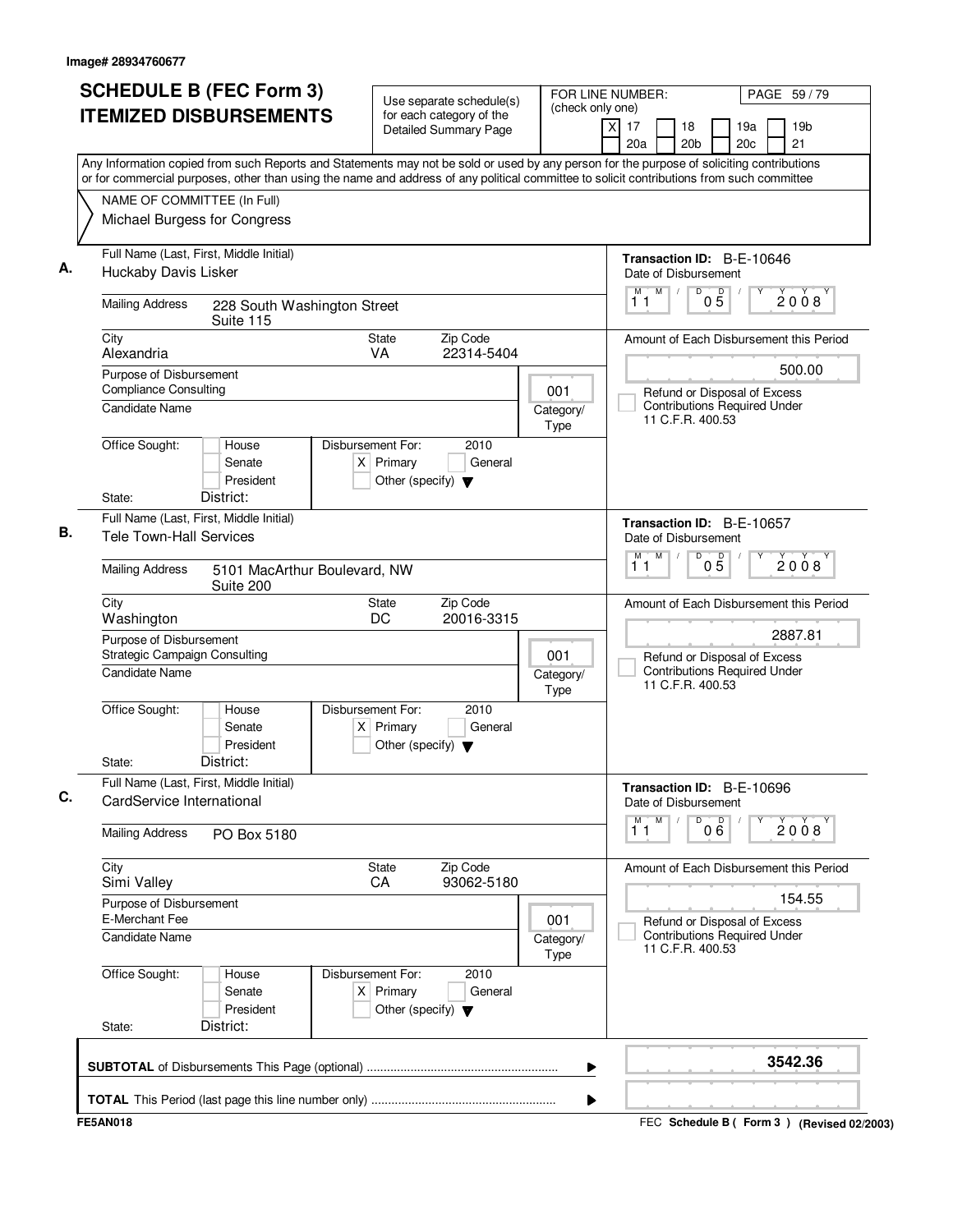| <b>SCHEDULE B (FEC Form 3)</b><br><b>ITEMIZED DISBURSEMENTS</b>   |                                           |                                                                          | Use separate schedule(s)<br>for each category of the | (check only one)         | FOR LINE NUMBER:<br>PAGE 60 / 79                                                                                                                                                                                                                                                       |
|-------------------------------------------------------------------|-------------------------------------------|--------------------------------------------------------------------------|------------------------------------------------------|--------------------------|----------------------------------------------------------------------------------------------------------------------------------------------------------------------------------------------------------------------------------------------------------------------------------------|
|                                                                   |                                           |                                                                          | Detailed Summary Page                                |                          | 19 <sub>b</sub><br>17<br>18<br>19a<br>X<br>20a<br>20 <sub>b</sub><br>20c<br>21                                                                                                                                                                                                         |
|                                                                   |                                           |                                                                          |                                                      |                          | Any Information copied from such Reports and Statements may not be sold or used by any person for the purpose of soliciting contributions<br>or for commercial purposes, other than using the name and address of any political committee to solicit contributions from such committee |
| NAME OF COMMITTEE (In Full)                                       |                                           |                                                                          |                                                      |                          |                                                                                                                                                                                                                                                                                        |
| Michael Burgess for Congress                                      |                                           |                                                                          |                                                      |                          |                                                                                                                                                                                                                                                                                        |
| Full Name (Last, First, Middle Initial)<br><b>Federal Express</b> |                                           |                                                                          |                                                      |                          | Transaction ID: B-E-10714<br>Date of Disbursement                                                                                                                                                                                                                                      |
| <b>Mailing Address</b>                                            | PO Box 1140                               |                                                                          |                                                      |                          | M<br>D<br>D<br>$\sqrt{2}$<br>M<br>2008<br>06<br>11                                                                                                                                                                                                                                     |
| City<br>Memphis                                                   |                                           | State<br><b>TN</b>                                                       | Zip Code<br>38101-1140                               |                          | Amount of Each Disbursement this Period                                                                                                                                                                                                                                                |
| Purpose of Disbursement                                           |                                           |                                                                          |                                                      |                          | 20.57                                                                                                                                                                                                                                                                                  |
| <b>Express Mail</b><br><b>Candidate Name</b>                      |                                           |                                                                          |                                                      | 001<br>Category/<br>Type | Refund or Disposal of Excess<br><b>Contributions Required Under</b><br>11 C.F.R. 400.53                                                                                                                                                                                                |
| Office Sought:<br>State:                                          | House<br>Senate<br>President<br>District: | Disbursement For:<br>$X$ Primary<br>Other (specify) $\blacktriangledown$ | 2010<br>General                                      |                          |                                                                                                                                                                                                                                                                                        |
| Full Name (Last, First, Middle Initial)                           |                                           |                                                                          |                                                      |                          |                                                                                                                                                                                                                                                                                        |
| <b>Federal Express</b>                                            |                                           |                                                                          |                                                      |                          | Transaction ID: B-E-10715<br>Date of Disbursement<br>M<br>D<br>$\mathsf D$<br>М                                                                                                                                                                                                        |
| <b>Mailing Address</b>                                            | PO Box 1140                               |                                                                          |                                                      |                          | 2008<br>0 Ğ<br>11                                                                                                                                                                                                                                                                      |
| City<br>Memphis                                                   |                                           | State<br><b>TN</b>                                                       | Zip Code<br>38101-1140                               |                          | Amount of Each Disbursement this Period                                                                                                                                                                                                                                                |
| Purpose of Disbursement<br><b>Express Mail</b>                    |                                           |                                                                          |                                                      | 001                      | 23.25<br>Refund or Disposal of Excess                                                                                                                                                                                                                                                  |
| Candidate Name                                                    |                                           |                                                                          |                                                      | Category/<br>Type        | <b>Contributions Required Under</b><br>11 C.F.R. 400.53                                                                                                                                                                                                                                |
| Office Sought:                                                    | House<br>Senate<br>President              | Disbursement For:<br>$X$ Primary<br>Other (specify) $\blacktriangledown$ | 2010<br>General                                      |                          |                                                                                                                                                                                                                                                                                        |
| State:                                                            | District:                                 |                                                                          |                                                      |                          |                                                                                                                                                                                                                                                                                        |
| Full Name (Last, First, Middle Initial)<br><b>Federal Express</b> |                                           |                                                                          |                                                      |                          | Transaction ID: B-E-10716<br>Date of Disbursement                                                                                                                                                                                                                                      |
| <b>Mailing Address</b>                                            | PO Box 1140                               |                                                                          |                                                      |                          | M<br>D<br>M<br>000<br>2008<br>11                                                                                                                                                                                                                                                       |
| City<br>Memphis                                                   |                                           | State<br><b>TN</b>                                                       | Zip Code<br>38101-1140                               |                          | Amount of Each Disbursement this Period                                                                                                                                                                                                                                                |
| Purpose of Disbursement<br><b>Express Mail</b>                    |                                           |                                                                          |                                                      | 001                      | 24.51<br>Refund or Disposal of Excess                                                                                                                                                                                                                                                  |
| <b>Candidate Name</b>                                             |                                           |                                                                          |                                                      | Category/<br>Type        | <b>Contributions Required Under</b><br>11 C.F.R. 400.53                                                                                                                                                                                                                                |
| Office Sought:                                                    | House<br>Senate<br>President              | Disbursement For:<br>$X$ Primary<br>Other (specify) $\blacktriangledown$ | 2010<br>General                                      |                          |                                                                                                                                                                                                                                                                                        |
| State:                                                            | District:                                 |                                                                          |                                                      |                          |                                                                                                                                                                                                                                                                                        |
|                                                                   |                                           |                                                                          |                                                      | ▶                        | 68.33                                                                                                                                                                                                                                                                                  |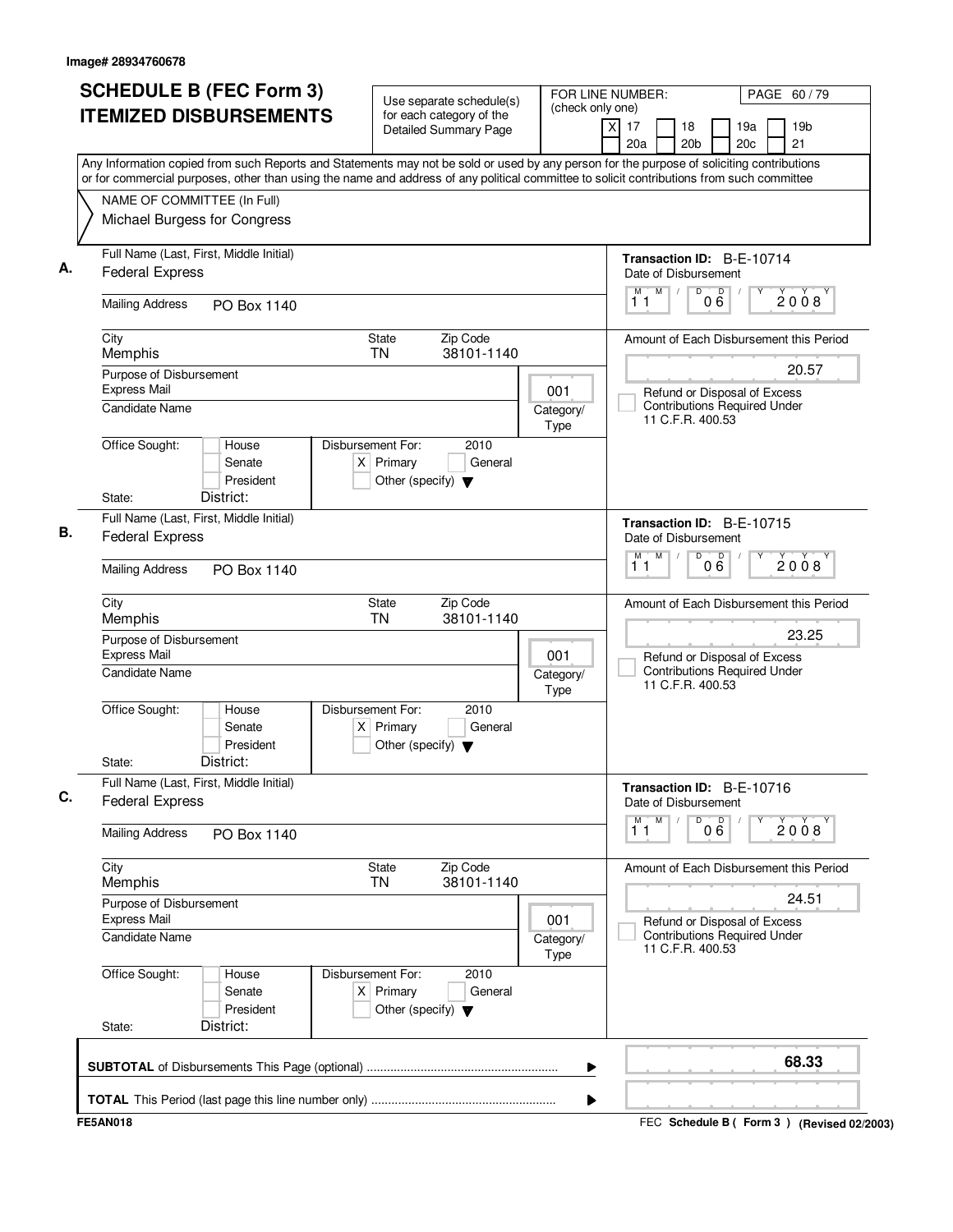| <b>ITEMIZED DISBURSEMENTS</b>                                                               | <b>SCHEDULE B (FEC Form 3)</b>            |                                                                          | Use separate schedule(s)<br>for each category of the<br>Detailed Summary Page | (check only one)         | FOR LINE NUMBER:<br>PAGE 61 / 79<br>19 <sub>b</sub><br>$\times$<br>17<br>18<br>19a<br>20c<br>21<br>20a<br>20 <sub>b</sub>                                                                                                                                                              |
|---------------------------------------------------------------------------------------------|-------------------------------------------|--------------------------------------------------------------------------|-------------------------------------------------------------------------------|--------------------------|----------------------------------------------------------------------------------------------------------------------------------------------------------------------------------------------------------------------------------------------------------------------------------------|
| NAME OF COMMITTEE (In Full)<br>Michael Burgess for Congress                                 |                                           |                                                                          |                                                                               |                          | Any Information copied from such Reports and Statements may not be sold or used by any person for the purpose of soliciting contributions<br>or for commercial purposes, other than using the name and address of any political committee to solicit contributions from such committee |
| Full Name (Last, First, Middle Initial)<br><b>Federal Express</b><br><b>Mailing Address</b> | PO Box 1140                               |                                                                          |                                                                               |                          | Transaction ID: B-E-10717<br>Date of Disbursement<br>M<br>$\overline{D}$<br>$\overline{D}$<br>$\sqrt{2}$<br>2008<br>06<br>11                                                                                                                                                           |
| City<br>Memphis<br>Purpose of Disbursement                                                  |                                           | State<br><b>TN</b>                                                       | Zip Code<br>38101-1140                                                        |                          | Amount of Each Disbursement this Period<br>24.51                                                                                                                                                                                                                                       |
| <b>Express Mail</b><br><b>Candidate Name</b>                                                |                                           |                                                                          |                                                                               | 001<br>Category/<br>Type | Refund or Disposal of Excess<br><b>Contributions Required Under</b><br>11 C.F.R. 400.53                                                                                                                                                                                                |
| Office Sought:<br>State:                                                                    | House<br>Senate<br>President<br>District: | Disbursement For:<br>$X$ Primary<br>Other (specify) $\blacktriangledown$ | 2010<br>General                                                               |                          |                                                                                                                                                                                                                                                                                        |
| Full Name (Last, First, Middle Initial)<br><b>Federal Express</b><br><b>Mailing Address</b> | PO Box 1140                               |                                                                          |                                                                               |                          | Transaction ID: B-E-10718<br>Date of Disbursement<br>M<br>M<br>D<br>$0\overline{6}$<br>2008<br>11                                                                                                                                                                                      |
| City<br>Memphis                                                                             |                                           | State<br><b>TN</b>                                                       | Zip Code<br>38101-1140                                                        |                          | Amount of Each Disbursement this Period                                                                                                                                                                                                                                                |
| Purpose of Disbursement<br><b>Express Mail</b><br>Candidate Name                            |                                           |                                                                          |                                                                               | 001<br>Category/<br>Type | 24.51<br>Refund or Disposal of Excess<br><b>Contributions Required Under</b><br>11 C.F.R. 400.53                                                                                                                                                                                       |
| Office Sought:<br>State:                                                                    | House<br>Senate<br>President<br>District: | Disbursement For:<br>$X$ Primary<br>Other (specify) $\blacktriangledown$ | 2010<br>General                                                               |                          |                                                                                                                                                                                                                                                                                        |
| Full Name (Last, First, Middle Initial)<br><b>Federal Express</b>                           |                                           |                                                                          |                                                                               |                          | Transaction ID: B-E-10719<br>Date of Disbursement<br>M<br>D<br>000<br>M                                                                                                                                                                                                                |
| <b>Mailing Address</b>                                                                      | PO Box 1140                               |                                                                          |                                                                               |                          | 2008<br>11                                                                                                                                                                                                                                                                             |
| City<br>Memphis<br>Purpose of Disbursement                                                  |                                           | State<br>TN                                                              | Zip Code<br>38101-1140                                                        |                          | Amount of Each Disbursement this Period<br>24.51                                                                                                                                                                                                                                       |
| <b>Express Mail</b><br>Candidate Name                                                       |                                           |                                                                          |                                                                               | 001<br>Category/<br>Type | Refund or Disposal of Excess<br><b>Contributions Required Under</b><br>11 C.F.R. 400.53                                                                                                                                                                                                |
| Office Sought:<br>State:                                                                    | House<br>Senate<br>President<br>District: | Disbursement For:<br>$X$ Primary<br>Other (specify) $\blacktriangledown$ | 2010<br>General                                                               |                          |                                                                                                                                                                                                                                                                                        |
|                                                                                             |                                           |                                                                          |                                                                               |                          | 73.53                                                                                                                                                                                                                                                                                  |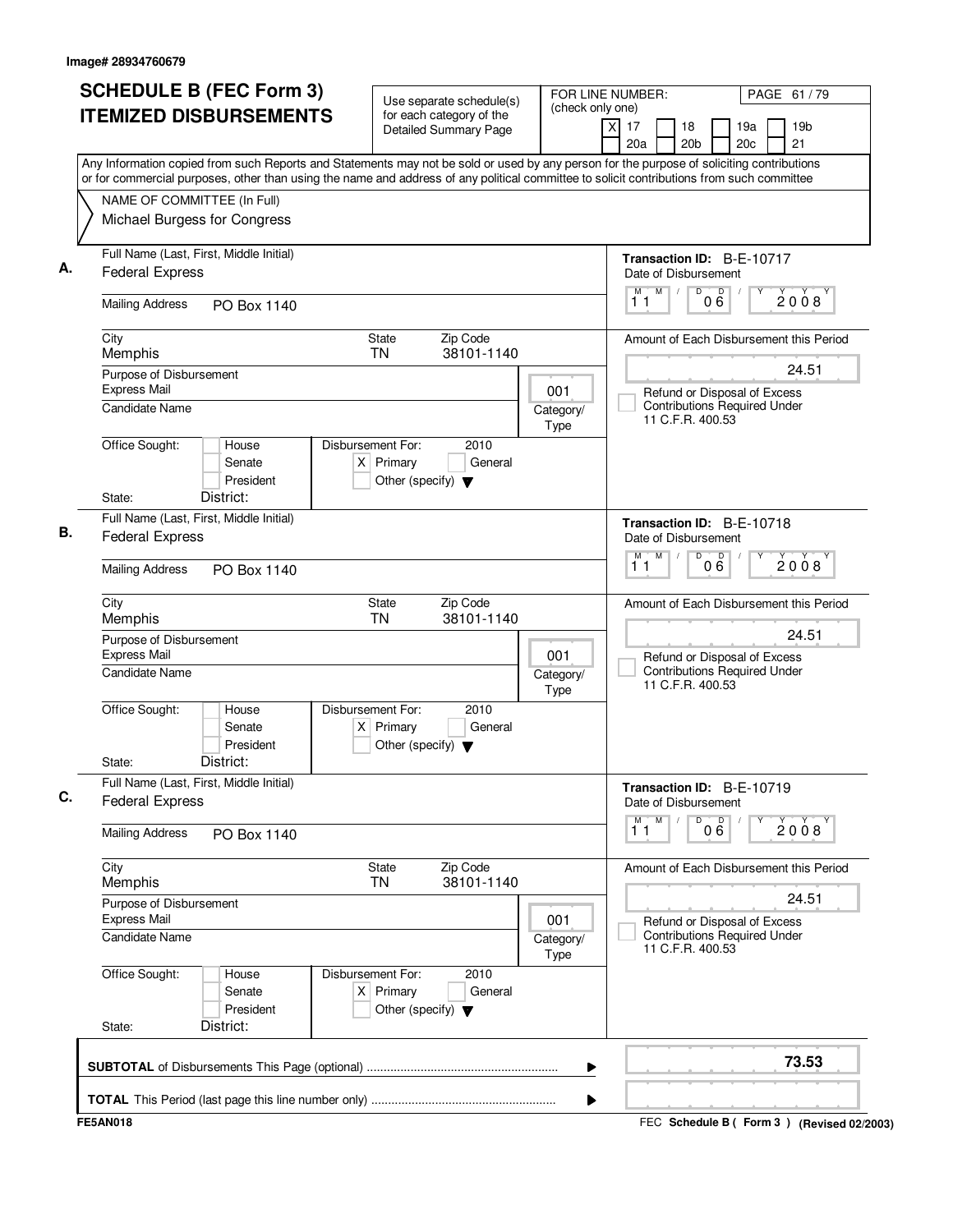| <b>SCHEDULE B (FEC Form 3)</b><br><b>ITEMIZED DISBURSEMENTS</b>   |                                           |                                                                          | Use separate schedule(s)<br>for each category of the | (check only one)         | FOR LINE NUMBER:<br>PAGE 62/79                                                                                                                                                                                                                                                         |
|-------------------------------------------------------------------|-------------------------------------------|--------------------------------------------------------------------------|------------------------------------------------------|--------------------------|----------------------------------------------------------------------------------------------------------------------------------------------------------------------------------------------------------------------------------------------------------------------------------------|
|                                                                   |                                           |                                                                          | Detailed Summary Page                                |                          | 19 <sub>b</sub><br>17<br>18<br>19a<br>X<br>20a<br>20 <sub>b</sub><br>20c<br>21                                                                                                                                                                                                         |
|                                                                   |                                           |                                                                          |                                                      |                          | Any Information copied from such Reports and Statements may not be sold or used by any person for the purpose of soliciting contributions<br>or for commercial purposes, other than using the name and address of any political committee to solicit contributions from such committee |
| NAME OF COMMITTEE (In Full)                                       |                                           |                                                                          |                                                      |                          |                                                                                                                                                                                                                                                                                        |
| Michael Burgess for Congress                                      |                                           |                                                                          |                                                      |                          |                                                                                                                                                                                                                                                                                        |
| Full Name (Last, First, Middle Initial)<br><b>Federal Express</b> |                                           |                                                                          |                                                      |                          | Transaction ID: B-E-10720<br>Date of Disbursement                                                                                                                                                                                                                                      |
| <b>Mailing Address</b>                                            | PO Box 1140                               |                                                                          |                                                      |                          | M<br>D<br>D<br>$\sqrt{2}$<br>M<br>2008<br>06<br>11                                                                                                                                                                                                                                     |
| City<br>Memphis                                                   |                                           | State<br><b>TN</b>                                                       | Zip Code<br>38101-1140                               |                          | Amount of Each Disbursement this Period                                                                                                                                                                                                                                                |
| Purpose of Disbursement                                           |                                           |                                                                          |                                                      |                          | 25.16                                                                                                                                                                                                                                                                                  |
| <b>Express Mail</b><br><b>Candidate Name</b>                      |                                           |                                                                          |                                                      | 001<br>Category/<br>Type | Refund or Disposal of Excess<br><b>Contributions Required Under</b><br>11 C.F.R. 400.53                                                                                                                                                                                                |
| Office Sought:<br>State:                                          | House<br>Senate<br>President<br>District: | Disbursement For:<br>$X$ Primary<br>Other (specify) $\blacktriangledown$ | 2010<br>General                                      |                          |                                                                                                                                                                                                                                                                                        |
|                                                                   |                                           |                                                                          |                                                      |                          |                                                                                                                                                                                                                                                                                        |
| Full Name (Last, First, Middle Initial)<br><b>Federal Express</b> |                                           |                                                                          |                                                      |                          | Transaction ID: B-E-10721<br>Date of Disbursement<br>M<br>D<br>$\mathsf D$<br>М                                                                                                                                                                                                        |
| <b>Mailing Address</b>                                            | PO Box 1140                               |                                                                          |                                                      |                          | 2008<br>0 Ğ<br>11                                                                                                                                                                                                                                                                      |
| City<br>Memphis                                                   |                                           | State<br><b>TN</b>                                                       | Zip Code<br>38101-1140                               |                          | Amount of Each Disbursement this Period                                                                                                                                                                                                                                                |
| Purpose of Disbursement<br><b>Express Mail</b>                    |                                           |                                                                          |                                                      | 001                      | 25.20<br>Refund or Disposal of Excess                                                                                                                                                                                                                                                  |
| Candidate Name                                                    |                                           |                                                                          |                                                      | Category/<br>Type        | <b>Contributions Required Under</b><br>11 C.F.R. 400.53                                                                                                                                                                                                                                |
| Office Sought:                                                    | House<br>Senate<br>President              | Disbursement For:<br>$X$ Primary<br>Other (specify) $\blacktriangledown$ | 2010<br>General                                      |                          |                                                                                                                                                                                                                                                                                        |
| State:                                                            | District:                                 |                                                                          |                                                      |                          |                                                                                                                                                                                                                                                                                        |
| Full Name (Last, First, Middle Initial)<br><b>Federal Express</b> |                                           |                                                                          |                                                      |                          | Transaction ID: B-E-10722<br>Date of Disbursement                                                                                                                                                                                                                                      |
| <b>Mailing Address</b>                                            | PO Box 1140                               |                                                                          |                                                      |                          | M<br>D<br>М<br>000<br>2008<br>11                                                                                                                                                                                                                                                       |
| City<br>Memphis                                                   |                                           | State<br><b>TN</b>                                                       | Zip Code<br>38101-1140                               |                          | Amount of Each Disbursement this Period                                                                                                                                                                                                                                                |
| Purpose of Disbursement<br><b>Express Mail</b>                    |                                           |                                                                          |                                                      | 001                      | 26.17<br>Refund or Disposal of Excess                                                                                                                                                                                                                                                  |
| <b>Candidate Name</b>                                             |                                           |                                                                          |                                                      | Category/<br>Type        | <b>Contributions Required Under</b><br>11 C.F.R. 400.53                                                                                                                                                                                                                                |
| Office Sought:                                                    | House<br>Senate<br>President              | Disbursement For:<br>$X$ Primary<br>Other (specify) $\blacktriangledown$ | 2010<br>General                                      |                          |                                                                                                                                                                                                                                                                                        |
| State:                                                            | District:                                 |                                                                          |                                                      |                          |                                                                                                                                                                                                                                                                                        |
|                                                                   |                                           |                                                                          |                                                      | ▶                        | 76.53                                                                                                                                                                                                                                                                                  |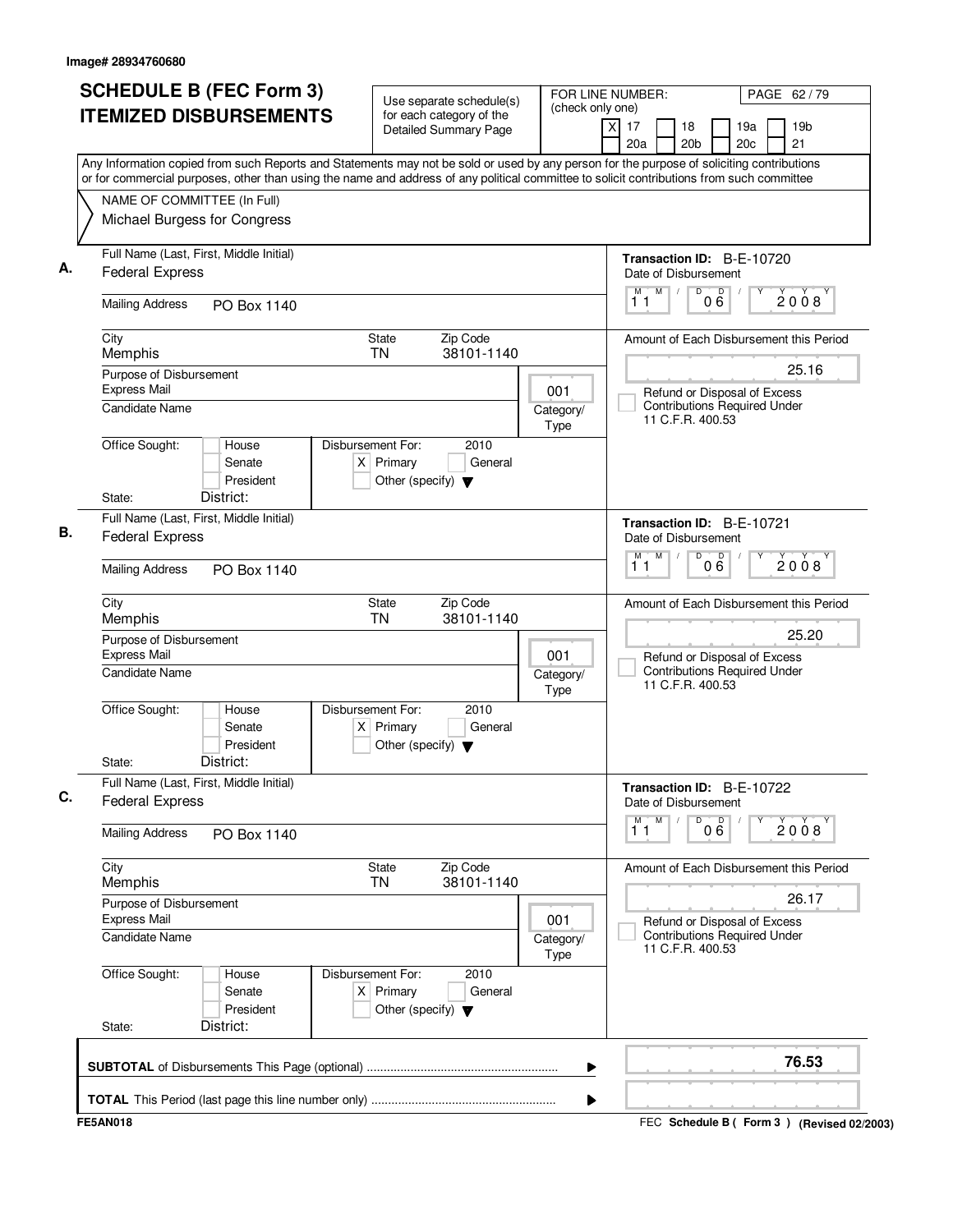| <b>SCHEDULE B (FEC Form 3)</b><br><b>ITEMIZED DISBURSEMENTS</b>   |                                           |                                                                          | Use separate schedule(s)<br>for each category of the | (check only one)         | FOR LINE NUMBER:<br>PAGE 63/79                                                                                                                                                                                                                                                         |
|-------------------------------------------------------------------|-------------------------------------------|--------------------------------------------------------------------------|------------------------------------------------------|--------------------------|----------------------------------------------------------------------------------------------------------------------------------------------------------------------------------------------------------------------------------------------------------------------------------------|
|                                                                   |                                           |                                                                          | Detailed Summary Page                                |                          | 19 <sub>b</sub><br>17<br>18<br>19a<br>X<br>20a<br>20 <sub>b</sub><br>20c<br>21                                                                                                                                                                                                         |
|                                                                   |                                           |                                                                          |                                                      |                          | Any Information copied from such Reports and Statements may not be sold or used by any person for the purpose of soliciting contributions<br>or for commercial purposes, other than using the name and address of any political committee to solicit contributions from such committee |
| NAME OF COMMITTEE (In Full)                                       |                                           |                                                                          |                                                      |                          |                                                                                                                                                                                                                                                                                        |
| Michael Burgess for Congress                                      |                                           |                                                                          |                                                      |                          |                                                                                                                                                                                                                                                                                        |
| Full Name (Last, First, Middle Initial)<br><b>Federal Express</b> |                                           |                                                                          |                                                      |                          | <b>Transaction ID: B-E-10723</b><br>Date of Disbursement                                                                                                                                                                                                                               |
| <b>Mailing Address</b>                                            | PO Box 1140                               |                                                                          |                                                      |                          | M<br>D<br>D<br>$\sqrt{2}$<br>M<br>2008<br>06<br>11                                                                                                                                                                                                                                     |
| City<br>Memphis                                                   |                                           | State<br><b>TN</b>                                                       | Zip Code<br>38101-1140                               |                          | Amount of Each Disbursement this Period                                                                                                                                                                                                                                                |
| Purpose of Disbursement                                           |                                           |                                                                          |                                                      |                          | 27.83                                                                                                                                                                                                                                                                                  |
| <b>Express Mail</b><br><b>Candidate Name</b>                      |                                           |                                                                          |                                                      | 001<br>Category/<br>Type | Refund or Disposal of Excess<br><b>Contributions Required Under</b><br>11 C.F.R. 400.53                                                                                                                                                                                                |
| Office Sought:<br>State:                                          | House<br>Senate<br>President<br>District: | Disbursement For:<br>$X$ Primary<br>Other (specify) $\blacktriangledown$ | 2010<br>General                                      |                          |                                                                                                                                                                                                                                                                                        |
|                                                                   |                                           |                                                                          |                                                      |                          |                                                                                                                                                                                                                                                                                        |
| Full Name (Last, First, Middle Initial)<br><b>Federal Express</b> |                                           |                                                                          |                                                      |                          | Transaction ID: B-E-10724<br>Date of Disbursement<br>M<br>D<br>$\mathsf D$<br>М                                                                                                                                                                                                        |
| <b>Mailing Address</b>                                            | PO Box 1140                               |                                                                          |                                                      |                          | 2008<br>0 Ğ<br>11                                                                                                                                                                                                                                                                      |
| City<br>Memphis                                                   |                                           | State<br><b>TN</b>                                                       | Zip Code<br>38101-1140                               |                          | Amount of Each Disbursement this Period                                                                                                                                                                                                                                                |
| Purpose of Disbursement<br><b>Express Mail</b>                    |                                           |                                                                          |                                                      | 001                      | 28.12<br>Refund or Disposal of Excess                                                                                                                                                                                                                                                  |
| Candidate Name                                                    |                                           |                                                                          |                                                      | Category/<br>Type        | <b>Contributions Required Under</b><br>11 C.F.R. 400.53                                                                                                                                                                                                                                |
| Office Sought:                                                    | House<br>Senate<br>President              | Disbursement For:<br>$X$ Primary<br>Other (specify) $\blacktriangledown$ | 2010<br>General                                      |                          |                                                                                                                                                                                                                                                                                        |
| State:                                                            | District:                                 |                                                                          |                                                      |                          |                                                                                                                                                                                                                                                                                        |
| Full Name (Last, First, Middle Initial)<br><b>Federal Express</b> |                                           |                                                                          |                                                      |                          | Transaction ID: B-E-10725<br>Date of Disbursement                                                                                                                                                                                                                                      |
| <b>Mailing Address</b>                                            | PO Box 1140                               |                                                                          |                                                      |                          | M<br>D<br>00 <sup>0</sup><br>М<br>2008<br>11                                                                                                                                                                                                                                           |
| City<br>Memphis                                                   |                                           | State<br><b>TN</b>                                                       | Zip Code<br>38101-1140                               |                          | Amount of Each Disbursement this Period                                                                                                                                                                                                                                                |
| Purpose of Disbursement<br><b>Express Mail</b>                    |                                           |                                                                          |                                                      | 001                      | 28.82<br>Refund or Disposal of Excess                                                                                                                                                                                                                                                  |
| <b>Candidate Name</b>                                             |                                           |                                                                          |                                                      | Category/<br>Type        | <b>Contributions Required Under</b><br>11 C.F.R. 400.53                                                                                                                                                                                                                                |
| Office Sought:                                                    | House<br>Senate<br>President              | Disbursement For:<br>$X$ Primary<br>Other (specify) $\blacktriangledown$ | 2010<br>General                                      |                          |                                                                                                                                                                                                                                                                                        |
| State:                                                            | District:                                 |                                                                          |                                                      |                          |                                                                                                                                                                                                                                                                                        |
|                                                                   |                                           |                                                                          |                                                      | ▶                        | 84.77                                                                                                                                                                                                                                                                                  |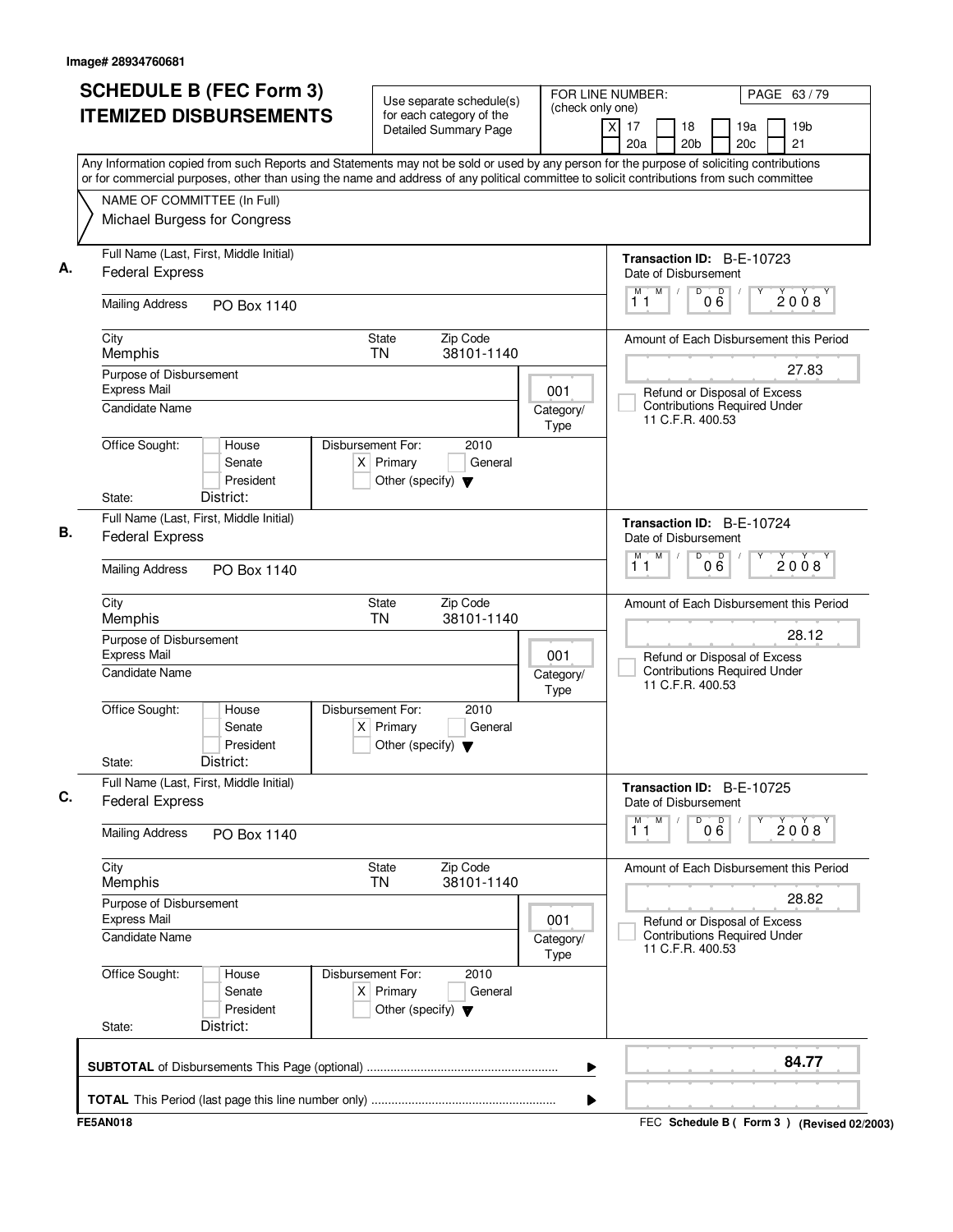| <b>SCHEDULE B (FEC Form 3)</b><br><b>ITEMIZED DISBURSEMENTS</b><br>Any Information copied from such Reports and Statements may not be sold or used by any person for the purpose of soliciting contributions | Use separate schedule(s)<br>for each category of the<br>Detailed Summary Page               | FOR LINE NUMBER:<br>(check only one) | PAGE 64 / 79<br>$\times$<br>17<br>18<br>19a<br>19 <sub>b</sub><br>20c<br>21<br>20a<br>20 <sub>b</sub>                        |
|--------------------------------------------------------------------------------------------------------------------------------------------------------------------------------------------------------------|---------------------------------------------------------------------------------------------|--------------------------------------|------------------------------------------------------------------------------------------------------------------------------|
| or for commercial purposes, other than using the name and address of any political committee to solicit contributions from such committee<br>NAME OF COMMITTEE (In Full)<br>Michael Burgess for Congress     |                                                                                             |                                      |                                                                                                                              |
| Full Name (Last, First, Middle Initial)<br><b>Federal Express</b>                                                                                                                                            |                                                                                             |                                      | Transaction ID: B-E-10726<br>Date of Disbursement<br>M<br>$\overline{D}$<br>$\overline{D}$<br>$\sqrt{2}$<br>2008<br>06<br>11 |
| <b>Mailing Address</b><br>PO Box 1140                                                                                                                                                                        |                                                                                             |                                      |                                                                                                                              |
| City<br>Memphis                                                                                                                                                                                              | Zip Code<br>State<br><b>TN</b><br>38101-1140                                                |                                      | Amount of Each Disbursement this Period<br>40.63                                                                             |
| Purpose of Disbursement<br><b>Express Mail</b><br><b>Candidate Name</b>                                                                                                                                      |                                                                                             | 001<br>Category/                     | Refund or Disposal of Excess<br><b>Contributions Required Under</b><br>11 C.F.R. 400.53                                      |
| Office Sought:<br>House<br>Senate<br>President<br>District:<br>State:                                                                                                                                        | Disbursement For:<br>2010<br>$X$ Primary<br>General<br>Other (specify) $\blacktriangledown$ | Type                                 |                                                                                                                              |
| Full Name (Last, First, Middle Initial)<br><b>Federal Express</b>                                                                                                                                            |                                                                                             |                                      | Transaction ID: B-E-10728<br>Date of Disbursement<br>M<br>M<br>D                                                             |
| <b>Mailing Address</b><br>PO Box 1140                                                                                                                                                                        |                                                                                             |                                      | 0 <sup>0</sup><br>2008<br>11                                                                                                 |
| City<br>Memphis                                                                                                                                                                                              | Zip Code<br>State<br><b>TN</b><br>38101-1140                                                |                                      | Amount of Each Disbursement this Period                                                                                      |
| Purpose of Disbursement<br><b>Express Mail</b><br>Candidate Name                                                                                                                                             |                                                                                             | 001<br>Category/<br>Type             | 27.56<br>Refund or Disposal of Excess<br><b>Contributions Required Under</b><br>11 C.F.R. 400.53                             |
| Office Sought:<br>House<br>Senate<br>President<br>District:<br>State:                                                                                                                                        | Disbursement For:<br>2010<br>$X$ Primary<br>General<br>Other (specify) $\blacktriangledown$ |                                      |                                                                                                                              |
| Full Name (Last, First, Middle Initial)<br><b>Federal Express</b>                                                                                                                                            |                                                                                             |                                      | Transaction ID: B-E-10729<br>Date of Disbursement<br>M<br>D<br>M                                                             |
| <b>Mailing Address</b><br>PO Box 1140                                                                                                                                                                        |                                                                                             |                                      | $0\overline{7}$<br>2008<br>11                                                                                                |
| City<br>Memphis                                                                                                                                                                                              | State<br>Zip Code<br>38101-1140<br>TN                                                       |                                      | Amount of Each Disbursement this Period                                                                                      |
| Purpose of Disbursement<br><b>Express Mail</b><br>Candidate Name                                                                                                                                             |                                                                                             | 001<br>Category/                     | 34.25<br>Refund or Disposal of Excess<br><b>Contributions Required Under</b>                                                 |
| Office Sought:<br>House<br>Senate<br>President<br>District:<br>State:                                                                                                                                        | Disbursement For:<br>2010<br>$X$ Primary<br>General<br>Other (specify) $\blacktriangledown$ | <b>Type</b>                          | 11 C.F.R. 400.53                                                                                                             |
|                                                                                                                                                                                                              |                                                                                             | ▶                                    | 102.44                                                                                                                       |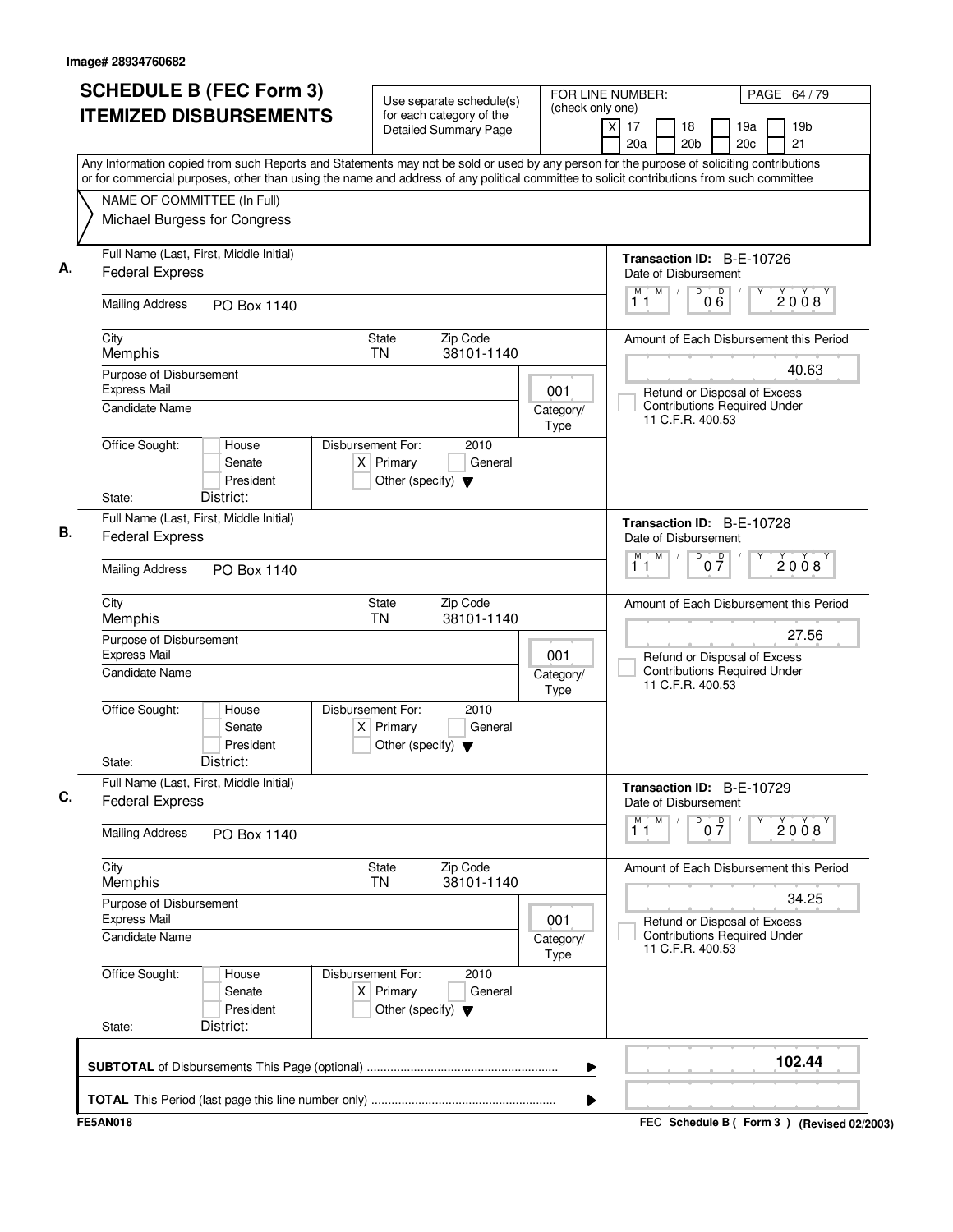| <b>SCHEDULE B (FEC Form 3)</b>                                                                                                                                                                                                                                                         | Use separate schedule(s)                                                                    | (check only one)         | FOR LINE NUMBER:                                                                        | PAGE 65/79                                |  |  |  |
|----------------------------------------------------------------------------------------------------------------------------------------------------------------------------------------------------------------------------------------------------------------------------------------|---------------------------------------------------------------------------------------------|--------------------------|-----------------------------------------------------------------------------------------|-------------------------------------------|--|--|--|
| <b>ITEMIZED DISBURSEMENTS</b>                                                                                                                                                                                                                                                          | for each category of the<br>Detailed Summary Page                                           |                          | x<br>17<br>18<br>20a<br>20 <sub>b</sub>                                                 | 19a<br>19 <sub>b</sub><br>21<br>20c       |  |  |  |
| Any Information copied from such Reports and Statements may not be sold or used by any person for the purpose of soliciting contributions<br>or for commercial purposes, other than using the name and address of any political committee to solicit contributions from such committee |                                                                                             |                          |                                                                                         |                                           |  |  |  |
| NAME OF COMMITTEE (In Full)                                                                                                                                                                                                                                                            |                                                                                             |                          |                                                                                         |                                           |  |  |  |
| Michael Burgess for Congress                                                                                                                                                                                                                                                           |                                                                                             |                          |                                                                                         |                                           |  |  |  |
| Full Name (Last, First, Middle Initial)                                                                                                                                                                                                                                                |                                                                                             |                          | Transaction ID: B-E-10698                                                               |                                           |  |  |  |
| <b>Verizon Southwest</b>                                                                                                                                                                                                                                                               |                                                                                             |                          | Date of Disbursement<br>M<br>$\overline{D}$<br>$\overline{\mathsf{D}}$<br>M             |                                           |  |  |  |
| <b>Mailing Address</b><br>PO Box 920041                                                                                                                                                                                                                                                |                                                                                             |                          | 07<br>11                                                                                | 2008                                      |  |  |  |
| City<br><b>Dallas</b>                                                                                                                                                                                                                                                                  | Zip Code<br>State<br><b>TX</b><br>75392-0041                                                |                          |                                                                                         | Amount of Each Disbursement this Period   |  |  |  |
| Purpose of Disbursement                                                                                                                                                                                                                                                                |                                                                                             |                          |                                                                                         | 301.39                                    |  |  |  |
| <b>Telephone Service</b>                                                                                                                                                                                                                                                               |                                                                                             | 001                      | Refund or Disposal of Excess                                                            |                                           |  |  |  |
| <b>Candidate Name</b>                                                                                                                                                                                                                                                                  |                                                                                             | Category/<br>Type        | <b>Contributions Required Under</b><br>11 C.F.R. 400.53                                 |                                           |  |  |  |
| Office Sought:<br>House                                                                                                                                                                                                                                                                | Disbursement For:<br>2010                                                                   |                          |                                                                                         |                                           |  |  |  |
| Senate<br>President                                                                                                                                                                                                                                                                    | $X$ Primary<br>General<br>Other (specify) $\blacktriangledown$                              |                          |                                                                                         |                                           |  |  |  |
| District:<br>State:                                                                                                                                                                                                                                                                    |                                                                                             |                          |                                                                                         |                                           |  |  |  |
| Full Name (Last, First, Middle Initial)                                                                                                                                                                                                                                                |                                                                                             |                          | Transaction ID: B-E-10704                                                               |                                           |  |  |  |
| Completecampaigns.com                                                                                                                                                                                                                                                                  |                                                                                             |                          | Date of Disbursement                                                                    |                                           |  |  |  |
| <b>Mailing Address</b><br>3635 Ruffin Road<br>Floor <sub>3</sub>                                                                                                                                                                                                                       |                                                                                             |                          | M<br>D<br>М<br>$\overline{1\,3}$<br>11                                                  | 2008                                      |  |  |  |
| City<br>San Diego                                                                                                                                                                                                                                                                      | Zip Code<br>State<br>92123-1880<br>CA                                                       |                          |                                                                                         | Amount of Each Disbursement this Period   |  |  |  |
| Purpose of Disbursement                                                                                                                                                                                                                                                                |                                                                                             |                          | 450.00                                                                                  |                                           |  |  |  |
| Software Service<br><b>Candidate Name</b>                                                                                                                                                                                                                                              |                                                                                             | 001<br>Category/         | Refund or Disposal of Excess<br><b>Contributions Required Under</b>                     |                                           |  |  |  |
|                                                                                                                                                                                                                                                                                        |                                                                                             | Type                     | 11 C.F.R. 400.53                                                                        |                                           |  |  |  |
| Office Sought:<br>House<br>Senate<br>President<br>District:<br>State:                                                                                                                                                                                                                  | Disbursement For:<br>2010<br>General<br>$X$ Primary<br>Other (specify) $\blacktriangledown$ |                          |                                                                                         |                                           |  |  |  |
| Full Name (Last, First, Middle Initial)<br>Talent PayMaster, Inc.                                                                                                                                                                                                                      |                                                                                             |                          | Transaction ID: B-E-10705<br>Date of Disbursement                                       |                                           |  |  |  |
| <b>Mailing Address</b><br>7315 Wisconsin Avenue<br>Suite 310 East                                                                                                                                                                                                                      |                                                                                             |                          | M<br>$\overline{1\,3}$<br>D<br>11                                                       | 2008                                      |  |  |  |
| City<br>Bethesda                                                                                                                                                                                                                                                                       | Zip Code<br>State<br>20814<br>MD                                                            |                          |                                                                                         | Amount of Each Disbursement this Period   |  |  |  |
| Purpose of Disbursement<br>SEE MEMO ITEMS                                                                                                                                                                                                                                              |                                                                                             |                          |                                                                                         | 7551.86                                   |  |  |  |
| <b>Candidate Name</b>                                                                                                                                                                                                                                                                  |                                                                                             | 001<br>Category/<br>Type | Refund or Disposal of Excess<br><b>Contributions Required Under</b><br>11 C.F.R. 400.53 |                                           |  |  |  |
| Office Sought:<br>House<br>Senate<br>President<br>District:<br>State:                                                                                                                                                                                                                  | 2010<br>Disbursement For:<br>$X$ Primary<br>General<br>Other (specify) $\blacktriangledown$ |                          | Original vendors exceeding<br>reporting threshold itemi-<br>zed as memo transactions.   |                                           |  |  |  |
|                                                                                                                                                                                                                                                                                        |                                                                                             | ▶                        |                                                                                         | 8303.25                                   |  |  |  |
|                                                                                                                                                                                                                                                                                        |                                                                                             | ▶                        |                                                                                         |                                           |  |  |  |
| <b>FE5AN018</b>                                                                                                                                                                                                                                                                        |                                                                                             |                          |                                                                                         | FEC Schedule B (Form 3) (Revised 02/2003) |  |  |  |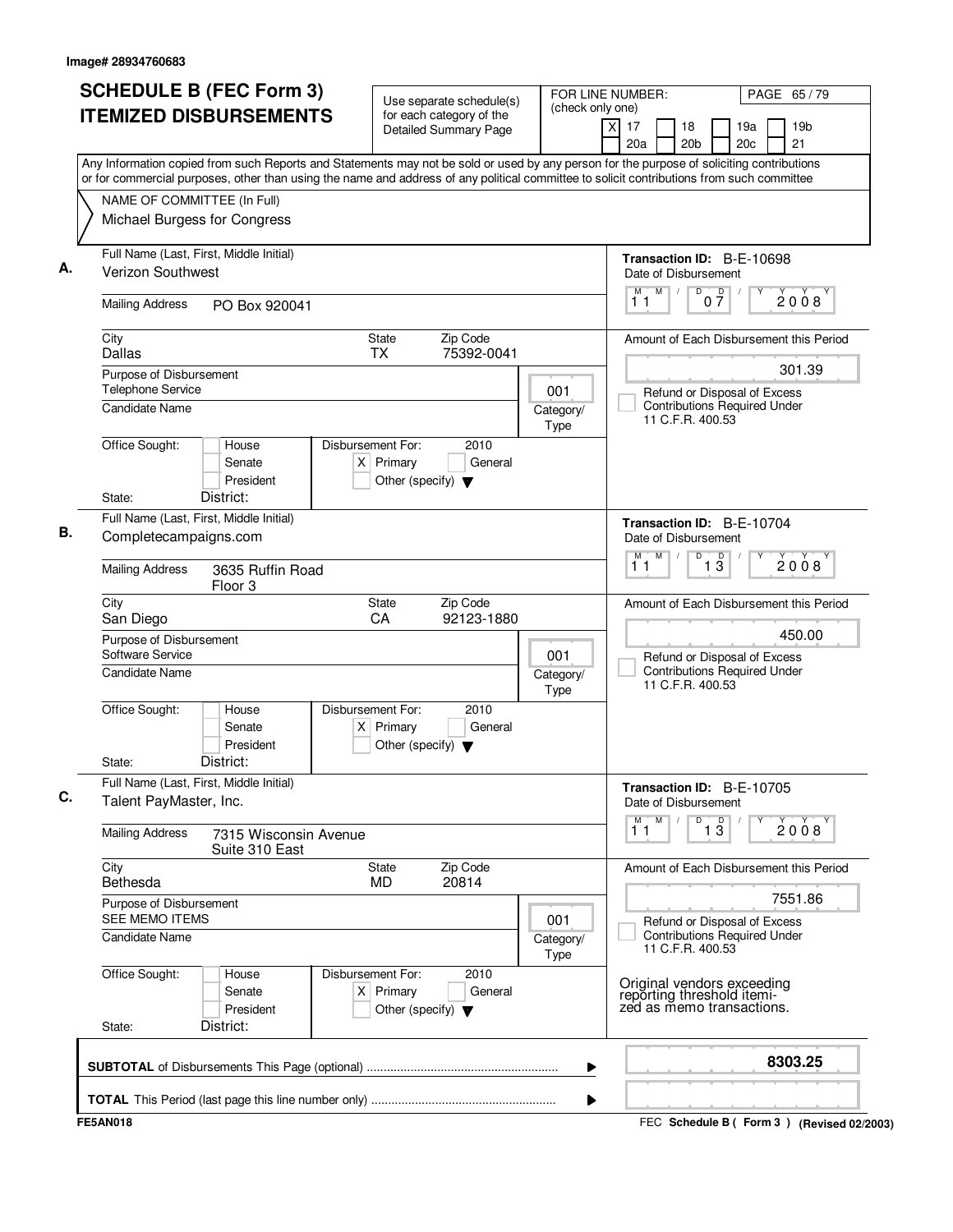|                                                                   | <b>SCHEDULE B (FEC Form 3)</b><br><b>ITEMIZED DISBURSEMENTS</b> | Use separate schedule(s)<br>for each category of the<br><b>Detailed Summary Page</b>        | (check only one)  | FOR LINE NUMBER:<br>PAGE 66 / 79<br>$\times$<br>17<br>19a<br>19 <sub>b</sub><br>18<br>20c<br>21<br>20a<br>20 <sub>b</sub>                                                                                                                                                              |
|-------------------------------------------------------------------|-----------------------------------------------------------------|---------------------------------------------------------------------------------------------|-------------------|----------------------------------------------------------------------------------------------------------------------------------------------------------------------------------------------------------------------------------------------------------------------------------------|
|                                                                   |                                                                 |                                                                                             |                   | Any Information copied from such Reports and Statements may not be sold or used by any person for the purpose of soliciting contributions<br>or for commercial purposes, other than using the name and address of any political committee to solicit contributions from such committee |
| NAME OF COMMITTEE (In Full)<br>Michael Burgess for Congress       |                                                                 |                                                                                             |                   |                                                                                                                                                                                                                                                                                        |
| Full Name (Last, First, Middle Initial)<br>Talent PayMaster, Inc. |                                                                 |                                                                                             |                   | <b>Transaction ID: B-S-172</b><br>Date of Disbursement                                                                                                                                                                                                                                 |
| <b>Mailing Address</b>                                            | 7315 Wisconsin Avenue<br>Suite 310 East                         |                                                                                             |                   | M<br>$\overline{D}$<br>$1\overline{3}$<br>M<br>$\sqrt{2}$<br>2008<br>11                                                                                                                                                                                                                |
| City<br>Bethesda                                                  |                                                                 | Zip Code<br><b>State</b><br>MD<br>20814                                                     |                   | Amount of Each Disbursement this Period                                                                                                                                                                                                                                                |
| Purpose of Disbursement<br>Payroll Taxes<br>Candidate Name        |                                                                 |                                                                                             | 001<br>Category/  | 865.20<br>Refund or Disposal of Excess<br><b>Contributions Required Under</b>                                                                                                                                                                                                          |
| Office Sought:<br>State:                                          | House<br>Senate<br>President<br>District:                       | Disbursement For:<br>2010<br>$X$ Primary<br>General<br>Other (specify) $\blacktriangledown$ | Type              | 11 C.F.R. 400.53<br>[MEMO ITEM]<br>Subitemization of Talent<br>PayMaster, Inc. (11/13/08)                                                                                                                                                                                              |
| Full Name (Last, First, Middle Initial)<br>Kim J. Garza           |                                                                 |                                                                                             |                   | <b>Transaction ID: B-S-174</b><br>Date of Disbursement                                                                                                                                                                                                                                 |
| <b>Mailing Address</b>                                            | 2427 Allen Street<br>#439                                       |                                                                                             |                   | M<br>D<br>$\overline{1\,3}$<br>м<br>2008<br>11                                                                                                                                                                                                                                         |
| City<br><b>Dallas</b>                                             |                                                                 | State<br>Zip Code<br><b>TX</b><br>75204-8624                                                |                   | Amount of Each Disbursement this Period                                                                                                                                                                                                                                                |
| Purpose of Disbursement<br>Payroll<br>Candidate Name              |                                                                 |                                                                                             | 001<br>Category/  | 2936.66<br>Refund or Disposal of Excess<br><b>Contributions Required Under</b><br>11 C.F.R. 400.53                                                                                                                                                                                     |
| Office Sought:<br>State:                                          | House<br>Senate<br>President<br>District:                       | Disbursement For:<br>2010<br>$X$ Primary<br>General<br>Other (specify) $\blacktriangledown$ | Type              | [MEMO ITEM]<br>Subitemization of Talent<br>PayMaster, Inc. (11/13/08)                                                                                                                                                                                                                  |
| Full Name (Last, First, Middle Initial)<br>Alison S. Lynn         |                                                                 |                                                                                             |                   | <b>Transaction ID: B-S-173</b><br>Date of Disbursement                                                                                                                                                                                                                                 |
| <b>Mailing Address</b>                                            | 805 Grand View Drive                                            |                                                                                             |                   | M<br>$\overline{1\,3}$<br>м<br>D<br>2008<br>11                                                                                                                                                                                                                                         |
| City<br>Alexandria                                                |                                                                 | Zip Code<br><b>State</b><br>22305<br>VA.                                                    |                   | Amount of Each Disbursement this Period                                                                                                                                                                                                                                                |
| Purpose of Disbursement<br>Payroll                                |                                                                 |                                                                                             | 001               | 3750.00                                                                                                                                                                                                                                                                                |
| <b>Candidate Name</b>                                             |                                                                 |                                                                                             | Category/<br>Type | Refund or Disposal of Excess<br><b>Contributions Required Under</b><br>11 C.F.R. 400.53                                                                                                                                                                                                |
| Office Sought:<br>State:                                          | House<br>Senate<br>President<br>District:                       | Disbursement For:<br>2010<br>$X$ Primary<br>General<br>Other (specify) $\blacktriangledown$ |                   | [MEMO ITEM]<br>Subitemization of Talent<br>PayMaster, Inc. (11/13/08)                                                                                                                                                                                                                  |
|                                                                   |                                                                 |                                                                                             | ▶                 | 0.00                                                                                                                                                                                                                                                                                   |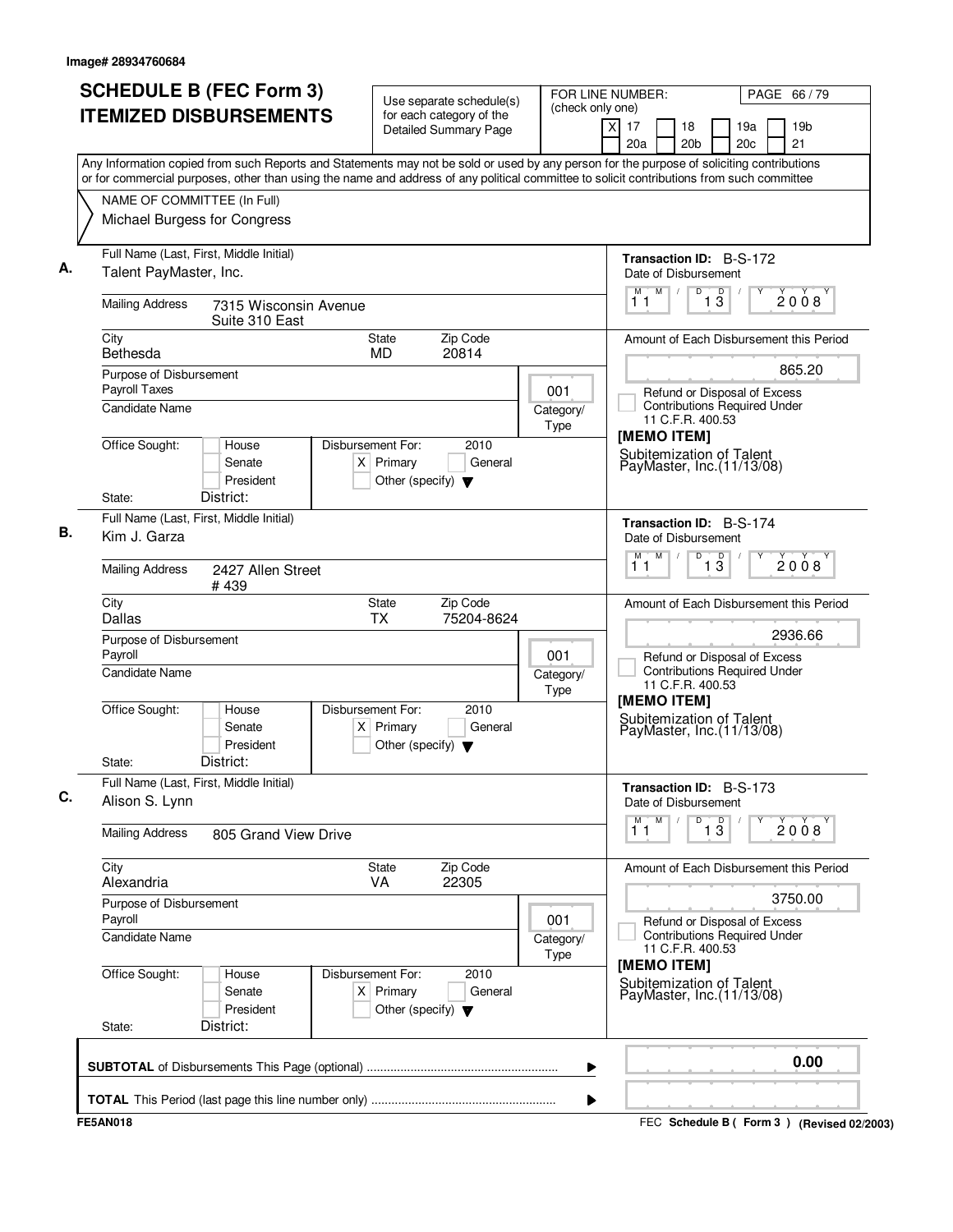| <b>SCHEDULE B (FEC Form 3)</b><br><b>ITEMIZED DISBURSEMENTS</b>       |                                  | Use separate schedule(s)<br>for each category of the    | (check only one)         | FOR LINE NUMBER:<br>PAGE 67/79                                                                                                                                                                                                                                                         |
|-----------------------------------------------------------------------|----------------------------------|---------------------------------------------------------|--------------------------|----------------------------------------------------------------------------------------------------------------------------------------------------------------------------------------------------------------------------------------------------------------------------------------|
|                                                                       |                                  | Detailed Summary Page                                   |                          | 17<br>18<br>19a<br>19 <sub>b</sub><br>X<br>20a<br>20 <sub>b</sub><br>20c<br>21                                                                                                                                                                                                         |
|                                                                       |                                  |                                                         |                          | Any Information copied from such Reports and Statements may not be sold or used by any person for the purpose of soliciting contributions<br>or for commercial purposes, other than using the name and address of any political committee to solicit contributions from such committee |
| NAME OF COMMITTEE (In Full)                                           |                                  |                                                         |                          |                                                                                                                                                                                                                                                                                        |
| Michael Burgess for Congress                                          |                                  |                                                         |                          |                                                                                                                                                                                                                                                                                        |
| Full Name (Last, First, Middle Initial)<br><b>Federal Express</b>     |                                  |                                                         |                          | Transaction ID: B-E-10796<br>Date of Disbursement                                                                                                                                                                                                                                      |
| <b>Mailing Address</b><br>PO Box 1140                                 |                                  |                                                         |                          | M<br>$\overline{1}$ $\overline{7}$<br>D<br>M<br>$\sqrt{2}$<br>2008<br>11                                                                                                                                                                                                               |
| City<br>Memphis                                                       | State<br><b>TN</b>               | Zip Code<br>38101-1140                                  |                          | Amount of Each Disbursement this Period                                                                                                                                                                                                                                                |
| Purpose of Disbursement                                               |                                  |                                                         |                          | 20.70                                                                                                                                                                                                                                                                                  |
| <b>Express Mail</b><br><b>Candidate Name</b>                          |                                  |                                                         | 001<br>Category/<br>Type | Refund or Disposal of Excess<br><b>Contributions Required Under</b><br>11 C.F.R. 400.53                                                                                                                                                                                                |
| Office Sought:<br>House<br>Senate<br>President<br>District:<br>State: | Disbursement For:<br>$X$ Primary | 2010<br>General<br>Other (specify) $\blacktriangledown$ |                          |                                                                                                                                                                                                                                                                                        |
|                                                                       |                                  |                                                         |                          |                                                                                                                                                                                                                                                                                        |
| Full Name (Last, First, Middle Initial)<br><b>Federal Express</b>     |                                  |                                                         |                          | Transaction ID: B-E-10797<br>Date of Disbursement<br>M<br>D<br>М                                                                                                                                                                                                                       |
| <b>Mailing Address</b><br>PO Box 1140                                 |                                  |                                                         |                          | $\overline{1}$ $\overline{7}$<br>2008<br>11                                                                                                                                                                                                                                            |
| City<br>Memphis                                                       | State<br><b>TN</b>               | Zip Code<br>38101-1140                                  |                          | Amount of Each Disbursement this Period                                                                                                                                                                                                                                                |
| Purpose of Disbursement<br><b>Express Mail</b>                        |                                  |                                                         | 001                      | 25.49<br>Refund or Disposal of Excess                                                                                                                                                                                                                                                  |
| Candidate Name                                                        |                                  |                                                         | Category/<br>Type        | <b>Contributions Required Under</b><br>11 C.F.R. 400.53                                                                                                                                                                                                                                |
| Office Sought:<br>House<br>Senate<br>President                        | Disbursement For:<br>$X$ Primary | 2010<br>General<br>Other (specify) $\blacktriangledown$ |                          |                                                                                                                                                                                                                                                                                        |
| District:<br>State:                                                   |                                  |                                                         |                          |                                                                                                                                                                                                                                                                                        |
| Full Name (Last, First, Middle Initial)<br><b>Verizon Wireless</b>    |                                  |                                                         |                          | Transaction ID: B-E-10735<br>Date of Disbursement                                                                                                                                                                                                                                      |
| <b>Mailing Address</b><br>PO Box 25505                                |                                  |                                                         |                          | M<br>D<br>М<br>$\overline{1}$ $\overline{7}$<br>2008<br>11                                                                                                                                                                                                                             |
| City<br>Lehigh Valley                                                 | State<br>PA                      | Zip Code<br>18002-5505                                  |                          | Amount of Each Disbursement this Period                                                                                                                                                                                                                                                |
| Purpose of Disbursement<br><b>Cellular Phone Service</b>              |                                  |                                                         | 001                      | 457.58<br>Refund or Disposal of Excess                                                                                                                                                                                                                                                 |
| Candidate Name                                                        |                                  |                                                         | Category/<br><b>Type</b> | <b>Contributions Required Under</b><br>11 C.F.R. 400.53                                                                                                                                                                                                                                |
| Office Sought:<br>House<br>Senate<br>President                        | Disbursement For:<br>$X$ Primary | 2010<br>General<br>Other (specify) $\blacktriangledown$ |                          |                                                                                                                                                                                                                                                                                        |
| District:<br>State:                                                   |                                  |                                                         |                          |                                                                                                                                                                                                                                                                                        |
|                                                                       |                                  |                                                         | ▶                        | 503.77                                                                                                                                                                                                                                                                                 |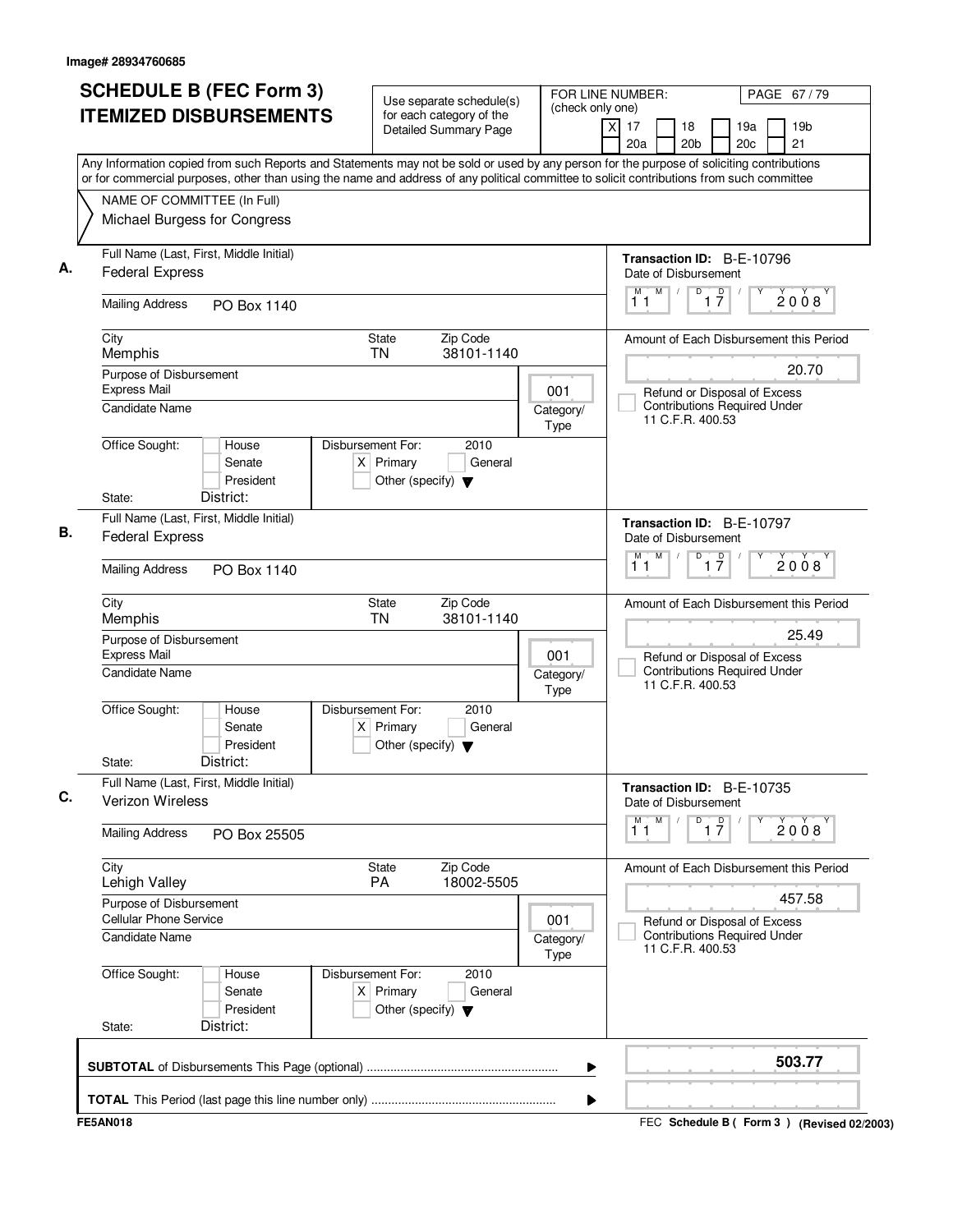| <b>SCHEDULE B (FEC Form 3)</b><br><b>ITEMIZED DISBURSEMENTS</b>                                                                                                                                                                                                                        | Use separate schedule(s)<br>for each category of the<br>Detailed Summary Page               | (check only one)         | FOR LINE NUMBER:<br>PAGE 68 / 79<br>19 <sub>b</sub><br>$\times$<br>17<br>18<br>19a<br>21<br>20a<br>20 <sub>b</sub><br>20c |
|----------------------------------------------------------------------------------------------------------------------------------------------------------------------------------------------------------------------------------------------------------------------------------------|---------------------------------------------------------------------------------------------|--------------------------|---------------------------------------------------------------------------------------------------------------------------|
| Any Information copied from such Reports and Statements may not be sold or used by any person for the purpose of soliciting contributions<br>or for commercial purposes, other than using the name and address of any political committee to solicit contributions from such committee |                                                                                             |                          |                                                                                                                           |
| NAME OF COMMITTEE (In Full)<br>Michael Burgess for Congress                                                                                                                                                                                                                            |                                                                                             |                          |                                                                                                                           |
| Full Name (Last, First, Middle Initial)<br>Sam Johnson                                                                                                                                                                                                                                 |                                                                                             |                          | Transaction ID: B-E-10734<br>Date of Disbursement                                                                         |
| <b>Mailing Address</b><br>PO Box 860096                                                                                                                                                                                                                                                |                                                                                             |                          | M<br>$\overline{D}$<br>$\overline{1}$ $\overline{7}$<br>$\sqrt{2}$<br>2008<br>11                                          |
| City<br>Plano                                                                                                                                                                                                                                                                          | Zip Code<br>State<br><b>TX</b><br>75086-0096                                                |                          | Amount of Each Disbursement this Period                                                                                   |
| Purpose of Disbursement                                                                                                                                                                                                                                                                |                                                                                             |                          | 344.50                                                                                                                    |
| Campaign Mementos<br>Candidate Name                                                                                                                                                                                                                                                    |                                                                                             | 001<br>Category/<br>Type | Refund or Disposal of Excess<br><b>Contributions Required Under</b><br>11 C.F.R. 400.53                                   |
| Office Sought:<br>House<br>Senate<br>President<br>District:<br>State:                                                                                                                                                                                                                  | Disbursement For:<br>2010<br>$X$ Primary<br>General<br>Other (specify) $\blacktriangledown$ |                          |                                                                                                                           |
| Full Name (Last, First, Middle Initial)                                                                                                                                                                                                                                                |                                                                                             |                          |                                                                                                                           |
| Eppstein Group                                                                                                                                                                                                                                                                         |                                                                                             |                          | Transaction ID: B-E-10738<br>Date of Disbursement<br>M<br>D<br>M                                                          |
| <b>Mailing Address</b><br>4055 International Plaza                                                                                                                                                                                                                                     |                                                                                             |                          | $\overline{18}$<br>2008<br>11                                                                                             |
| City<br>Fort Worth                                                                                                                                                                                                                                                                     | State<br>Zip Code<br><b>TX</b><br>76109-4874                                                |                          | Amount of Each Disbursement this Period                                                                                   |
| Purpose of Disbursement<br>Polling                                                                                                                                                                                                                                                     |                                                                                             | 005                      | 5000.00<br>Refund or Disposal of Excess                                                                                   |
| Candidate Name                                                                                                                                                                                                                                                                         |                                                                                             | Category/<br>Type        | <b>Contributions Required Under</b><br>11 C.F.R. 400.53                                                                   |
| Office Sought:<br>House<br>Senate<br>President<br>District:<br>State:                                                                                                                                                                                                                  | Disbursement For:<br>2010<br>$X$ Primary<br>General<br>Other (specify) $\blacktriangledown$ |                          |                                                                                                                           |
| Full Name (Last, First, Middle Initial)                                                                                                                                                                                                                                                |                                                                                             |                          |                                                                                                                           |
| TwentyEast Agency II, LTD                                                                                                                                                                                                                                                              |                                                                                             |                          | Transaction ID: B-E-10736<br>Date of Disbursement<br>M<br>D<br>M                                                          |
| <b>Mailing Address</b><br>PO Box 8227                                                                                                                                                                                                                                                  |                                                                                             |                          | $\overline{18}$<br>2008<br>11                                                                                             |
| City<br>Tyler                                                                                                                                                                                                                                                                          | State<br>Zip Code<br>75711-8227<br>TX                                                       |                          | Amount of Each Disbursement this Period                                                                                   |
| Purpose of Disbursement<br>Web Hosting Fee                                                                                                                                                                                                                                             |                                                                                             | 001                      | 649.50<br>Refund or Disposal of Excess                                                                                    |
| Candidate Name                                                                                                                                                                                                                                                                         |                                                                                             | Category/<br><b>Type</b> | <b>Contributions Required Under</b><br>11 C.F.R. 400.53                                                                   |
| Office Sought:<br>House<br>Senate<br>President                                                                                                                                                                                                                                         | Disbursement For:<br>2010<br>$X$ Primary<br>General<br>Other (specify) $\blacktriangledown$ |                          |                                                                                                                           |
| District:<br>State:                                                                                                                                                                                                                                                                    |                                                                                             |                          |                                                                                                                           |
|                                                                                                                                                                                                                                                                                        |                                                                                             | ▶                        | 5994.00                                                                                                                   |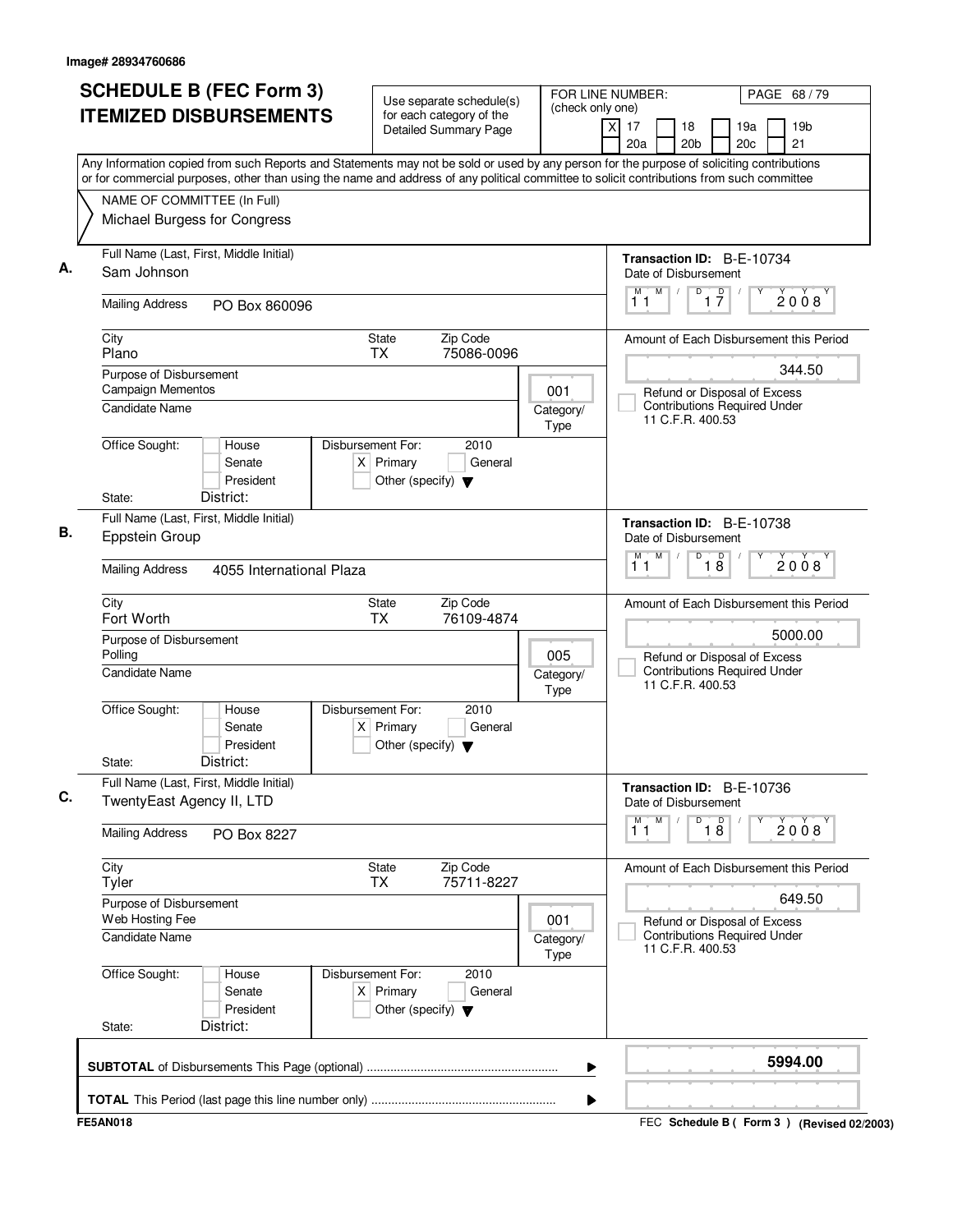| <b>SCHEDULE B (FEC Form 3)</b>                           |                                           | Use separate schedule(s)                                                                    | (check only one)                | FOR LINE NUMBER:<br>PAGE 69 / 79                                                                                                                                                                                                                                                       |
|----------------------------------------------------------|-------------------------------------------|---------------------------------------------------------------------------------------------|---------------------------------|----------------------------------------------------------------------------------------------------------------------------------------------------------------------------------------------------------------------------------------------------------------------------------------|
|                                                          | <b>ITEMIZED DISBURSEMENTS</b>             | for each category of the<br>Detailed Summary Page                                           |                                 | 17<br>18<br>19a<br>19 <sub>b</sub><br>X<br>21<br>20 <sub>b</sub><br>20c<br>20a                                                                                                                                                                                                         |
|                                                          |                                           |                                                                                             |                                 | Any Information copied from such Reports and Statements may not be sold or used by any person for the purpose of soliciting contributions<br>or for commercial purposes, other than using the name and address of any political committee to solicit contributions from such committee |
| NAME OF COMMITTEE (In Full)                              |                                           |                                                                                             |                                 |                                                                                                                                                                                                                                                                                        |
|                                                          | Michael Burgess for Congress              |                                                                                             |                                 |                                                                                                                                                                                                                                                                                        |
| <b>Charlie Palmer Steak House</b>                        | Full Name (Last, First, Middle Initial)   |                                                                                             |                                 | Transaction ID: B-E-10803<br>Date of Disbursement                                                                                                                                                                                                                                      |
| <b>Mailing Address</b>                                   | 101 Consitution Avenue NW                 |                                                                                             |                                 | M<br>$\mathsf D$<br>M<br>$\sqrt{2}$<br>D<br>2008<br>19<br>11                                                                                                                                                                                                                           |
| City<br>Washington                                       |                                           | Zip Code<br><b>State</b><br>20001<br>DC                                                     |                                 | Amount of Each Disbursement this Period                                                                                                                                                                                                                                                |
| Purpose of Disbursement                                  |                                           |                                                                                             |                                 | 316.20                                                                                                                                                                                                                                                                                 |
| Catering<br><b>Candidate Name</b>                        |                                           |                                                                                             | 003<br>Category/<br><b>Type</b> | Refund or Disposal of Excess<br><b>Contributions Required Under</b><br>11 C.F.R. 400.53                                                                                                                                                                                                |
| Office Sought:<br>State:                                 | House<br>Senate<br>President<br>District: | Disbursement For:<br>2010<br>$X$ Primary<br>General<br>Other (specify) $\blacktriangledown$ |                                 |                                                                                                                                                                                                                                                                                        |
|                                                          | Full Name (Last, First, Middle Initial)   |                                                                                             |                                 |                                                                                                                                                                                                                                                                                        |
|                                                          | <b>Campaign Financial Services</b>        |                                                                                             |                                 | Transaction ID: B-E-10789<br>Date of Disbursement<br>M<br>D<br>M                                                                                                                                                                                                                       |
| <b>Mailing Address</b>                                   | 7315 Wisconsin Avenue<br>Suite 310 East   |                                                                                             |                                 | 2 <sup>0</sup><br>2008<br>11                                                                                                                                                                                                                                                           |
| City<br>Bethesda                                         |                                           | Zip Code<br>State<br><b>MD</b><br>20814                                                     |                                 | Amount of Each Disbursement this Period                                                                                                                                                                                                                                                |
| Purpose of Disbursement<br><b>Bookkeeping Consulting</b> |                                           |                                                                                             | 001                             | 1775.00                                                                                                                                                                                                                                                                                |
| Candidate Name                                           |                                           |                                                                                             | Category/<br><b>Type</b>        | Refund or Disposal of Excess<br><b>Contributions Required Under</b><br>11 C.F.R. 400.53                                                                                                                                                                                                |
| Office Sought:<br>State:                                 | House<br>Senate<br>President<br>District: | Disbursement For:<br>2010<br>$X$ Primary<br>General<br>Other (specify) $\blacktriangledown$ |                                 |                                                                                                                                                                                                                                                                                        |
| <b>Federal Express</b>                                   | Full Name (Last, First, Middle Initial)   |                                                                                             |                                 | Transaction ID: B-E-10805<br>Date of Disbursement                                                                                                                                                                                                                                      |
| <b>Mailing Address</b>                                   | PO Box 1140                               |                                                                                             |                                 | M<br>D<br>$2\frac{D}{4}$<br>M<br>2008<br>11                                                                                                                                                                                                                                            |
| City<br>Memphis                                          |                                           | Zip Code<br>State<br><b>TN</b><br>38101-1140                                                |                                 | Amount of Each Disbursement this Period                                                                                                                                                                                                                                                |
| Purpose of Disbursement<br><b>Express Mail</b>           |                                           |                                                                                             | 001                             | 46.38<br>Refund or Disposal of Excess                                                                                                                                                                                                                                                  |
| <b>Candidate Name</b>                                    |                                           |                                                                                             | Category/<br>Type               | <b>Contributions Required Under</b><br>11 C.F.R. 400.53                                                                                                                                                                                                                                |
| Office Sought:                                           | House<br>Senate<br>President              | Disbursement For:<br>2010<br>$X$ Primary<br>General<br>Other (specify) $\blacktriangledown$ |                                 |                                                                                                                                                                                                                                                                                        |
| State:                                                   | District:                                 |                                                                                             |                                 |                                                                                                                                                                                                                                                                                        |
|                                                          |                                           |                                                                                             | ▶                               | 2137.58                                                                                                                                                                                                                                                                                |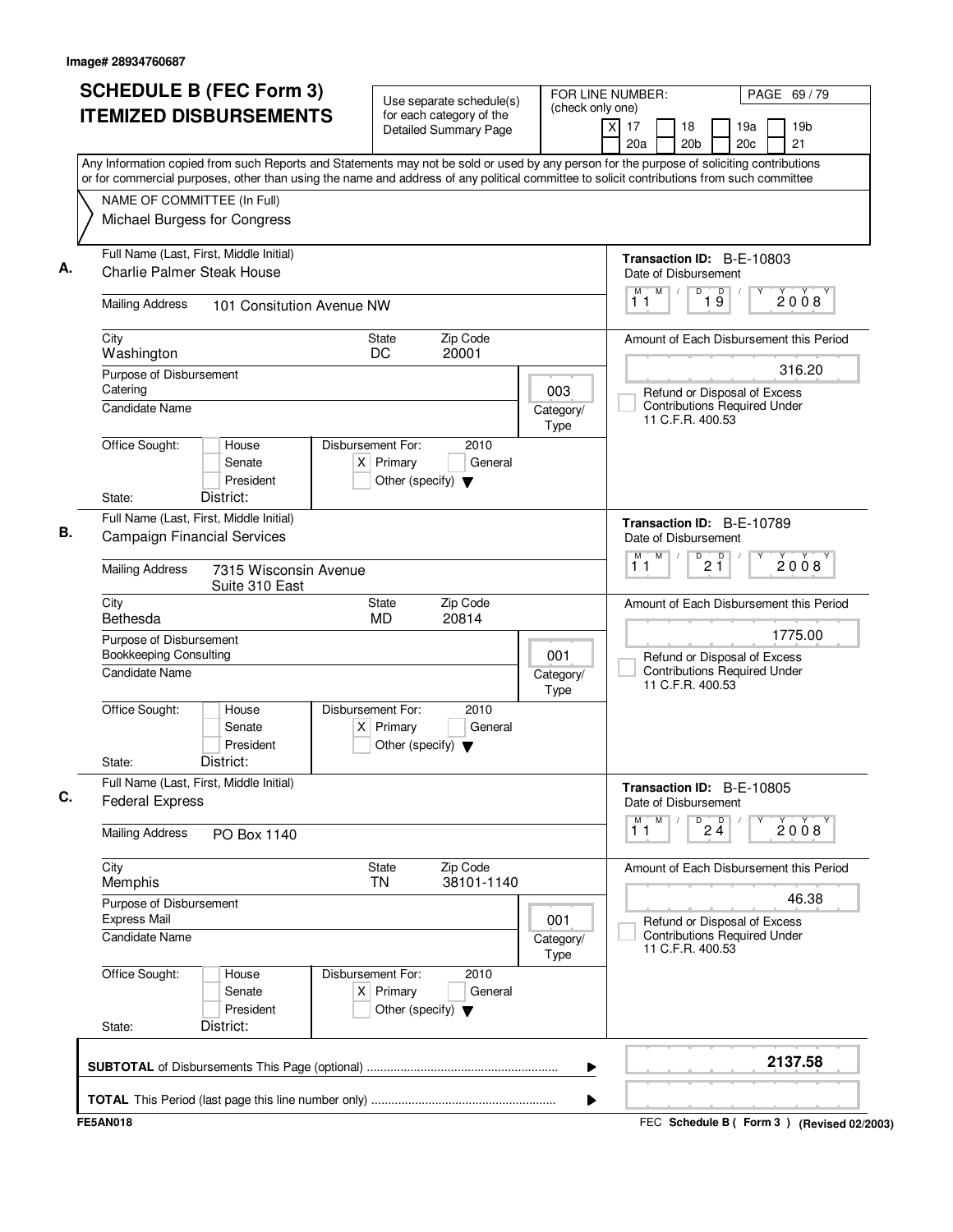|    | <b>SCHEDULE B (FEC Form 3)</b> |                                                                                                                                                                                                                                                                                        |                                  |                   | Use separate schedule(s)             |                              |                      |  | PAGE 70/79<br>FOR LINE NUMBER:                         |  |                  |  |                                     |  |                                         |  |
|----|--------------------------------|----------------------------------------------------------------------------------------------------------------------------------------------------------------------------------------------------------------------------------------------------------------------------------------|----------------------------------|-------------------|--------------------------------------|------------------------------|----------------------|--|--------------------------------------------------------|--|------------------|--|-------------------------------------|--|-----------------------------------------|--|
|    | <b>ITEMIZED DISBURSEMENTS</b>  |                                                                                                                                                                                                                                                                                        |                                  |                   | for each category of the             | (check only one)             |                      |  |                                                        |  |                  |  |                                     |  |                                         |  |
|    |                                |                                                                                                                                                                                                                                                                                        |                                  |                   |                                      | <b>Detailed Summary Page</b> |                      |  | 17                                                     |  | 18               |  | 19a                                 |  | 19 <sub>b</sub>                         |  |
|    |                                |                                                                                                                                                                                                                                                                                        |                                  |                   |                                      |                              |                      |  | 20a                                                    |  | 20 <sub>b</sub>  |  | 20c                                 |  | 21                                      |  |
|    |                                | Any Information copied from such Reports and Statements may not be sold or used by any person for the purpose of soliciting contributions<br>or for commercial purposes, other than using the name and address of any political committee to solicit contributions from such committee |                                  |                   |                                      |                              |                      |  |                                                        |  |                  |  |                                     |  |                                         |  |
|    |                                | NAME OF COMMITTEE (In Full)                                                                                                                                                                                                                                                            |                                  |                   |                                      |                              |                      |  |                                                        |  |                  |  |                                     |  |                                         |  |
|    |                                | Michael Burgess for Congress                                                                                                                                                                                                                                                           |                                  |                   |                                      |                              |                      |  |                                                        |  |                  |  |                                     |  |                                         |  |
|    |                                | Full Name (Last, First, Middle Initial)                                                                                                                                                                                                                                                |                                  |                   |                                      |                              |                      |  |                                                        |  |                  |  | Transaction ID: B-F-10791           |  |                                         |  |
| А. |                                | <b>First State Bank</b>                                                                                                                                                                                                                                                                |                                  |                   |                                      |                              | Date of Disbursement |  |                                                        |  |                  |  |                                     |  |                                         |  |
|    |                                |                                                                                                                                                                                                                                                                                        |                                  |                   |                                      |                              |                      |  | M<br>D<br>$\overline{D}$<br>Y<br>2008<br>M<br>11<br>24 |  |                  |  |                                     |  |                                         |  |
|    |                                | <b>Mailing Address</b>                                                                                                                                                                                                                                                                 | 400 West Oak Street<br>Suite 103 |                   |                                      |                              |                      |  |                                                        |  |                  |  |                                     |  |                                         |  |
|    |                                | City                                                                                                                                                                                                                                                                                   |                                  |                   | <b>State</b>                         | Zip Code                     |                      |  |                                                        |  |                  |  |                                     |  | Amount of Each Disbursement this Period |  |
|    |                                | Denton                                                                                                                                                                                                                                                                                 |                                  |                   | TX                                   | 76201                        |                      |  |                                                        |  |                  |  |                                     |  |                                         |  |
|    |                                | Purpose of Disbursement                                                                                                                                                                                                                                                                |                                  |                   |                                      |                              |                      |  | 800.00                                                 |  |                  |  |                                     |  |                                         |  |
|    |                                | <b>Office Rent</b>                                                                                                                                                                                                                                                                     |                                  |                   |                                      |                              | 001                  |  |                                                        |  |                  |  | Refund or Disposal of Excess        |  |                                         |  |
|    |                                | Candidate Name                                                                                                                                                                                                                                                                         |                                  |                   |                                      |                              | Category/            |  |                                                        |  | 11 C.F.R. 400.53 |  | <b>Contributions Required Under</b> |  |                                         |  |
|    |                                |                                                                                                                                                                                                                                                                                        |                                  |                   |                                      |                              | Type                 |  |                                                        |  |                  |  |                                     |  |                                         |  |
|    |                                | Office Sought:                                                                                                                                                                                                                                                                         | House                            | Disbursement For: |                                      | 2010                         |                      |  |                                                        |  |                  |  |                                     |  |                                         |  |
|    |                                |                                                                                                                                                                                                                                                                                        | Senate                           |                   | $X$ Primary                          | General                      |                      |  |                                                        |  |                  |  |                                     |  |                                         |  |
|    |                                |                                                                                                                                                                                                                                                                                        | President                        |                   | Other (specify) $\blacktriangledown$ |                              |                      |  |                                                        |  |                  |  |                                     |  |                                         |  |
|    |                                | State:                                                                                                                                                                                                                                                                                 | District:                        |                   |                                      |                              |                      |  |                                                        |  |                  |  |                                     |  |                                         |  |

| <b>FE5AN018</b> | FEC Schedule B (Form 3) (Revised 02/2003) |
|-----------------|-------------------------------------------|
|                 | 57107.05                                  |
|                 | 800.00                                    |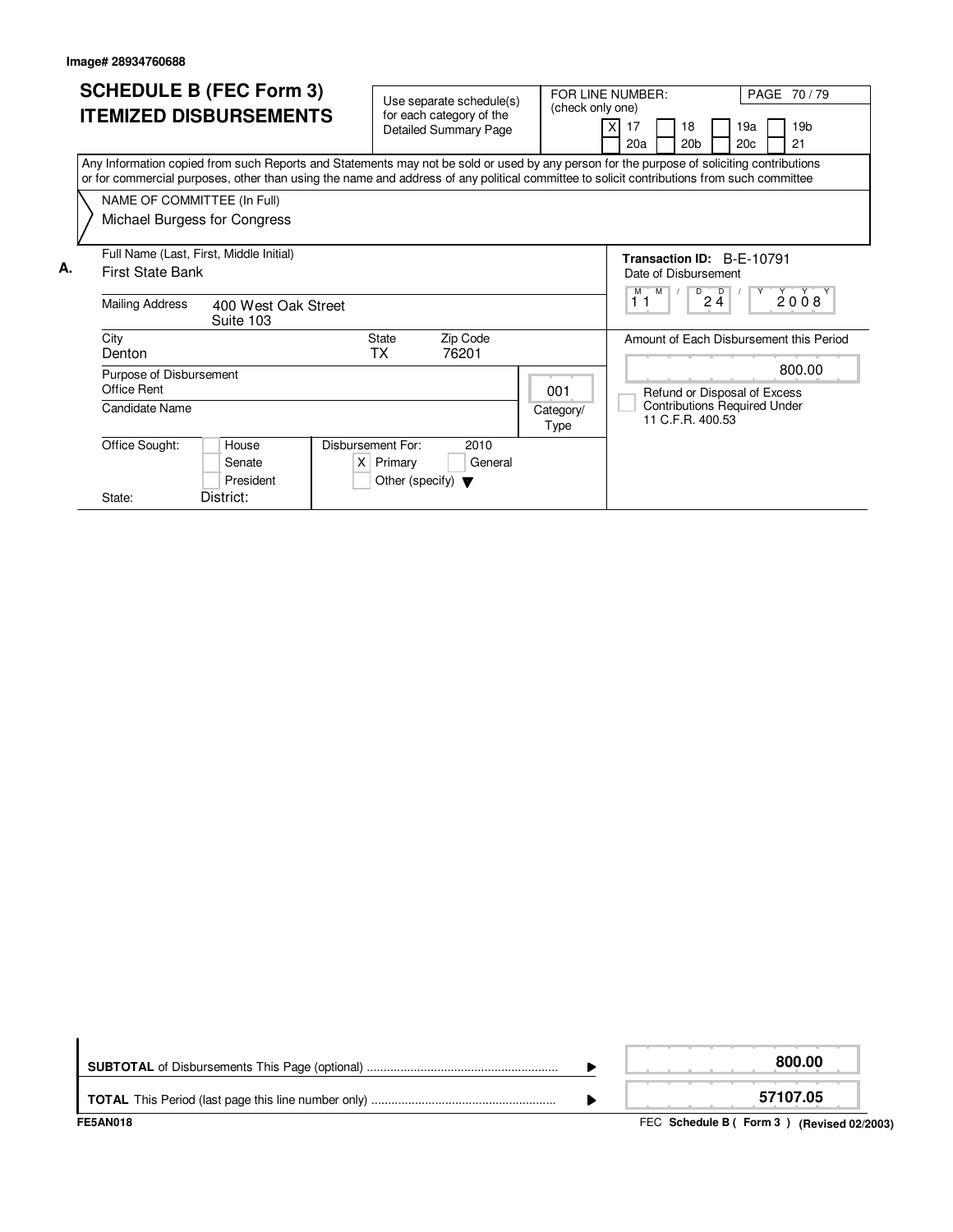| <b>SCHEDULE B (FEC Form 3)</b><br><b>ITEMIZED DISBURSEMENTS</b><br>Any Information copied from such Reports and Statements may not be sold or used by any person for the purpose of soliciting contributions | Use separate schedule(s)<br>for each category of the<br><b>Detailed Summary Page</b>             | (check only one)         | FOR LINE NUMBER:<br>PAGE 71 / 79<br>19 <sub>b</sub><br>17<br>18<br>19a<br>21<br>20 <sub>b</sub><br>20a<br>20 <sub>c</sub><br>X                |
|--------------------------------------------------------------------------------------------------------------------------------------------------------------------------------------------------------------|--------------------------------------------------------------------------------------------------|--------------------------|-----------------------------------------------------------------------------------------------------------------------------------------------|
| or for commercial purposes, other than using the name and address of any political committee to solicit contributions from such committee<br>NAME OF COMMITTEE (In Full)<br>Michael Burgess for Congress     |                                                                                                  |                          |                                                                                                                                               |
| Full Name (Last, First, Middle Initial)<br>National Republican Congressional Committee<br><b>Mailing Address</b><br>320 1st Street SE                                                                        |                                                                                                  |                          | Transaction ID: B-E-10529<br>Date of Disbursement<br>M<br>$\overline{D}$<br>M<br>$\sqrt{ }$<br>$2\overline{2}$<br>2008<br>10                  |
| City<br>Washington<br>Purpose of Disbursement<br>Transfer                                                                                                                                                    | Zip Code<br>State<br>DC<br>20003-1838                                                            | 011                      | Amount of Each Disbursement this Period<br>29000.00<br>Refund or Disposal of Excess                                                           |
| <b>Candidate Name</b><br>National Republican Congressional Committee<br>Office Sought:<br>House<br>Senate<br>President<br>District:<br>State:                                                                | 2008<br><b>Disbursement For:</b><br>X General<br>Primary<br>Other (specify) $\blacktriangledown$ | Category/<br>Type        | <b>Contributions Required Under</b><br>11 C.F.R. 400.53                                                                                       |
| Full Name (Last, First, Middle Initial)<br><b>Culberson for Congress</b><br><b>Mailing Address</b><br>PO Box 41964                                                                                           |                                                                                                  |                          | Transaction ID: B-E-10546<br>Date of Disbursement<br>M<br>D<br>$3^{\circ}$<br>M<br>2008<br>10                                                 |
| City<br>Houston<br>Purpose of Disbursement<br>Contribution<br>Candidate Name<br>John Culberson                                                                                                               | State<br>Zip Code<br><b>TX</b><br>77241-1964                                                     | 011<br>Category/<br>Type | Amount of Each Disbursement this Period<br>1000.00<br>Refund or Disposal of Excess<br><b>Contributions Required Under</b><br>11 C.F.R. 400.53 |
| Office Sought:<br>$x$ House<br>Senate<br>President<br>District: 07<br>State: TX                                                                                                                              | Disbursement For:<br>2008<br>X General<br>Primary<br>Other (specify) $\blacktriangledown$        |                          |                                                                                                                                               |
| Full Name (Last, First, Middle Initial)<br><b>Friends of Dave Reichert</b>                                                                                                                                   |                                                                                                  |                          | <b>Transaction ID: B-E-10547</b><br>Date of Disbursement<br>M<br>D<br>$3^{\circ}$<br>M<br>2008<br>10                                          |
| <b>Mailing Address</b><br>PO Box 53322<br>City<br>Bellevue                                                                                                                                                   | Zip Code<br>State<br>WA<br>98015-3322                                                            |                          | Amount of Each Disbursement this Period                                                                                                       |
| Purpose of Disbursement<br>Contribution<br>Candidate Name<br>Dave Reichert                                                                                                                                   |                                                                                                  | 011<br>Category/<br>Type | 1000.00<br>Refund or Disposal of Excess<br><b>Contributions Required Under</b><br>11 C.F.R. 400.53                                            |
| Office Sought:<br>$x$ House<br>Senate<br>President<br>District: 08<br>State: WA                                                                                                                              | Disbursement For:<br>2008<br>Primary<br>X General<br>Other (specify) $\blacktriangledown$        |                          |                                                                                                                                               |
|                                                                                                                                                                                                              |                                                                                                  | ▶                        | 31000.00                                                                                                                                      |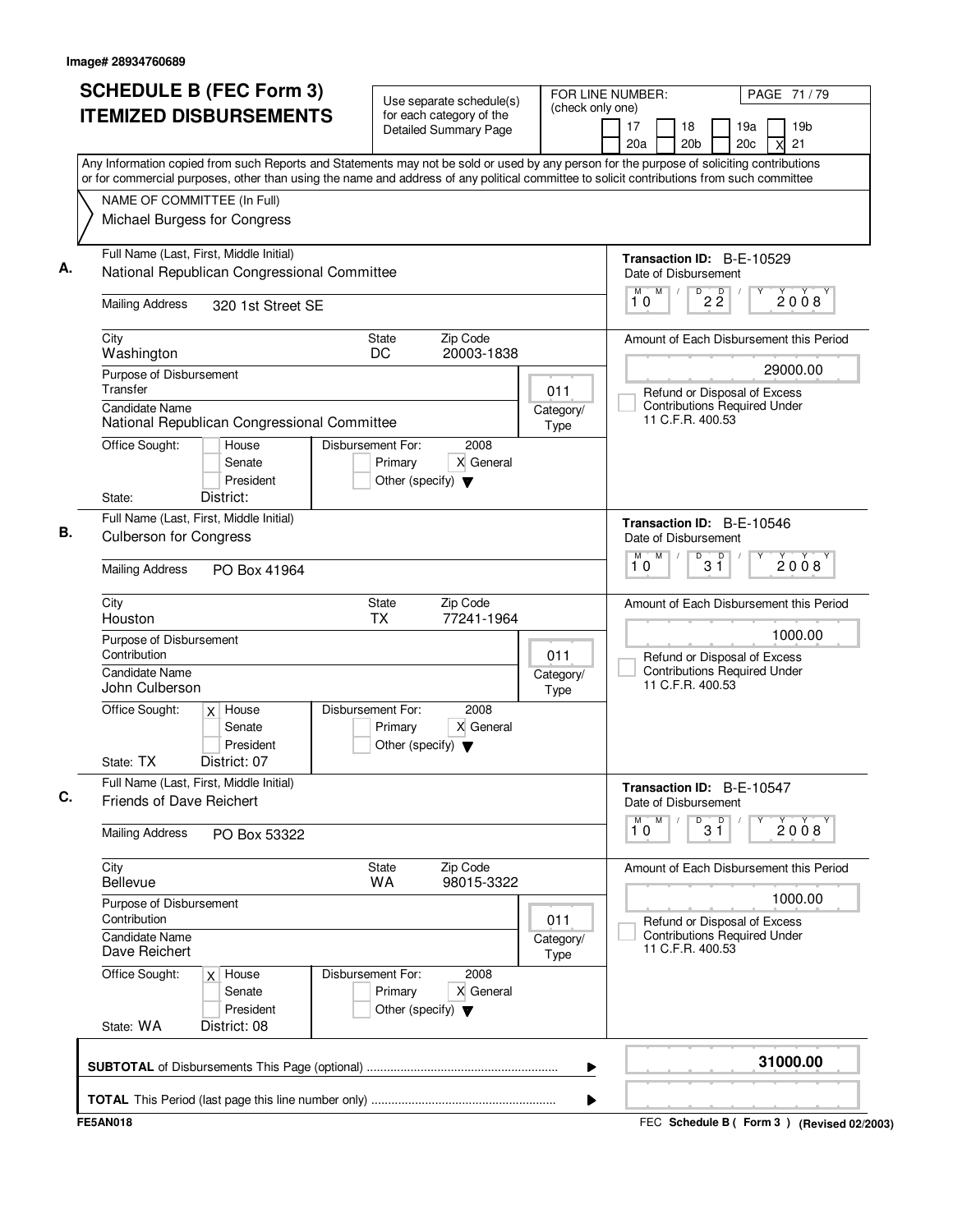| <b>SCHEDULE B (FEC Form 3)</b><br><b>ITEMIZED DISBURSEMENTS</b>                                                                                                                                                                                                                                                       | Use separate schedule(s)<br>for each category of the<br><b>Detailed Summary Page</b>      | (check only one)         | FOR LINE NUMBER:<br>PAGE 72/79<br>18<br>19a<br>19 <sub>b</sub><br>17<br>20c<br>21<br>20a<br>20 <sub>b</sub><br>X |  |
|-----------------------------------------------------------------------------------------------------------------------------------------------------------------------------------------------------------------------------------------------------------------------------------------------------------------------|-------------------------------------------------------------------------------------------|--------------------------|------------------------------------------------------------------------------------------------------------------|--|
| Any Information copied from such Reports and Statements may not be sold or used by any person for the purpose of soliciting contributions<br>or for commercial purposes, other than using the name and address of any political committee to solicit contributions from such committee<br>NAME OF COMMITTEE (In Full) |                                                                                           |                          |                                                                                                                  |  |
| Michael Burgess for Congress                                                                                                                                                                                                                                                                                          |                                                                                           |                          |                                                                                                                  |  |
| Full Name (Last, First, Middle Initial)<br>Friends of Erik Paulsen                                                                                                                                                                                                                                                    |                                                                                           |                          | Transaction ID: B-E-10556<br>Date of Disbursement                                                                |  |
| <b>Mailing Address</b><br>PO Box 44369                                                                                                                                                                                                                                                                                |                                                                                           |                          | M<br>$\overline{D}$<br>M<br>D<br>2008<br>3 Ĭ<br>10                                                               |  |
| City<br><b>Eden Prairie</b>                                                                                                                                                                                                                                                                                           | Zip Code<br><b>State</b><br><b>MN</b><br>55344-1369                                       |                          | Amount of Each Disbursement this Period                                                                          |  |
| Purpose of Disbursement<br>Contribution                                                                                                                                                                                                                                                                               |                                                                                           | 011                      | 1000.00<br>Refund or Disposal of Excess                                                                          |  |
| Candidate Name<br>Erik Paulsen                                                                                                                                                                                                                                                                                        |                                                                                           | Category/<br>Type        | <b>Contributions Required Under</b><br>11 C.F.R. 400.53                                                          |  |
| Office Sought:<br>$x$ House<br>Senate<br>President<br>State: MN<br>District: 03                                                                                                                                                                                                                                       | Disbursement For:<br>2008<br>Primary<br>X General<br>Other (specify) $\blacktriangledown$ |                          |                                                                                                                  |  |
| Full Name (Last, First, Middle Initial)<br><b>Guthrie for Congress</b>                                                                                                                                                                                                                                                |                                                                                           |                          | Transaction ID: B-E-10557<br>Date of Disbursement<br>M<br>M<br>D                                                 |  |
| <b>Mailing Address</b><br>PO Box 9639                                                                                                                                                                                                                                                                                 |                                                                                           |                          | $3^{\circ}$<br>2008<br>10                                                                                        |  |
| City<br><b>Bowling Green</b>                                                                                                                                                                                                                                                                                          | State<br>Zip Code<br>KY<br>42102-9639                                                     |                          | Amount of Each Disbursement this Period                                                                          |  |
| Purpose of Disbursement<br>Contribution<br><b>Candidate Name</b><br>Steven B. Guthrie                                                                                                                                                                                                                                 |                                                                                           | 011<br>Category/         | 1000.00<br>Refund or Disposal of Excess<br><b>Contributions Required Under</b><br>11 C.F.R. 400.53               |  |
| Office Sought:<br>$x$ House<br>Senate<br>President<br>State: KY<br>District: 02                                                                                                                                                                                                                                       | Disbursement For:<br>2008<br>X General<br>Primary<br>Other (specify) $\blacktriangledown$ | <b>Type</b>              |                                                                                                                  |  |
| Full Name (Last, First, Middle Initial)<br>Jay Love for Congress Committee                                                                                                                                                                                                                                            |                                                                                           |                          | Transaction ID: B-E-10551<br>Date of Disbursement                                                                |  |
| <b>Mailing Address</b><br>1020 Monticello Court<br>Suite 205                                                                                                                                                                                                                                                          |                                                                                           |                          | М<br>M<br>D<br>3 <sup>0</sup><br>2008<br>10                                                                      |  |
| City<br>Montgomery                                                                                                                                                                                                                                                                                                    | Zip Code<br>State<br>36117-1901<br>AL.                                                    |                          | Amount of Each Disbursement this Period                                                                          |  |
| Purpose of Disbursement<br>Contribution<br>011                                                                                                                                                                                                                                                                        |                                                                                           |                          | 1000.00<br>Refund or Disposal of Excess                                                                          |  |
| <b>Candidate Name</b><br>Jay K. Love                                                                                                                                                                                                                                                                                  |                                                                                           | Category/<br><b>Type</b> | <b>Contributions Required Under</b><br>11 C.F.R. 400.53                                                          |  |
| Office Sought:<br>$x$ House<br>Senate<br>President<br>State: AL<br>District: 02                                                                                                                                                                                                                                       | Disbursement For:<br>2008<br>X General<br>Primary<br>Other (specify) $\blacktriangledown$ |                          |                                                                                                                  |  |
|                                                                                                                                                                                                                                                                                                                       |                                                                                           | ▶                        | 3000.00                                                                                                          |  |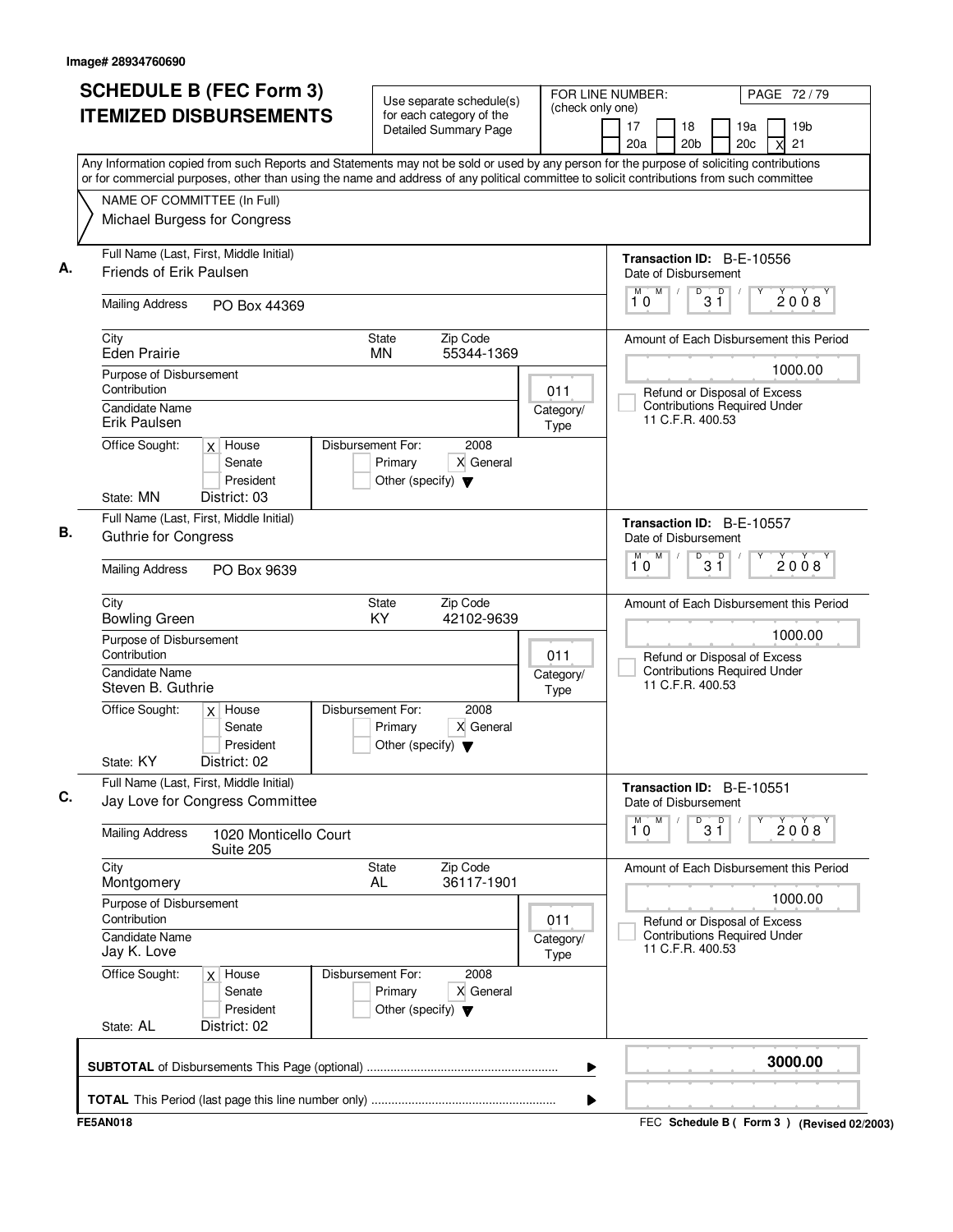| <b>SCHEDULE B (FEC Form 3)</b><br><b>ITEMIZED DISBURSEMENTS</b>                                                                                                                                                                                                                        | Use separate schedule(s)<br>for each category of the<br>Detailed Summary Page             | (check only one)  | FOR LINE NUMBER:<br>PAGE 73/79<br>19 <sub>b</sub><br>17<br>18<br>19a<br>20 <sub>b</sub><br>21<br>20a<br>20c<br>X |
|----------------------------------------------------------------------------------------------------------------------------------------------------------------------------------------------------------------------------------------------------------------------------------------|-------------------------------------------------------------------------------------------|-------------------|------------------------------------------------------------------------------------------------------------------|
| Any Information copied from such Reports and Statements may not be sold or used by any person for the purpose of soliciting contributions<br>or for commercial purposes, other than using the name and address of any political committee to solicit contributions from such committee |                                                                                           |                   |                                                                                                                  |
| NAME OF COMMITTEE (In Full)<br>Michael Burgess for Congress                                                                                                                                                                                                                            |                                                                                           |                   |                                                                                                                  |
| Full Name (Last, First, Middle Initial)<br>Jeb Bradley for Congress                                                                                                                                                                                                                    |                                                                                           |                   | <b>Transaction ID: B-E-10553</b><br>Date of Disbursement                                                         |
| <b>Mailing Address</b><br>645 S Main Street                                                                                                                                                                                                                                            |                                                                                           |                   | M<br>D<br>$\overline{D}$<br>M<br>$\sqrt{2}$<br>2008<br>31<br>10                                                  |
| City<br>Wolfeboro                                                                                                                                                                                                                                                                      | Zip Code<br>State<br><b>NH</b><br>03894-4419                                              |                   | Amount of Each Disbursement this Period                                                                          |
| Purpose of Disbursement<br>Contribution                                                                                                                                                                                                                                                |                                                                                           | 011               | 1000.00                                                                                                          |
| <b>Candidate Name</b><br>Joseph E. Bradley, III                                                                                                                                                                                                                                        |                                                                                           | Category/<br>Type | Refund or Disposal of Excess<br><b>Contributions Required Under</b><br>11 C.F.R. 400.53                          |
| Office Sought:<br>$x$ House<br>Senate<br>President<br>State: NH<br>District: 01                                                                                                                                                                                                        | Disbursement For:<br>2008<br>Primary<br>X General<br>Other (specify) $\blacktriangledown$ |                   |                                                                                                                  |
| Full Name (Last, First, Middle Initial)<br>Kirk for Congress                                                                                                                                                                                                                           |                                                                                           |                   | Transaction ID: B-E-10545<br>Date of Disbursement                                                                |
| <b>Mailing Address</b><br>PO Box 8                                                                                                                                                                                                                                                     |                                                                                           |                   | M<br>M<br>D<br>$3^{\circ}$<br>2008<br>10                                                                         |
| City<br>Winnetka                                                                                                                                                                                                                                                                       | Zip Code<br>State<br>IL<br>60093-0008                                                     |                   | Amount of Each Disbursement this Period                                                                          |
| Purpose of Disbursement<br>Contribution<br>Candidate Name                                                                                                                                                                                                                              |                                                                                           | 011<br>Category/  | 1000.00<br>Refund or Disposal of Excess<br><b>Contributions Required Under</b>                                   |
| Mark S. Kirk                                                                                                                                                                                                                                                                           |                                                                                           | Type              | 11 C.F.R. 400.53                                                                                                 |
| Office Sought:<br>$x$ House<br>Senate<br>President<br>District: 10<br>State: IL                                                                                                                                                                                                        | Disbursement For:<br>2008<br>X General<br>Primary<br>Other (specify) $\blacktriangledown$ |                   |                                                                                                                  |
| Full Name (Last, First, Middle Initial)<br>Lee Terry for Congress                                                                                                                                                                                                                      |                                                                                           |                   | Transaction ID: B-E-10558<br>Date of Disbursement                                                                |
| <b>Mailing Address</b><br>PO Box 540098                                                                                                                                                                                                                                                |                                                                                           |                   | M<br>M<br>$\overline{31}$<br>2008<br>10                                                                          |
| City<br>Omaha                                                                                                                                                                                                                                                                          | Zip Code<br>State<br>68154-0098<br><b>NE</b>                                              |                   | Amount of Each Disbursement this Period                                                                          |
| Purpose of Disbursement<br>Contribution                                                                                                                                                                                                                                                |                                                                                           | 011               | 1000.00<br>Refund or Disposal of Excess                                                                          |
| <b>Candidate Name</b><br>Lee Terry                                                                                                                                                                                                                                                     |                                                                                           | Category/<br>Type | <b>Contributions Required Under</b><br>11 C.F.R. 400.53                                                          |
| Office Sought:<br>$x$ House<br>Senate<br>President                                                                                                                                                                                                                                     | Disbursement For:<br>2008<br>X General<br>Primary<br>Other (specify) $\blacktriangledown$ |                   |                                                                                                                  |
| State: NE<br>District: 02                                                                                                                                                                                                                                                              |                                                                                           |                   |                                                                                                                  |
|                                                                                                                                                                                                                                                                                        |                                                                                           | ▶                 | 3000.00                                                                                                          |

FEC **Schedule B ( ) Form 3 FE5AN018 (Revised 02/2003)**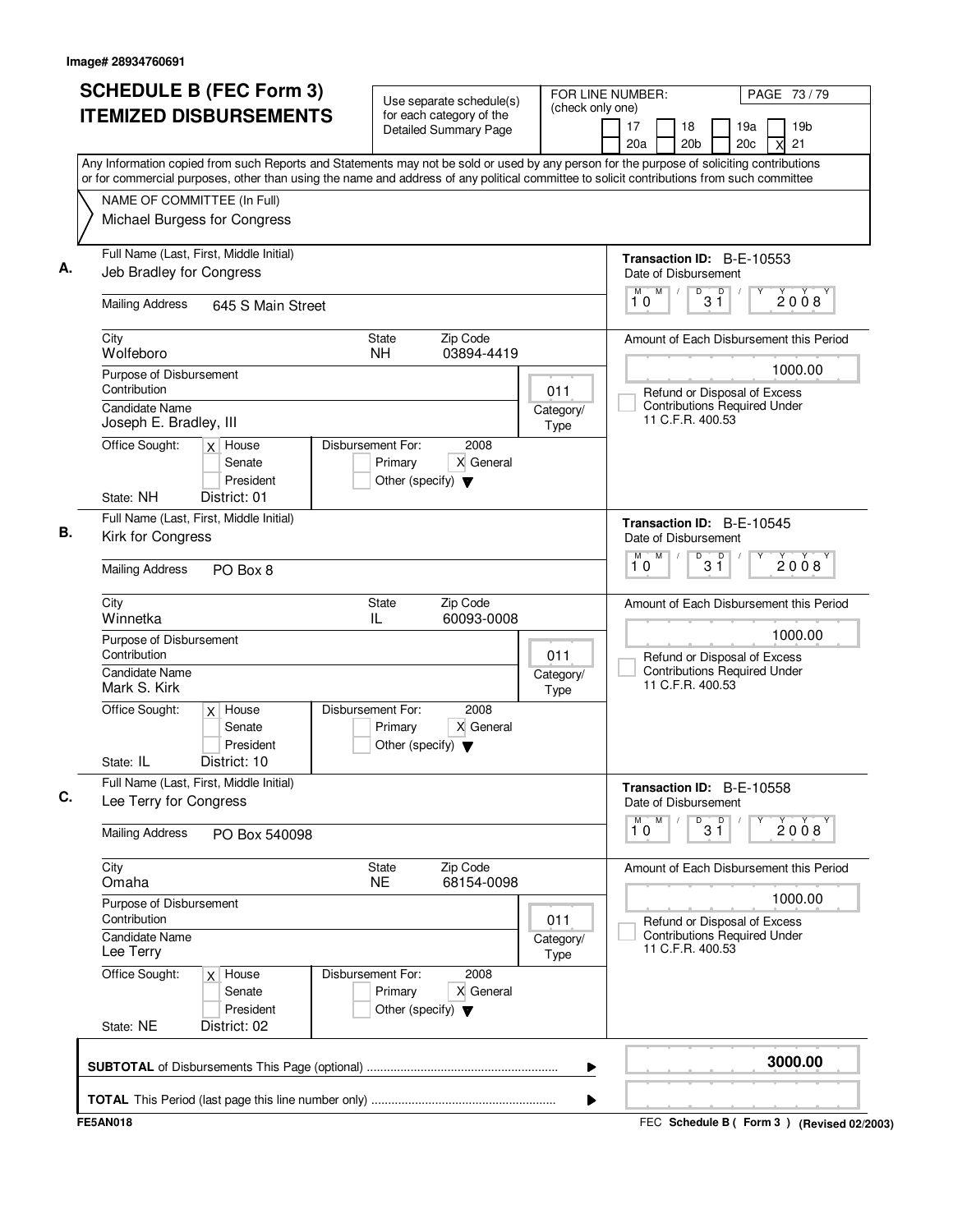| <b>SCHEDULE B (FEC Form 3)</b>                                                                                                                                                                                                                                                         | Use separate schedule(s)                                                                  | (check only one)         | FOR LINE NUMBER:<br>PAGE 74 / 79                                                        |
|----------------------------------------------------------------------------------------------------------------------------------------------------------------------------------------------------------------------------------------------------------------------------------------|-------------------------------------------------------------------------------------------|--------------------------|-----------------------------------------------------------------------------------------|
| <b>ITEMIZED DISBURSEMENTS</b>                                                                                                                                                                                                                                                          | for each category of the<br><b>Detailed Summary Page</b>                                  |                          | 19 <sub>b</sub><br>17<br>18<br>19a<br>20 <sub>b</sub><br>20c<br>21<br>20a<br>X          |
| Any Information copied from such Reports and Statements may not be sold or used by any person for the purpose of soliciting contributions<br>or for commercial purposes, other than using the name and address of any political committee to solicit contributions from such committee |                                                                                           |                          |                                                                                         |
| NAME OF COMMITTEE (In Full)                                                                                                                                                                                                                                                            |                                                                                           |                          |                                                                                         |
| Michael Burgess for Congress                                                                                                                                                                                                                                                           |                                                                                           |                          |                                                                                         |
| Full Name (Last, First, Middle Initial)<br><b>Manion for Congress</b>                                                                                                                                                                                                                  |                                                                                           |                          | <b>Transaction ID: B-E-10550</b><br>Date of Disbursement                                |
| <b>Mailing Address</b><br>PO Box 28                                                                                                                                                                                                                                                    |                                                                                           |                          | M<br>D<br>M<br>D<br>2008<br>3 Ĭ<br>10                                                   |
| City<br>Doylestown                                                                                                                                                                                                                                                                     | Zip Code<br>State<br>PA<br>18901-0028                                                     |                          | Amount of Each Disbursement this Period                                                 |
| Purpose of Disbursement                                                                                                                                                                                                                                                                |                                                                                           |                          | 1000.00                                                                                 |
| Contribution<br><b>Candidate Name</b><br>Tom Manion                                                                                                                                                                                                                                    |                                                                                           | 011<br>Category/<br>Type | Refund or Disposal of Excess<br><b>Contributions Required Under</b><br>11 C.F.R. 400.53 |
| Office Sought:<br>$x$ House<br>Senate<br>President<br>State: PA<br>District: 08                                                                                                                                                                                                        | Disbursement For:<br>2008<br>Primary<br>X General<br>Other (specify) $\blacktriangledown$ |                          |                                                                                         |
| Full Name (Last, First, Middle Initial)                                                                                                                                                                                                                                                |                                                                                           |                          | Transaction ID: B-E-10555                                                               |
| Mario Diaz-Balart for Congress                                                                                                                                                                                                                                                         |                                                                                           |                          | Date of Disbursement                                                                    |
| <b>Mailing Address</b><br>95 Merrick Way<br>Suite 250                                                                                                                                                                                                                                  |                                                                                           |                          | M<br>M<br>D<br>$3^{\circ}$<br>2008<br>10                                                |
| City<br><b>Coral Gables</b>                                                                                                                                                                                                                                                            | Zip Code<br>State<br>FL<br>33134-5314                                                     |                          | Amount of Each Disbursement this Period                                                 |
| Purpose of Disbursement<br>Contribution                                                                                                                                                                                                                                                |                                                                                           | 011                      | 1000.00<br>Refund or Disposal of Excess                                                 |
| <b>Candidate Name</b><br>Mario Diaz-Balart                                                                                                                                                                                                                                             |                                                                                           | Category/<br>Type        | <b>Contributions Required Under</b><br>11 C.F.R. 400.53                                 |
| Office Sought:<br>$x$ House<br>Senate<br>President<br>State: FL<br>District: 25                                                                                                                                                                                                        | Disbursement For:<br>2008<br>X General<br>Primary<br>Other (specify) $\blacktriangledown$ |                          |                                                                                         |
| Full Name (Last, First, Middle Initial)<br>Musgrave for Congress                                                                                                                                                                                                                       |                                                                                           |                          | Transaction ID: B-E-10552<br>Date of Disbursement                                       |
| <b>Mailing Address</b><br>257 Johnstown Center Drive<br><b>Unit 211</b>                                                                                                                                                                                                                |                                                                                           |                          | M<br>M.<br>D<br>$3^{\circ}$<br>2008<br>10                                               |
| City<br>Johnstown                                                                                                                                                                                                                                                                      | Zip Code<br>State<br>80534-7848<br>CO                                                     |                          | Amount of Each Disbursement this Period                                                 |
| Purpose of Disbursement<br>Contribution                                                                                                                                                                                                                                                |                                                                                           |                          | 1000.00                                                                                 |
| Candidate Name<br>Marilyn Musgrave                                                                                                                                                                                                                                                     |                                                                                           | 011<br>Category/<br>Type | Refund or Disposal of Excess<br><b>Contributions Required Under</b><br>11 C.F.R. 400.53 |
| Office Sought:<br>$x$ House<br>Senate<br>President<br>State: CO<br>District: 04                                                                                                                                                                                                        | Disbursement For:<br>2008<br>X General<br>Primary<br>Other (specify) $\blacktriangledown$ |                          |                                                                                         |
|                                                                                                                                                                                                                                                                                        |                                                                                           | ▶                        | 3000.00                                                                                 |
|                                                                                                                                                                                                                                                                                        |                                                                                           | ▶                        |                                                                                         |
| <b>FE5AN018</b>                                                                                                                                                                                                                                                                        |                                                                                           |                          | FEC Schedule B ( Form 3 ) (Revised 02/2003)                                             |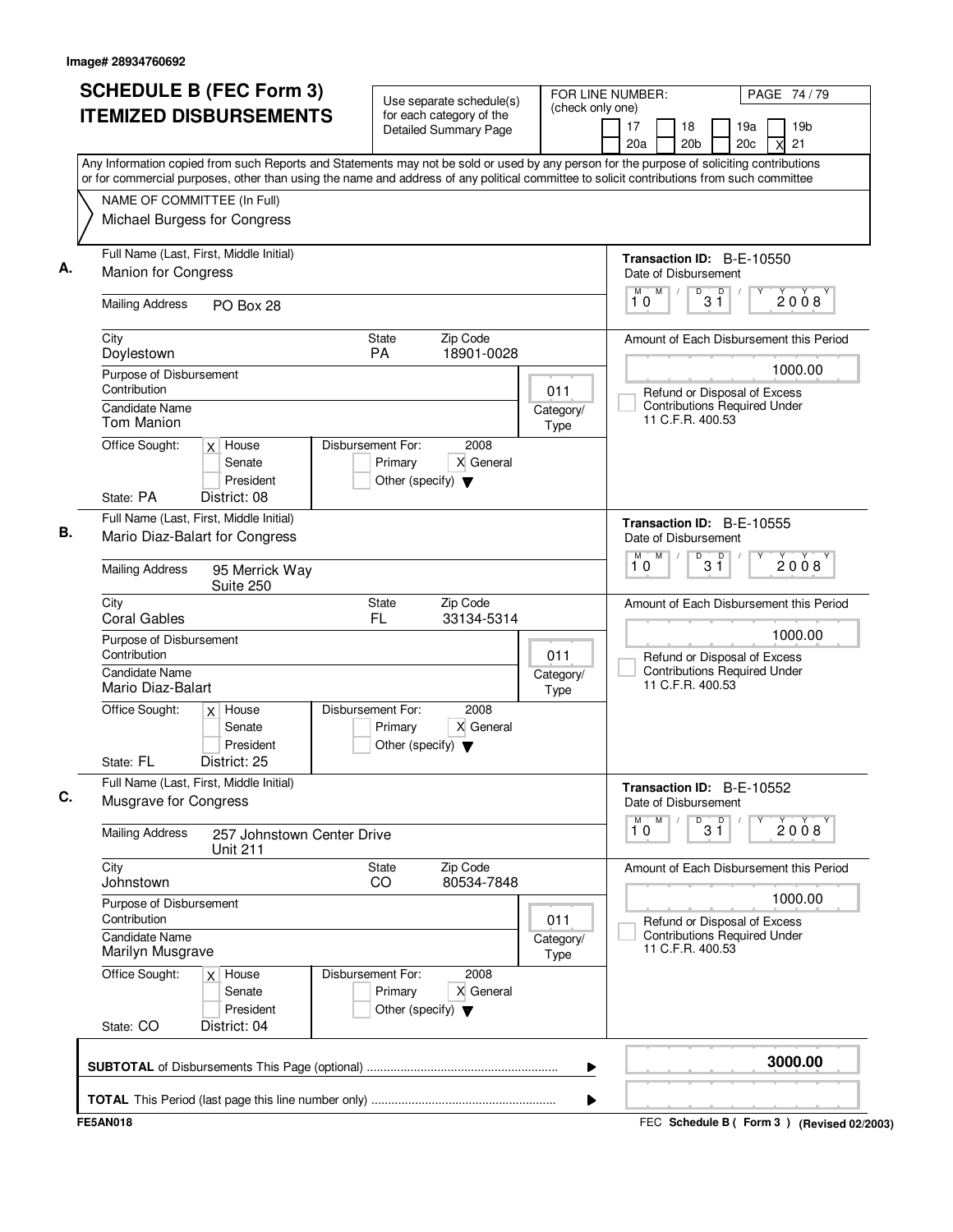| <b>SCHEDULE B (FEC Form 3)</b>                                                                                                                                                                                                                                                         | Use separate schedule(s)                                                                  | (check only one)         | FOR LINE NUMBER:                                                                        | PAGE 75 / 79                                                        |  |
|----------------------------------------------------------------------------------------------------------------------------------------------------------------------------------------------------------------------------------------------------------------------------------------|-------------------------------------------------------------------------------------------|--------------------------|-----------------------------------------------------------------------------------------|---------------------------------------------------------------------|--|
| <b>ITEMIZED DISBURSEMENTS</b>                                                                                                                                                                                                                                                          | for each category of the<br><b>Detailed Summary Page</b>                                  |                          | 17<br>18<br>20a<br>20 <sub>b</sub>                                                      | 19a<br>19 <sub>b</sub><br>20 <sub>c</sub><br>21                     |  |
| Any Information copied from such Reports and Statements may not be sold or used by any person for the purpose of soliciting contributions<br>or for commercial purposes, other than using the name and address of any political committee to solicit contributions from such committee |                                                                                           |                          |                                                                                         |                                                                     |  |
| NAME OF COMMITTEE (In Full)                                                                                                                                                                                                                                                            |                                                                                           |                          |                                                                                         |                                                                     |  |
| Michael Burgess for Congress                                                                                                                                                                                                                                                           |                                                                                           |                          |                                                                                         |                                                                     |  |
| Full Name (Last, First, Middle Initial)<br>Sali for Congress                                                                                                                                                                                                                           |                                                                                           |                          | Transaction ID: B-E-10554<br>Date of Disbursement                                       |                                                                     |  |
| <b>Mailing Address</b><br>PO Box 71                                                                                                                                                                                                                                                    |                                                                                           |                          | M<br>M<br>D<br>3 Ĭ<br>10                                                                | p<br>2008                                                           |  |
| City<br>Kuna                                                                                                                                                                                                                                                                           | Zip Code<br><b>State</b><br>ID<br>83634-0071                                              |                          |                                                                                         | Amount of Each Disbursement this Period                             |  |
| Purpose of Disbursement<br>Contribution                                                                                                                                                                                                                                                |                                                                                           |                          |                                                                                         | 1000.00                                                             |  |
| <b>Candidate Name</b><br>William T. Sali                                                                                                                                                                                                                                               |                                                                                           | 011<br>Category/<br>Type | 11 C.F.R. 400.53                                                                        | Refund or Disposal of Excess<br><b>Contributions Required Under</b> |  |
| Office Sought:<br>$x$ House<br>Senate<br>President<br>State: ID<br>District: 01                                                                                                                                                                                                        | Disbursement For:<br>2008<br>Primary<br>X General<br>Other (specify) $\blacktriangledown$ |                          |                                                                                         |                                                                     |  |
| Full Name (Last, First, Middle Initial)                                                                                                                                                                                                                                                |                                                                                           |                          |                                                                                         |                                                                     |  |
| Shelley Moore Capito for Congress                                                                                                                                                                                                                                                      |                                                                                           |                          | Transaction ID: B-E-10549<br>Date of Disbursement<br>M<br>D<br>M<br>3 <sup>0</sup>      |                                                                     |  |
| <b>Mailing Address</b><br>PO Box 11519                                                                                                                                                                                                                                                 |                                                                                           |                          | 10                                                                                      | 2008                                                                |  |
| City<br>Charleston                                                                                                                                                                                                                                                                     | Zip Code<br>State<br><b>WV</b><br>25339-1519                                              |                          |                                                                                         | Amount of Each Disbursement this Period<br>1000.00                  |  |
| Purpose of Disbursement<br>Contribution                                                                                                                                                                                                                                                |                                                                                           | 011                      |                                                                                         |                                                                     |  |
| <b>Candidate Name</b><br>Shelley M. Capito                                                                                                                                                                                                                                             |                                                                                           | Category/<br>Type        | Refund or Disposal of Excess<br><b>Contributions Required Under</b><br>11 C.F.R. 400.53 |                                                                     |  |
| Office Sought:<br>$x$ House<br>Senate<br>President<br>District: 02<br>State: WV                                                                                                                                                                                                        | Disbursement For:<br>2008<br>X General<br>Primary<br>Other (specify) $\blacktriangledown$ |                          |                                                                                         |                                                                     |  |
| Full Name (Last, First, Middle Initial)<br>Tom Rooney for Congress                                                                                                                                                                                                                     |                                                                                           |                          | Transaction ID: B-E-10548<br>Date of Disbursement                                       |                                                                     |  |
| <b>Mailing Address</b><br>2336 SE Ocean Boulevard<br>#313                                                                                                                                                                                                                              |                                                                                           |                          | M<br>M<br>$\begin{bmatrix} 0 & 0 \\ 3 & 1 \end{bmatrix}$<br>10                          | Υ<br>2008                                                           |  |
| City<br><b>Stuart</b>                                                                                                                                                                                                                                                                  | Zip Code<br>State<br>34996-3319<br>FL.                                                    |                          |                                                                                         | Amount of Each Disbursement this Period                             |  |
| Purpose of Disbursement<br>Contribution                                                                                                                                                                                                                                                |                                                                                           | 011                      |                                                                                         | 1000.00<br>Refund or Disposal of Excess                             |  |
| <b>Candidate Name</b><br>Category/<br>Thomas J. Rooney<br>Type                                                                                                                                                                                                                         |                                                                                           |                          | 11 C.F.R. 400.53                                                                        | <b>Contributions Required Under</b>                                 |  |
| Office Sought:<br>$x$ House<br>Senate<br>President<br>State: FL<br>District: 16                                                                                                                                                                                                        | Disbursement For:<br>2008<br>Primary<br>X General<br>Other (specify) $\blacktriangledown$ |                          |                                                                                         |                                                                     |  |
|                                                                                                                                                                                                                                                                                        |                                                                                           | ▶                        |                                                                                         | 3000.00                                                             |  |
|                                                                                                                                                                                                                                                                                        |                                                                                           | ▶                        |                                                                                         |                                                                     |  |
| <b>FE5AN018</b>                                                                                                                                                                                                                                                                        |                                                                                           |                          |                                                                                         | FEC Schedule B ( Form 3 ) (Revised 02/2003)                         |  |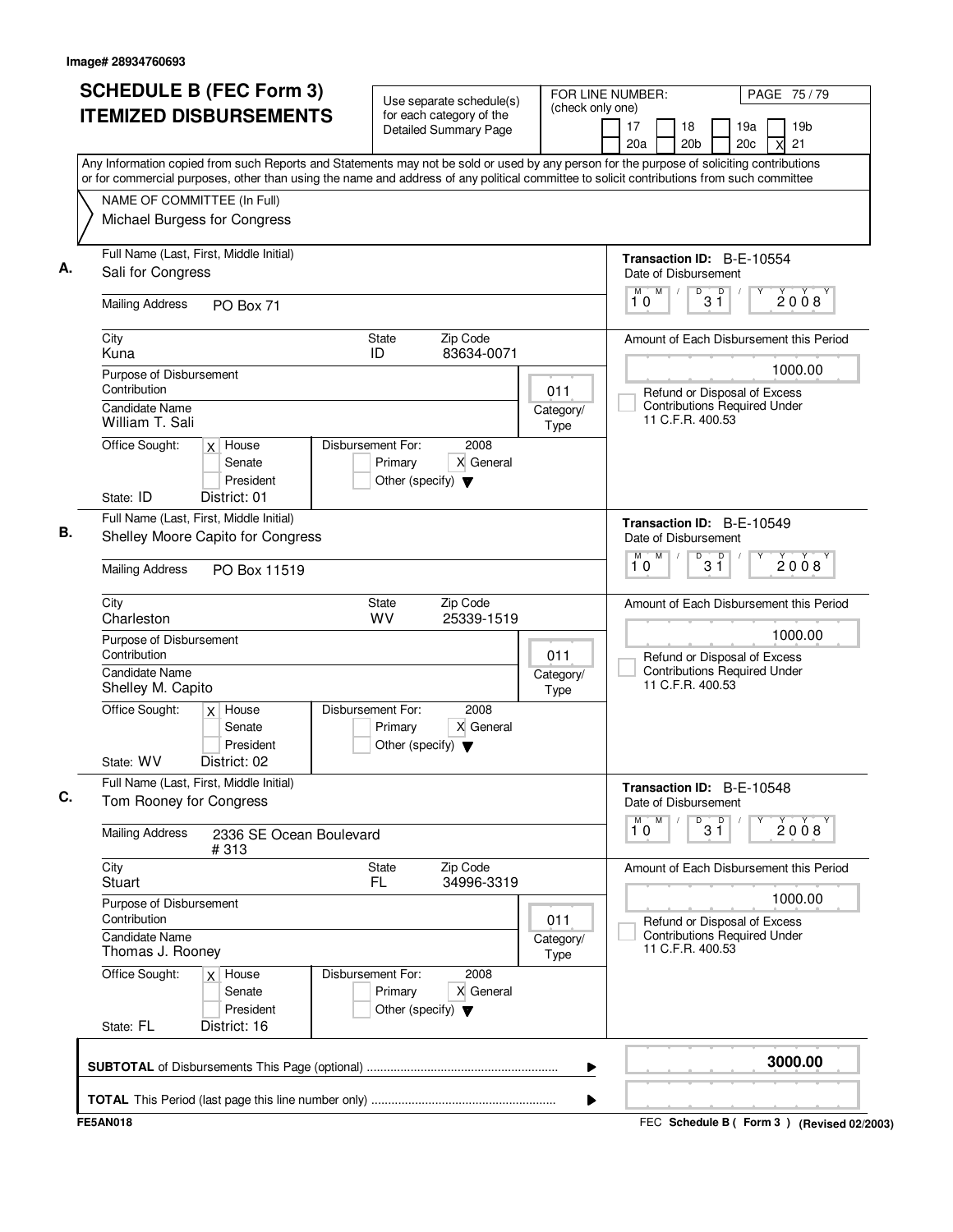|                                                   | <b>SCHEDULE B (FEC Form 3)</b>                   |                                                                        | Use separate schedule(s)                          | (check only one)  | FOR LINE NUMBER:<br>PAGE 76 / 79                                                                                                                                                                                                                                                       |
|---------------------------------------------------|--------------------------------------------------|------------------------------------------------------------------------|---------------------------------------------------|-------------------|----------------------------------------------------------------------------------------------------------------------------------------------------------------------------------------------------------------------------------------------------------------------------------------|
|                                                   | <b>ITEMIZED DISBURSEMENTS</b>                    |                                                                        | for each category of the<br>Detailed Summary Page |                   | 18<br>19a<br>19 <sub>b</sub><br>17<br>20 <sub>b</sub><br>20c<br>21<br>20a<br>X                                                                                                                                                                                                         |
|                                                   |                                                  |                                                                        |                                                   |                   | Any Information copied from such Reports and Statements may not be sold or used by any person for the purpose of soliciting contributions<br>or for commercial purposes, other than using the name and address of any political committee to solicit contributions from such committee |
| NAME OF COMMITTEE (In Full)                       |                                                  |                                                                        |                                                   |                   |                                                                                                                                                                                                                                                                                        |
| Michael Burgess for Congress                      |                                                  |                                                                        |                                                   |                   |                                                                                                                                                                                                                                                                                        |
| <b>Bachmann for Congress</b>                      | Full Name (Last, First, Middle Initial)          |                                                                        |                                                   |                   | Transaction ID: B-E-10645<br>Date of Disbursement                                                                                                                                                                                                                                      |
| <b>Mailing Address</b>                            | PO Box 25950                                     |                                                                        |                                                   |                   | M<br>D<br>$\overline{D}$<br>M<br>$\sqrt{ }$<br>2008<br>04<br>11                                                                                                                                                                                                                        |
| City<br>Woodbury                                  |                                                  | State<br><b>MN</b>                                                     | Zip Code<br>55125-0950                            |                   | Amount of Each Disbursement this Period                                                                                                                                                                                                                                                |
| Purpose of Disbursement<br>Contribution           |                                                  |                                                                        |                                                   | 011               | 1000.00<br>Refund or Disposal of Excess                                                                                                                                                                                                                                                |
| Candidate Name<br>Michele M. Bachmann             |                                                  |                                                                        |                                                   | Category/<br>Type | <b>Contributions Required Under</b><br>11 C.F.R. 400.53                                                                                                                                                                                                                                |
| Office Sought:<br>State: MN                       | $x$ House<br>Senate<br>President<br>District: 06 | Disbursement For:<br>Primary<br>Other (specify) $\blacktriangledown$   | 2008<br>X General                                 |                   |                                                                                                                                                                                                                                                                                        |
|                                                   | Full Name (Last, First, Middle Initial)          |                                                                        |                                                   |                   | Transaction ID: B-E-10644                                                                                                                                                                                                                                                              |
| Lungren for Congress                              |                                                  |                                                                        |                                                   |                   | Date of Disbursement                                                                                                                                                                                                                                                                   |
| <b>Mailing Address</b>                            | 9321 Silverbend Lane                             |                                                                        |                                                   |                   | M<br>D<br>$0\frac{D}{4}$<br>M<br>2008<br>11                                                                                                                                                                                                                                            |
| City<br><b>Elk Grove</b>                          |                                                  | State<br>CA                                                            | Zip Code<br>95624-3985                            |                   | Amount of Each Disbursement this Period                                                                                                                                                                                                                                                |
| Purpose of Disbursement<br>Contribution           |                                                  |                                                                        |                                                   | 011               | 1000.00<br>Refund or Disposal of Excess                                                                                                                                                                                                                                                |
| <b>Candidate Name</b><br>Daniel E. Lungren        |                                                  |                                                                        |                                                   | Category/<br>Type | <b>Contributions Required Under</b><br>11 C.F.R. 400.53                                                                                                                                                                                                                                |
| Office Sought:<br>State: CA                       | $x$ House<br>Senate<br>President<br>District: 03 | Disbursement For:<br>Primary<br>Other (specify) $\blacktriangledown$   | 2008<br>X General                                 |                   |                                                                                                                                                                                                                                                                                        |
| <b>McClintock for Congress</b>                    | Full Name (Last, First, Middle Initial)          |                                                                        |                                                   |                   | Transaction ID: B-E-10700<br>Date of Disbursement                                                                                                                                                                                                                                      |
| <b>Mailing Address</b>                            | 2150 River Plaza Drive<br>Suite 150              |                                                                        |                                                   |                   | M<br>D<br>$\overline{10}$<br>M<br>2008<br>11                                                                                                                                                                                                                                           |
| City<br>Sacramento                                |                                                  | State<br>CA                                                            | Zip Code<br>95833-4131                            |                   | Amount of Each Disbursement this Period                                                                                                                                                                                                                                                |
| Purpose of Disbursement<br>Contribution (Recount) |                                                  |                                                                        |                                                   | 011               | 1000.00<br>Refund or Disposal of Excess                                                                                                                                                                                                                                                |
| <b>Candidate Name</b><br><b>Thomas McClintock</b> |                                                  |                                                                        | Category/<br>Type                                 |                   | <b>Contributions Required Under</b><br>11 C.F.R. 400.53                                                                                                                                                                                                                                |
| Office Sought:                                    | $x$ House<br>Senate<br>President                 | Disbursement For:<br>Primary<br>X Other (specify) $\blacktriangledown$ | 2008<br>General                                   |                   |                                                                                                                                                                                                                                                                                        |
| State: CA                                         | District: 04                                     | Recount 2008                                                           |                                                   |                   |                                                                                                                                                                                                                                                                                        |
|                                                   |                                                  |                                                                        |                                                   |                   | 3000.00                                                                                                                                                                                                                                                                                |

FEC **Schedule B ( ) Form 3 FE5AN018 (Revised 02/2003)**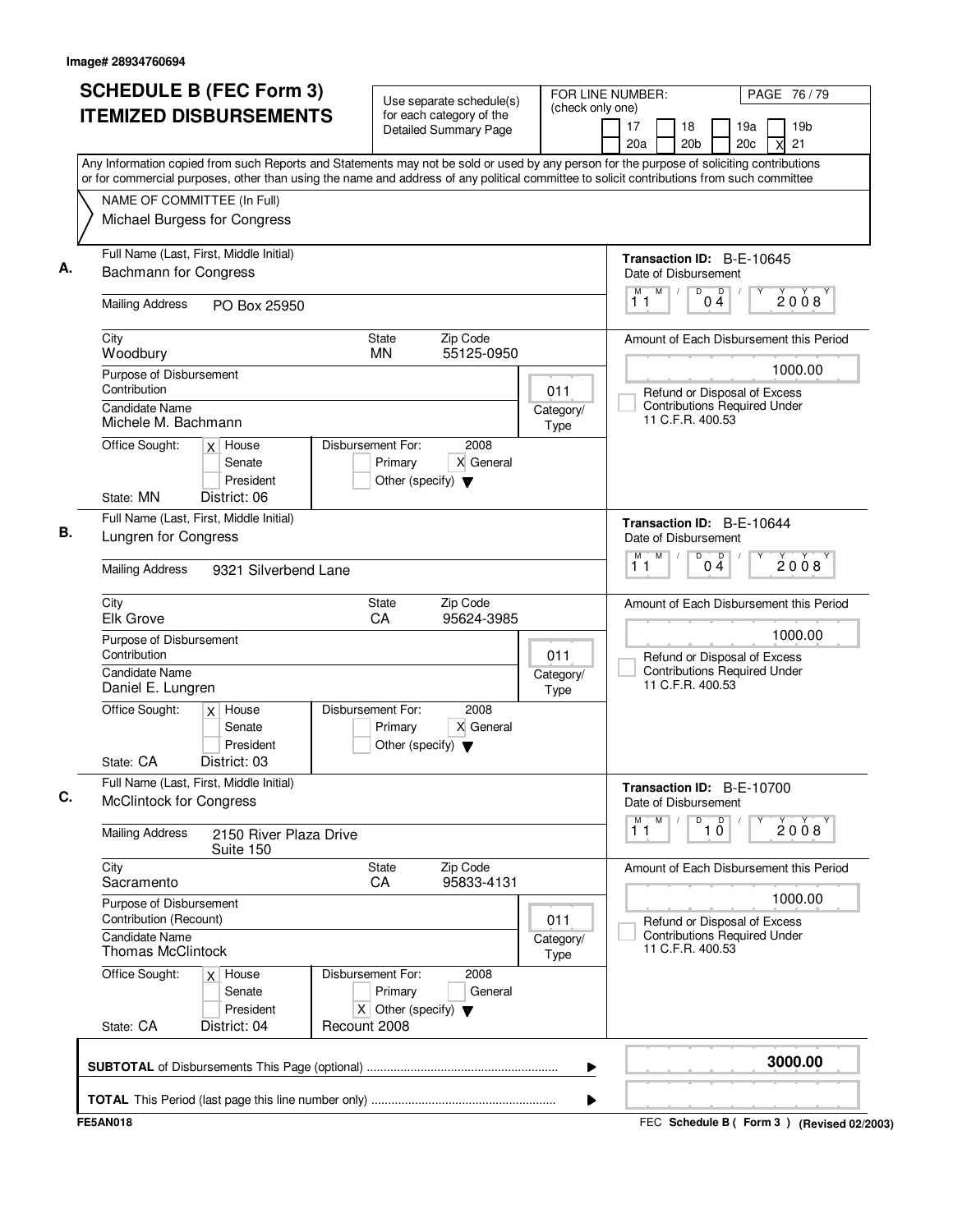|    | <b>SCHEDULE B (FEC Form 3)</b><br><b>ITEMIZED DISBURSEMENTS</b>                                                                                                                                                                                                                                                                                       | Use separate schedule(s)<br>for each category of the<br>Detailed Summary Page                               | (check only one)                                                                     | FOR LINE NUMBER:<br>PAGE 77/79<br>19 <sub>b</sub><br>17<br>18<br>19a<br>20 <sub>b</sub><br>20 <sub>c</sub><br>21<br>20a   |
|----|-------------------------------------------------------------------------------------------------------------------------------------------------------------------------------------------------------------------------------------------------------------------------------------------------------------------------------------------------------|-------------------------------------------------------------------------------------------------------------|--------------------------------------------------------------------------------------|---------------------------------------------------------------------------------------------------------------------------|
|    | Any Information copied from such Reports and Statements may not be sold or used by any person for the purpose of soliciting contributions<br>or for commercial purposes, other than using the name and address of any political committee to solicit contributions from such committee<br>NAME OF COMMITTEE (In Full)<br>Michael Burgess for Congress |                                                                                                             |                                                                                      |                                                                                                                           |
| А. | Full Name (Last, First, Middle Initial)<br><b>Stivers for Congress</b><br><b>Mailing Address</b><br>81 S<br>5th Street                                                                                                                                                                                                                                |                                                                                                             | Transaction ID: B-E-10699<br>Date of Disbursement<br>M<br>D<br>M<br>2008<br>11<br>10 |                                                                                                                           |
|    | City<br>Columbus<br>Purpose of Disbursement<br>Contribution (Reount)<br>Candidate Name                                                                                                                                                                                                                                                                | <b>State</b><br>Zip Code<br>OH.<br>43215-4323                                                               | 011                                                                                  | Amount of Each Disbursement this Period<br>1000.00<br>Refund or Disposal of Excess<br><b>Contributions Required Under</b> |
|    | <b>Steve Stivers</b><br>Office Sought:<br>$x$ House<br>Senate<br>President<br>District: 15<br>State: OH                                                                                                                                                                                                                                               | Disbursement For:<br>2008<br>Primary<br>General<br>$X$ Other (specify) $\blacktriangledown$<br>Recount 2008 | Category/<br>Type                                                                    | 11 C.F.R. 400.53                                                                                                          |

| <b>FE5AN018</b> | FEC Schedule B (Form 3) (Revised 02/2003) |
|-----------------|-------------------------------------------|
|                 | 47000.00                                  |
|                 | 1000.00                                   |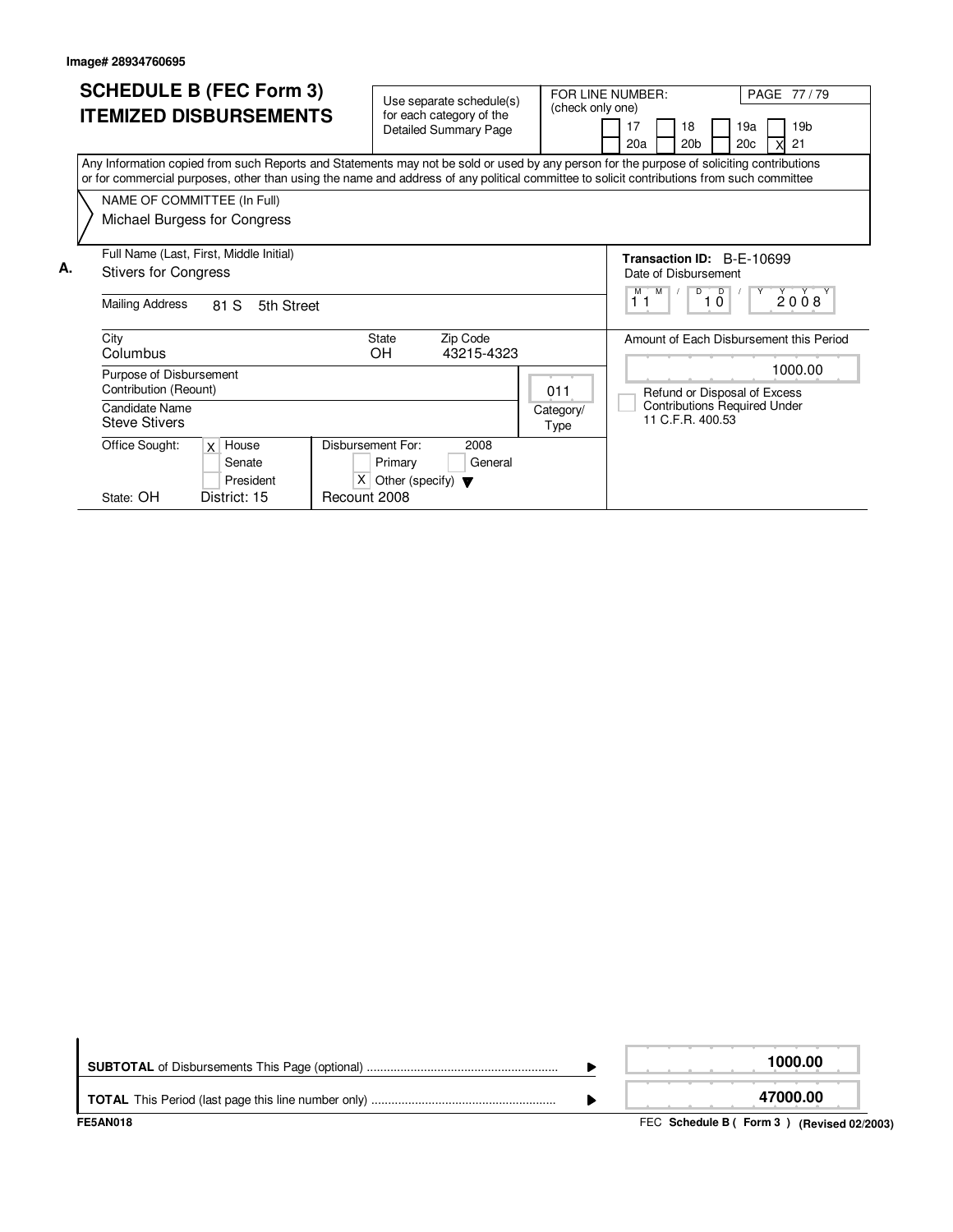| <b>SCHEDULE D (FEC Form 3)</b>     |                                                                  |                                                                                         | (Use separate              |                                        | PAGE 78/79                                              |  |
|------------------------------------|------------------------------------------------------------------|-----------------------------------------------------------------------------------------|----------------------------|----------------------------------------|---------------------------------------------------------|--|
| <b>DEBTS AND OBLIGATIONS</b>       |                                                                  |                                                                                         | schedule(s)                |                                        | FOR LINE NUMBER:                                        |  |
| <b>Excluding Loans</b>             |                                                                  |                                                                                         | for each<br>numbered line) |                                        | 9<br>(check only one)<br>X<br>10                        |  |
| NAME OF COMMITTEE (In Full)        |                                                                  |                                                                                         |                            |                                        |                                                         |  |
| Michael Burgess for Congress       |                                                                  |                                                                                         |                            |                                        |                                                         |  |
|                                    |                                                                  |                                                                                         |                            |                                        |                                                         |  |
|                                    | A. Full Name (Last, First, Middle Initial) of Debtor or Creditor |                                                                                         |                            |                                        | Nature of Debt (Purpose):                               |  |
| Bogart Associates, Inc.            |                                                                  |                                                                                         |                            |                                        | Fundraising: Fundraising<br>Consulting                  |  |
|                                    |                                                                  |                                                                                         |                            |                                        |                                                         |  |
| Mailing Address 1200 Trinity Drive |                                                                  |                                                                                         |                            |                                        |                                                         |  |
| City                               | State                                                            | ZIP Code                                                                                |                            |                                        |                                                         |  |
| Alexandria                         | VA                                                               | 22314                                                                                   |                            |                                        |                                                         |  |
|                                    |                                                                  |                                                                                         |                            |                                        |                                                         |  |
|                                    | Outstanding Balance Beginning This Period                        |                                                                                         |                            |                                        | Transaction ID: SD10-DEBT10813                          |  |
|                                    | 0.00                                                             |                                                                                         |                            |                                        |                                                         |  |
|                                    | Amount Incurred This Period                                      | <b>Payment This Period</b>                                                              |                            |                                        | Outstanding Balance at Close of This Period             |  |
|                                    |                                                                  |                                                                                         |                            |                                        |                                                         |  |
|                                    | 4150.00                                                          | 0.00                                                                                    |                            |                                        | 4150.00                                                 |  |
|                                    |                                                                  |                                                                                         |                            |                                        |                                                         |  |
| <b>Celebrations Grand Ballroom</b> | B. Full Name (Last, First, Middle Initial) of Debtor or Creditor |                                                                                         |                            |                                        | Nature of Debt (Purpose):<br>Fundraising: Facility Ren- |  |
|                                    |                                                                  |                                                                                         | tal                        |                                        |                                                         |  |
| Mailing Address 2380 FM 407        |                                                                  |                                                                                         |                            |                                        |                                                         |  |
|                                    |                                                                  |                                                                                         |                            |                                        |                                                         |  |
| City                               | State                                                            | ZIP Code                                                                                |                            |                                        |                                                         |  |
| <b>Highland Village</b>            | <b>TX</b>                                                        | 75077                                                                                   |                            |                                        |                                                         |  |
|                                    | Outstanding Balance Beginning This Period                        |                                                                                         |                            |                                        | Transaction ID: SD10-DEBT10809                          |  |
|                                    | 0.00                                                             |                                                                                         |                            |                                        |                                                         |  |
|                                    |                                                                  |                                                                                         |                            |                                        |                                                         |  |
|                                    | Amount Incurred This Period                                      | Payment This Period                                                                     |                            |                                        | Outstanding Balance at Close of This Period             |  |
|                                    | 500.00                                                           | 0.00                                                                                    |                            |                                        | 500.00                                                  |  |
|                                    |                                                                  |                                                                                         |                            |                                        |                                                         |  |
|                                    | C. Full Name (Last, First, Middle Initial) of Debtor or Creditor |                                                                                         |                            |                                        | Nature of Debt (Purpose):                               |  |
| Lilly & Company, LLC               |                                                                  |                                                                                         |                            | Fundraising: Fundraising<br>Consulting |                                                         |  |
|                                    |                                                                  |                                                                                         |                            |                                        |                                                         |  |
|                                    | Mailing Address 1005 Congress Avenue                             |                                                                                         |                            |                                        |                                                         |  |
| City                               | Suite 910<br>State                                               | ZIP Code                                                                                |                            |                                        |                                                         |  |
| Austin                             | <b>TX</b>                                                        | 78701-2467                                                                              |                            |                                        |                                                         |  |
|                                    |                                                                  |                                                                                         |                            |                                        |                                                         |  |
|                                    | Outstanding Balance Beginning This Period                        |                                                                                         |                            |                                        | Transaction ID: SD10-DEBT10811                          |  |
|                                    | 0.00                                                             |                                                                                         |                            |                                        |                                                         |  |
|                                    | Amount Incurred This Period                                      | Payment This Period                                                                     |                            |                                        | Outstanding Balance at Close of This Period             |  |
|                                    | 16532.11                                                         | 0.00                                                                                    |                            |                                        | 16532.11                                                |  |
|                                    |                                                                  |                                                                                         |                            |                                        |                                                         |  |
|                                    |                                                                  |                                                                                         |                            |                                        |                                                         |  |
|                                    |                                                                  |                                                                                         |                            |                                        | 21182.11                                                |  |
|                                    |                                                                  |                                                                                         |                            |                                        |                                                         |  |
|                                    |                                                                  |                                                                                         | ▶                          |                                        |                                                         |  |
|                                    |                                                                  |                                                                                         |                            |                                        |                                                         |  |
| 3) TOTAL OUTSTANDING LOANS         |                                                                  | from Schedule C (last page only)                                                        | ⋗                          |                                        |                                                         |  |
|                                    |                                                                  |                                                                                         |                            |                                        |                                                         |  |
|                                    |                                                                  | 4) ADD 2) and 3) and carry forward to appropriate line of Summary Page (last page only) | ▶                          |                                        |                                                         |  |

FEC **Schedule D ( ) FE5AN018 Form 3 (Revised 02/2003)**